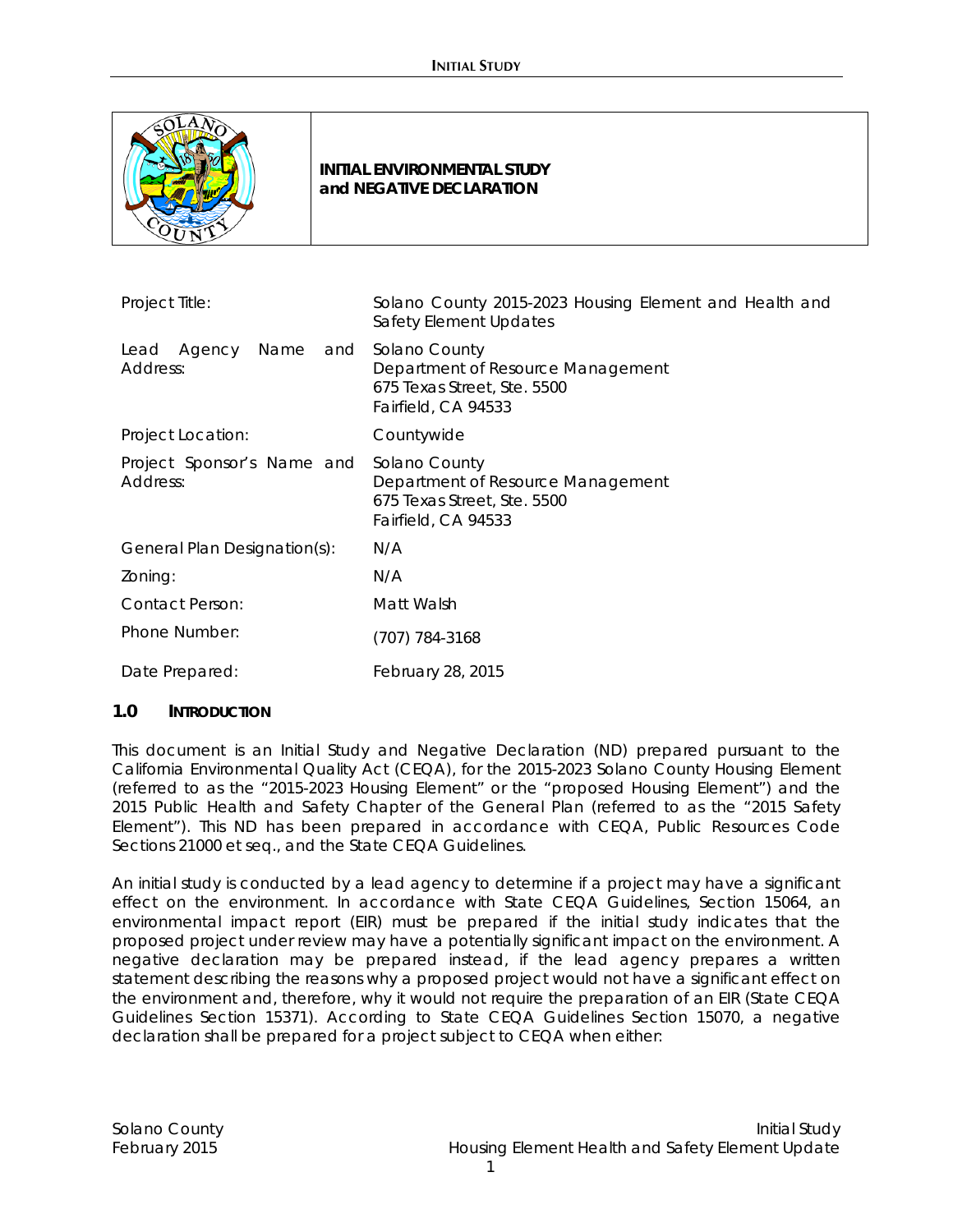- a) The initial study shows there is no substantial evidence, in light of the whole record before the agency, that the proposed project may have a significant effect on the environment, or
- b) The initial study identified potentially significant effects, but:
	- (1) Revisions in the project plans or proposals made by or agreed to by the applicant before the proposed negative declaration is released for public review would avoid the effects or mitigate the effects to a point where clearly no significant effects would occur, and
	- (2) There is no substantial evidence, in light of the whole record before the agency, that the proposed project as revised may have a significant effect on the environment.

If revisions are adopted into the proposed project in accordance with the CEQA Guidelines Section 15070(b), a mitigated negative declaration (MND) is prepared.

## **1.1 Lead Agency**

The lead agency is the public agency with primary responsibility over a proposed project. In accordance with CEQA Guidelines Section 15051(b)(1), "the lead agency will normally be the agency with general governmental powers, such as a city or county, rather than an agency with a single or limited purpose." Based on these criteria, Solano County will serve as lead agency for the 2015-2023 Housing Element and 2015 Safety Element.

## **1.2 Purpose and Document Organization**

Together, the 2015-2023 Housing Element and the 2015 Safety Element constitute a *project* that is subject to review under CEQA (Public Resources Code, Section 21000 et seq.), and the State CEQA Guidelines (California Code of Regulations, Section 15000 et seq.). This Initial Study has been prepared to assess the short-term, long-term, and cumulative environmental impacts that could result from the adoption and implementation of the proposed 2015-2023 Solano County Housing Element and 2015 Safety Element. This document is divided into the following sections:

- 1.0 **Introduction:** Provides an introduction and describes the purpose and organization of this document.
- 2.0 **Project Description:** Provides a detailed description of the proposed Housing Element.
- 3.0 **Environmental Factors Potentially Affected:** Provides an identification of those environmental factors that involve a "Potentially Significant Impact."
- 4.0 **Determination:** Provides the environmental determination for the 2015-2023 Housing Element and the 2015 Safety Element.
- 5.0 **Environmental Checklist and Evaluation:** Describes the environmental setting for each of the environmental subject areas, evaluates a range of impacts classified as "no impact," "less than significant," "potentially significant unless mitigation incorporated," or "potentially significant" in response to the environmental checklist.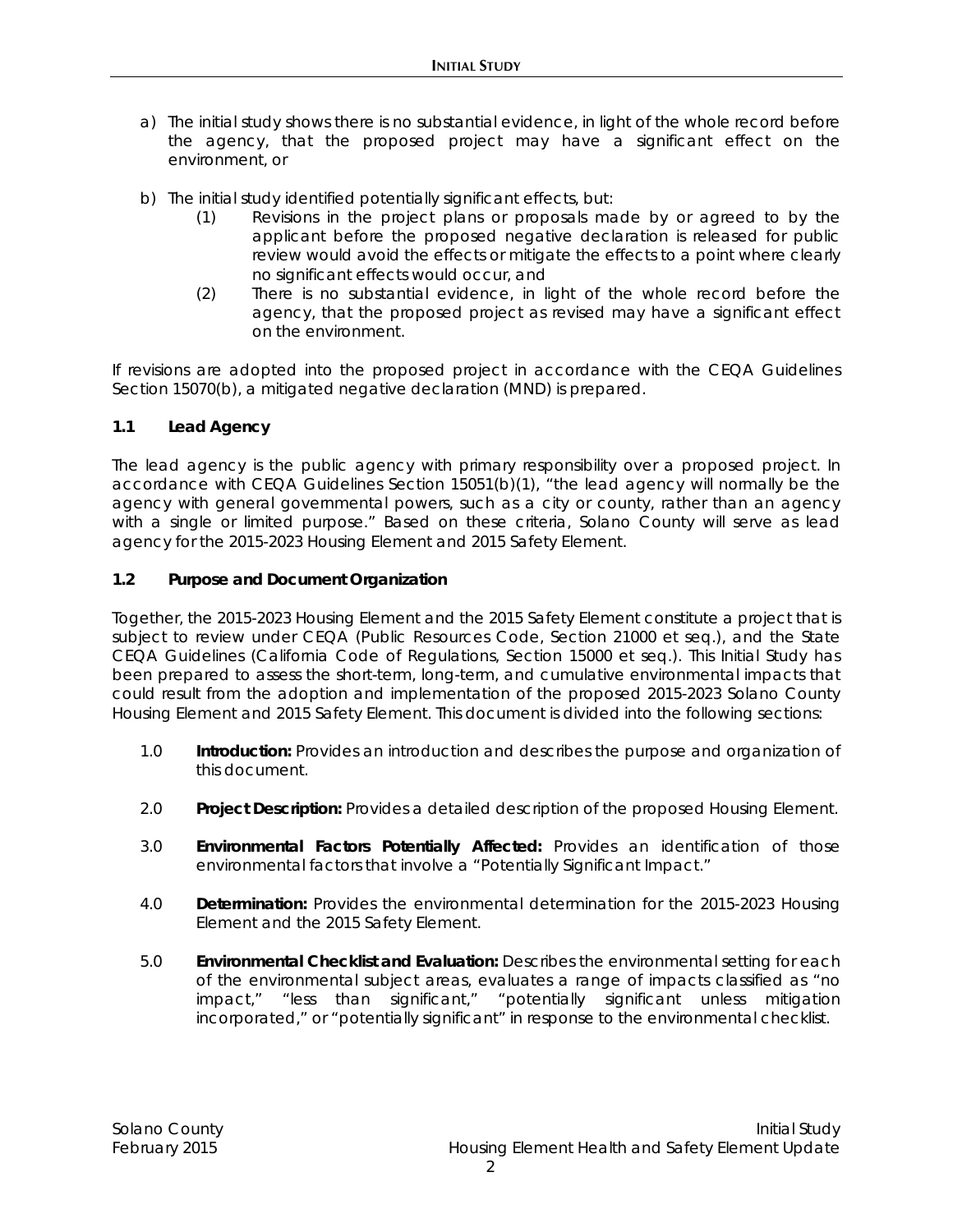This public document will be used by the County to determine whether the 2015-2023 Housing Element and 2015 Safety Element may have a significant effect on the environment. The Solano County General Plan was adopted and a General Plan EIR (SCH #2007122069) was certified by the Board of Supervisors on August 5, 2008. The General Plan contains supporting environmental studies, as well as extensive objectives, policies, and programs designed to identify and address the environmental impacts of development in the county over the long term. This initial study is tiered off the General Plan EIR because potential impacts of actions taken to implement the 2015-2023 Housing Element and 2015 Safety Element were addressed at a programmatic level of analysis in the General Plan EIR.

# **2.0 PROJECT DESCRIPTION**

The 2015-2023 Housing Element and 2015 Safety Element are part of the comprehensive Solano County General Plan and were prepared to ensure compatibility with the remaining elements.

Amendments to the Housing Element and the Safety Element are subject to CEQA. No specific development projects are proposed as part of the project. However, the project does propose changes in existing land use regulations.

Descriptions of the 2015-2023 Housing Element and 2015 Safety Element are provided below.

## **2.1 2015-2023 Housing Element**

The Draft 2015-2023 Solano County Housing Element focuses on housing needs from January 31, 2015, through January 31, 2023, in accordance with the 5<sup>th</sup> Cycle Housing Element planning period established for Solano County and other Bay Area jurisdictions by state law (Government Code Sections 65580–65589.8). The purpose of the Housing Element is to establish a comprehensive plan to address housing needs in the unincorporated area of Solano County, with a focus on meeting the housing needs of all economic segments of the community, including low- and moderate-income households that may have trouble affording market-rate housing and populations with special housing needs that may not necessarily be met through conventional housing products. The 2015-2023 Housing Element identifies the policies and programs which the County will implement to ensure that housing in Solano County is affordable, safe, and decent. The 2015-2023 Housing Element will remain in effect until such time as the County adopts an updated Housing Element.

It is the County's goal to promote and ensure adequate housing in a satisfying environment for all residents of Solano County. The 2015-2023 Housing Element sets forth a housing program that works toward the preservation, improvement, and development of housing for the County. The housing program includes many components, such as the establishment of objectives, policies, and programs, which together provide a foundation upon which detailed housing activities can be developed and implemented. The 2015-2023 Housing Element proposes changes to existing County land use policies, Zoning Ordinance, and other procedures, as shown in **Table 1.**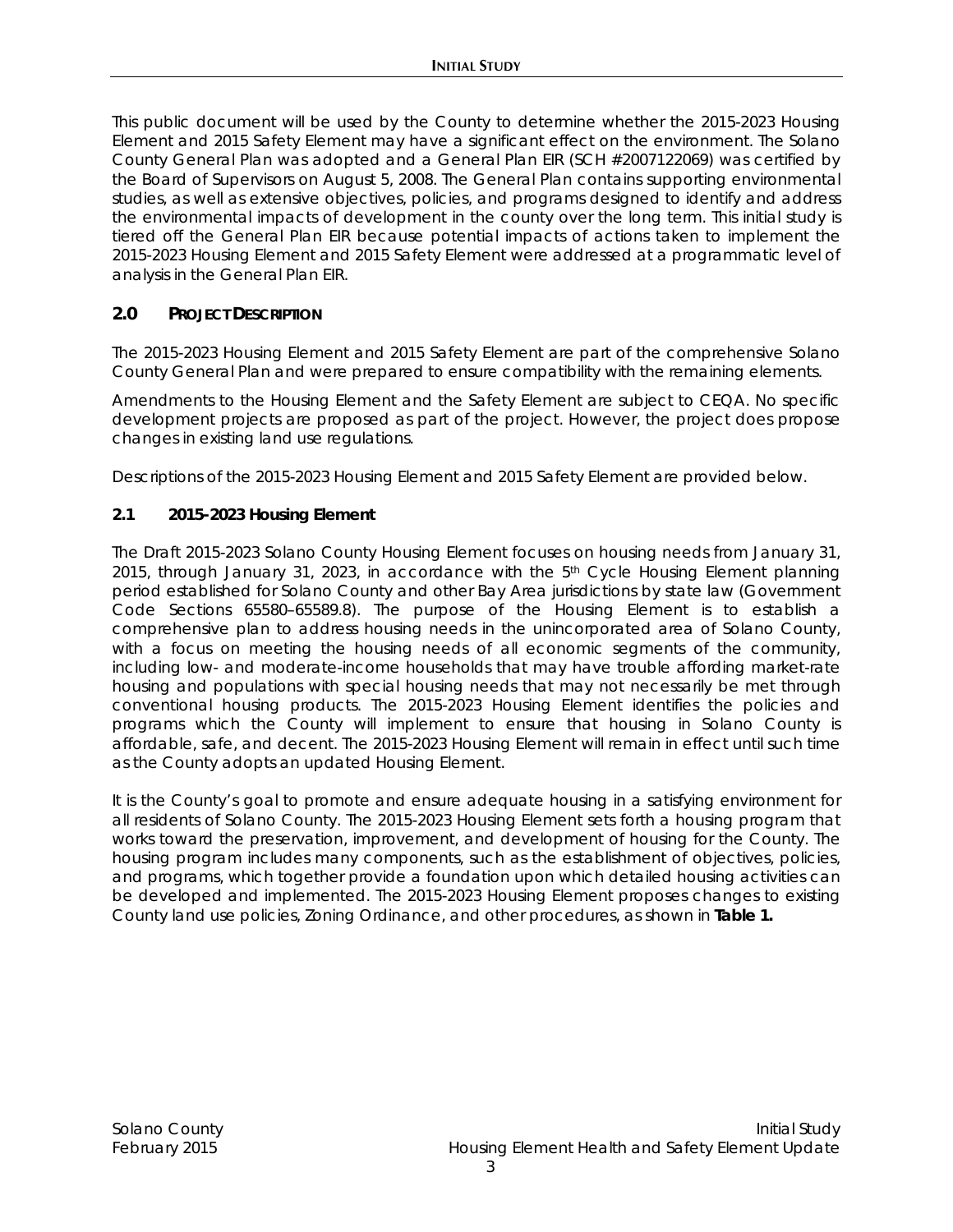| <b>Description</b>                                                                                                                                                                   | Program                                        | <b>Zoning Ordinance Change</b>                                                                                                                                                           |
|--------------------------------------------------------------------------------------------------------------------------------------------------------------------------------------|------------------------------------------------|------------------------------------------------------------------------------------------------------------------------------------------------------------------------------------------|
| Removes constraints and allows for<br>"reasonable accommodations" for<br>the disabled in housing development<br>standards, in accordance with Senate<br>Bill (SB) 520.               | HEE.1                                          | Individuals with disabilities may<br>request exceptions to zoning,<br>subdivision, or building standards in<br>order to receive reasonable<br>accommodation to achieve<br>accessibility. |
| Includes the needs of individuals with<br>a developmental disability within the<br>community in the Housing Element<br>special housing needs analysis, in<br>accordance with SB 812. | None. Analysis<br>included in HE<br>Appendix A | None.                                                                                                                                                                                    |
| Provides accommodation for<br>development of new farmworker<br>housing.                                                                                                              | HE D.3                                         | Employee housing for farmworkers will<br>be permitted by right in certain<br>agricultural zones, in accordance<br>with the state Employee Housing Act.                                   |

#### **TABLE 1: CHANGES FROM 2015-2023 HOUSING ELEMENT**

As described in the draft 2015-2023 Housing Element, the Association of Bay Area Governments (ABAG) has assigned Solano County a regional housing need (RHNA) of 103 new residential units for the 2014–2021 RHNA cycle. The County's RHNA is distributed across multiple income groups. The County plans to fulfill RHNA requirements using approved or already constructed new units, projected second units, and vacant or underutilized residentially zoned land. **Table 2** shows the RHNA allocation and anticipated capacity to fulfill the County's share of regional need.

## **TABLE 2: LAND INVENTORY SUMMARY AND ABILITY TO MEET RHNA**

| <b>Income Group</b>  | <b>RHNA</b><br><b>Allocation</b> | Approved or<br><b>Constructed Units</b> | <b>Remaining</b><br><b>RHNA</b> | Projected<br><b>Second Units</b> | <b>Vacant Land</b><br>Capacity | <b>RHNA</b><br><b>Surplus</b> |
|----------------------|----------------------------------|-----------------------------------------|---------------------------------|----------------------------------|--------------------------------|-------------------------------|
| <b>Extremely Low</b> | 13                               |                                         |                                 |                                  |                                |                               |
| Very Low             | 13                               | 4 <sup>1,2</sup>                        | 37                              | 41                               | $\Omega$                       | 4                             |
| Low                  | 15                               |                                         |                                 |                                  |                                |                               |
| Moderate             | 19                               | 1 <sup>3</sup>                          | 18                              | $\mathbf 0$                      | 425                            | 24                            |
| Above<br>Moderate    | 43                               | 4 <sup>4</sup>                          | 39                              | $\mathbf 0$                      | 5526                           | 513                           |
| Total                | 103                              | 9                                       | 94                              | 41                               | 594                            | 541                           |

Notes:

1. The extremely low-, very low-, and low-income categories have been combined in some of the columns in the table above to make up the lower-income RHNA. This approach is acceptable per California Department of Housing and Community Development guidance.

- 2. Four secondary dwelling units affordable to low-income households.
- 3. One manufactured home affordable to moderate-income households.
- 4. Four single-family homes affordable to above moderate-income households.
- 5. The 42 units include 28 that could be developed on vacant land with appropriate densities for development of moderate-income units (R-TC-D6, R-TC-MF, and R-TC-MU). The remaining 14 units are projected manufactured homes installed on land that would otherwise be considered appropriate for above moderate-income housing.
- 6. The above moderate total excludes 14 parcels that would accommodate the 14 projected manufactured units, as described in note 5.

Solano County **Initial Study** Initial Study **Initial Study** Initial Study Initial Study February 2015 **Housing Element Health and Safety Element Update**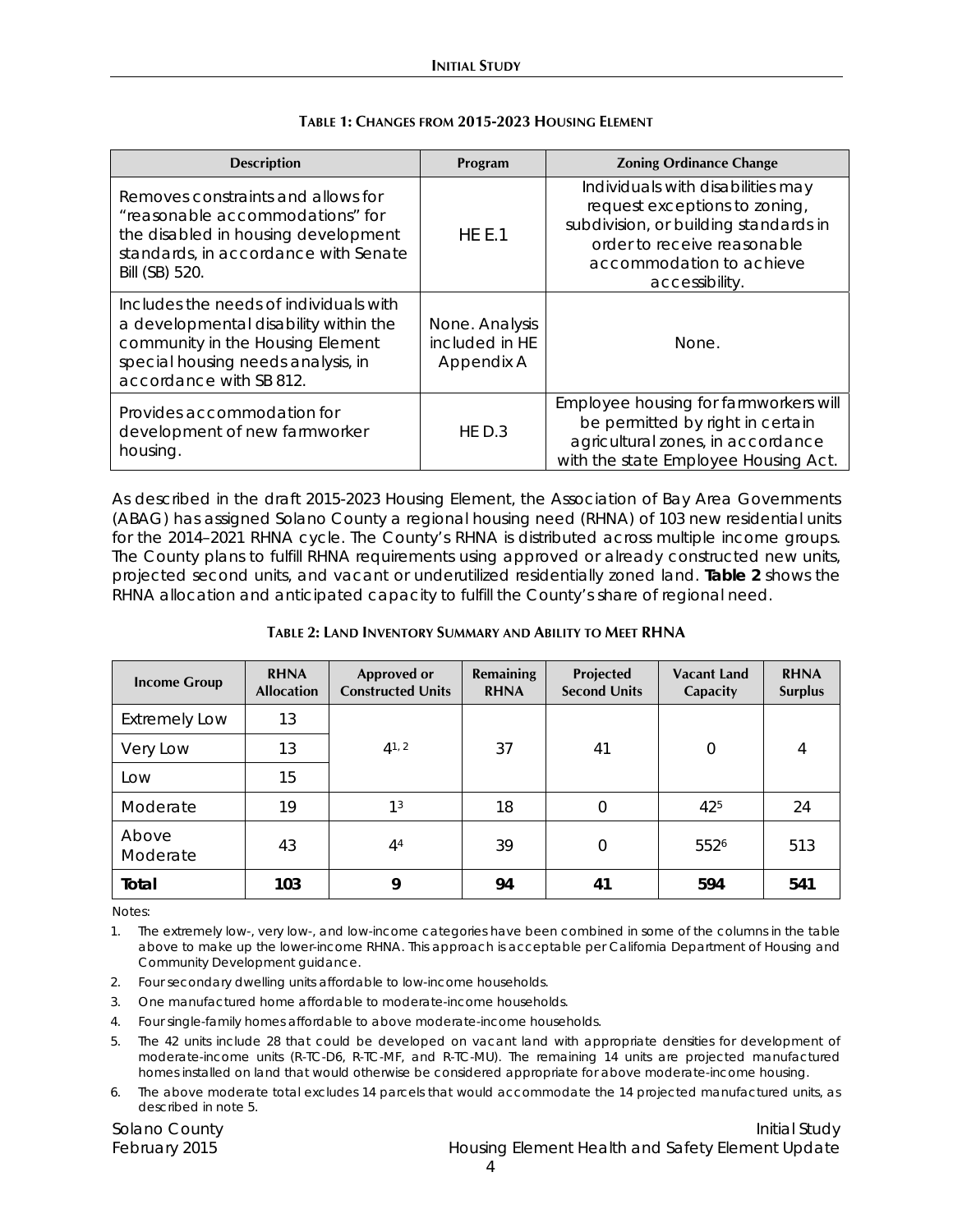## **2.2 2015 Safety Element**

The draft 2015 Safety Element is an update to the 2008 Solano County Health and Safety Element required to accompany preparation of the 5th Cycle Housing Element, in accordance with Assembly Bill (AB) 162 (California Government Code Sections 65302, 65303.4, 65352, 65584.04, 65584.06, 65300.2, and 65302.7), SB 5 (California Government Code Sections 65302 and 65302.5, and California Public Resources Code Sections 65040.20 and 66474.02), and SB 5 (California Government Code Sections 65007, 65302.9, 65860.1, 65865.5, 65962, and 66474.5; Health and Safety Code Section 50465; and California Water Code Sections 8200 and 9600). The 2008 Health and Safety Element combines the statutory requirements for the Noise Element and Safety Element, in addition to addressing optional general plan topics including public health, air quality, and climate change.

The primary purpose of the 2015 Safety Element is to incorporate updated floodplain mapping prepared by the Federal Emergency Management Agency and the Department of Water Resources, and updated fire hazard and responsibility area mapping prepared by the California Department of Forestry and Fire Protection (CAL FIRE). The 2015 Safety Element includes comprehensive flood protection measures revised to reflect understood flood risks based on the most recent mapping. It also identifies rivers, creeks, streams, flood corridors, riparian habitat, and land that may accommodate floodwater for purposes of groundwater recharge and stormwater management. These updates are consistent with requirements established by the Central Valley Flood Protection Board for the Sacramento-San Joaquin Drainage District (SSJDD). The Central Valley Flood Protection Plan (CVFPP) and related requirements were developed in 2012, pursuant to SB 5. The 2015 Safety Element also includes updated fire hazard maps that include updated fire hazard severity zones and state responsibility areas as defined in Section 4102 of the Public Resources Code. State responsibility areas are land classified as "very high fire hazard severity zones," as defined in Section 51177. These updates are consistent with the requirements of SB 1241. The inclusion of the above mapping information concerning flood and fire hazards, stormwater management, and groundwater recharge are consistent with the requirements of AB 162.

The 2015 Safety Element reiterates and changes implementation deadlines for policies and implementation programs contained in the 2008 General Plan that result in changes to the county code. In most cases, the 2015 Safety Element extends deadlines established in the 2008 General Plan for implementation items that have not begun or been completed due to funding constraints by five years from 2011 to 2016. The 2015 Safety Element directs changes to the County Zoning Ordinance addressing flood control, seismic safety and land stability, and fire safety, and to the Noise Ordinance addressing noise performance standard and restrictions. Minor editorial changes to update or remove implementation actions completed since 2008 (e.g., completion of the 2010 Climate Action Plan and 2011 Sea Level Rise Strategic Program) have also been completed.

Specifically, the 2015 Safety Element proposes the following specific changes to the 2008 Health and Safety Element, as shown in **Table 3**.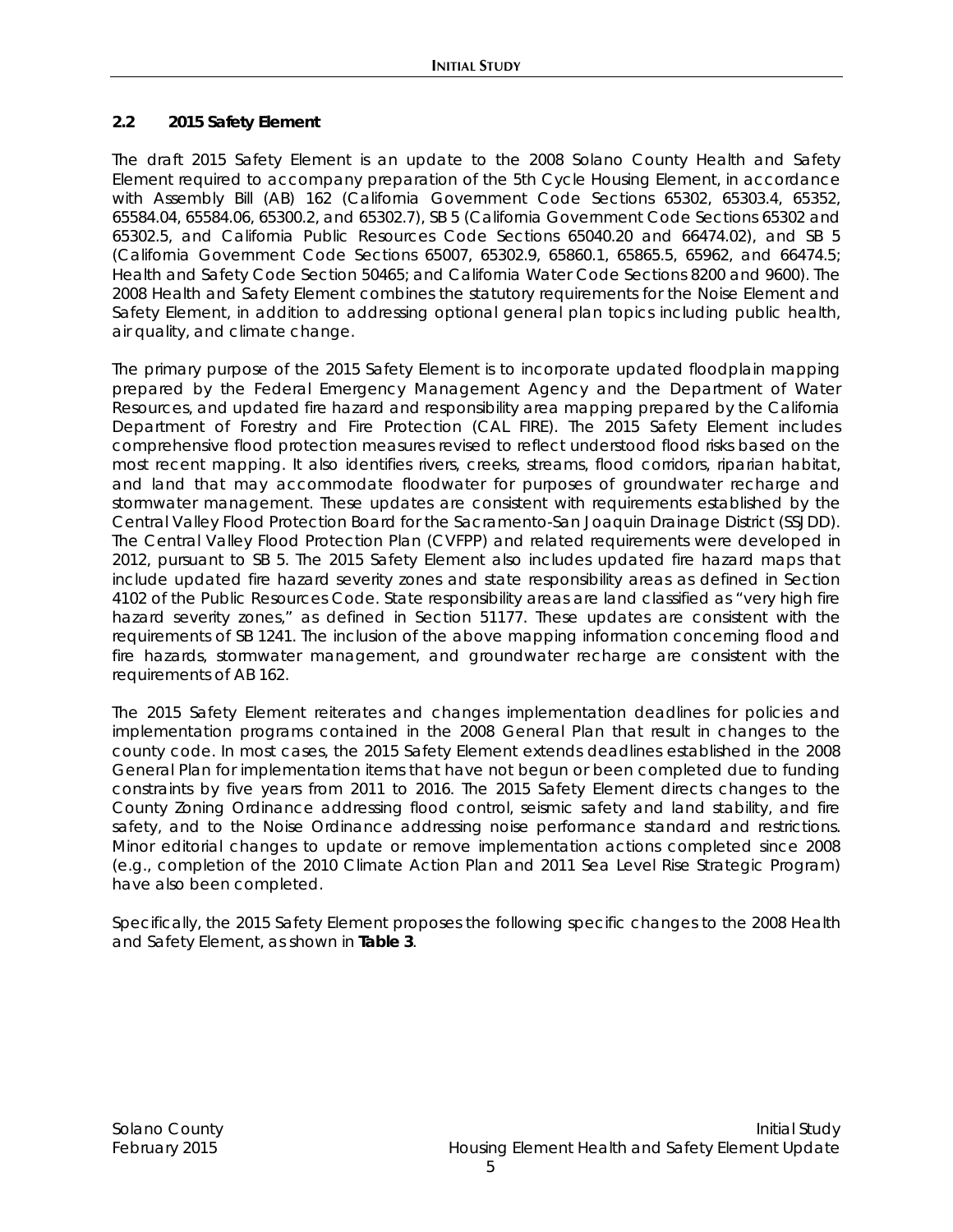| <b>Description</b>                                                                                                                                                                                                                                                                                                                                                                                                                                                                                              | Program                                   | <b>Zoning Ordinance Change</b>                                                                                                                               |
|-----------------------------------------------------------------------------------------------------------------------------------------------------------------------------------------------------------------------------------------------------------------------------------------------------------------------------------------------------------------------------------------------------------------------------------------------------------------------------------------------------------------|-------------------------------------------|--------------------------------------------------------------------------------------------------------------------------------------------------------------|
| Adds 200-year flood mapping data<br>as a basis for flood management<br>policy and implementation and<br>regulatory enforcement.                                                                                                                                                                                                                                                                                                                                                                                 | HSI-5 and<br>updates<br>Figure HS-2       | Enforce development review standards<br>and public disclosure requirements<br>established in Program HS I-7 in areas<br>included in the 200-year flood zone. |
| Incorporates direct reference to the<br>Central Valley Flood Protection Plan<br>(CVFPP) to ensure CVFPP information<br>is used in the review and approval of<br>future projects.                                                                                                                                                                                                                                                                                                                                | $HS I-1$                                  | Inclusion of relevant CVFPP measures in<br>the County's Zoning Ordinance update<br>to be completed after adoption of the<br>Safety Element.                  |
| Adds project and non-project levee<br>mapping for use in the review and<br>approval of future projects.                                                                                                                                                                                                                                                                                                                                                                                                         | None.<br>Includes<br>new Figure<br>$HS-4$ | Enforce reporting standards established<br>in Program HS I-10 in areas included as<br>levee inundation areas.                                                |
| Updates wildland fire hazard maps to<br>address the risk of fire for land<br>classified as state responsibility areas,<br>as defined in Public Resources Code<br>(PRC) Section 4102, and land<br>classified as very high fire hazard<br>severity zones, as defined in PRC<br>Section 51177. Also adds goals,<br>policies, and objectives based on the<br>revised map pursuant to Government<br>Code 65302(g) subparagraph (A) for<br>the protection of the community from<br>the unreasonable risk of wildfire. | None.<br>Updates<br>Figure HS-<br>12      | Update the Zoning Ordinance to limit<br>development in areas of extreme, very<br>high, and high wildfire risk as shown in<br>updated maps.                   |
| Directs revisions to the Zoning<br>Ordinance to limit development<br>within areas prone to earthquake-<br>related hazards.                                                                                                                                                                                                                                                                                                                                                                                      |                                           | Limit development occurring in<br>geologic hazard areas; limit<br>development within landslide areas 3<br>and 4 on Figure HS-8.                              |
| Directs development of a Noise<br>Ordinance that includes:<br>performance standards and<br>exemptions; restrictions on noise-<br>emitting construction activities;<br>regulations for mobile or single event<br>types of noise emissions; standards to<br>ensure training for enforcement<br>personnel; and procedures for noise<br>measurement for enforcement.                                                                                                                                                | <b>HS I-60</b>                            | Ensure these provisions are<br>accommodated within the Noise<br>Ordinance.                                                                                   |

# **TABLE 3: CHANGES FROM 2015 SAFETY ELEMENT**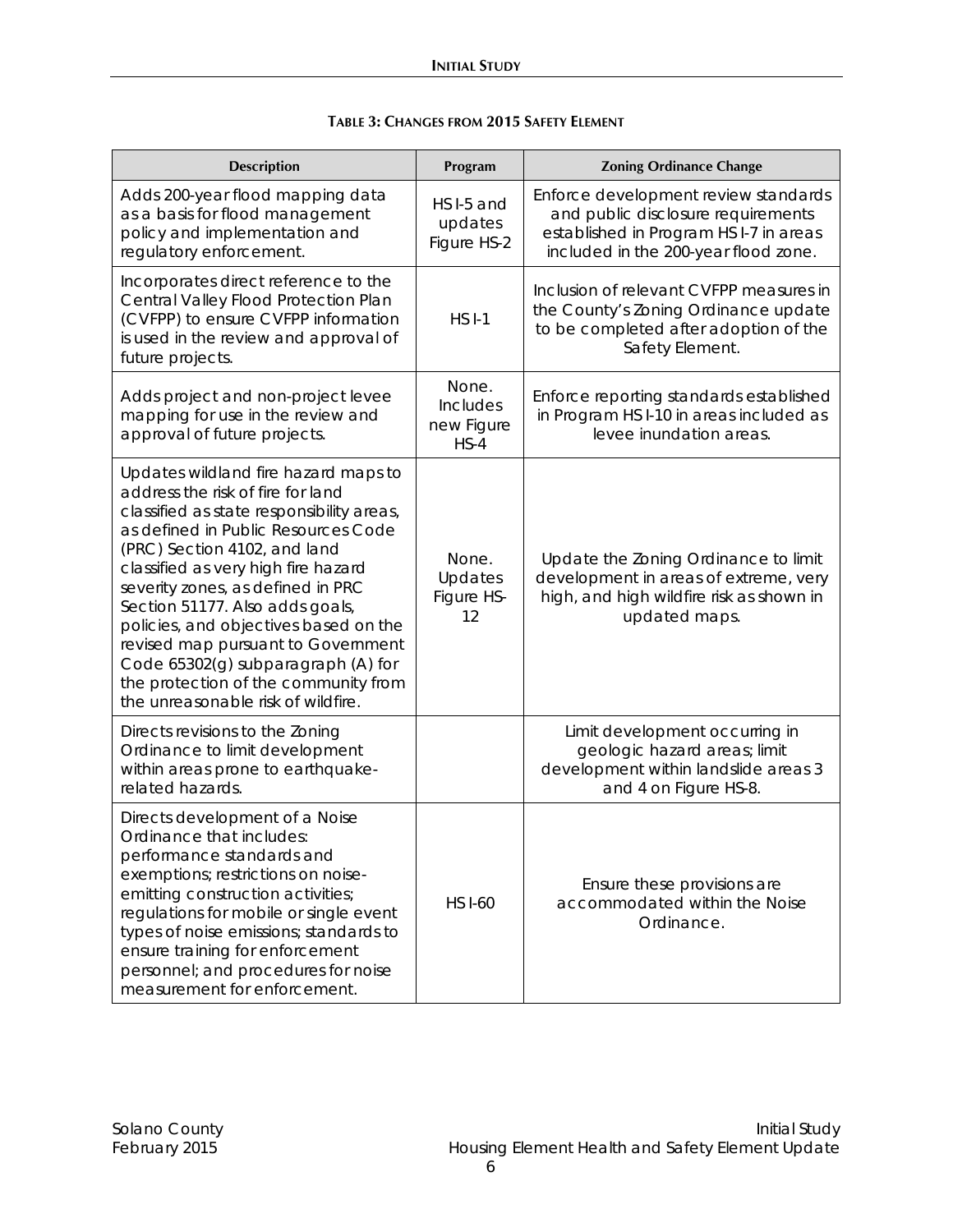## **2.3 2015-2023 Housing Element Project Objectives**

It is the County's goal to promote and ensure adequate housing in a satisfying environment for all residents of Solano County. To achieve this goal, the 2015-2023 Housing Element contains the following objectives:

- A. Conserve existing affordable housing units and rehabilitate the existing housing stock of unincorporated Solano County.
- B. The County will provide sufficient land to accommodate Solano County's projected housing needs. As of September 2014, the County's remaining unmet need is 94 units.
- C. Provide housing to meet the needs of all economic segments of the community, including extremely low-, very low-, low-, moderate-, and above moderate-income households. While the County will address its full housing need allocation for the RHNA projection period through the sites inventory analysis, it is recognized that the County does not directly participate in production of most new housing units and that the ultimate number of new housing units is highly dependent on factors beyond the County's control.
- D. Provide housing to meet the special needs of the elderly, disabled (including developmentally disabled), large family, single female-headed, homeless, military, and farmworkers.
- E. Where consistent with Solano County's local "smart growth" philosophy to direct most development to the cities, minimize constraints to the production of housing in the unincorporated areas of the County where limited residential development is appropriate.
- F. Continue to provide properly timed residential development in a pattern which is consistent with County economic, social, and environmental needs.
- G. Provide for residential development that is generally self-sufficient in regard to water supply and sewage disposal, requiring only minimal public facilities and services essential for health, safety, and welfare.
- H. Enhance and preserve the environmental quality of residential areas.
- I. Promote energy conservation in new and existing residential units.

For each subject area, there is a discussion of related housing issues followed by an outline of the policies and programs that the County intends to implement in order to address the identified housing issues. In addition to listing a set of policies that can serve as a general framework for County planning and decision-making on a range of issues (e.g., land use, public services, capital improvements), the Housing Element also includes programs that call for the County to undertake or promote specific actions that will help to achieve housing element objectives.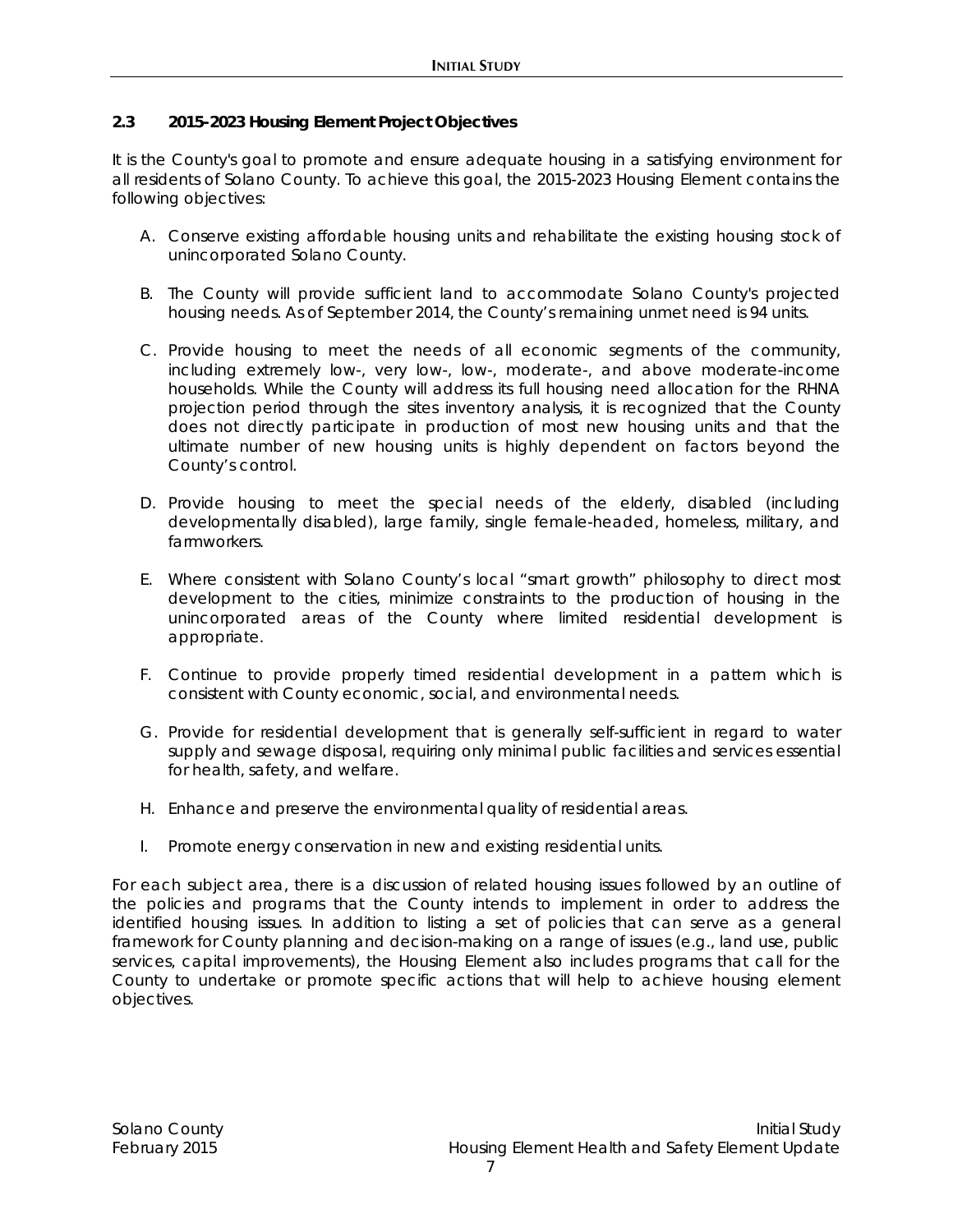## **2.4 2015 Health and Safety Element Project Objectives**

The purpose of the 2015 Safety Element is to protect people and property from natural and human-made hazards, promote public health, preserve air and water quality, and guide development in a sustainable manner that respects the needs of both people and the environment. To achieve this, the 2015 Safety Element contains the following goals, which comprise the project objectives for the Safety Element:

- HS.G-1: Minimize the potential for loss of life and property resulting from natural or humancaused hazards.
- HS.G-2: Improve air quality in Solano County, and by doing so; contribute to improved air quality in the region.
- HS.G-3: Protect people living, working, and visiting Solano County from the harmful impacts of excessive noise.
- HS.G-4: Protect important agricultural, commercial, and industrial uses in Solano County from encroachment by land uses sensitive to noise and air quality impacts.
- HS.G-5: Recognize the multiple functions of the natural environment for safety, recreation, protection from climate changes, and economic uses.
- HS.G-6: Increase awareness of the effect humans have on the environment and encourage individuals and organizations to modify habits and operations that cause degradation to the environment and contribute to climate change.
- HS.G-7: Prepare for and adapt to the effects of climate change.

## **2.5 Environmental Setting and Surrounding Land Uses**

The environmental setting consists of Solano County, which is one of the nine counties considered part of the San Francisco Bay Region, and is located halfway between the San Francisco and Sacramento metropolitan areas. The gross area of the county is 910 square miles composed of 830 square miles of land and 80 square miles of water. Water areas include San Pablo Bay, the Mare Island Strait, Suisun Bay, and the Sacramento River and related sloughs. Land area is divided into two topographic sections. The western quarter extends into the foothills of the Coast Range, characterized by steep slopes becoming more gently rolling in the easterly portion. The remainder of the county is part of the Sacramento Valley Basin, except for isolated areas of low rolling hills. Other features include the Suisun Marsh, the Napa (or Napa-Sonoma) Marsh, and the Sacramento-San Joaquin River Delta.

## **2.6 Other Approvals Required**

There are no other public agencies whose approval is required (e.g., permits, financing approval, or participation agreement) for the proposed project. The California Department of Housing and Community Development reviews and certifies Housing Elements; however, its approval is not required for adoption by the County. Likewise, updates to safety elements are subject to review by the California Geological Survey, State Board of Forestry and Fire Protection, and the Central Valley Flood Protection Board (for the portion of the County within the Sacramento-San Joaquin Drainage District). These agencies are required to advise the Board of Supervisors regarding the element, and the Board is required to consider their input prior to adopting the 2015 Safety Element.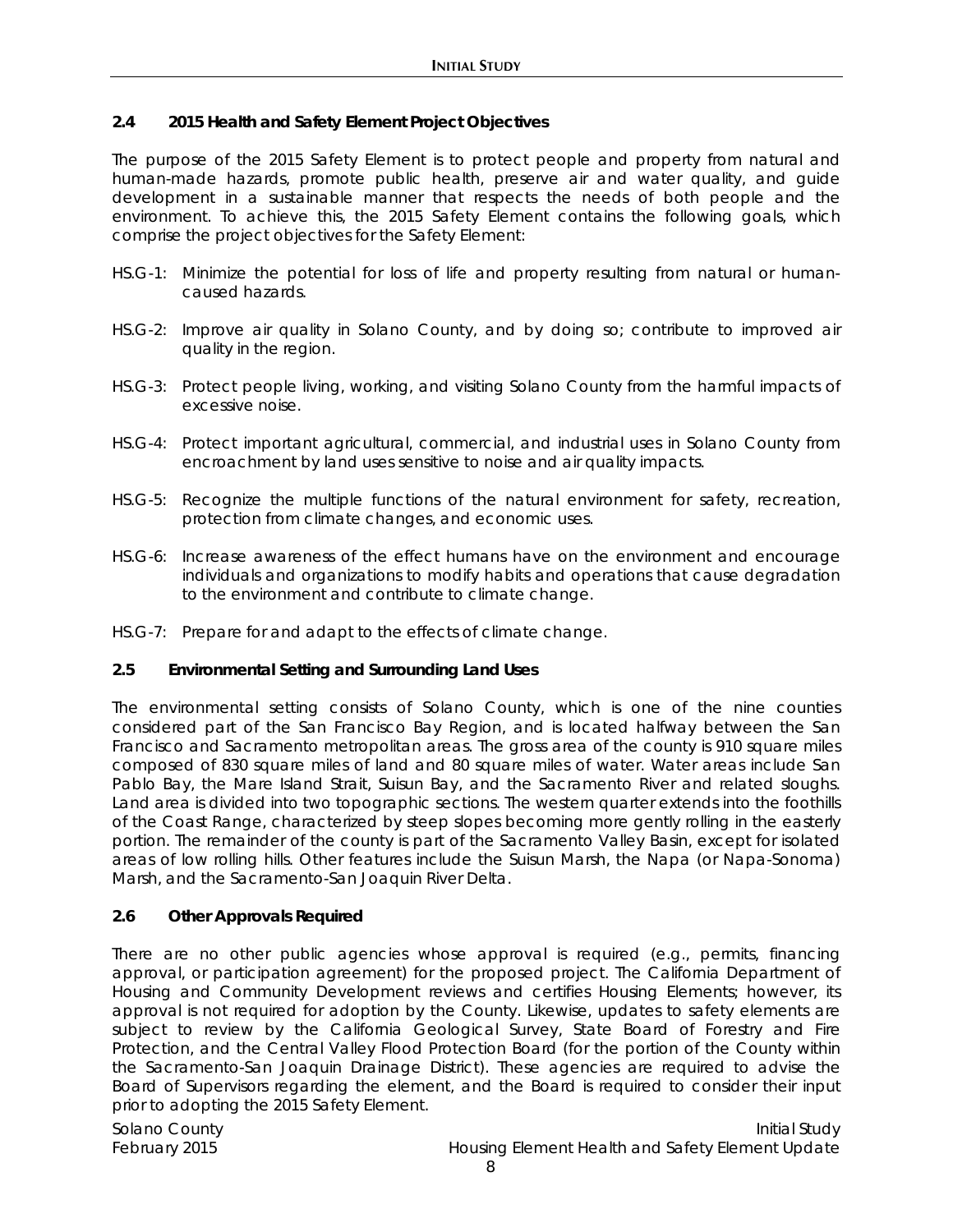## **3.0 ENVIRONMENTAL FACTORS POTENTIALLY AFFECTED**

The environmental factors checked below would be potentially affected by the 2015-2023 Housing Element and 2015 Safety Element, as indicated by the checklist and corresponding discussion on the following pages.

| Aesthetics                         | Agriculture and Forestry<br>Resources   | Air Quality                           |
|------------------------------------|-----------------------------------------|---------------------------------------|
| <b>Biological Resources</b>        | <b>Cultural Resources</b>               | Geology/Soils                         |
| Greenhouse Gas<br><b>Emissions</b> | Hazards & Hazardous<br><b>Materials</b> | Hydrology/Water<br>Quality            |
| Land Use/Planning                  | <b>Mineral Resources</b>                | <b>Noise</b>                          |
| Population/Housing                 | <b>Public Services</b>                  | Recreation                            |
| Transportation/Traffic             | Utilities/Service Systems               | Mandatory Findings of<br>Significance |

## **4.0 DETERMINATION**

On the basis of this initial evaluation:

 $\boxtimes$  I find that the proposed project COULD NOT have a significant effect on the environment, and a NEGATIVE DECLARATION will be prepared.

 $\Box$  I find that although the proposed project could have a significant effect on the environment there will not be a significant effect in this case because revisions in the project have been made by or agreed to by the project proponent. A MITIGATED NEGATIVE DECLARATION will be prepared.

 $\Box$  I find that the proposed project MAY have a significant effect on the environment, and an ENVIRONMENTAL IMPACT REPORT is required.

 $\Box$  I find that the proposed project MAY have a "potentially significant impact" or "potentially significant unless mitigated" impact on the environment, but at least one effect (1) has been adequately analyzed in an earlier document pursuant to applicable legal standards, and (2) has been addressed by mitigation measures based on the earlier analysis as described on attached sheets. An ENVIRONMENTAL IMPACT REPORT is required, but it must analyze only the effects that remain to be addressed.

 $\Box$  I find that although the proposed project could have a significant effect on the environment, because all potentially significant effects (a) have been analyzed adequately in an earlier EIR or NEGATIVE DECLARATION pursuant to applicable standards, and (b) have been avoided or mitigated pursuant to that earlier EIR or NEGATIVE DECLARATION, including revisions or mitigation measures that are imposed upon the proposed project, nothing further is required.

| Planner's Signature            | Date                                                              |
|--------------------------------|-------------------------------------------------------------------|
| Planner's Printed Name         | Solano County, Department of Resource Management                  |
| Solano County<br>February 2015 | Initial Study<br>Housing Element Health and Safety Element Update |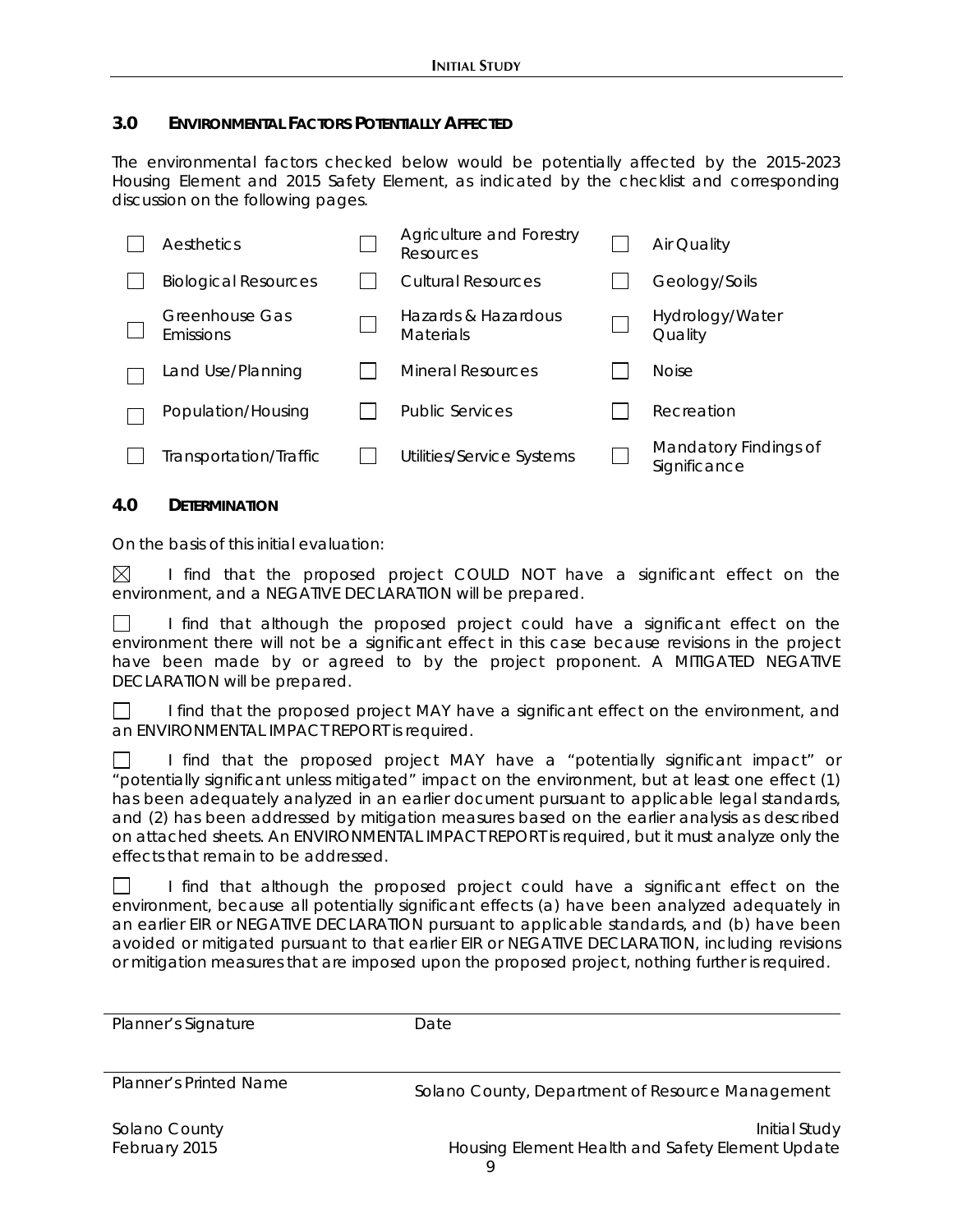## **5.0 ENVIRONMENTAL CHECKLIST AND EVALUATION**

## **5.1 Evaluation of Environmental Impacts**

- 1) A "No Impact" answer is adequately supported if the information shows that the impact simply does not apply to projects like the one involved (e.g., the project falls outside a fault rupture zone). A "No Impact" answer should be explained where it is based on projectspecific factors as well as general standards (e.g., the project will not expose sensitive receptors to pollutants, based on project-specific screening analysis).
- 2) All answers must take into account the whole action involved, including offsite as well as onsite, cumulative as well as project-level, indirect as well as direct, and construction as well as operational impacts.
- 3) Once the lead agency has determined that a particular physical impact may occur, the checklist answers must indicate whether the impact is potentially significant, less than significant with mitigation, or less than significant. "Potentially Significant Impact" is appropriate if there is substantial evidence that an effect may be significant. If there are one or more "Potentially Significant Impact" entries when the determination is made, an EIR is required.
- 4) "Negative Declaration: Less Than Significant With Mitigation Incorporated" applies where the incorporation of mitigation measures has reduced an effect from "Potentially Significant Impact" to a "Less Than Significant Impact." The lead agency must describe the mitigation measures and briefly explain how they reduce the effect to a less than significant level (mitigation measures from "Earlier Analyses" may be cross-referenced).
- 5) Earlier analyses may be used where, pursuant to the tiering, program EIR, or other CEQA process, an effect has been adequately analyzed in an earlier EIR or negative declaration (Section 15063(c)(3)(D)). In this case, a brief discussion should identify the following:
	- a) Earlier Analysis Used. Identify and state where they are available for review.
	- b) Impacts Adequately Addressed. Identify which effects from the above checklist were within the scope of and adequately analyzed in an earlier document pursuant to applicable legal standards, and state whether such effects were addressed by mitigation measures based on the earlier analysis.
	- c) Mitigation Measures. For effects that are "Less than Significant with Mitigation Measures Incorporated," describe the mitigation measures which were incorporated or refined from the earlier document and the extent to which they address site-specific conditions for the project.
- 6) Lead agencies are encouraged to incorporate into the checklist references to information sources for potential impacts (e.g., general plans, zoning ordinances). Reference to a previously prepared or outside document should, where appropriate, include a reference to the page or pages where the statement is substantiated.
- 7) Supporting Information Sources: source list should be attached, and other sources used or individuals contacted should be cited in the discussion.
- 8) The explanation of each issue should identify:
	- a) The significance criteria or threshold, if any, used to evaluate each question; and
	- b) The mitigation measure identified, if any, to reduce the impact to less than significant.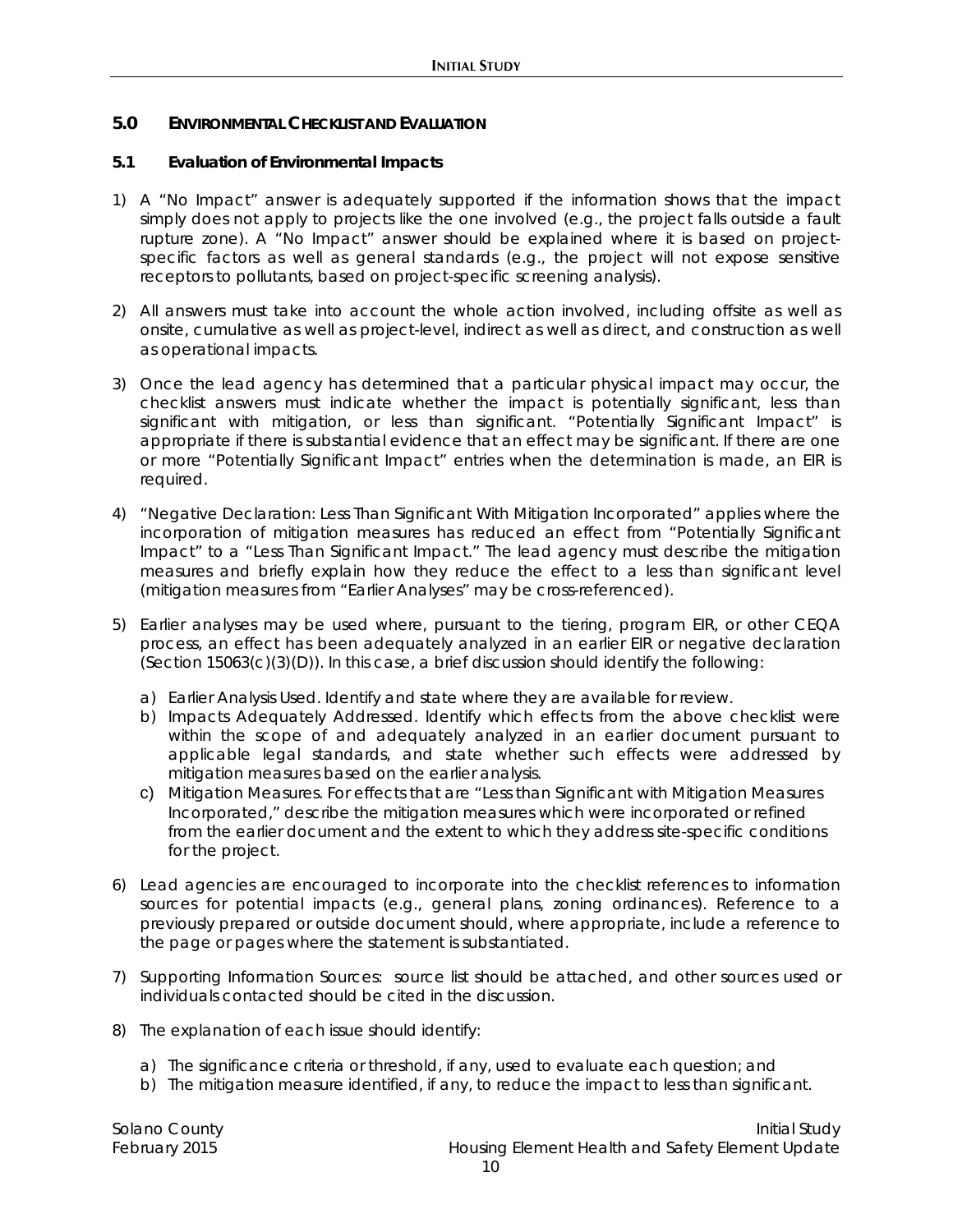## **5.2 Environmental Checklist**

| I. | <b>AESTHETICS</b><br>Would the project:                                                                                                                           | Potentially<br>Significant<br>Impact | Less Than<br><b>Significant With</b><br><b>Mitigation</b><br>Incorporated | Less Than<br>Significant<br>Impact | <b>No</b><br>Impact |
|----|-------------------------------------------------------------------------------------------------------------------------------------------------------------------|--------------------------------------|---------------------------------------------------------------------------|------------------------------------|---------------------|
| a) | Have a substantial adverse effect on a<br>scenic vista?                                                                                                           |                                      |                                                                           | ⋉                                  |                     |
|    | b) Substantially damage scenic resources,<br>including, but not limited to, trees, rock<br>outcroppings, and historic buildings<br>within a state scenic highway? |                                      |                                                                           | M                                  |                     |
|    | c) Substantially degrade the existing visual<br>character or quality of the site and its<br>surroundings?                                                         |                                      |                                                                           |                                    |                     |
|    | d) Create a new source of substantial light<br>or glare which would adversely affect<br>day or nighttime views in the area?                                       |                                      |                                                                           |                                    |                     |

### **Setting:**

Solano County comprises 910 square miles, including about 830 square miles of land and about 80 square miles of water (Solano County 2008b). Land area is divided into two topographic sections. The western quarter extends into the foothills of the Coast Range. This area is characterized by steep slopes, which become more gently rolling in the eastern portion. The remainder of the county is part of the Sacramento Valley, which is characterized by level topography, with some isolated areas of low rolling hills. Other significant features include the Suisun Marsh, which has an area of more than 30 square miles, and the Napa-Sonoma Marsh area, with an area of more than 60 square miles, some of which is in Solano County. The eastern portion of the county includes a portion of the Sacramento-San Joaquin River Delta.

The county's visual resources include agricultural landscapes, the delta, and marshlands, and the oak and grass covered hills offer scenic vistas. This scenery is an important factor in sustaining a high quality of life for the county's residents.

## **Discussion/Conclusion:**

*a) Less than Significant Impact*. Solano County encompasses numerous unique views including views of marshlands and Delta waters to the south, the Coast Range extending in a north-south direction north and west of Fairfield, meandering hills between Cordelia and Benicia, and expanses of agricultural lands primarily in the eastern half of the county. Of these unique views in Solano County, the Coast Range and nearby hills are considered a scenic vista in Solano County because they are the one scenic resource viewable from a distance throughout the county.

The Housing Element includes policies and programs designed to facilitate the construction of housing units to meet the County's share of the regional housing need. However, implementation of the 2015-2023 Housing Element would not allow for development beyond that identified in the County's General Plan and all proposed adjustments to the County's Zoning Ordinance would be consistent with the General Plan. Future housing development would be subject to project-specific environmental review, and potential impacts to scenic vistas or roadways will be identified and mitigated on a project-by-project basis. Similarly, Zoning Ordinance updates directed by the 2015 Safety Element for flooding, fire, earthquakes, and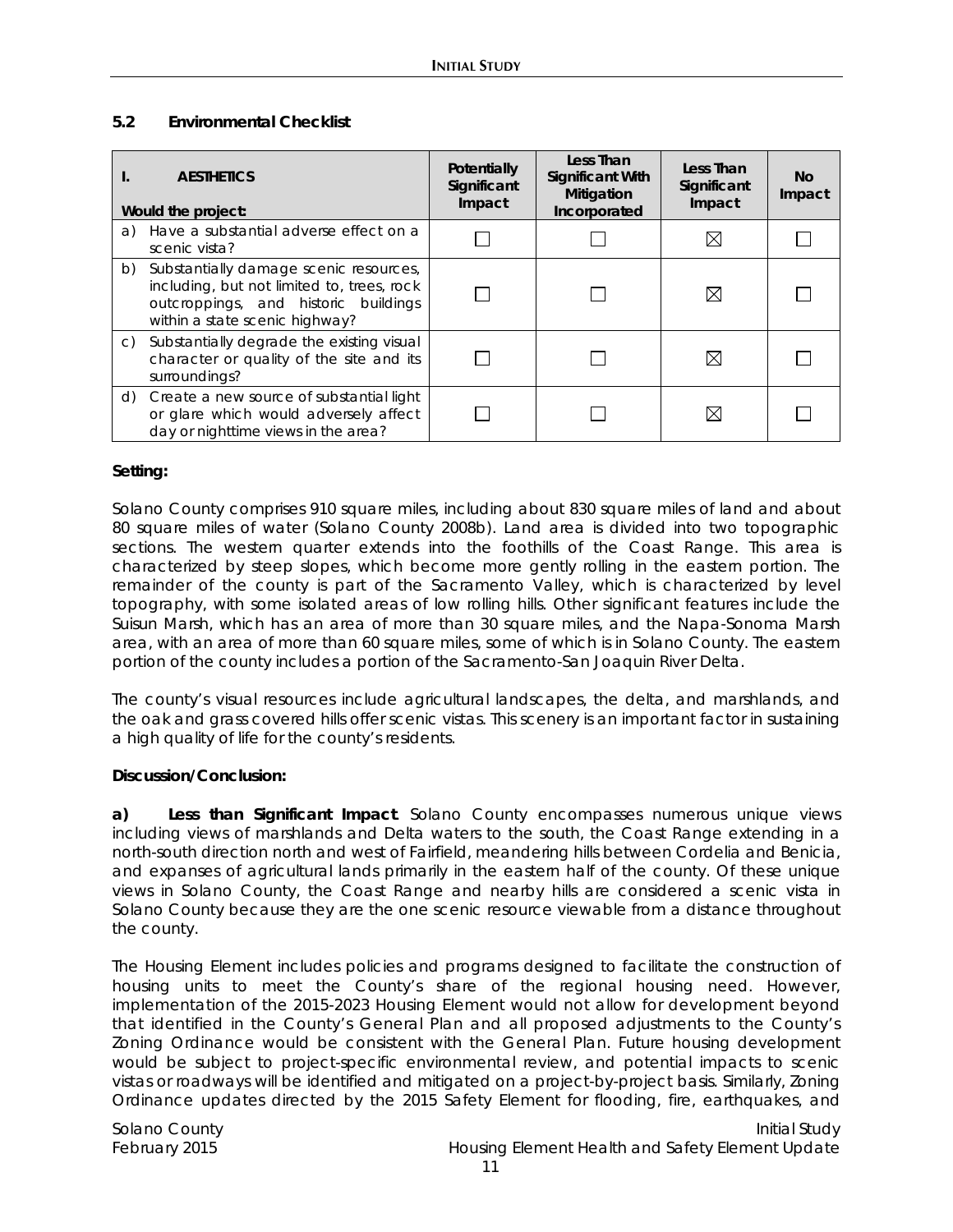other hazards would not change any applicable General Plan land use designations. Any specific development proposals or infrastructure construction that would block views would be subject to project-specific environmental review and potential impacts to scenic vistas or roadways will be identified and mitigated on a project-by-project basis.

Therefore, this impact is considered to be less than significant.

*b-c) Less than Significant Impact*. There is one eligible scenic highway, State Route 37, but no designated state scenic highway is located within Solano County, as identified on the California Scenic Highway Mapping System.

The 2015-2023 Housing Element and 2015 Safety Element are policy-level documents. While the Housing Element encourages the provision of a range of housing types and affordability levels, it does not include any specific designs or proposals, nor does it grant any entitlements for development that would degrade the existing visual character of the county. Likewise, the Safety Element includes mapping and policies that discourage development in some areas and encouragement development in others, but it does not include any specific proposals or grant any entitlements for development that would result in changes to the visual character of areas near the eligible scenic highway.

The Housing Element and the Safety Element anticipate land uses that are consistent with the land use designations established by the 2008 General Plan Land Use Element and Resources Element. Changes to the Zoning Ordinance resulting from Safety Element policies and implementation programs may limit development in certain areas and encourage land preservation; these changes would not result in changes to development location or design that would impact visual character.

Future residential development projects will require compliance with General Plan policies related to aesthetic resources and with Zoning Ordinance requirements associated with site planning and development regulations. For example, subsequent residential development projects would be subject to Solano County's design requirements for subdivisions for which a final map or parcel map is required (Chapter 26, Article VII of the County Code). All tentative maps must be consistent with the Solano County General Plan and satisfy all applicable planning, zoning, design, and improvement requirements specified or incorporated in the County Code. Chapter 26 of the County Code is intended to ensure that proposed development is compatible with existing and future development on neighboring properties, and produces an environment of stable and desirable character, consistent with the General Plan and any applicable specific plan. General Plan Implementation Program RS.I-21 seeks to preserve the visual character of scenic roadways, designating alternate routes for faster traffic, regulating off-site advertising, limiting grading in the view corridor through the grading ordinance, limiting travel speeds, and providing pullover areas with trash and recycling receptacles.

Therefore, implementation of the 2015-2023 Housing Element and 2015 Safety Element would result in less than significant impacts associated with the degradation of the visual character of the county.

*d) Less than Significant Impact*. As discussed under **b-c)** above, the 2015-2023 Housing Element and 2015 Safety Element update are policy-level documents that do not include any specific development designs or proposals or grant any entitlements for development that would increase daytime glare or nighttime illumination in the county. Future development projects in the county would be required to be designed and constructed in accordance with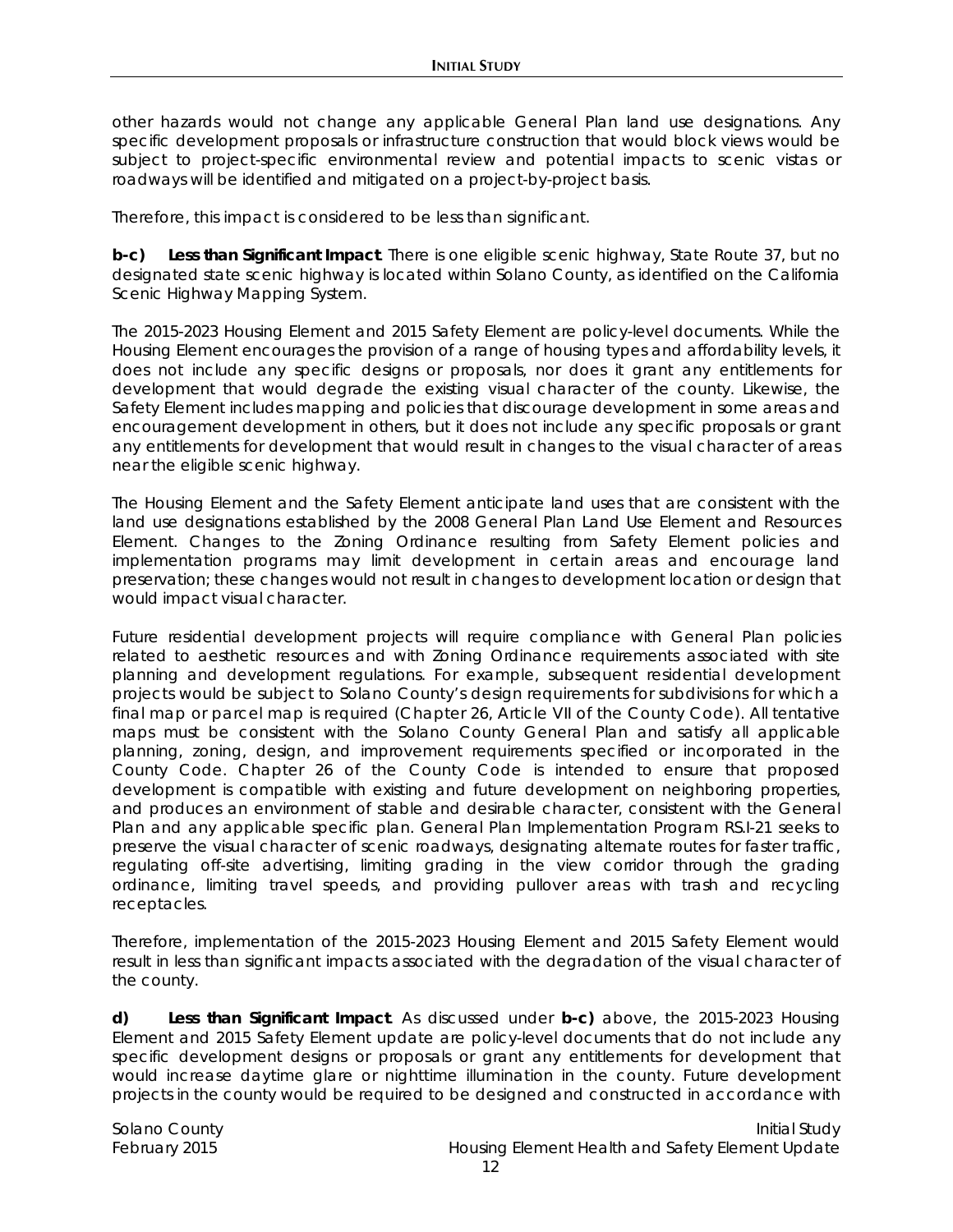the Solano County General Plan Resources Element, which contains Implementation Programs RS.1-20 and RS.1-22. Implementation Program RS.1-20 mandates that lighting fixtures be directed in a way that reduces glare and light pollution, and RS.1-22 requires new developments to use fixtures that direct light toward target areas and shield it from spillage.

Therefore, implementation of the 2015-2023 Housing Element and 2015 Safety Element would result in less than significant impacts associated with increased light and glare.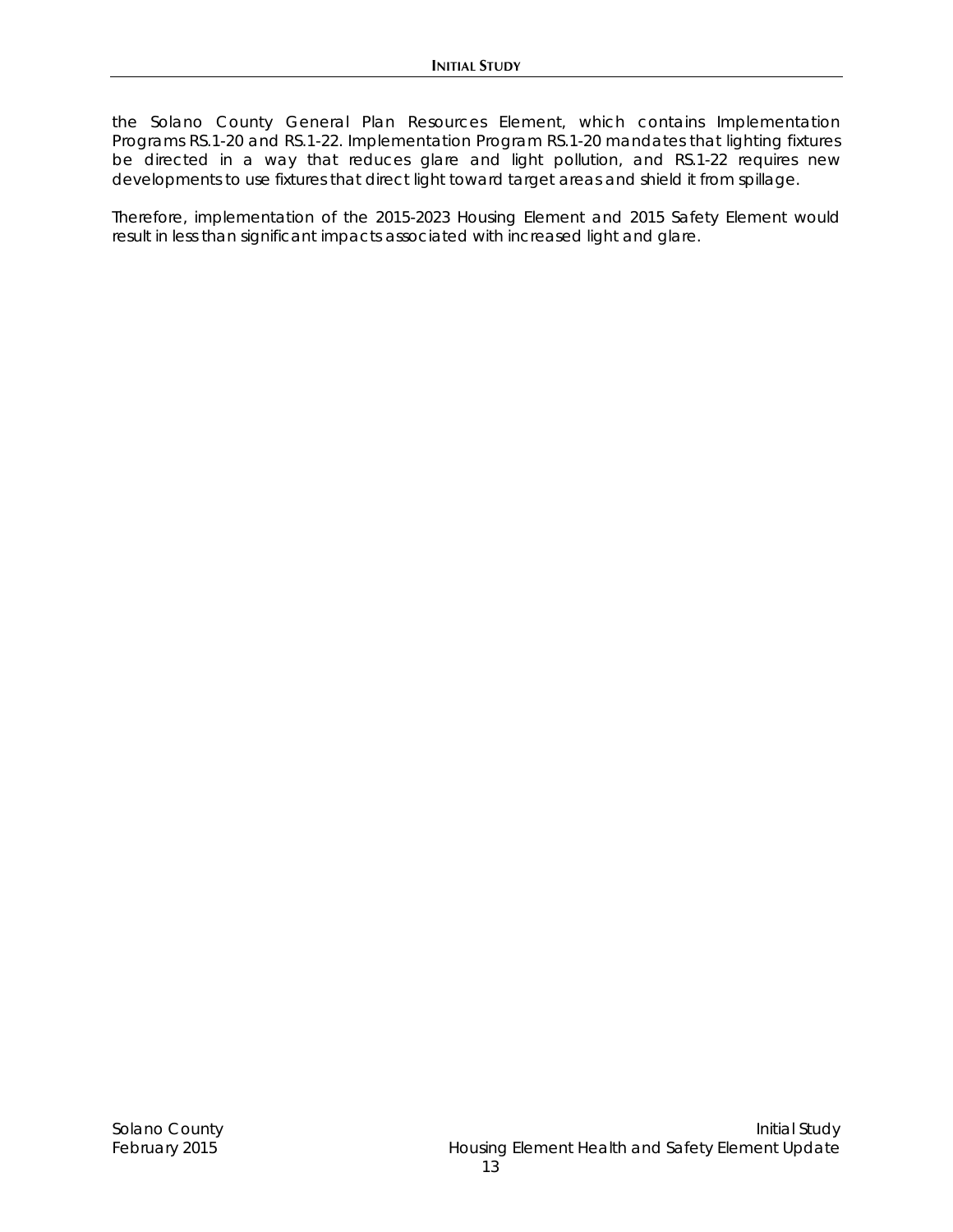## **II. AGRICULTURE AND FORESTRY RESOURCES**

In determining whether impacts to agricultural resources are significant environmental effects, lead agencies may refer to the California Agricultural Land Evaluation and Site Assessment Model (1997) prepared by the California Department of Conservation as an optional model to use in assessing impacts on agriculture and farmland.

| Would the project:                                                                                                                                                                                                                                                                                                                       | Potentially<br>Significant<br>Impact | Less Than<br>Significant<br>With<br>Mitigation<br>Incorporated | Less Than<br>Significant<br>Impact | <b>No</b><br>Impact |
|------------------------------------------------------------------------------------------------------------------------------------------------------------------------------------------------------------------------------------------------------------------------------------------------------------------------------------------|--------------------------------------|----------------------------------------------------------------|------------------------------------|---------------------|
| Convert Prime Farmland, Unique Farmland,<br>a)<br>Farmland of Statewide Importance<br>$\alpha$<br>(Farmland), as shown on the maps prepared<br>pursuant to the Farmland Mapping and<br>Monitoring Program of the California<br>Resources Agency, to non-agricultural use?                                                                |                                      |                                                                |                                    |                     |
| Conflict with existing zoning for agricultural<br>b)<br>use, or a Williamson Act contract?                                                                                                                                                                                                                                               |                                      |                                                                |                                    | $\boxtimes$         |
| Conflict with existing zoning for, or cause<br>$\mathsf{C}$<br>rezoning of, forest land (as defined in Public<br>Code<br>section<br>$12220(g)$ ,<br>Resources<br>timberland (as defined by Public Resources<br>Code section 4526), or timberland zoned<br>Timberland Production (as defined<br>by<br>Government Code section 51104 (g))? |                                      |                                                                |                                    |                     |
| d) Result in loss of forest land or conversion of<br>forest land to non-forest use?                                                                                                                                                                                                                                                      |                                      |                                                                |                                    | $\bowtie$           |
| Involve other changes in the existing<br>e)<br>environment which, due to their location or<br>nature, could result in conversion<br>$\Omega$<br>Farmland, to non-agricultural use?                                                                                                                                                       |                                      |                                                                |                                    |                     |

## **Setting:**

Agriculture has historically been an important industry in Solano County and a central part of the county's identity. Agricultural lands account for more land than any other land use in the county. In 2013, Solano County had 306,873 acres of agricultural lands, which represents approximately 63 percent of the unincorporated county's total land area. This represents an 8 percent drop in agricultural land in the county since 2006. According to the California Department of Conservation's Farmland Mapping and Monitoring Program (FMMP), changes in Solano County land uses between 1984 and 2013 identify a loss of Important Farmland (i.e., Prime Farmland, Farmland of Statewide Importance, Unique Farmland) during the last two decades. The largest part of the lost Important Farmland was a result of conversion to urban land or low-density development.

Forest and timber resources are limited within Solano County, and are primarily located in the northwestern portion of the county. The 2010 Forest and Rangeland Assessment Report identifies Sustainable Working Forests that are priority landscapes in small portions of the Blue Ridge Hills in the northwestern portion of the county. Pockets of Working Timberland priority landscapes are also located in the northern portion of Suisun Valley. The county has no land zoned for forest land or for timber production.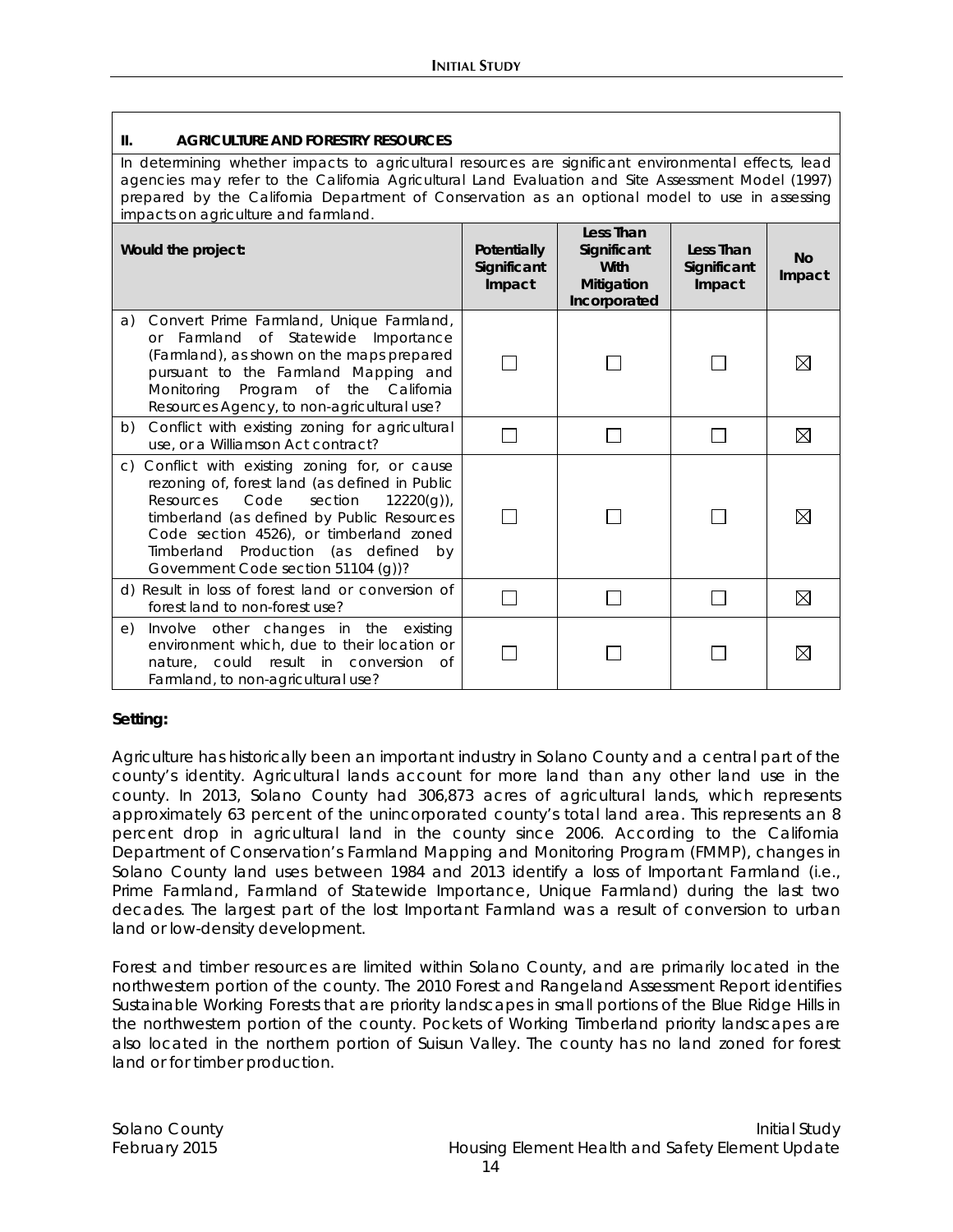### **Discussion/Conclusion:**

*a-b) No Impact*. Future development consistent with housing needs identified for the County could result in the direct conversion of Prime Farmland or Farmland of Statewide Importance (Farmland). However, the 2015-2023 Housing Element is a policy-level document that encourages the provision of a range of housing types and affordability levels. It does not include any specific development designs or proposals, nor does it grant any entitlements for development that would convert agricultural lands to non-agricultural uses or place housing units adjacent to agricultural uses. The Housing Element anticipates land uses that are consistent with the land use designations established by the General Plan diagrams.

Furthermore, future residential development projects would require compliance with General Plan policies related to agricultural resources that are intended to preserve blocks of land in agricultural or open space use and maintain a continuing agricultural use of those lands. Policy AG.P-16 minimizes potential conflicts between agricultural and residential uses by encouraging the use of urban-agricultural buffers between residential uses and agricultural lands. Implementation Program AG.1-10 focuses preservation efforts, including use of Williamson Act contracts and conservation easements, in areas where agriculture is to be the predominant land use. This implementation program maintains large minimum parcel sizes and discourages rezoning that would negatively affect farming operations.

Changes to the Zoning Ordinance resulting from 2015 Safety Element policies and implementation programs would not result in direct conversion of Prime Farmland or Farmland of Statewide Importance, since these changes would not directly result in development of a specific site or a change of land uses within the unincorporated county.

The General Plan EIR found that buildout of the General Plan would result in the conversion of Important Farmland to non-agricultural uses throughout the county. However, the Housing Element and Safety Element's contribution to this conversion is not an impact peculiar to the project within the meaning of State CEQA Guidelines Section 15183. The General Plan EIR and the related findings adopted by the Solano County Board of Supervisors identified agricultural impacts as significant and unavoidable. To the extent that the Housing Element and Safety Element contribute incrementally to those impacts, Section 15183 permits the County to conclude that such impacts have been adequately discussed and disclosed in the General Plan EIR on pages 4.8-5 to 4.8-11. Therefore, no impact peculiar to the project would occur.

*c-d) No Impact*. No areas within the unincorporated county are zoned for forest land or timberland zone production. The Opportunity Sites identified in the 2015-2023 Housing Element are located in areas within or adjacent to existing developed, commercial, or otherwise urbanized areas. Lands identified as working forest land or timberland in the county are not within or adjacent to the Opportunity Sites. Furthermore, areas identified as working forest land or timberland are located in areas designated as Resource Conservation Overlays on the General Plan land use diagram, which is intended to deter developers from consideration for development. The 2015 Safety Element does not propose any action that would result in changes in land use, zoning district, or development of a specific site. The Housing Element and Safety Element anticipate land uses that are consistent with the land use designations established in the General Plan.

Implementation of the 2015-2023 Housing Element and 2015 Safety Element would not result in conversion of land that has been identified as forest land to any other use. Therefore, no impact would occur.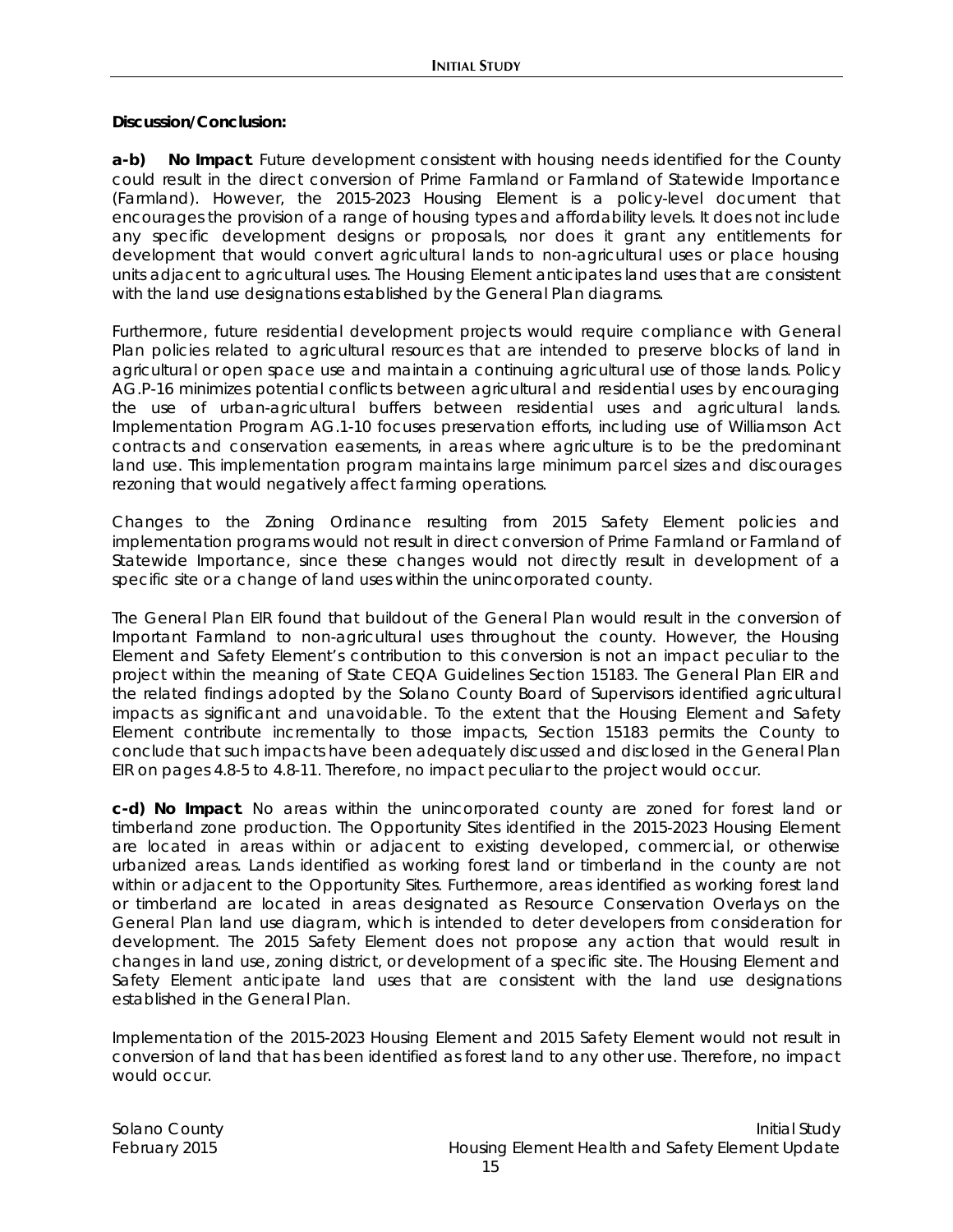*e) No Impact*. The placement of non-agricultural uses adjacent to agricultural uses can result in agriculture-urban interface conflicts that inadvertently place growth pressure on agricultural lands to convert to urban uses. These conflicts include inconveniences or discomforts associated with dust, smoke, noise, and odor from agricultural operations, restrictions on agricultural operations (such as pesticide application) along interfaces with urban uses, farm equipment and vehicles using roadways, and trespassing and vandalism on active farms. The 2015-2023 Housing Element does not identify specific development. The 2015 Safety Element would not result in changes to existing zoning for agricultural use or Williamson Act contract lands. The Safety Element does not propose any action that would directly result in land use changes or development of a specific site.

If future land use or development proposals include land uses or housing adjacent to agricultural land uses, the County would consider agricultural-urban interface conflicts as part of the appropriate environmental review prior to taking any action to consider the approval of such changes. All future development would be required to be in accordance with local regulations, including the General Plan (i.e., Policies AG.P-16 and AG.P-21 and Implementation Program AG.1-5), the Zoning Ordinance, and adopted building standards. Environmental impacts of subsequent development projects would also be considered pursuant to CEQA on a case-bycase basis following submittal of a specific development proposal.

The General Plan EIR found that buildout of the General Plan would result in potential agricultural land use conflicts throughout the county. However, the Housing Element and Safety Element's contribution to this conversion is not an impact peculiar to the project within the meaning of State CEQA Guidelines Section 15183. The General Plan EIR and the related findings adopted by the Solano County Board of Supervisors identified agricultural impacts as significant and unavoidable. To the extent that the Housing Element and Safety Element contribute incrementally to potential agricultural land conversion, Section 15183 permits the County to conclude that such impacts have been adequately discussed and disclosed in the General Plan EIR on pages 4.8-5 to 4.8-11. Therefore, no impact peculiar to the project would occur.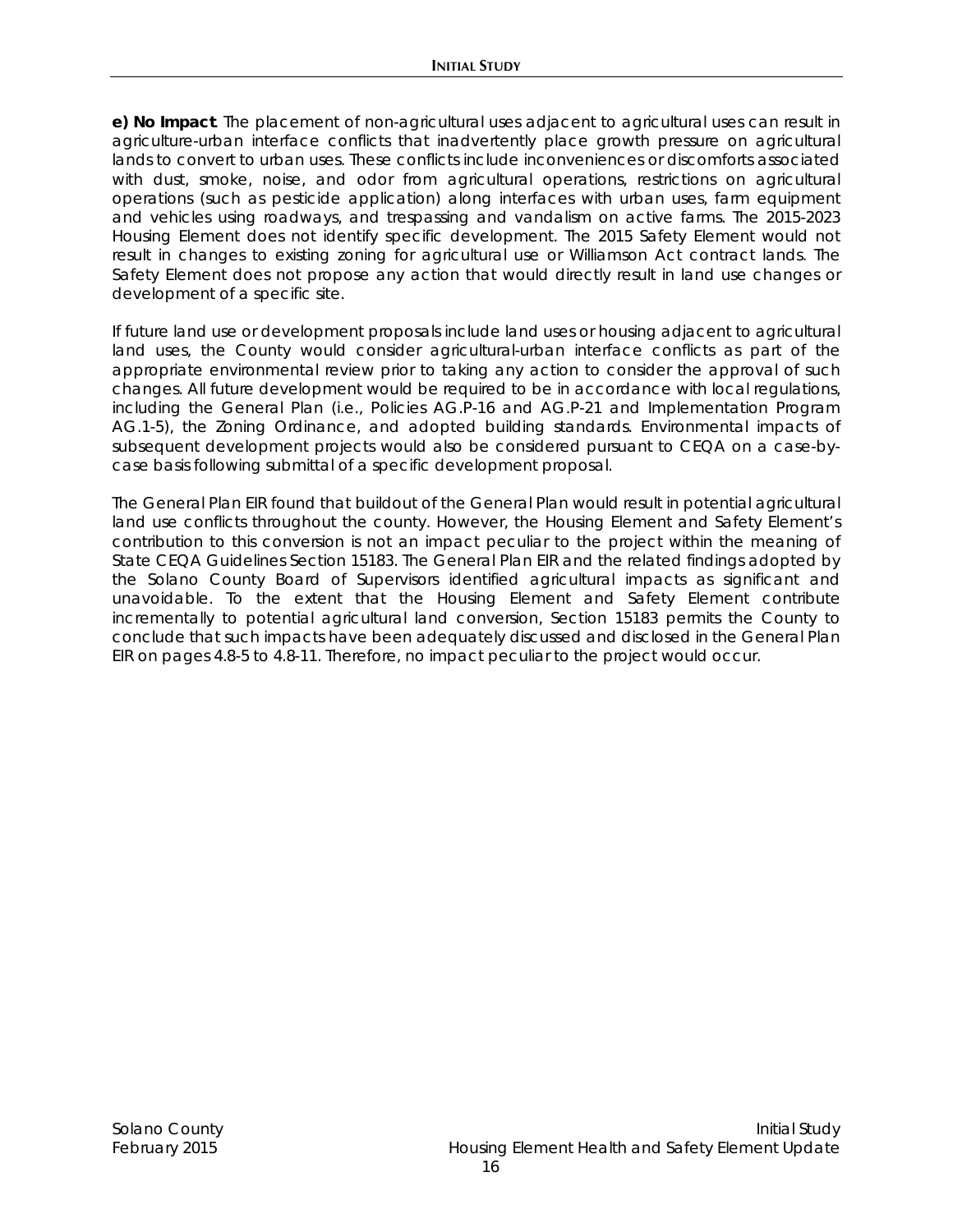| III.         | <b>AIR QUALITY</b>                                                                                                                                                                                                                                                                                              |                                      |                                                                       |                                    |                     |
|--------------|-----------------------------------------------------------------------------------------------------------------------------------------------------------------------------------------------------------------------------------------------------------------------------------------------------------------|--------------------------------------|-----------------------------------------------------------------------|------------------------------------|---------------------|
|              | Where available, the significance criteria established by the applicable air quality management or air<br>pollution control district may be relied upon to make the following determinations.                                                                                                                   |                                      |                                                                       |                                    |                     |
|              | Would the project:                                                                                                                                                                                                                                                                                              | Potentially<br>Significant<br>Impact | Less Than<br>Significant<br>With<br><b>Mitigation</b><br>Incorporated | Less Than<br>Significant<br>Impact | <b>No</b><br>Impact |
| a)           | Conflict with or obstruct implementation of<br>the applicable air quality plan?                                                                                                                                                                                                                                 |                                      |                                                                       |                                    | $\boxtimes$         |
| b)           | Violate any air quality standard<br>$\alpha$<br>contribute substantially to an existing or<br>projected air quality violation?                                                                                                                                                                                  |                                      |                                                                       |                                    | $\boxtimes$         |
| $\mathsf{C}$ | Result in a cumulatively considerable net<br>increase of any criteria pollutant for which<br>the project region is nonattainment under<br>an applicable federal or state ambient air<br>quality standard (including<br>releasing<br>which exceed quantitative<br>emissions<br>thresholds for ozone precursors)? |                                      |                                                                       |                                    | $\boxtimes$         |
| $\mathsf{d}$ | Result in significant construction-related air<br>quality impacts?                                                                                                                                                                                                                                              |                                      |                                                                       |                                    | $\boxtimes$         |
| $\epsilon$   | Expose sensitive receptors to substantial<br>pollutant concentrations?                                                                                                                                                                                                                                          |                                      |                                                                       |                                    | $\boxtimes$         |
| f)           | Create objectionable odors affecting a<br>substantial number of people?                                                                                                                                                                                                                                         |                                      |                                                                       |                                    | ⊠                   |

### **Setting:**

Two air quality management agencies have purview over air quality considerations for portions of Solano County. The northeastern portion of Solano County lies within the Sacramento Valley Air Basin (SVAB). The Yolo-Solano Air Quality Management District (YSAQMD) attains and maintains air quality conditions in the Solano County portion of the SVAB. The southwestern portion of Solano County is located in the San Francisco Bay Area Air Basin (SFBAAB), which is regulated by the Bay Area Air Quality Management District (BAAQMD). The YSAQMD and BAAQMD prepare plans and programs to attain ambient air quality standards, adopt and enforce rules and regulations, and issue permits for stationary sources. The districts also inspect stationary sources, respond to citizen complaints, monitor ambient air quality and meteorological conditions, and implement other programs and regulations required by the federal Clean Air Act (CAA), the federal Clean Air Act Amendments (CAAA), and the California Clean Air Act (CCAA).

Solano County **Initial Study** Initial Study **Initial Study** Initial Study **Initial Study** February 2015 **Housing Element Health and Safety Element Update** The Solano County portion of the SVAB was designated in 2013 as nonattainment for the federal 8-hour ozone standard, the state ozone standard, and the state  $PM_{10}$  (particulate matter between 2.5 and 10 microns in diameter) and PM2.5 (particulate matter less than 2.5 microns in diameter) standards. The CCAA requires the air districts to endeavor to achieve and maintain the state ambient air quality standards by the earliest practicable date and develop plans for attaining the state ozone, carbon monoxide, sulfur dioxide, and nitrogen dioxide standards. The YSAQMD prepared the 1992 Air Quality Attainment Plan to address the nonattainment status for ozone, and updates the plan every three years. The Air Quality Attainment Plan and triennial reports are designed to make expeditious progress toward attaining the state ozone standard and contain preliminary implementation schedules for control programs on stationary sources, transportation, indirect sources, and a vehicle/fuels program. The YSAQMD works together with other Sacramento area air districts to maintain the area's portion of the State Implementation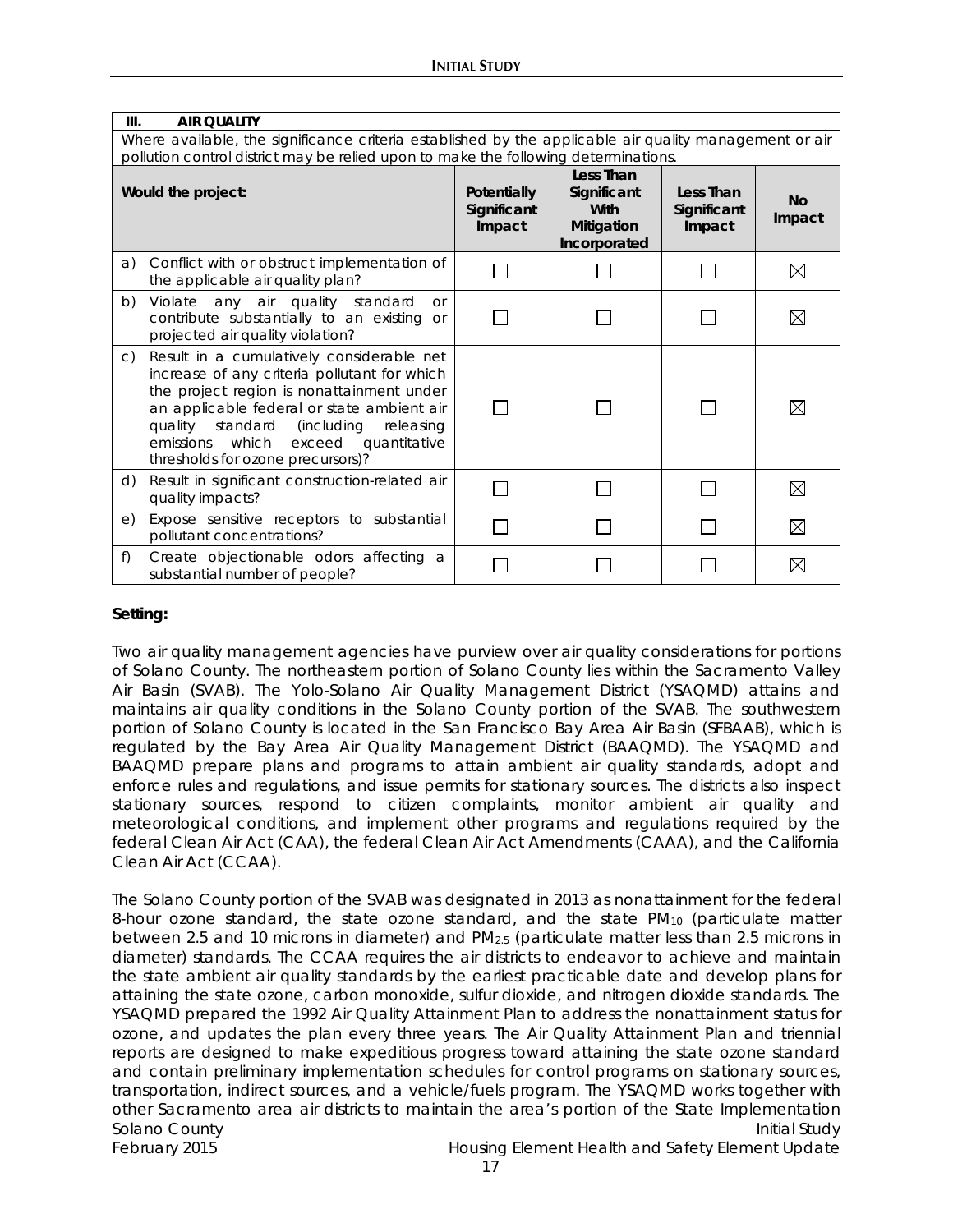Plan. As part of the State Implementation Plan, the YSAQMD engages in emissions inventories, air quality modeling, reasonably available control measures, provisions for transportation control strategies and measures, rate of progress and reasonable further progress (RFP) demonstrations, attainment demonstration, transportation conformity motor vehicle emissions budgets, and contingency measures for failure to make RFP or attainment. Each of these items is submitted to and approved by the US Environmental Protection Agency (EPA).

The SFBAAB is designated as nonattainment for the federal 8-hour and 1-hour ozone standard, the sulfur dioxide ambient air quality standard, the state 1-hour ozone standard, and the state PM10 and PM2.5 standards. In October 2001 the BAAQMD, ABAG, and Metropolitan Transportation Commission adopted the 2001 Ozone Attainment Plan (OAP), which was an update to the 1999 OAP, and submitted it to the California Air Resources Board (CARB). The OAP is the Bay Area's portion of California's State Implementation Plan to achieve the national ozone standard and is updated every three years. The 2010 Bay Area Clean Air Plan is a plan to reduce ground-level ozone levels in the San Francisco Bay Area and attain the state 1-hour ozone standard. The CCAA requires all air districts exceeding the state ozone standard to reduce pollutant emissions by 5 percent per year, calculated from 1987, or achieve emission reductions through all feasible measures. The CCAA further requires that the Clean Air Plan be updated every three years.

The EPA made a final finding in April 2004 that the BAAQMD had attained the national 1-hour ozone standard. As a result, certain planning commitments outlined in the 2001 OAP were no longer required. While the EPA has prepared a finding of attainment for the region, the Bay Area has not been formally reclassified as an attainment area for the 1-hour standard. In order to be reclassified as an attainment area, the region must submit a redesignation request to the EPA.

## **Discussion/Conclusion:**

**a)** *No Impact*. A project would conflict with or obstruct implementation of the regional air quality attainment plan if it is inconsistent with the growth assumptions, in terms of population, employment, or regional growth in vehicle miles traveled. These population forecasts are developed, in part, on data obtained from local jurisdictions and projected land uses and population projections identified in community plans. Projects that result in an increase in population growth that is inconsistent with local community plans would be considered inconsistent with the various air quality plans.

Neither the 2015-2023 Housing Element nor the 2015 Safety Element policies include any specific development designs or proposals or grant any entitlements for development. All future development would be required to be in accordance with local regulations, including the General Plan and the County Code. Environmental impacts of subsequent development projects would also be considered pursuant to CEQA on a case-by-case basis following submittal of a specific development proposal. Furthermore, future development projects will require compliance with General Plan policies related to air quality, including policies and programs intended to reduce the consumption of fossil fuels and the use of private motor vehicles (Implementation Programs HS.1-54 and HS.1-58).

As the Housing Element and Safety Element are consistent with the development assumptions evaluated in the General Plan, they are not anticipated to exceed the impacts analyzed within the General Plan EIR. The Housing Element's and Safety Element's incremental contribution to regional nonattainment conditions as documented in the General Plan EIR is not an impact peculiar to the project within the meaning of State CEQA Guidelines Section 15183. Rather, the General Plan EIR and the related findings adopted by the Solano County Board of Supervisors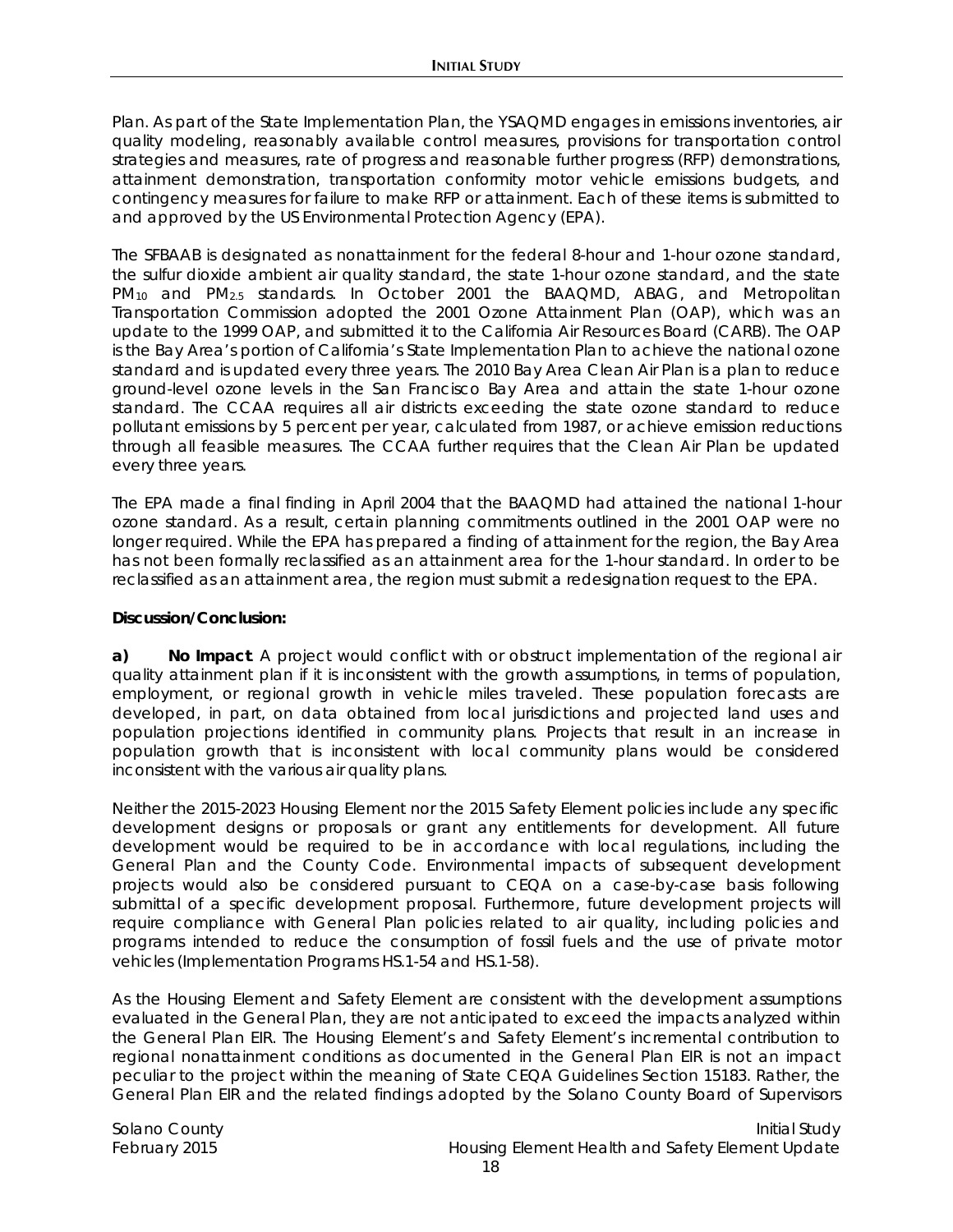identified air quality impacts as significant and unavoidable. To the extent that the Housing Element and Safety Element contribute incrementally to those impacts, Section 15183 permits the County to conclude that such impacts have been adequately discussed and disclosed in the General Plan EIR on pages 4.2-26 to 4.2-28. Therefore, no impact peculiar to the project would occur.

*b-d) No Impact*. All ambient air quality standards except national standards for ozone and sulfur dioxide and the state standards for ozone, PM<sub>10</sub>, and PM<sub>2.5</sub> are met in Solano County. Future development of housing units facilitated by the 2015 Housing Element could result in an increase in criteria pollutants during both construction and operational activities and could also contribute substantially to the existing nonattainment status of both the SVAB and SFBAAB. Construction activities such as excavation and grading operations, construction vehicle traffic, and wind blowing over exposed earth could generate exhaust emissions and fugitive particulate matter emissions that would affect local air quality. This is variable depending on the weather, soil conditions, and the amount of activity taking place, as well as the nature of dust control efforts. Likewise, operational air quality impacts are dependent on the types of land uses and mitigation being used.

Likewise, the 2015 Safety Element includes mapping and policies that discourage development in some areas and encourage development in others. Construction activities such as excavation and grading operations, construction vehicle traffic, and wind blowing over exposed earth could generate exhaust emissions and fugitive particulate matter emissions that would affect local air quality.

The 2015-2023 Housing Element and 2015 Safety Element do not include any specific development designs or development proposals, nor does it grant any entitlements for development. All future construction of housing or infrastructure improvements would be considered pursuant to CEQA on a case-by-case basis following submittal of a specific development proposal. All construction projects would also have to comply with local regulations, including the General Plan and the County Code.

As the Housing Element and Safety Element are consistent with the development assumptions evaluated in the General Plan, they are not anticipated to exceed the impacts analyzed in the General Plan EIR. The General Plan EIR found that buildout of the General Plan would contribute to violations of air quality standards. However, the Housing Element's and Safety Element's incremental contribution to air quality violations is not an impact peculiar to the project within the meaning of State CEQA Guidelines Section 15183. Rather, the General Plan EIR and the related findings adopted by the Solano County Board of Supervisors identified air quality impacts as significant and unavoidable. To the extent that the Housing Element and Safety Element contribute incrementally to those impacts, Section 15183 permits the County to conclude that such impacts have been adequately discussed and disclosed in the General Plan EIR on pages 4.2-21 to 4.2-32. Therefore, no impact peculiar to the project would occur.

*e) No Impact***.** Housing units anticipated by the 2015-2023 Housing Element would be considered sensitive receptors that could be exposed to pollutant concentrations. The 2015 Safety Element does not result in new sensitive receptors. However, as discussed under **a)** and **bd)** above, the Housing Element does not include any specific development designs or development proposals, or grant any entitlements for development. Future development or construction activities would be required to comply with General Plan policies related to air quality, and conform to either the 1992 Air Quality Attainment Plan and 8-Hour Ozone Rate-of-Progress Plan for areas of the county in the SVAB, or the 2001 Ozone Attainment Plan and 2000 Bay Area Clean Air Plan for areas of the county located in the SFBAAB. Residential development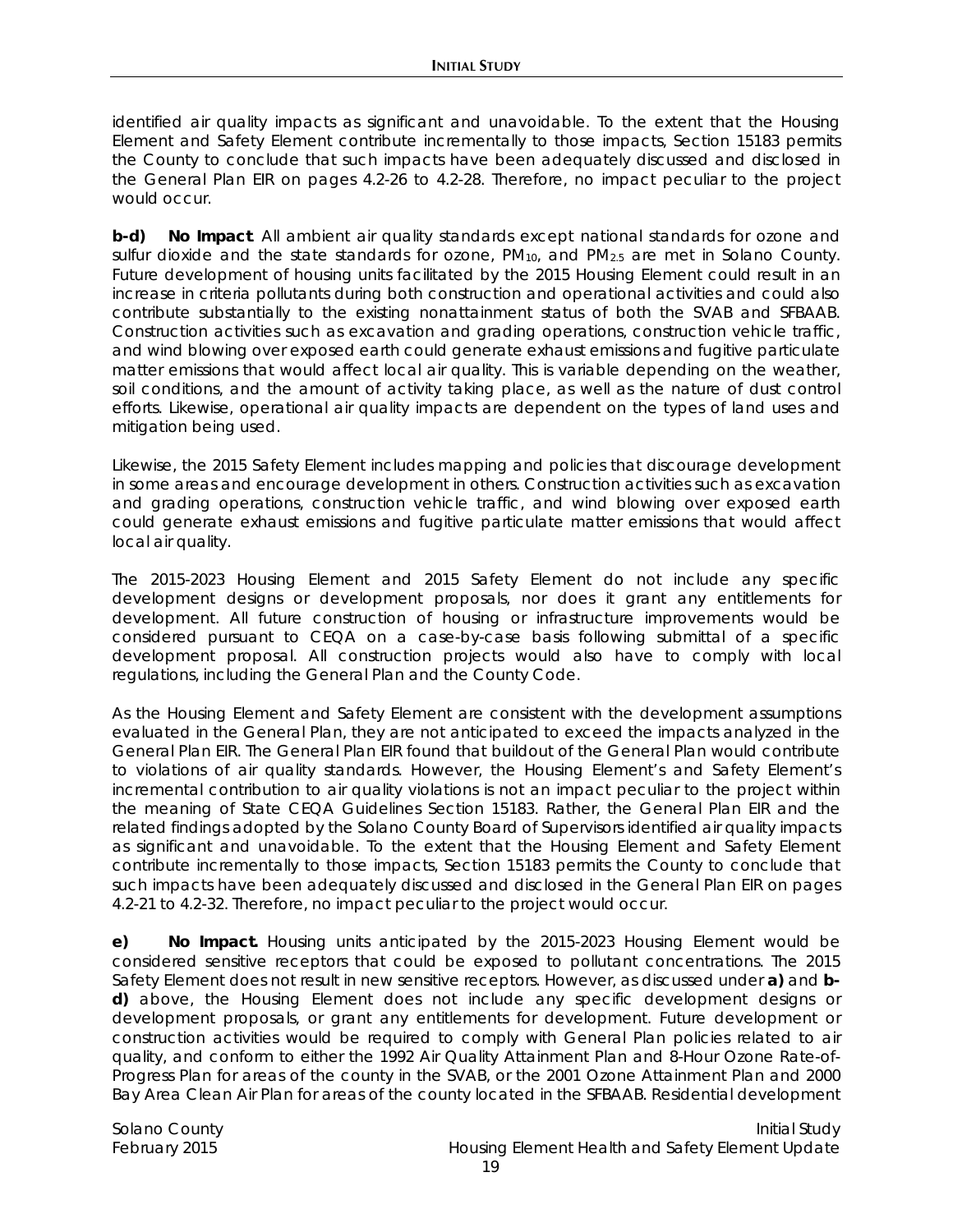would also be required to meet National Ambient Air Quality Standards and either YSAQMD or BAAQMD thresholds during both construction and operation activities.

As the Housing Element and Safety Element are consistent with the development assumptions evaluated in the General Plan, they are not anticipated to exceed the impacts analyzed in the General Plan EIR. The General Plan EIR found that buildout of the General Plan would expose sensitive receptors to substantial pollutant concentrations. However, the Housing Element's and Safety Element's incremental contribution to siting sensitive receptors is not an impact peculiar to the project within the meaning of State CEQA Guidelines Section 15183. Rather, the General Plan EIR and the related findings adopted by the Solano County Board of Supervisors identified air quality impacts as significant and unavoidable. To the extent that the Housing Element and Safety Element contribute incrementally to those impacts, Section 15183 permits the County to conclude that such impacts have been adequately discussed and disclosed in the General Plan EIR on pages 4.2-29 to 4.2-31. Therefore, no impact peculiar to the project would occur.

*f) No Impact*. Residential developments facilitated by the 2015-2023 Housing Element are not considered to be an emissions source that would result in objectionable odors. The 2015 Safety Element could result in infrastructure projects, such as levee improvements, which are not considered an emissions source that would result in objectionable odors. No impact would occur.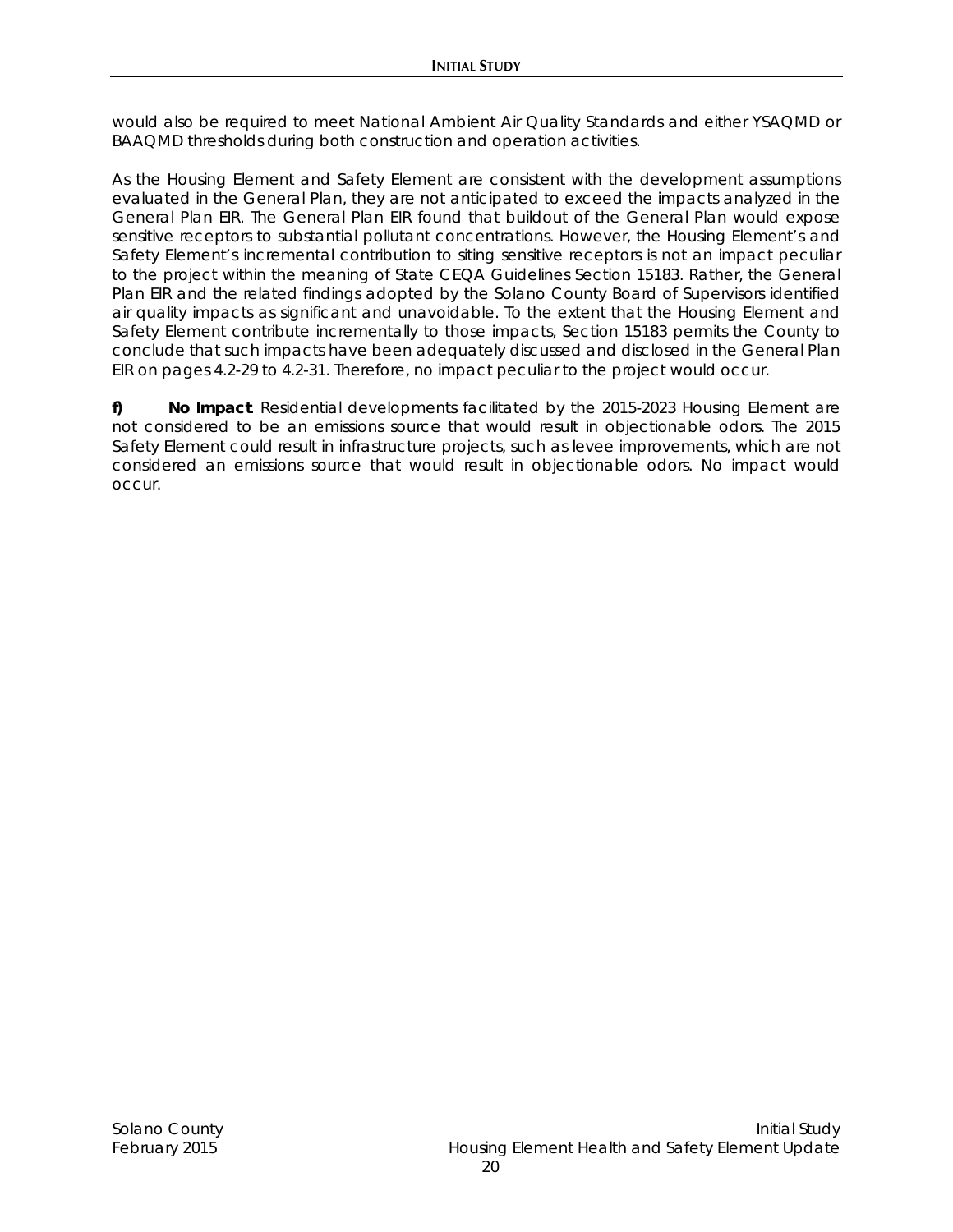| IV.          | <b>BIOLOGICAL RESOURCES</b>                                                                                                                                                                                                                                                                                                         |                                      |                                                                    |                                    |                     |
|--------------|-------------------------------------------------------------------------------------------------------------------------------------------------------------------------------------------------------------------------------------------------------------------------------------------------------------------------------------|--------------------------------------|--------------------------------------------------------------------|------------------------------------|---------------------|
|              | Would the project:                                                                                                                                                                                                                                                                                                                  | Potentially<br>Significant<br>Impact | Less Than<br>Significant<br><b>With Mitigation</b><br>Incorporated | Less Than<br>Significant<br>Impact | <b>No</b><br>Impact |
| a)           | Have a substantial adverse effect, either<br>directly or through habitat modifications, on<br>any species identified as a candidate,<br>sensitive, or special status species in local or<br>regional plans, policies, or regulations, or by<br>the California Department of Fish and<br>Wildlife or U.S. Fish and Wildlife Service? |                                      |                                                                    | $\boxtimes$                        |                     |
| b)           | Have a substantial adverse effect on any<br>riparian habitat or other sensitive natural<br>community identified in local or regional<br>plans, policies, or regulations or by the<br>California Department of Fish and Wildlife or<br>US Fish and Wildlife Service?                                                                 |                                      |                                                                    | $\boxtimes$                        |                     |
| $\mathsf{C}$ | Have a substantial adverse effect on<br>federally protected wetlands as defined by<br>Section 404 of the Clean Water Act<br>(including, but not limited to, marsh, vernal<br>pool, coastal, etc.) through direct removal,<br>filling, hydrological interruption, or other<br>means?                                                 |                                      |                                                                    | ⊠                                  |                     |
| (d)          | Interfere substantially with the movement of<br>any native resident or migratory fish or<br>wildlife species or with established native<br>resident or migratory wildlife corridors, or<br>impede the use of native wildlife nursery<br>sites?                                                                                      | ┓                                    |                                                                    | $\boxtimes$                        |                     |
| e)           | Conflict with any local policies or ordinances<br>protecting biological resources, such as a<br>tree preservation policy or ordinance?                                                                                                                                                                                              | П                                    |                                                                    | $\sim$                             | $\boxtimes$         |
| f)           | Conflict with the provisions of an adopted<br>Natural<br>Habitat<br>Conservation<br>Plan.<br>Community Conservation Plan, or other<br>approved local, regional, or state habitat<br>conservation plan?                                                                                                                              |                                      |                                                                    |                                    | $\boxtimes$         |

#### **Setting:**

Solano County, despite its modest size, lies at the intersection of numerous geographical and geological provinces. This location, in conjunction with variations in hydrology and climate, has resulted in the formation of unique biological and ecological conditions and a great diversity of native species and habitats. Habitat types include the valley floor grassland and vernal pool natural community; the inner Coast Range natural community; the riparian, stream, and freshwater marsh natural community; and the coastal marsh natural community (Solano County 2008a).

The valley floor grassland and vernal pool natural community encompasses the historical alluvial terraces or valley floor portions of the county. These areas currently support or likely historically supported, and are reasonably capable of being restored to, vernal pool habitats and surrounding grasslands within their immediate watershed. The inner Coast Range natural community encompasses the entire western margin of the county. This natural community

Solano County **Initial Study Initial Study Initial Study Initial Study Initial Study** February 2015 **Housing Element Health and Safety Element Update**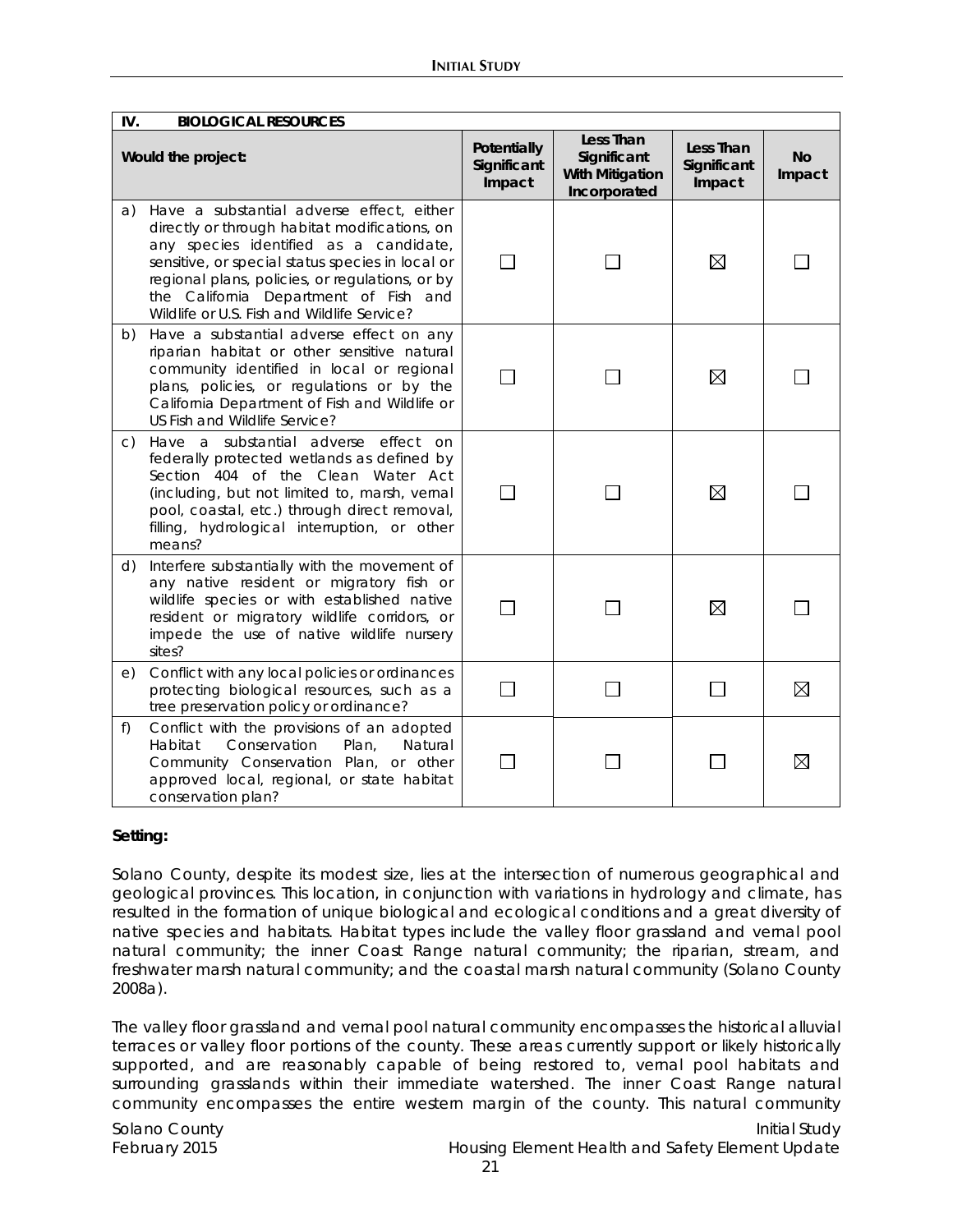includes the Sky Valley and Sulphur Springs Mountain area, the area west of Green Valley (e.g., West Hills), the volcanic hills of the Rockville area, and the Vaca Mountains/Blue Ridge. It is distinguished from the lowland valley floor and vernal pool grassland community by geographic location, elevation, and soils. Consisting of ridges and valleys that trend in a northwestern direction, this natural community is better characterized as a geographical region because it combines a number of plant communities—grassland, oak woodland, oak savanna, and mixed chaparral/scrub—that form a continuum/mosaic over the entire inner Coast Range. This mosaic of different plant communities at various successional stages and ecotones provides a diverse array of habitat types for plants and wildlife. Embedded throughout all of the other natural communities is the riparian, stream, and freshwater marsh natural community, which encompasses all freshwater, aquatic, marsh, and riparian habitats in Solano County. Conversely, the coastal marsh natural community refers only to those areas that lie within the historic influence of tidal action, including areas that either are currently influenced by tidal action or are diked and no longer affected by tides. These marshes exhibit a broad range of characteristics; they include the current and historic estuarine-influenced marshes of San Pablo Bay/lower Napa River, Southampton Marsh in the Carquinez Strait, Suisun Marsh, and tidally influenced freshwater marshes in the upper regions of the sloughs and creeks in the Sacramento–San Joaquin Delta region of the county.

The northeastern portion of the county consists primarily of irrigated agriculture, which provides important habitat for several special-status species (e.g., Swainson's hawk and burrowing owls). Agricultural areas are not defined as a natural community type. Nevertheless, the importance of agricultural resources to wildlife and important agricultural resources for sensitive species and for species federally and/or state listed as threatened and endangered are discussed in the "Agricultural Lands" section below because these are priority areas for biological resource conservation.

## **Discussion/Conclusion:**

*a) Less than Significant Impact*. Future residential development projects consistent with the 2015-2023 Housing Element could result in impacts to biological resources. Site-specific field studies are generally required to search for special-status species and to determine whether suitable habitat for any special-status species occurs on or near a study area. The proposed Housing Element is a policy-level document and while it encourages the provision of a range of housing types and affordability levels in areas currently designated for residential development, it does not include any specific development proposals, or grant any entitlements for development. The Housing Element anticipates land uses that are consistent with the land use designations established by the General Plan Land Use Element and anticipates that provisions of the County Zoning Ordinance related to high-density, affordable, and special needs housing will continue to be implemented. The Housing Element does not involve the construction or expansion of any residential land uses.

The 2015 Safety Element is a policy-level document and does not include any specific proposals or permit approvals for projects that could impact biological resources.

Future development or infrastructure projects occurring in the county pursuant to either the Housing Element or Safety Element would be required to comply with local regulations, including the General Plan and the County Code. Environmental impacts of subsequent development projects would also be considered pursuant to CEQA on a case-by-case basis following submittal of a specific development proposal. With compliance with the General Plan, applicable ordinances, and future CEQA project-level review, adverse impacts to special-status plant and animal species, as well as their habitats, would be less than significant.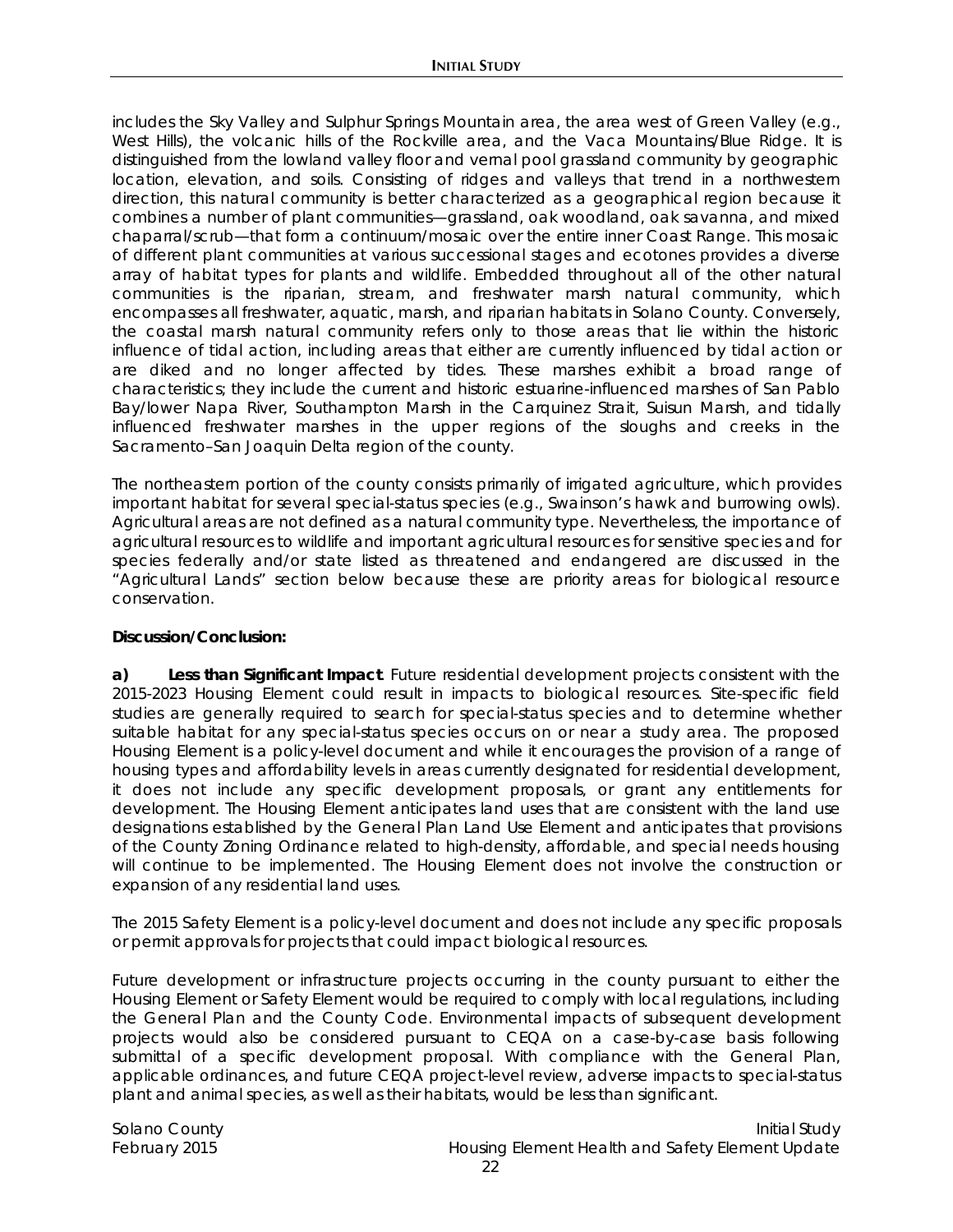*b-c) Less than Significant Impact.* Future residential development in the county could result in adverse impacts to sensitive natural communities such as riparian habitat and federally protected wetlands. Likewise, activities consistent with the Safety Element could result in ongoing maintenance of floodwater infrastructure and levees. As discussed under **a)** above, the 2015-2023 Housing Element and the 2015 Safety Element are policy-level documents that do not include any specific development designs or development proposals, nor do they grant any entitlements for development. Future development or infrastructure projects will be required to comply with General Plan policies related to riparian and wetland resources (i.e., Resources Element Policies RS.P-1, RS.P-7, RS.P-8, RS.P-11, and RS.P-15, and Implementation Program RS.1-10). Such projects would also be subject to regulations enforced by the US Army Corps of Engineers, US Fish and Wildlife Service, and California Department of Fish and Wildlife designed to reduce potential impacts to sensitive natural communities. Therefore, adverse impacts to federally protected wetlands and riparian resources would be less than significant.

*d) Less than Significant Impact.* As discussed under **a)** above, the 2015-2023 Housing Element and 2015 Safety Element are policy-level documents that do not include any sitespecific designs or development proposals, or grant any entitlements for development. The potential for adoption and implementation of the Housing Element and Safety Element to impede native resident or migratory wildlife corridors or the uses of wildlife nursery sites cannot be determined, as no specific details regarding future land use, development, or infrastructure are available. While additional impacts may result from the implementation of future individual projects in areas of the county, environmental review of these future proposals would be required and would identify and provide mitigation for any impacts to native wildlife corridors and nursery sites. Furthermore, future development and infrastructure projects will be required to comply with the General Plan policies related to biological resources. Therefore, impacts would be less than significant.

*e) No Impact*. Currently, there are no ordinances protecting biological resources in the county (other than General Plan policies). As discussed under **a–d)** above, the 2015-2023 Housing Element and 2015 Safety Element do not include any specific development proposals, or grant any entitlements for development that would affect biological resources. Any such projects would be subject to regulations enforced by the US Army Corps of Engineers, US Fish and Wildlife Service, and California Department of Fish and Wildlife designed to reduce potential impacts to biological resources. Therefore, no conflict would result and no impact would occur.

*f) No Impact*. In March 1999, the US Fish and Wildlife Service, in accordance with Section 7 of the Federal Endangered Species Act (ESA) of 1973 (as amended), issued a Biological Opinion regarding the Solano Project Water Service Contract Renewal between the US Bureau of Reclamation and the Solano County Water Agency (SCWA). The Solano Project is the reclamation project that makes water available to SCWA and its contractors. SCWA delivers Solano Project water in accordance with its eight member agency contracts. The 25-year contract between the US Bureau of Reclamation and SCWA provides for continued delivery of Solano Project water for agricultural, municipal, and industrial purposes throughout the SCWA contract service area. In response to the US Fish and Wildlife Service Biological Opinion, the Solano Multispecies Habitat Conservation Plan (MSHCP) was drafted. The purpose of the MSHCP is to promote the conservation of biological diversity and the preservation of endangered species and their habitats consistent with the recognition of private property rights; provide for a healthy economic environment for citizens, agriculture, and industries; and allow for the ongoing maintenance and operation of public and private facilities in Solano County.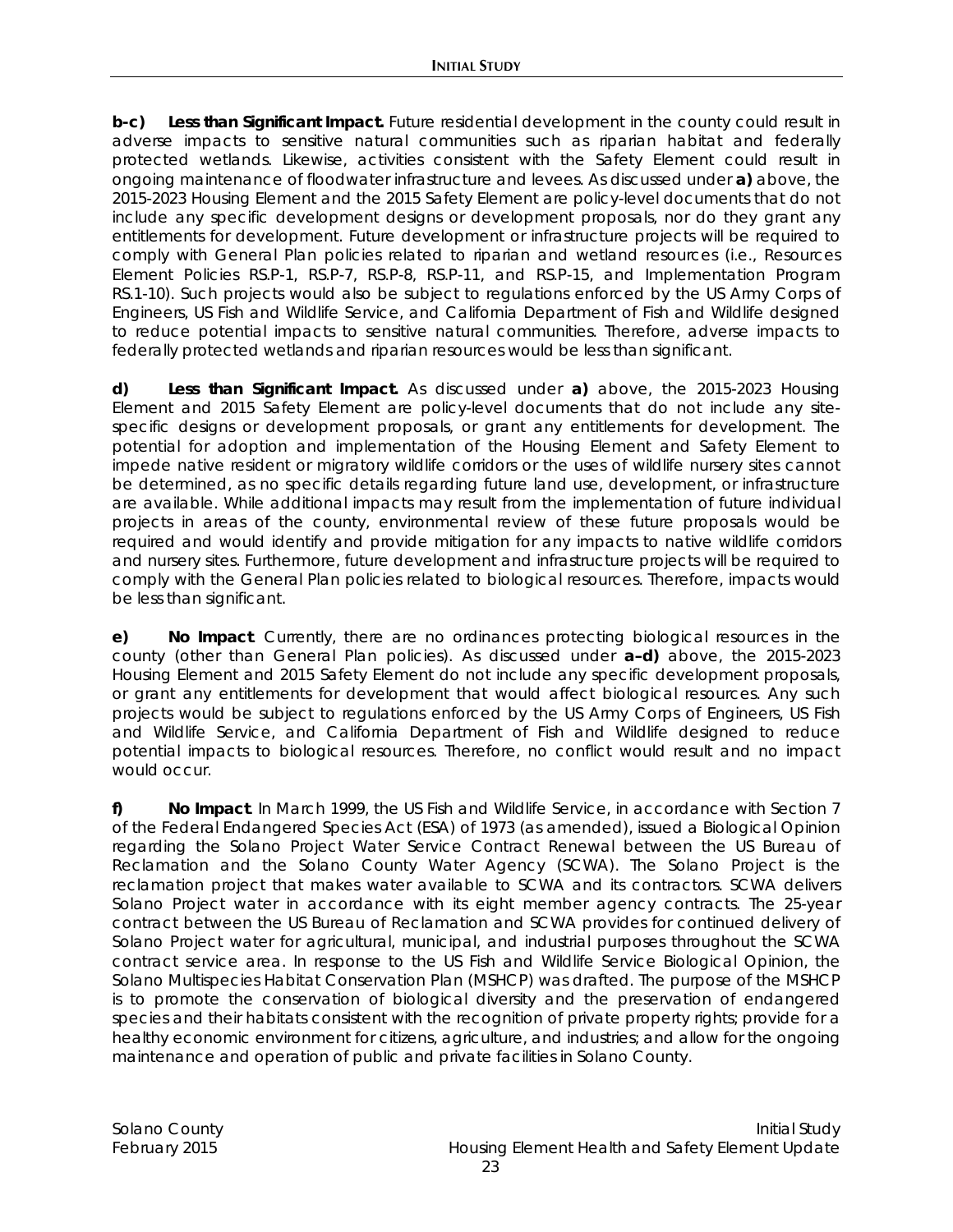Solano County has decided not to participate in the MSHCP, and the County is not required to do so. Therefore, there is no adopted habitat conservation plan, natural community conservation plan, or other approved local, regional, or state habitat conservation plan in place within the unincorporated county. Furthermore, implementation of the Housing Element and Safety Element would not obstruct the ability of any participating agency to implement the MSHCP. As a result, no conflict would result from implementation of the 2015-2023 Housing Element and 2015 Safety Element, and no impact would occur.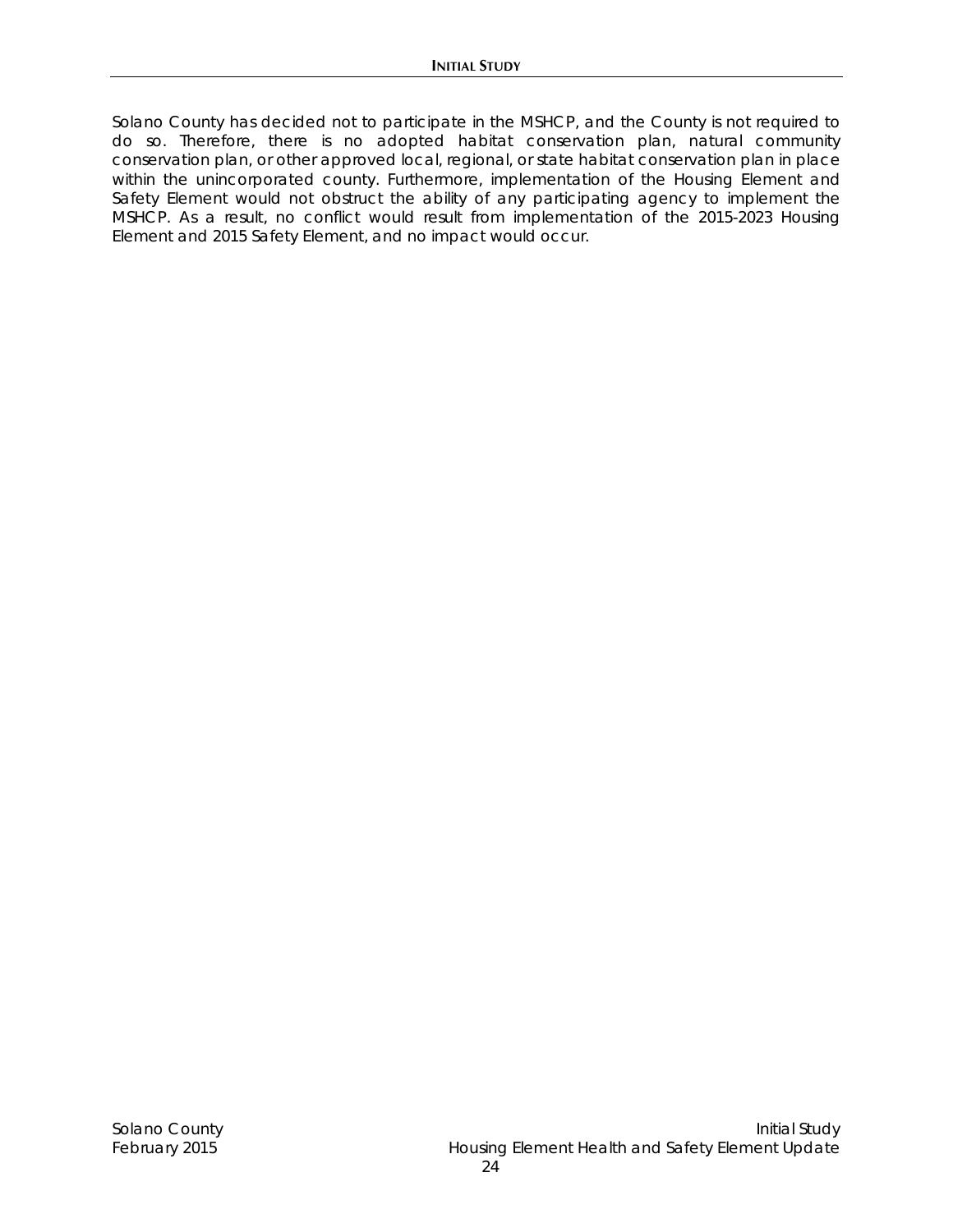| V.           | <b>CULTURAL RESOURCES</b>                                                                                          |                                      |                                                                           |                                    |                     |
|--------------|--------------------------------------------------------------------------------------------------------------------|--------------------------------------|---------------------------------------------------------------------------|------------------------------------|---------------------|
|              | Would the project:                                                                                                 | Potentially<br>Significant<br>Impact | Less Than<br><b>Significant With</b><br><b>Mitigation</b><br>Incorporated | Less Than<br>Significant<br>Impact | <b>No</b><br>Impact |
| a)           | Cause a substantial adverse change in<br>the significance of a historical resource<br>as defined in 15064.5?       |                                      |                                                                           |                                    | $\bowtie$           |
|              | b) Cause a substantial adverse change in<br>the significance of an archaeological<br>resource pursuant to 15064.5? |                                      |                                                                           |                                    |                     |
| $\mathsf{C}$ | Directly or indirectly destroy a unique<br>paleontological resource or site or unique<br>geologic feature?         |                                      |                                                                           | IX                                 |                     |
| d)           | Disturb any human remains, including<br>interred outside of<br>formal<br>those<br>cemeteries?                      |                                      |                                                                           |                                    |                     |

## **Setting:**

Several ethnohistorical and ethnographic accounts describe the Patwin and the Miwok who were the native inhabitants of what is now Solano County (Solano County 2008a). When Europeans first entered central California, the area west of the Sacramento River and north of Suisun Bay was occupied by a series of linguistically and culturally related tribelets. These groups appeared to have no political unity or collective identity, but did speak dialects of the same historically related language. This linguistic similarity led these groups to be called "Patwin," a term each group used in reference to themselves. The Patwin, along with their neighbors the Nomlaki and Wintu, are Wintuan speakers. The Wintuan language is part of the larger Penutian language family, which also includes Miwok, Maidu, Costanoan, and Yokuts.

The Patwin appear to have been the linguistic and cultural group in Solano County at first contact with Europeans. However, there are discrepancies in accounts as to who inhabited the eastern portion of Solano County along the Sacramento River and within the tidal plain, including the Montezuma Hills. Some hypotheses indicating that the area in question was an unclaimed region utilized by several groups and territorial boundaries have been disputed, while others map the Plains Miwok residing east of the Patwin and adjacent to the Sacramento River.

Plains Miwok territory covered both banks of the Cosumnes and Mokelumne rivers, and included both banks of the Sacramento River from approximately Rio Vista to Sacramento. The foothills of the Sierra formed the eastern boundary of Plains Miwok territory. Linguistically, the Plains Miwok were part of the eastern group of the two subdivisions of Miwokan speakers (Solano County 2008a). Because the discrepancy has not been resolved as to the boundary between Patwin and Miwok, the overview focuses only on the Patwin.

Members of the Pedro Fages expedition of 1772 were the first people of European descent to reach the Carquinez Strait. Four years later, the de Anza expedition reached the strait while looking for a land route to Point Reyes. Although native people regularly crossed the strait in tule boats, these reed crafts were not suitable for transporting the Europeans' horses. Europeans did not cross the strait until 1810, when Gabriel Moraga led a raid against the Suisun tribe on the strait's north shore.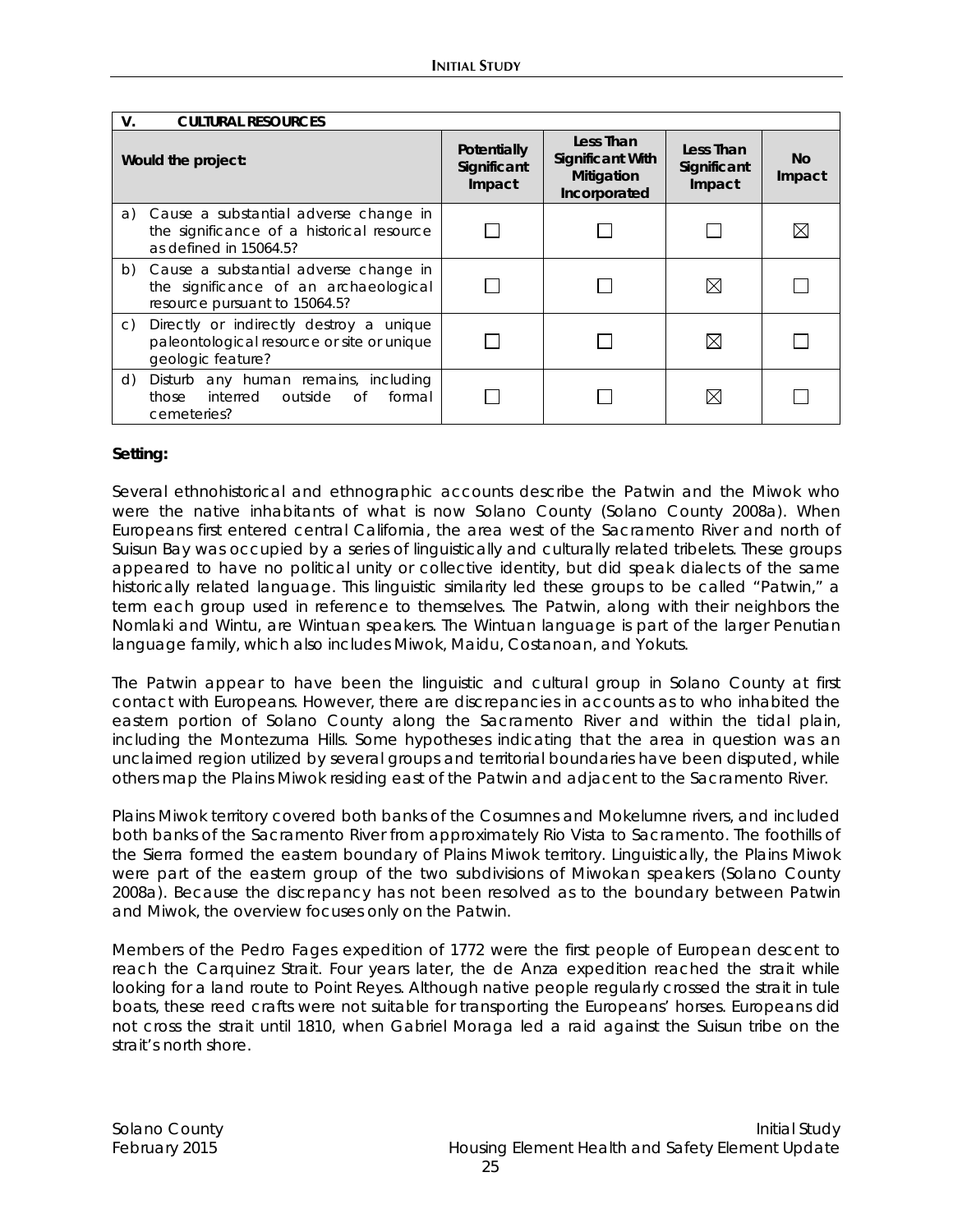In 1817, another Spaniard, Jose Antonio Sanchez, was sent from the Presidio of San Francisco to combat the Suisun. According to some sources, Sanchez's group captured a small group of Suisun, including a young man named Sem-Yeto. Sem-Yeto, baptized Francisco Solano at the newly founded Mission San Francisco Solano in 1824, became an influential figure in the North Bay county later named for him, due in part to his friendship with another young man, Mariano Guadalupe Vallejo (Solano County 2008a).

In 1835, General Mariano Guadalupe Vallejo was ordered by the Mexican government to colonize the Fairfield/Suisun area to protect interior interests from the Russians at Fort Ross. The lower part of the Sacramento Valley and Delta areas were then settled rapidly as the Mexican government granted large tracts of land and access to the region's natural resources. Francisco Solano apparently allied himself and his group of Patwin with Vallejo to gain political advantage over rival native groups.

In 1837, in return for his service to Mexico, Chief Solano was granted Rancho Suisun, an area that encompassed Fairfield and part of Suisun Valley. Some Patwin remained in the area; Chief Solano's adobe and other Patwin houses are believed to have been located in the northern portion of Suisun Valley. In 1846, Chief Solano traveled north and spent the next four years in the Pacific Northwest, finally returning to Solano County in 1850, where he died.

In the late 1840s and 1850s, former gold seekers and pioneers began settling Solano County, where they raised livestock and cultivated fruit orchards, vineyards, wheat, barley, and oats. Produce and livestock were transported over land by wagons to the many sloughs throughout the county, and then shipped by water to waiting markets. Twelve townships were established in Solano County between 1850 and 1871. Although the largest towns were adjacent to San Pablo and Suisun bays, the majority of towns were situated at the ends of sloughs or channels that primarily ran through the eastern portion of the county. In 1868, the completion of the California Pacific Railroad through Solano County allowed the shipment of goods to East Coast markets, significantly bolstering economic development, agricultural production, and population growth. In 1913, the Oakland, Antioch, and Eastern Railway, a high-speed electric interurban railway, opened its 93-mile route from San Francisco to Sacramento, through largely unpopulated parts of Solano County (Solano County 2008a).

## **Discussion/Conclusion:**

a) *No Impact.* Future residential development pursuant to the 2015-2023 Housing Element and future infrastructure projects pursuant to the 2015 Safety Element could conflict with existing known historical resources in the county. The Housing Element is a policy-level document. The Housing Element encourages the provision of a range of housing types and affordability levels, but does not include any specific development designs or proposals, or grant any entitlements for development that would adversely affect historical resources.

The Housing Element anticipates land uses that are consistent with the land use designations established by the General Plan Land Use Element and anticipates that provisions of the County's Zoning Ordinance related to high-density, affordable, and special needs housing will continue to be implemented. All future development occurring in the county would be required to comply with local regulations, including the General Plan and the County Code. Environmental impacts of subsequent development projects would also be considered pursuant to CEQA on a case-by-case basis following submittal of a specific development proposal.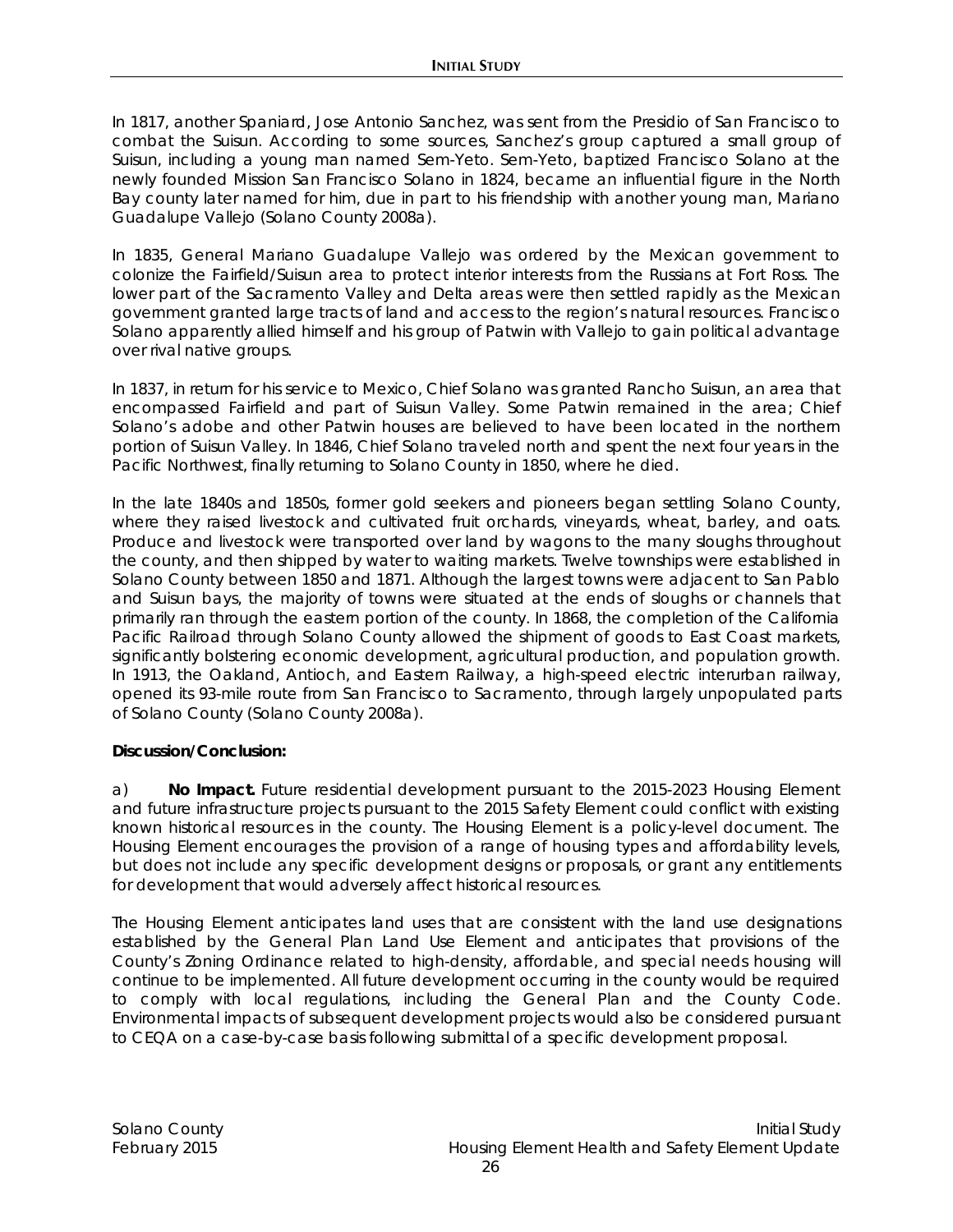The Safety Element includes updated flood and fire hazard mapping and policies and directs revisions to the Zoning Ordinance related to flood hazard management, wildfire protection, and noise. However, it does not include any specific proposals or grant any entitlements for development that would result in additional construction or operational activities. All future construction for infrastructure improvements would be required to comply with local regulations, including the General Plan and the County Code. Environmental impacts of subsequent development and infrastructure projects would also be considered pursuant to CEQA on a case-by-case basis following submittal of a specific development proposal.

The Housing Element and Safety Element are consistent with the development assumptions evaluated in the General Plan. Housing development and infrastructure projects pursuant to the Housing Element or Safety Element may remove historical built-environment resources, resulting in substantial adverse changes in the significance of the resources. However, the Housing Element's and Safety Element's contribution to this is not an impact peculiar to the project within the meaning of State CEQA Guidelines Section 15183. The General Plan EIR and the related findings adopted by the Solano County Board of Supervisors identified historic resource impacts as significant and unavoidable. To the extent that the Housing Element and Safety Element contribute incrementally to those impacts, Section 15183 permits the County to conclude that such impacts have been adequately discussed and disclosed in the General Plan EIR on pages 4.10-25 to 4.10-29. Therefore, no impact peculiar to the project would occur.

*b-d) Less than Significant Impact*. Future residential development pursuant to the 2015-2023 Housing Element and future infrastructure projects pursuant to the 2015 Safety Element could conflict with existing known cultural resources in the county. In addition to "known" resource areas, there is the potential that there are undiscovered paleontological and archeological resources that would be encountered and potentially impacted by future construction activities. These resources could include human remains located outside of cemeteries. The Housing Element is a policy-level document. The Housing Element encourages the provision of a range of housing types and affordability levels, but does not include any specific development designs or proposals, or grant any entitlements for development that would adversely affect archaeological or paleontological resources.

The Housing Element anticipates land uses that are consistent with the land use designations established by the General Plan Land Use Element and anticipates that provisions of the County's Zoning Ordinance related to high-density, affordable, and special needs housing will continue to be implemented. All future development occurring in the county would be required to comply with local regulations, including the General Plan and the County Code. Environmental impacts of subsequent development projects would also be considered pursuant to CEQA on a case-by-case basis following submittal of a specific development proposal.

The Safety Element includes updated flood and fire hazard mapping and policies and directs revisions to the Zoning Ordinance related to flood hazard management, wildfire protection, and noise. However, it does not include any specific proposals or grant any entitlements for development that would result in additional construction or operational activities. All future construction for infrastructure improvements would be required to comply with local regulations, including the General Plan and the County Code. Environmental impacts of subsequent development and infrastructure projects would also be considered pursuant to CEQA on a case-by-case basis following submittal of a specific development proposal.

Therefore, impacts to cultural resources, including archaeological and paleontological resources, as well as human remains, are considered less than significant.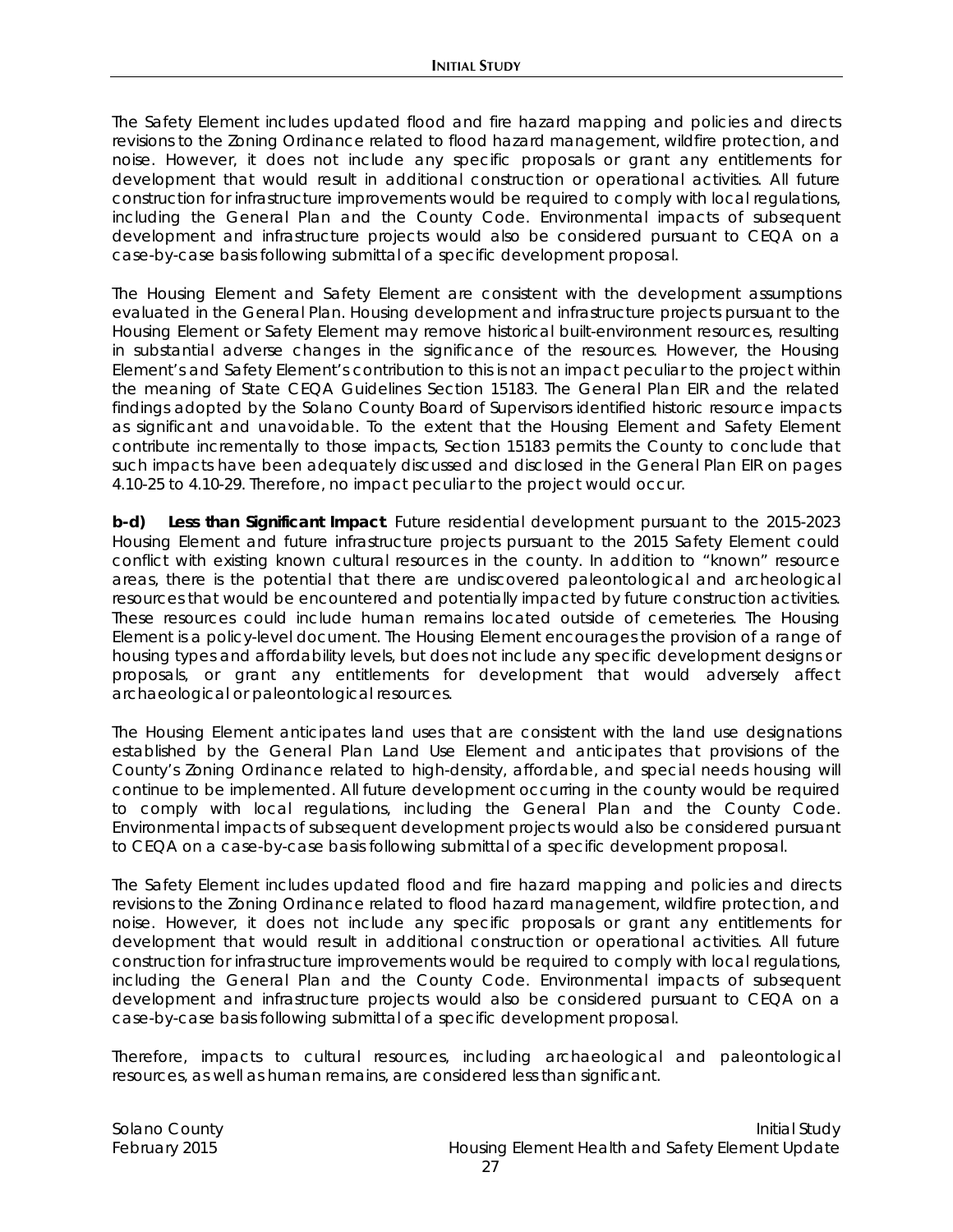| VI.             | <b>GEOLOGY AND SOILS</b>                                                                                                                                                                                                                                                                                       |                                      |                                                                    |                                    |                     |
|-----------------|----------------------------------------------------------------------------------------------------------------------------------------------------------------------------------------------------------------------------------------------------------------------------------------------------------------|--------------------------------------|--------------------------------------------------------------------|------------------------------------|---------------------|
|                 | Would the project:                                                                                                                                                                                                                                                                                             | Potentially<br>Significant<br>Impact | Less Than<br><b>Significant With</b><br>Mitigation<br>Incorporated | Less Than<br>Significant<br>Impact | <b>No</b><br>Impact |
| a)              | Expose people or structures to potential<br>substantial adverse effects, including the<br>risk of loss, injury, or death involving:                                                                                                                                                                            |                                      |                                                                    |                                    |                     |
|                 | i)<br>Rupture of a known earthquake fault,<br>as delineated on the most recent<br>Alquist-Priolo Earthquake Fault Zoning<br>Map issued by the State Geologist for<br>the area or based on other substantial<br>evidence of a known fault? Refer to<br>Division of Mines and Geology Special<br>Publication 42. |                                      |                                                                    | $\boxtimes$                        |                     |
|                 | Strong seismic ground shaking?<br>ii)                                                                                                                                                                                                                                                                          |                                      |                                                                    | $\boxtimes$                        |                     |
|                 | iii)<br>Seismic-related<br>ground<br>failure,<br>including liquefaction?                                                                                                                                                                                                                                       |                                      |                                                                    | $\boxtimes$                        |                     |
|                 | Landslides?<br>iv)                                                                                                                                                                                                                                                                                             |                                      |                                                                    | $\mathcal{L}_{\mathcal{A}}$        | $\boxtimes$         |
| b)              | Result in substantial soil erosion or the loss<br>of topsoil?                                                                                                                                                                                                                                                  |                                      |                                                                    | $\mathcal{L}_{\mathcal{A}}$        | $\boxtimes$         |
| $\mathcal{C}$ ) | Be located on a geologic unit or soil that is<br>unstable, or that would become unstable<br>as a result of the project, and potentially<br>result in on- or off-site landslide, lateral<br>spreading, subsidence, liquefaction or<br>collapse?                                                                 |                                      |                                                                    | $\boxtimes$                        |                     |
| d)              | Be located on expansive soil, as defined in<br>Table 18-1-B of the Uniform Building Code<br>(1994), creating substantial risks to life or<br>property?                                                                                                                                                         |                                      |                                                                    | $\boxtimes$                        |                     |
| e)              | Have soils incapable of adequately<br>supporting the use of septic tanks or<br>alternative wastewater disposal systems<br>where sewers are not available for the<br>disposal of wastewater?                                                                                                                    |                                      |                                                                    | $\boxtimes$                        |                     |

#### **Setting:**

Mountains and valleys dominate the western part of Solano County, extending from the Carquinez Strait close to the City of Benicia north through Green Valley and Pleasants Valley into Napa County toward Lake Berryessa. These mountain ranges and associated valleys are: the Sulphur Springs Mountains and Sky Valley, located north of Benicia and east of Vallejo; the Chimiles, Green Valley, and Suisun Valley northwest of Fairfield; and Blue Ridge, Pleasants Valley, and the English Hills north of Vacaville.

Flat broad valleys, marshes, sloughs, bays, islands, and low-lying hills associated with the Sacramento River alluvial fan dominate the south and east parts of Solano County. Major topographic features in the southern and eastern parts of the county are: Suisun Slough, Suisun Marsh, Grizzly Bay, Suisun Bay, Honker Bay, Grizzly Island, and the Potrero Hills, south of Suisun City; the Montezuma Hills, Kirby Hill, and Montezuma Slough, west of Rio Vista; Lindsay Slough, Cache Slough, Skag Slough, and the Sacramento River Deep Water Ship Channel, north of Rio Vista; and the Napa-Sonoma Marsh area, west of the City of Vallejo.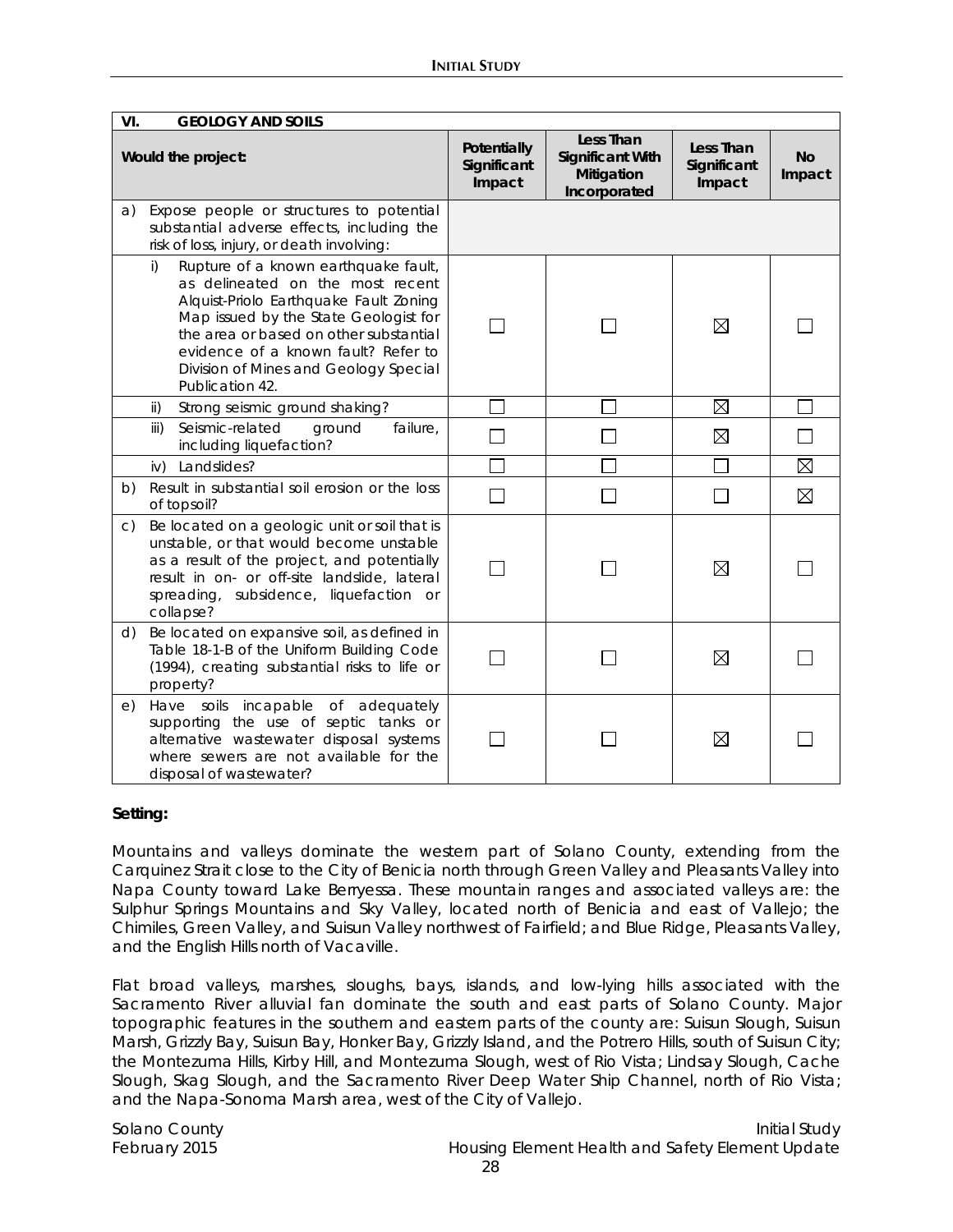Solano County is located in an area of Northern California known to be seismically active. Seismic activity may result in geologic and seismic hazards: seismically induced fault displacement and rupture, ground shaking, liquefaction, lateral spreading, landslides and avalanches, and structural hazards.

Geologic evidence indicates that Solano County is laced with a number of faults—fractures or fracture zones in the earth's crust along which there has been displacement of the two sides relative to one another parallel to the fracture. The displacement may be a few inches to several feet. Cumulative displacement through geologic time may reach miles.

Faults in Solano County include the Green Valley Fault, the Cordelia Fault, the Midland–Rio Vista Fault, and the Vacaville–Kirby Hills Fault, as well as the Carneros-Franklin Fault and the Great Valley Thrust. Some are considered active (i.e., capable of displacement in the near future). Others, although not recognized as active, must be considered as potentially active until they are investigated more closely.

Soil properties influence the development of building sites, including the site selection, structure design, construction, performance after construction, and site and structure maintenance. Soils located around rivers, ponds, and lakes are typically those with limitations related to ponding, saturation, and flooding. Most of the land surrounding Grizzly Bay, Honker Bay, Suisun Bay, and San Pablo Bay are prone to ponding, saturation, and flooding. Land surrounding the Sacramento River and the Napa River and tributaries to these rivers are also prone to these limitations, which can affect the load-supporting capacity of a soil.

Shrink-swell potential is the relative change in volume to be expected with changes in moisture content—that is, the extent to which the soil shrinks as it dries out or swells when it gets wet. Extent of shrinking and swelling is influenced by the amount and kind of clay in the soil. Shrinking and swelling of soils cause damage to building foundations, roads, and other structures. A high shrink-swell potential indicates a hazard to maintenance of structures built in, on, or with material having this rating. Most of the areas with the greatest limitations related to shrink-swell potential are located in the floodplains of the rivers and tributaries that traverse the county (Solano County 2008a).

## **Discussion/Conclusion:**

*a) i-iii) Less than Significant Impact*. The 2015-2023 Housing Element includes policies and programs designed to facilitate the construction and conservation of housing which could increase exposure of people and structures to seismic hazards, including rupture of a fault, strong seismic shaking, and seismic-related ground failure. However, the Housing Element is a policy-level document that encourages the provision of a range of housing types and affordability levels rather than identifying any specific designs or development proposals. The Housing Element anticipates land uses that are consistent with the land use designations established by the General Plan Land Use Element and anticipates that provisions of the County's Zoning Ordinance related to high-density, affordable, and special needs housing will continue to be implemented. All future residential development occurring in the county would be required to comply with local regulations, including the General Plan and County Code. Environmental impacts of subsequent development projects would also be considered pursuant to CEQA on a case-by-case basis following submittal of a specific development proposal.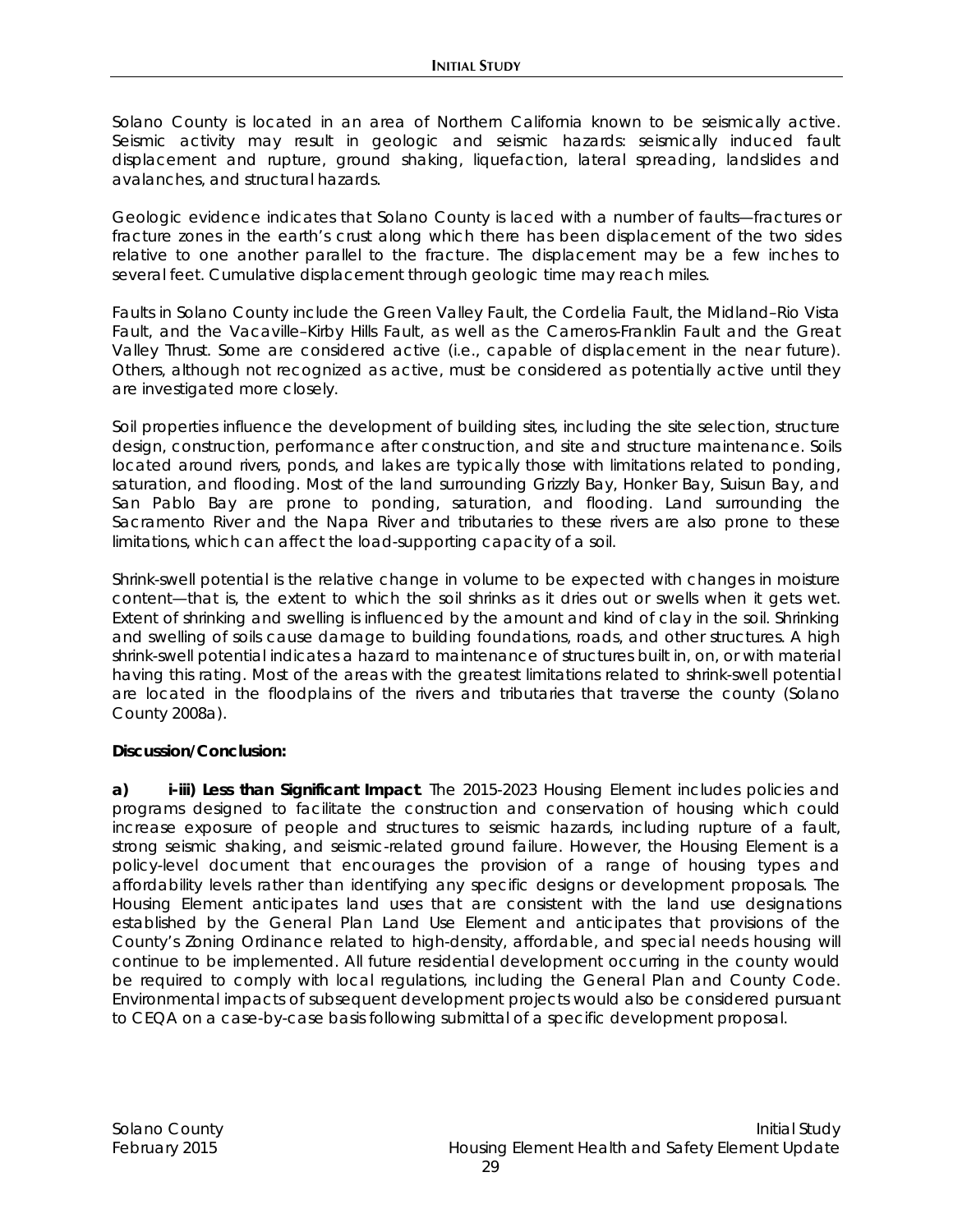In addition, future residential development projects would be required to comply with 2015 Safety Element Implementation Program HS.1-19 which includes requirements for development projects to conduct site-specific geotechnical reports that identify measures necessary to ensure stable soil conditions. Furthermore, the County has adopted the California Uniform Building Code, and all future residential developments would be required to conform to the code requirements that are intended to be sufficient to prevent significant damage from ground shaking during seismic events.

The 2015 Safety Element does not facilitate development or infrastructure improvements that would expose people or structures to seismic hazards. Rather, it includes policies and programs designed to reduce potential seismic and geologic hazards in the county.

Therefore, impacts related to seismic hazards would be considered less than significant.

*iv) No Impact.* Landslides, land slips, mudflows, and debris flows have been the subject of numerous studies in the San Francisco Bay region. In this geologically young area, continued uplift of the Coast Range has resulted in widespread susceptibility to mass movement, particularly in upland areas. Placement of residential structures or other improvements in or below a landslide slope or in steep slopes can affect slope stability and could expose persons and property to danger or destruction. While the 2015-2023 Housing Element does not propose any specific residential development projects, all residential development is subject to the seismic, geotechnical review, grading standards, hillside development standards, and Uniform Building Code process before they are approved. This requires that projects meet certain standards in order to ensure the safety of the residents and buildings. The 2015 Safety Element does not facilitate development that would expose people or structures to landslides and related geologic events. Rather, it includes policies and actions to reduce exposure of people or structures to these hazards. Therefore, adoption and implementation of the 2015-2023 Housing Element and 2015 Safety Element would not expose people or structures to potential impacts involving landslides or mudflow hazards and no impact would result.

*b) No Impact*. Future construction in the county would result in the moving and grading of topsoil, which would lead to disturbed soils that are more likely to suffer from erosion from a variety of sources, such as wind and water. However, the 2015-2023 Housing Element and 2015 Safety Element are policy-level documents that do not propose any specific development and would not directly result in adverse impacts associated with substantial loss of topsoil or erosion. The Solano County General Plan requires geotechnical evaluation and recommendations before new development in areas of moderate or higher hazards. This geotechnical evaluation would analyze the potential hazards from erosion. New development would be required to incorporate project features that avoid or minimize the identified erosion hazards. In addition to General Plan policies, any future development or infrastructure projects would be subject to the requirements of the County's building permit and grading permit processes. Since the Housing Element and Safety Element do not involve the construction or expansion of any residential land uses, identification of environmental impacts associated with specific future developments or policies would be speculative at this time. Therefore, no impact would occur.

*c-d) Less than Significant Impact*. Future residential development on unstable or expansive soils could create substantial risks to life or property and result in adverse impacts such as on- or off-site landslides, lateral spreading, subsidence, liquefaction, or collapse. As discussed under **a) i-iii)** above, the 2015-2023 Housing Element is a policy-level document that does not propose any specific development. All future residential development occurring in the county would be required to comply with local regulations, including the General Plan and Zoning Ordinance. Environmental impacts of subsequent development projects would also be considered pursuant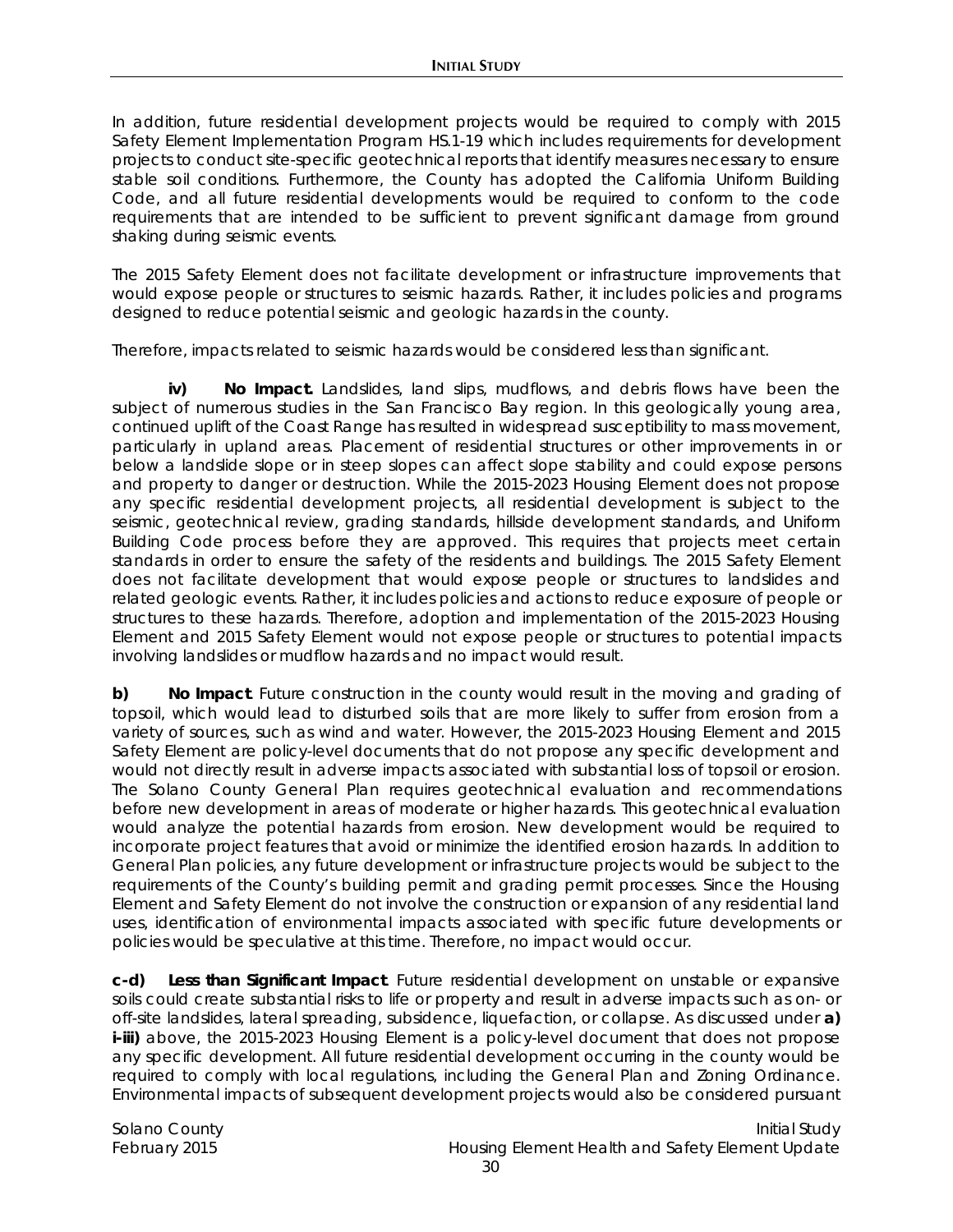to CEQA on a case-by-case basis following submittal of a specific development proposal. The 2015 Safety Element does not facilitate development that would expose people or structures to landslides, lateral spreading, subsidence, liquefaction, or collapse. Rather, it includes policies and actions to reduce exposure of people or structures to these hazards.

Impacts resulting from soils that are unstable and/or expansive are generally site-specific, and the Solano County General Plan requires development projects to conduct geotechnical evaluation and recommendations before new development in areas of moderate or higher hazards. In addition to General Plan policies, any future residential development or infrastructure projects would be subject to the requirements of the County's building permit and grading permit processes.

Therefore, impacts resulting from adoption and implementation of the 2015-2023 Housing Element and 2015 Safety Element would be less than significant.

**e)** *Less Than Significant Impact*. The 2015-2023 Housing Element includes policies and programs designed to facilitate the construction and conservation of housing. Soil limitations with respect to septic systems are described as either low, moderate, or severe. These ratings are based on slope, soil depth, permeability, depth to the water table, and whether or not the soil is subject to ponding. Chapter 6.3 of the County Code provides regulations for building, including adoption of the Uniform Building Code. Chapter 6.4 includes regulations governing on-site sewage disposal systems and permitting. The regulations for wastewater disposal in the County Code and the policies in the General Plan would ensure that sewage treatment systems not have a negative impact on groundwater quality. The 2015 Safety Element would not result in any new development creating need for additional septic tanks or alternative wastewater disposal systems.

Therefore, adoption and implementation of the 2015-2023 Housing Element and 2015 Safety Element would result in a less than significant impact.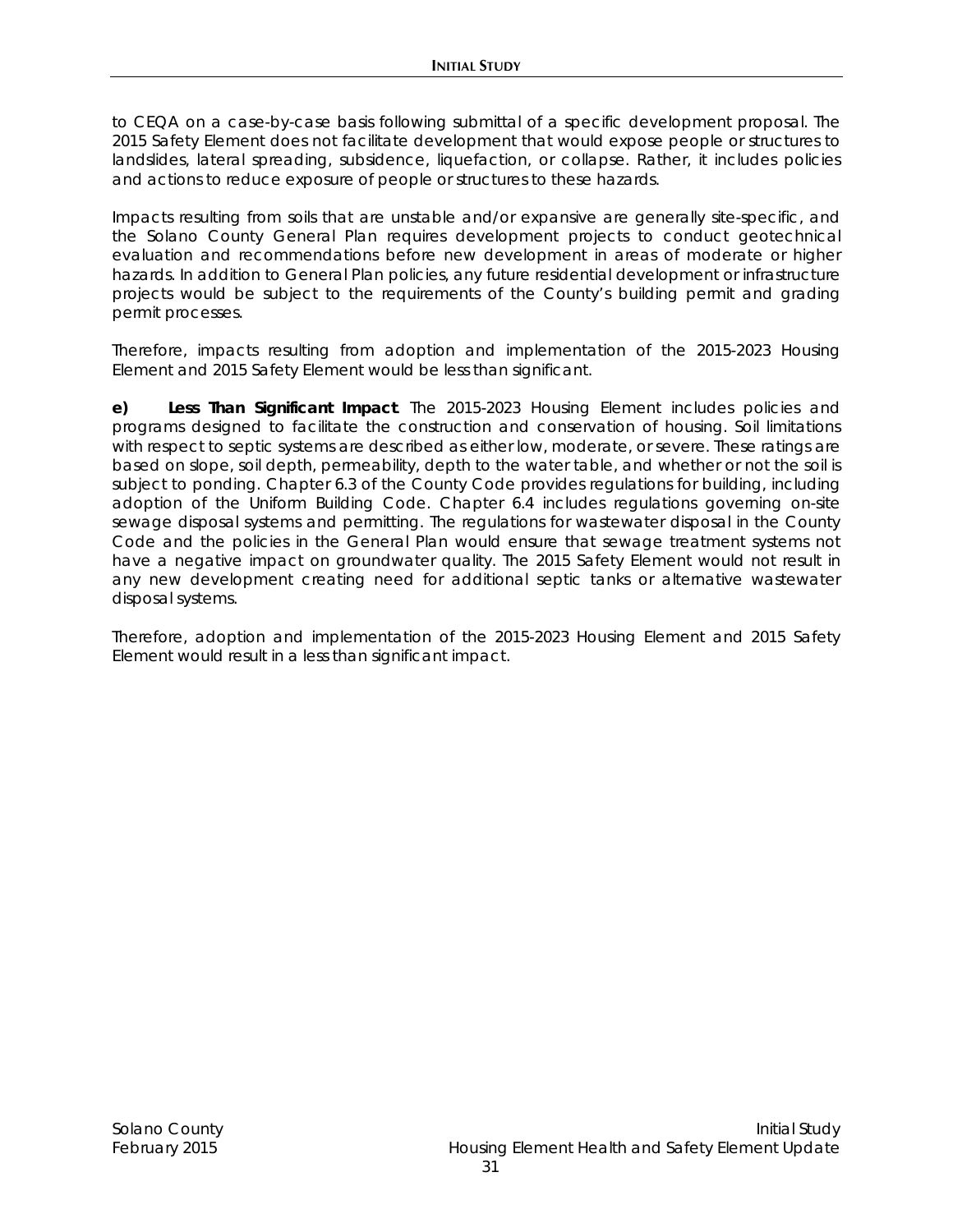| VII.<br><b>GREENHOUSE GAS EMISSIONS</b>                                                                                                                        |                                      |                                                                    |                                    |                     |  |  |  |
|----------------------------------------------------------------------------------------------------------------------------------------------------------------|--------------------------------------|--------------------------------------------------------------------|------------------------------------|---------------------|--|--|--|
| Would the project:                                                                                                                                             | Potentially<br>Significant<br>Impact | Less Than<br><b>Significant With</b><br>Mitigation<br>Incorporated | Less Than<br>Significant<br>Impact | <b>No</b><br>Impact |  |  |  |
| Generate Greenhouse Gas Emissions<br>a)<br>That May Have a Significant Impact on<br>the Environment.                                                           |                                      |                                                                    | IX                                 |                     |  |  |  |
| b)<br>b) Conflict with any applicable plan,<br>policy, or regulation of an agency<br>adopted for the purpose of reducing<br>the emissions of greenhouse gases. |                                      |                                                                    | $\boxtimes$                        |                     |  |  |  |

## **Setting**

Greenhouse gases (GHGs) generated by human activities can contribute to changes in the natural greenhouse effect, which could result in climate change. GHGs, which are transparent to solar radiation, are effective in absorbing infrared radiation. As a result, this radiation that otherwise would have escaped back into space is now retained, resulting in a warming of the atmosphere. This phenomenon is known as the greenhouse effect. Among the prominent GHGs contributing to the greenhouse effect are carbon dioxide (CO2), methane, nitrous oxide, hydrofluorocarbons, perfluorocarbons, and sulfur hexafluoride. California is a significant emitter of CO<sub>2</sub>e in the world and produced 459 million gross metric tons of CO<sub>2</sub>e in 2012 (CARB 2014). California has adopted various administrative initiatives and also enacted a variety of legislation relating to climate change, much of which sets aggressive goals for GHG emissions reductions within the state. However, none of this legislation provides definitive direction regarding the treatment of climate change in environmental review documents prepared under CEQA. Instead, the State CEQA Guidelines allow lead agencies to choose methodologies and make significance determinations based on substantial evidence.

The discussion below provides a brief overview of the primary legislation relating to climate change that may affect the emissions in Solano County.

AB 32 (Health and Safety Code Sections 38500, 38501, 28510, 38530, 38550, 38560, 38561–38565, 38570, 38571, 38574, 38580, 38590, and 38592–38599) requires that statewide GHG emissions be reduced to 1990 levels by the year 2020, to be accomplished through an enforceable statewide cap on GHG emissions. AB 32 requires that CARB adopt a quantified cap on GHG emissions representing 1990 emissions levels. In October 2008, CARB published its initial Climate Change Proposed Scoping Plan, which is the state's plan to achieve GHG reductions in California as required by AB 32. The Scoping Plan was updated by CARB in 2013.

AB 1493 ("the Pavley Standard," or AB 1493, 2005) (Health and Safety Code Sections 42823 and 43018.5) aimed to reduce GHG emissions from noncommercial passenger vehicles and lightduty trucks of model years 2009–2016. The bill authorized CARB to grant emissions reduction credits for reductions in GHG emissions. In 2012, CARB approved the Advanced Clean Cars Program, a new emissions-control program for model years 2017–2025. The program combines the control of smog, soot, and GHG emissions with requirements for greater numbers of zero emission vehicles.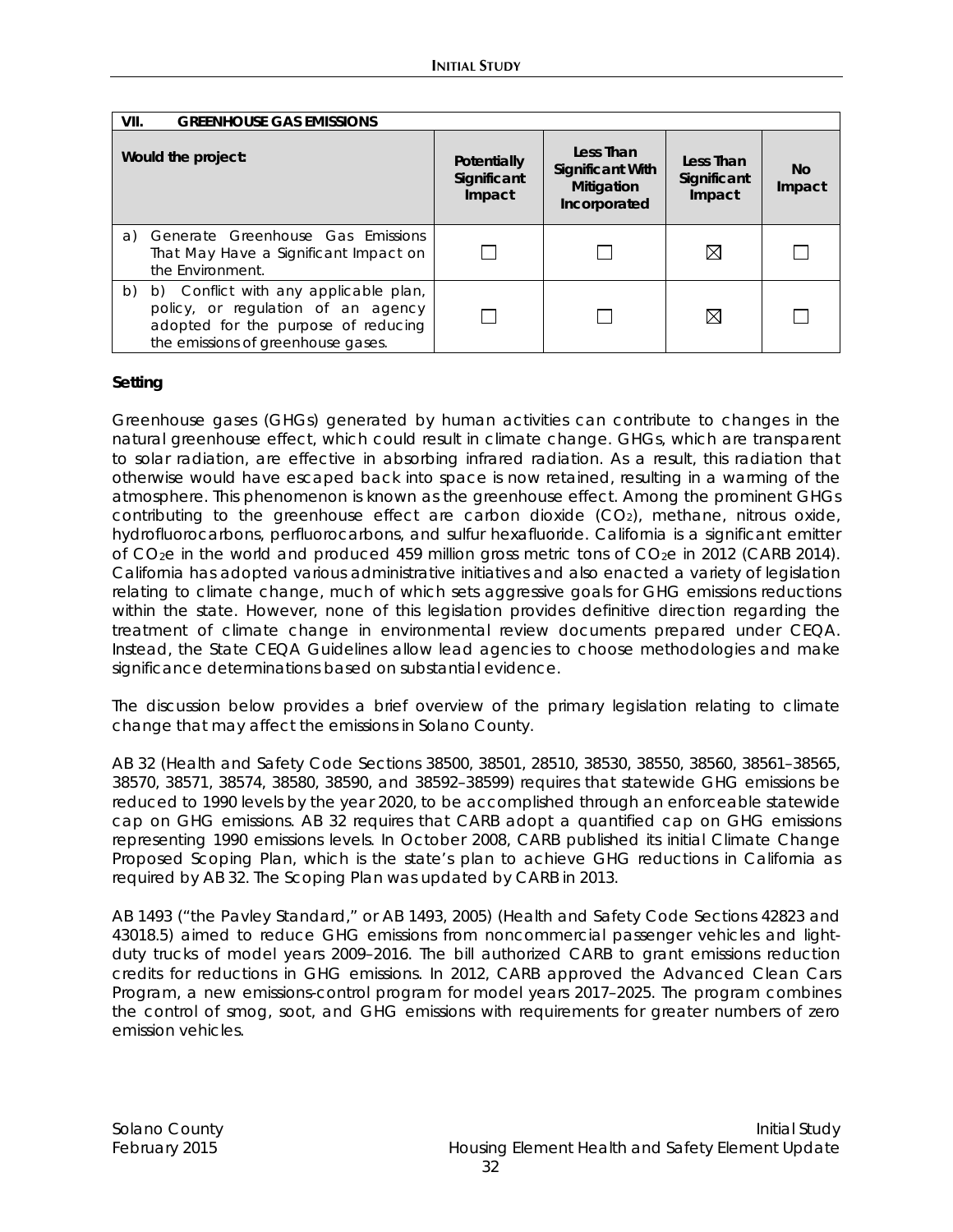Executive Order S-01-07 (Low Carbon Fuel Standard, 2007) requires a 10 percent or greater reduction in the average fuel carbon intensity for transportation fuels in California regulated by CARB. The Low Carbon Fuel Standard will reduce GHG emissions by reducing the carbon intensity of transportation fuels used in California by at least 10 percent by 2020. Carbon intensity is a measure of the GHG emissions associated with the various production, distribution, and use steps in the "life cycle" of a transportation fuel.

The Renewables Portfolio Standard (RPS) (Senate Bill 1078, Senate Bill 107, and Senate Bill X1-2) requires retail sellers of electric services to increase procurement from eligible renewable energy resources to 33 percent of total retail sales by 2020. The 33 percent standard is consistent with the RPS goal established in the Scoping Plan. As an interim measure, the RPS requires 25 percent of retail sales to be sourced from renewable energy by 2016.

SB 375 (codified in the Government Code and Public Resources Code<sup>1</sup>) took effect in 2008 and provides for a new planning process to coordinate land use planning, regional transportation plans, and funding priorities in order to help California meet the GHG reduction goals established in AB 32. SB 375 includes provisions for streamlined CEQA review for some infill projects such as transit-oriented development. SB 375 also requires metropolitan planning organizations to incorporate a sustainable communities strategy (SCS) in their regional transportation plans that will achieve GHG emissions reduction targets by reducing vehicle miles traveled. Solano County is a part of ABAG's SCS, adopted in 2012, known as "Plan Bay Area."

In 2010, Solano County adopted a Climate Action Plan (CAP) in accordance with General Plan Program HS-1.73 and to comply with AB 32. The County established a community-wide GHG emissions reduction goal in the CAP of 20 percent below 2005 levels by 2020, which exceeds guidance provided in the Scoping Plan and by the BAAQMD CEQA Guidelines. For the purposes of evaluating the proposed project's GHG contribution and the potential to conflict with the implementation of an applicable GHG-reducing regulation, the 2015-2023 Housing Element and 2015 Safety Element are evaluated in relation to the GHG emissions reduction targets established in the CAP.

## **Discussion/Conclusion:**

 $\overline{a}$ 

*a) Less Than Significant Impact.* The 2015-2023 Housing Element designates adequate sites for potential future residential development that could accommodate unmet portions of the RHNA through 2021. New development could potentially generate GHG emissions due to new vehicle trips, stationary equipment use, natural gas use; indirect emissions from electricity use, water demand, and wastewater treatment; and solid waste disposal. The Housing Element is consistent with the General Plan and CAP. New development pursuant to the Housing Element is anticipated and accounted for in the CAP and by its measures to achieve a 20 percent reduction in GHG emissions relative to 2010 levels. Further, the Housing Element is a policy-level document that does not propose any specific development. All future residential development occurring in the county would be required to comply with local regulations, including the General Plan and CAP.

The 2015 Safety Element could result in new infrastructure projects that could potentially generate GHG emissions due to construction activities, such as use of stationary equipment. The Safety Element is consistent with the General Plan and the CAP. The CAP anticipates potential future construction activities in its measures to achieve a 20 percent reduction in GHG emissions

33

Solano County **Initial Study** Initial Study **Initial Study** Initial Study Initial Study February 2015 **Housing Element Health and Safety Element Update** 1 Senate Bill 375 is codified at Government Code Sections 65080, 65400, 65583, 65584.01, 65584.02, 65584.04, 65587, 65588, 14522.1, 14522.2, and 65080.01 as well as Public Resources Code Sections 21061.3 and 21159.28 and Chapter 4.2.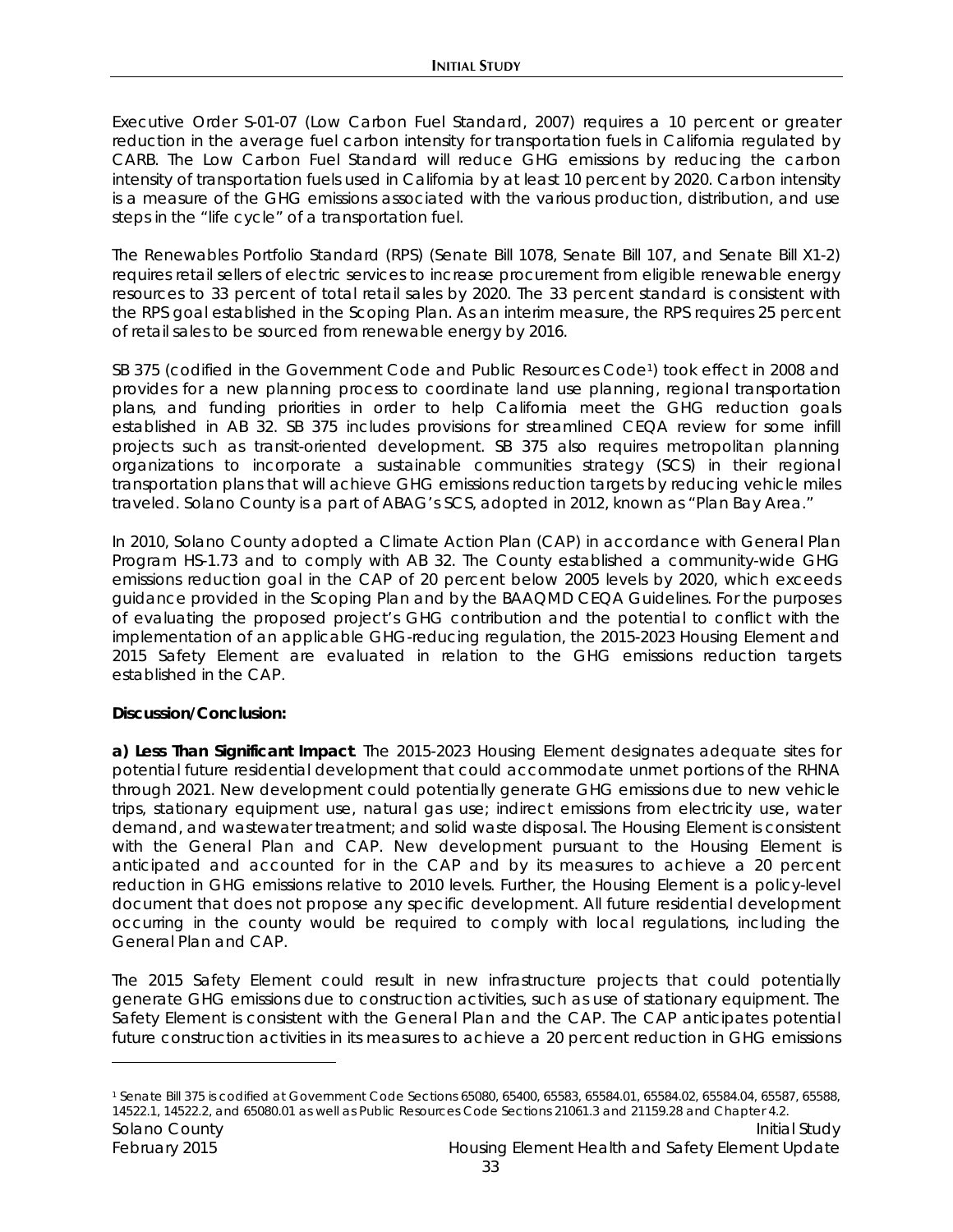relative to 2010 levels. Further, the Safety Element is a policy-level document that does not propose any specific development or infrastructure project. All future infrastructure projects occurring in the county would be required to comply with local regulations, including the General Plan and CAP.

Therefore, with compliance with the General Plan and CAP, impacts to the environment resulting from GHG emissions related to the project are considered less than significant.

*b) Less than Significant Impact.* Refer to discussion under **a)** above. The Solano County CAP was adopted as the County's plan to reduce GHG gas emissions resulting from activity and development occurring through 2020, and includes provisions that would place Solano County on a trajectory to achieve 2050 emissions reductions in a manner consistent with Executive Order S-03-05. The 2015-2023 Housing Element and 2015 Safety Element are determined to be consistent with the Solano County CAP. Therefore, with compliance with the General Plan and CAP, no conflict would result, and this impact would be less than significant.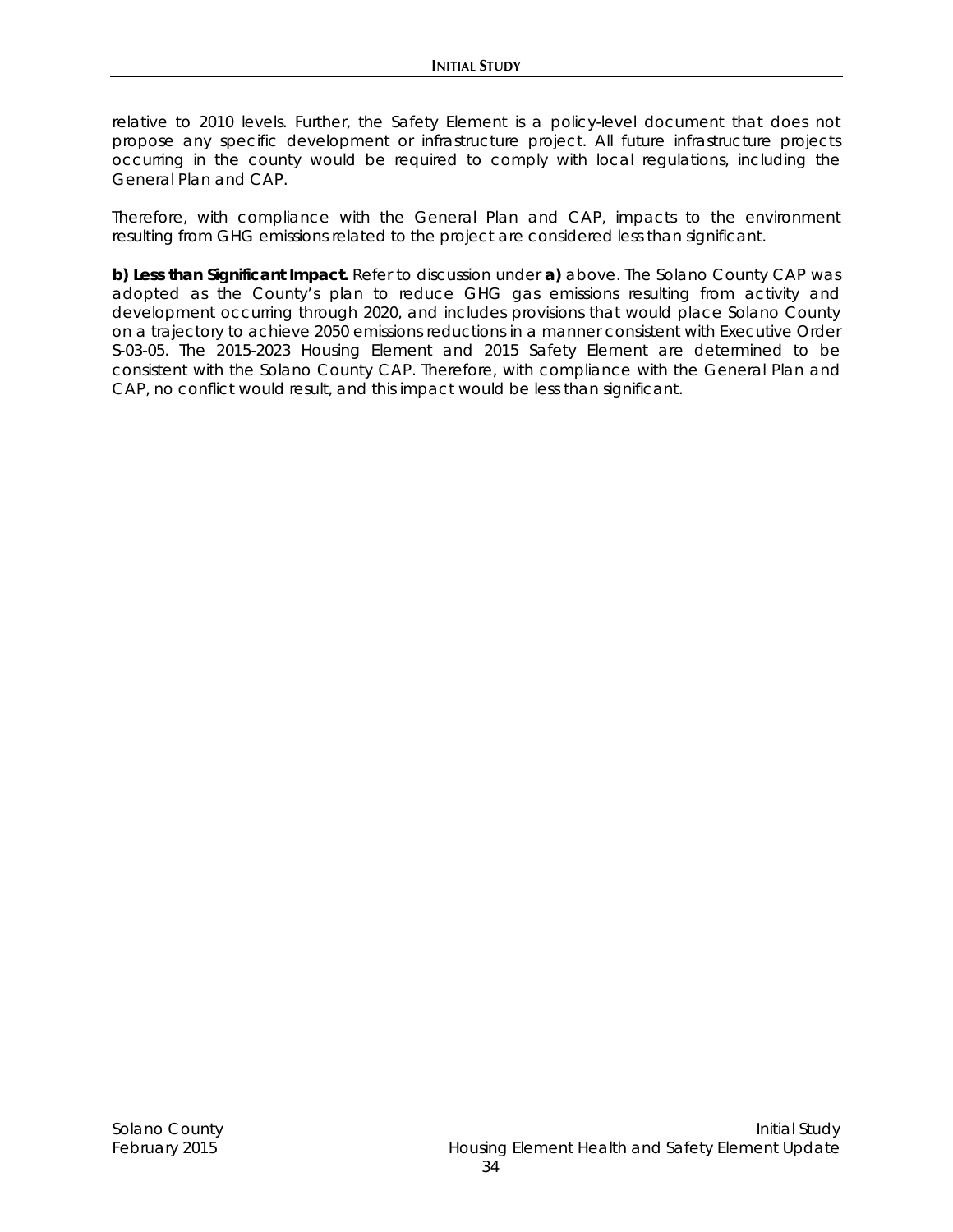| VII.<br>HAZARDS AND HAZARDOUS MATERIALS |                                                                                                                                                                                                                                                                                 |                                      |                                                                    |                                    |                     |  |  |
|-----------------------------------------|---------------------------------------------------------------------------------------------------------------------------------------------------------------------------------------------------------------------------------------------------------------------------------|--------------------------------------|--------------------------------------------------------------------|------------------------------------|---------------------|--|--|
|                                         | Would the project:                                                                                                                                                                                                                                                              | Potentially<br>Significant<br>Impact | Less Than<br><b>Significant With</b><br>Mitigation<br>Incorporated | Less Than<br>Significant<br>Impact | <b>No</b><br>Impact |  |  |
| a)                                      | Create a significant hazard to the<br>public or the environment through the<br>routine transport, use, or disposal of<br>hazardous materials?                                                                                                                                   |                                      |                                                                    |                                    | ⊠                   |  |  |
| b)                                      | Create a significant hazard to the<br>public or the environment through<br>reasonably foreseeable upset<br>and<br>accident<br>conditions<br>involving<br>the<br>release of hazardous materials into the<br>environment?                                                         |                                      |                                                                    |                                    | $\boxtimes$         |  |  |
| C)                                      | Emit hazardous emissions or handle<br>hazardous<br>acutely<br>hazardous<br><b>Or</b><br>materials, substances, or waste within<br>one-quarter mile of an existing or<br>proposed school?                                                                                        |                                      |                                                                    |                                    | ⊠                   |  |  |
| d)                                      | Be located on a site which is included<br>on a list of hazardous materials sites<br>compiled pursuant to Government<br>Code Section 65962.5 and, as a result,<br>would it create a significant hazard to<br>the public or the environment?                                      |                                      |                                                                    |                                    | $\boxtimes$         |  |  |
| e)                                      | For a project located within an airport<br>land use plan or, where such a plan has<br>not been adopted, within two miles of a<br>public airport or public use airport,<br>would the project result in a safety<br>hazard for people residing or working in<br>the project area? |                                      |                                                                    | $\boxtimes$                        |                     |  |  |
| f)                                      | For a project within the vicinity of a<br>private airstrip, would the project result<br>in a safety hazard for people residing or<br>working in the project area?                                                                                                               | $\blacksquare$                       |                                                                    | $\boxtimes$                        |                     |  |  |
| g)                                      | Impair implementation of or physically<br>interfere with an adopted emergency<br>plan<br>response<br>or<br>emergency<br>evacuation plan?                                                                                                                                        |                                      | $\overline{\phantom{0}}$                                           | ┌                                  | $\boxtimes$         |  |  |
| h)                                      | Expose people or structures to a<br>significant risk of loss, injury or death<br>involving wildland fires, including where<br>wildlands are adjacent to urbanized<br>where<br>residences<br>areas<br>or<br>are<br>intermixed with wildlands?                                    |                                      |                                                                    |                                    | ⊠                   |  |  |

## **Setting:**

A material is considered hazardous if it appears on a list of hazardous materials prepared by a federal, state, or local agency, or if it has characteristics defined as hazardous by such an agency. According to California Health and Safety Code Section 25501(o), "hazardous material" means any material that, because of its quantity, concentration, or physical or

Solano County **Initial Study** Initial Study February 2015 **February 2015 Housing Element Health and Safety Element Update**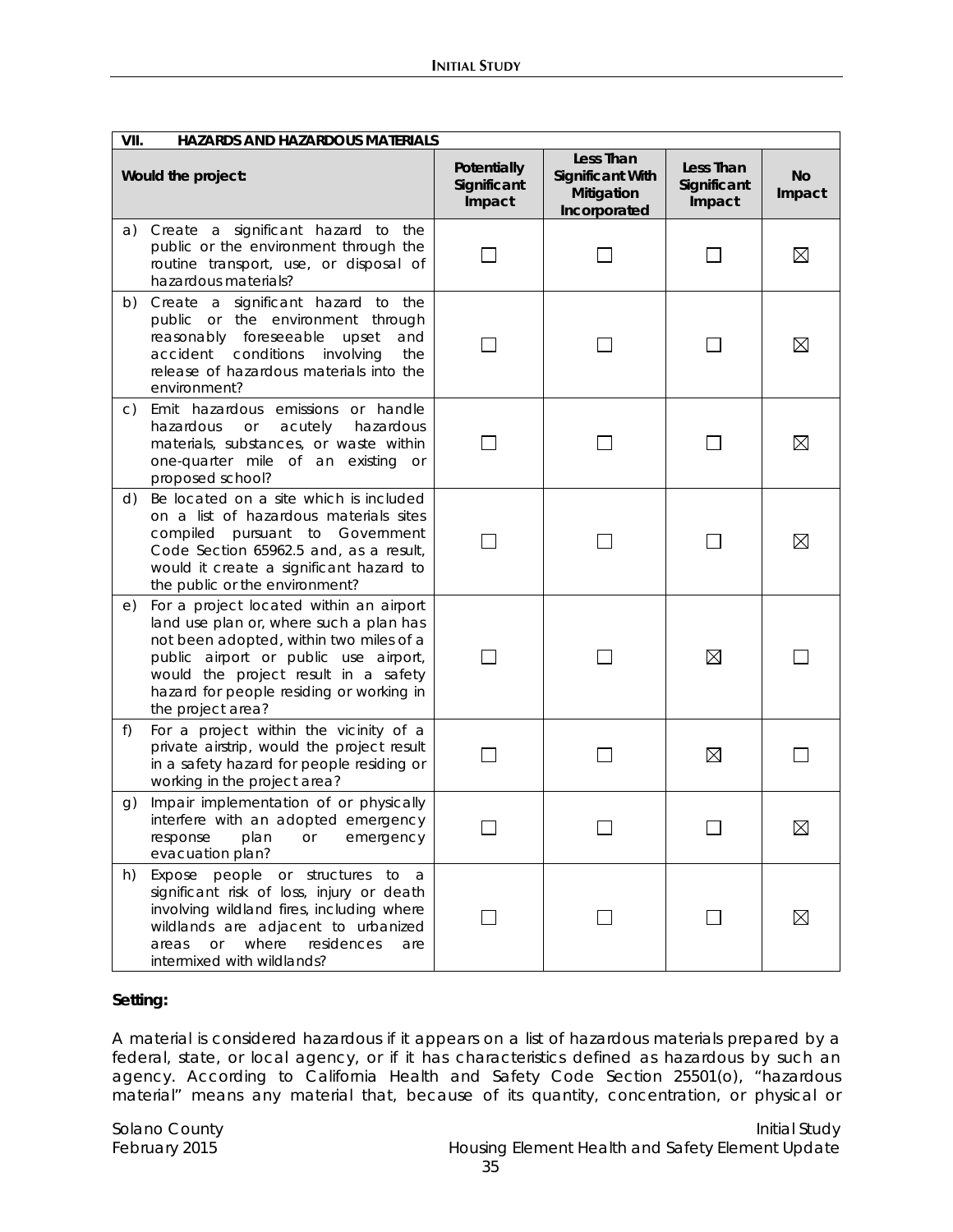chemical characteristics, poses a significant present or potential hazard to human health and safety or to the environment if released into the workplace or the environment. Hazardous materials include, but are not limited to, hazardous substances, hazardous waste, and any material that a handler or the administering agency has a reasonable basis for believing would be injurious to the health and safety of persons or harmful to the environment if released into the workplace or the environment. The Solano County Department of Resource Management, Environmental Health Services Division is the Certified Unified Program Agency (CUPA) for unincorporated areas in Solano County. The legislation that developed the CUPA was created by the state legislature to minimize the number of inspections and different fees for businesses that use hazardous materials and dispose of hazardous wastes. The CUPA provides regulatory oversight for the following program activities: Hazardous Materials Business Plan, Hazardous Waste, California Accidental Release Prevention (Risk Management Plan), Underground Storage Tanks, Aboveground Petroleum Storage Act, Emergency Response, Illegal Disposal/ Complaints, and Waste Tire Program.

Travis Air Force Base (AFB) encompasses an area of about 5,025 acres adjacent to the City of Fairfield. The base was placed on the EPA National Priorities List in 1989 as a Superfund project (Solano County 2008a). Searches of the Department of Toxic Substance Control's EnviroStor database identified 14 sites on Travis AFB; seven of them are active, requiring action or further evaluation. There are 122 listed sites in the county, 15 of them located in the unincorporated area (DTSC 2014). The State Water Resources Control Board Geotracker database identified 145 with an "open" status, 29 of them located in the unincorporated county (SWRCB 2014).

Solano County contains three airports: Travis AFB, the Nut Tree Airport, and the Rio Vista Municipal Airport. The potential for aircraft crash landings make airports hazardous to life and property. Adjacent areas can also be exposed to high level of noise and air pollution. The Solano County Airport Land Use Commission (ALUC) is the agency in Solano County empowered by state law to prepare the airport land use compatibility plan (ALUCP) for airports and heliports in the county. The Solano County ALUC oversees orderly development of airports and adoption of land use measures that minimize public exposure to excessive noise and safety hazards in areas around public airports, to the extent that these areas are not already devoted to incompatible uses (Solano County 2008a).

## **Discussion/Conclusion:**

*a-d) No Impact.* Future development of housing units pursuant to the 2015-2023 Housing Element could create a significant hazard to future residents through exposure to the routine transport, use, or disposal of hazardous materials; through exposure to reasonably foreseeable upset and accident conditions involving the release of hazardous materials into the environment; through exposure to the handling or emission of hazardous materials; or by locating residential development on a site included on a list of hazardous materials sites compiled pursuant to Government Code Section 65962.5. However, impacts associated with hazardous materials would be dependent on the location of future residential development and the nature of surrounding land uses. The Housing Element is a policy-level document that encourages the provision of a range of housing types and affordability levels, but does not include any specific development designs, development proposals, or grant any entitlements for development. The Housing Element anticipates land uses that are consistent with the land use designations established by the General Plan Land Use Element and Land Use Policy Map and anticipates that provisions of the County's Zoning Ordinance related to high-density, affordable, and special needs housing will continue to be implemented. Future residential development projects will require compliance with General Plan policies related to safety and hazardous materials (Policy HS.P-26 of the 2015 Safety Element) and Zoning Ordinance standards regarding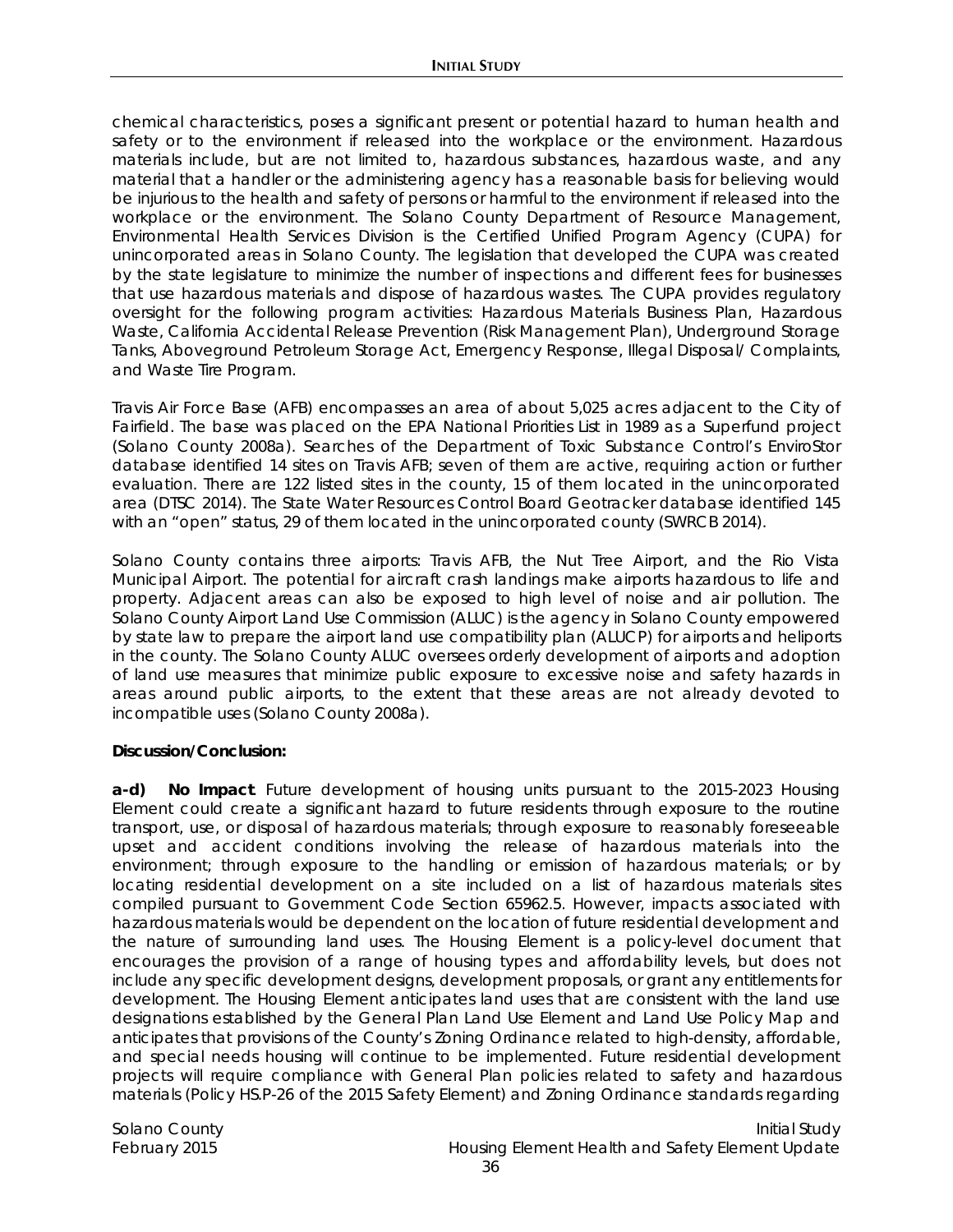hazardous materials. Residential development projects are also required to comply with the Solano County Department of Resource Management, Environmental Health Services Division requirements regarding allowed land uses and placement of compatible land uses which are designed to safeguard the public from potential adverse impacts associated with certain land uses, including those that are associated with the use, disposal, and transportation of hazardous materials. Additionally, residential developments do not generally include the routine transportation, use, or disposal of hazardous materials that could create a significant hazard to the public.

The 2015 Safety Element does not facilitate development that would create a significant hazard to future residents through exposure to the routine transport, use, or disposal of hazardous materials; through exposure to reasonably foreseeable upset and accident conditions involving the release of hazardous materials into the environment; through exposure to the handling or emission of hazardous materials; or by locating residential development on a site included on a list of hazardous materials sites compiled pursuant to Government Code Section 65962.5. Rather, the Safety Element includes policies and actions to regulate and reduce potential for these conditions to occur.

Therefore, adoption and implementation of the 2015-2023 Housing Element and 2015 Safety Element would not create a significant hazard to the public or the environment regarding the transport, storage, use, and disposal of hazardous materials; exposure to reasonably foreseeable upset and accident conditions involving the release of hazardous materials into the environment; exposure to the handling or emission of hazardous materials; or locating residential development on a site included on a list of hazardous materials sites compiled pursuant to Government Code Section 65962.5. No impact would occur.

*e-f) Less than Significant Impact*. Airport-related hazards are generally associated with aircraft accidents, particularly during takeoffs and landings. Airport operation hazards include incompatible land uses, power transmission lines, wildlife hazards (e.g., bird strikes), and tall structures that penetrate the imaginary surfaces surrounding an airport. As discussed under **a-d)** above, the 2015-2023 Housing Element is a policy-level document that does not propose any specific development. While the proposed Housing Element does encourage housing consistent with General Plan land use designations and does identify the need for increased density, it does not provide specific details regarding future development. Additionally, the Solano County ALUC is the agency in Solano County empowered by state law to prepare the ALUCP for airports and heliports in the county. The Solano County ALUC oversees orderly development of airports and adoption of land use measures that minimize public exposure to excessive noise and safety hazards in areas around public airports, to the extent that these areas are not already devoted to incompatible uses.

The 2015 Safety Element would not result in any new development within an airport land use plan, within two miles of a public airport or public use airport, or within the vicinity of a private airstrip.

Therefore, this impact is considered less than significant.

*g) No Impact*. The Solano County Office of Emergency Services (Solano OES) manages and coordinates disaster response, terrorism response, search and rescue missions, flood response, and other major emergencies within its sphere of influence. It works with city and county departments with fire suppression activities, evacuations, hazardous materials incidents, disaster exercises, planning, and use of resources through the SEMS/Incident Command System. Additionally, Solano OES conducts emergency preparedness training and awareness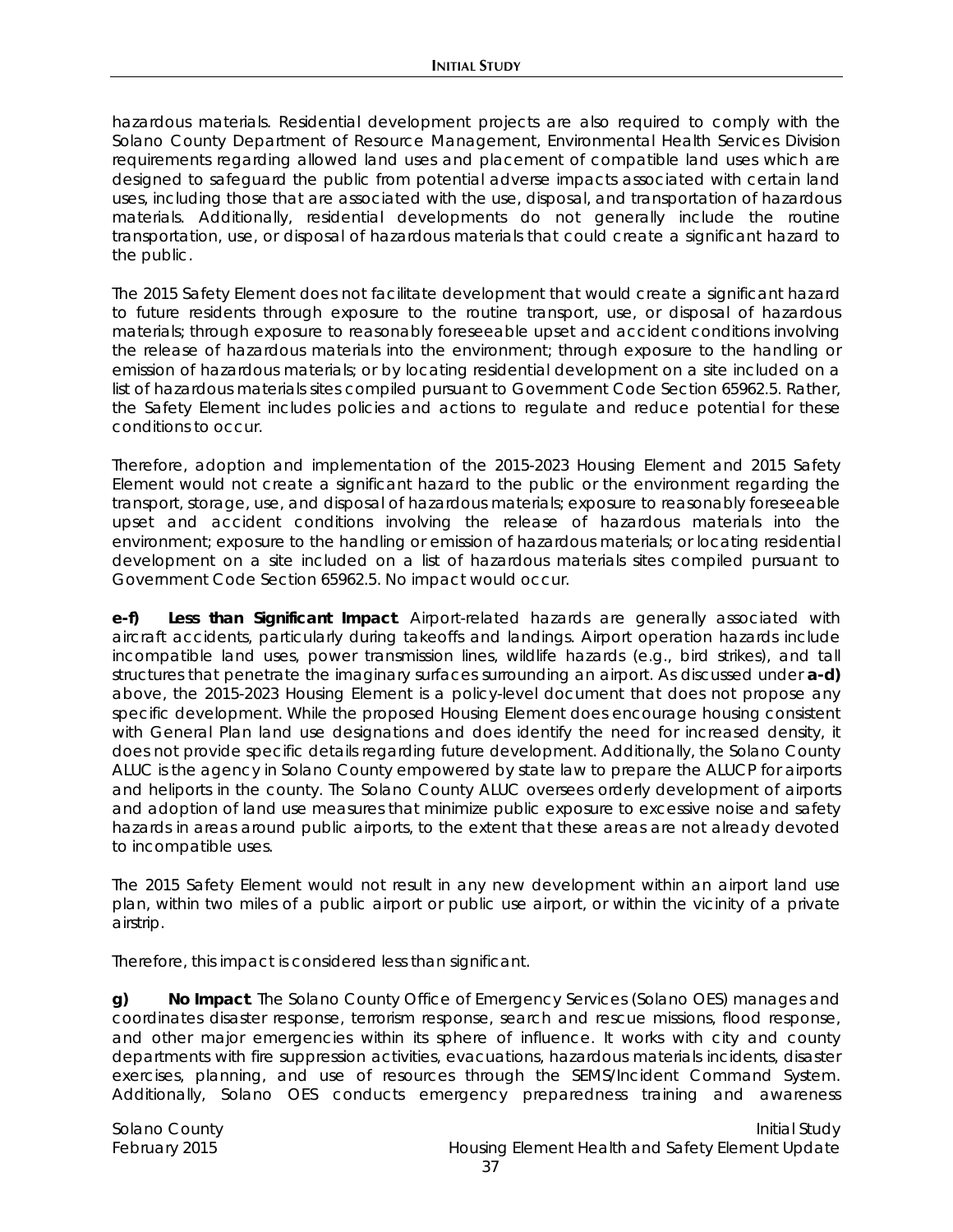presentations for citizens and various organizations so they better understand what they should do before, during, and after a disaster or major emergency (Solano County 2008a). As discussed under **a-d)** above, the 2015-2023 Housing Element and 2015 Safety Element are policy-level documents that do not propose any specific development. All future development and infrastructure projects occurring in the county would be required to comply with local regulations, including the General Plan and Zoning Ordinance. Environmental impacts of subsequent development and infrastructure projects would also be considered pursuant to CEQA on a case-by-case basis following submittal of a specific proposal. Therefore, no impact would occur.

*h) No Impact*. Areas at risk for extreme wildfires are designated by CAL FIRE as those lands where dense vegetation with severe burning potential prevails. The current areas at very high risk for wildfires are found in western Solano County, in the foothills and mountainous watershed areas. The Cordelia Hills, Potrero Hills, Cement Hills, and western English Hills are all designated as high-risk fire areas. Before nearby lowlands were urbanized, vegetation in these west foothill and mountainous communities was naturally maintained by periodic fire. As nearby lands were developed, natural wildfires were suppressed, resulting in the further buildup of fire-prone brush and woodlands. These efforts to suppress natural processes have resulted in larger, more damaging fires (Solano County 2008a). New development would be required by law to incorporate the California Building Code, County Fire Code requirements, and other applicable state and local fire safety requirements. Additionally, the Solano County General Plan requires that structures be built in fire-defensible spaces and minimize the construction of public facilities in areas of high or very high wildfire risk and that new developments in areas of high and very high wildfire risk incorporate fire-safe building methods and site planning techniques into the development (Policies HS.P-20 and HS.P-22 of the 2015 Safety Element). All future residential development occurring in the county would be required to be in accordance with local regulations, including the General Plan and Zoning Ordinance.

The 2015-2023 Housing Element and 2015 Safety Element are policy-level documents that do not propose any specific development. All future development and infrastructure projects occurring in the county would be required to comply with local regulations, including the General Plan and Zoning Ordinance. Both elements also include policies and actions reducing the potential exposure of persons and property to wildfire hazards.

Therefore, with compliance with General Plan policies and actions and the County Zoning Ordinance, no impact would occur.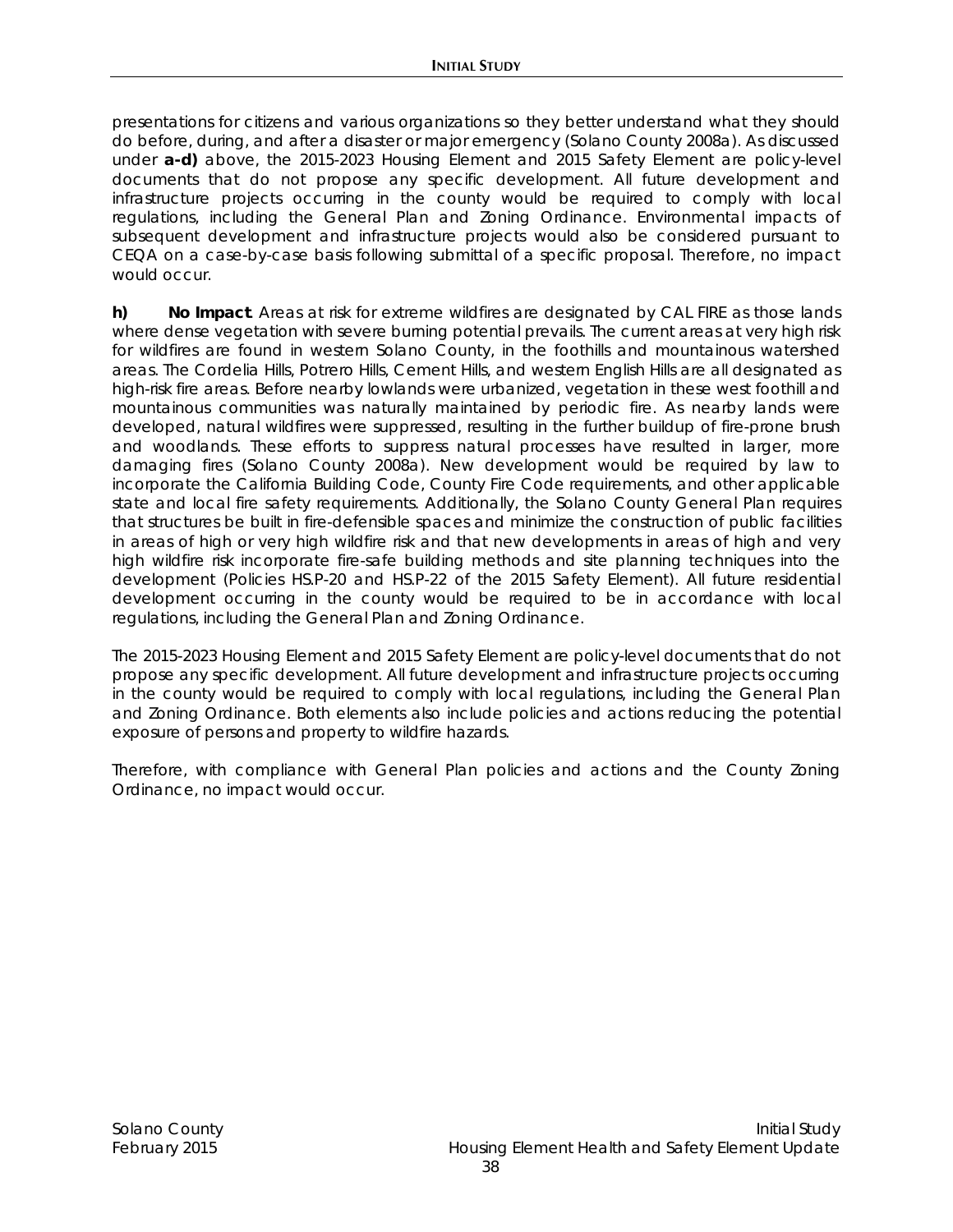|              | VIII.<br>HYDROLOGY AND WATER QUALITY                                                                                                                                                                                                                                                                                                                                                                                        |                                      |                                                                    |                                    |                     |  |  |
|--------------|-----------------------------------------------------------------------------------------------------------------------------------------------------------------------------------------------------------------------------------------------------------------------------------------------------------------------------------------------------------------------------------------------------------------------------|--------------------------------------|--------------------------------------------------------------------|------------------------------------|---------------------|--|--|
|              | Would the project:                                                                                                                                                                                                                                                                                                                                                                                                          | Potentially<br>Significant<br>Impact | Less Than<br>Significant<br><b>With Mitigation</b><br>Incorporated | Less Than<br>Significant<br>Impact | <b>No</b><br>Impact |  |  |
| a)           | Violate any water quality standards or<br>waste discharge requirements?                                                                                                                                                                                                                                                                                                                                                     |                                      |                                                                    | $\boxtimes$                        |                     |  |  |
| b)           | groundwater<br>Substantially<br>deplete<br>supplies or interfere substantially with<br>groundwater recharge such that there<br>would be a net deficit in aquifer volume<br>or a lowering of the local groundwater<br>table level (e.g., the production rate of<br>pre-existing nearby wells would drop to a<br>level which would not support existing<br>land uses or planned uses for which<br>permits have been granted)? |                                      |                                                                    | ⊠                                  |                     |  |  |
| $\mathsf{C}$ | Substantially alter the existing drainage<br>pattern of the site or area, including<br>through the alteration of the course of a<br>stream or river, in a manner which would<br>result in substantial erosion or siltation on-<br>or off-site?                                                                                                                                                                              |                                      |                                                                    | ⊠                                  |                     |  |  |
| d)           | Substantially alter the existing drainage<br>pattern of the site or area, including<br>through the alteration of the course of a<br>stream or river, or substantially increase<br>the rate or amount of surface runoff in a<br>manner which would result in flooding on-<br>or off-site?                                                                                                                                    |                                      |                                                                    | ⊠                                  |                     |  |  |
| e)           | Create or contribute runoff water which<br>would exceed the capacity of existing or<br>planned stormwater drainage systems or<br>provide substantial additional sources of<br>polluted runoff?                                                                                                                                                                                                                              |                                      |                                                                    | ⊠                                  |                     |  |  |
| f)           | Otherwise substantially degrade water<br>quality?                                                                                                                                                                                                                                                                                                                                                                           | $\Box$                               | $\Box$                                                             | $\boxtimes$                        | $\Box$              |  |  |
| g)           | Place housing within a 100-year flood<br>hazard area as mapped on a federal<br>Boundary<br>Flood<br>Hazard<br>Flood<br>or<br>Insurance Rate Map or other flood hazard<br>delineation map?                                                                                                                                                                                                                                   |                                      |                                                                    | $\boxtimes$                        |                     |  |  |
| h)           | Place within a 100-year flood hazard area<br>structures which would impede or redirect<br>flood flows?                                                                                                                                                                                                                                                                                                                      | $\mathcal{L}$                        |                                                                    | $\boxtimes$                        |                     |  |  |
| i)           | people<br>or structures<br>Expose<br>to<br>a<br>significant risk of loss, injury or death<br>involving flooding, including flooding as a<br>result of the failure of a levee or dam?                                                                                                                                                                                                                                        |                                      |                                                                    |                                    | $\boxtimes$         |  |  |
| j)           | Inundation<br>seiche,<br>tsunami,<br>by<br><b>Or</b><br>mudflow?                                                                                                                                                                                                                                                                                                                                                            | $\Box$                               |                                                                    | ⊠                                  |                     |  |  |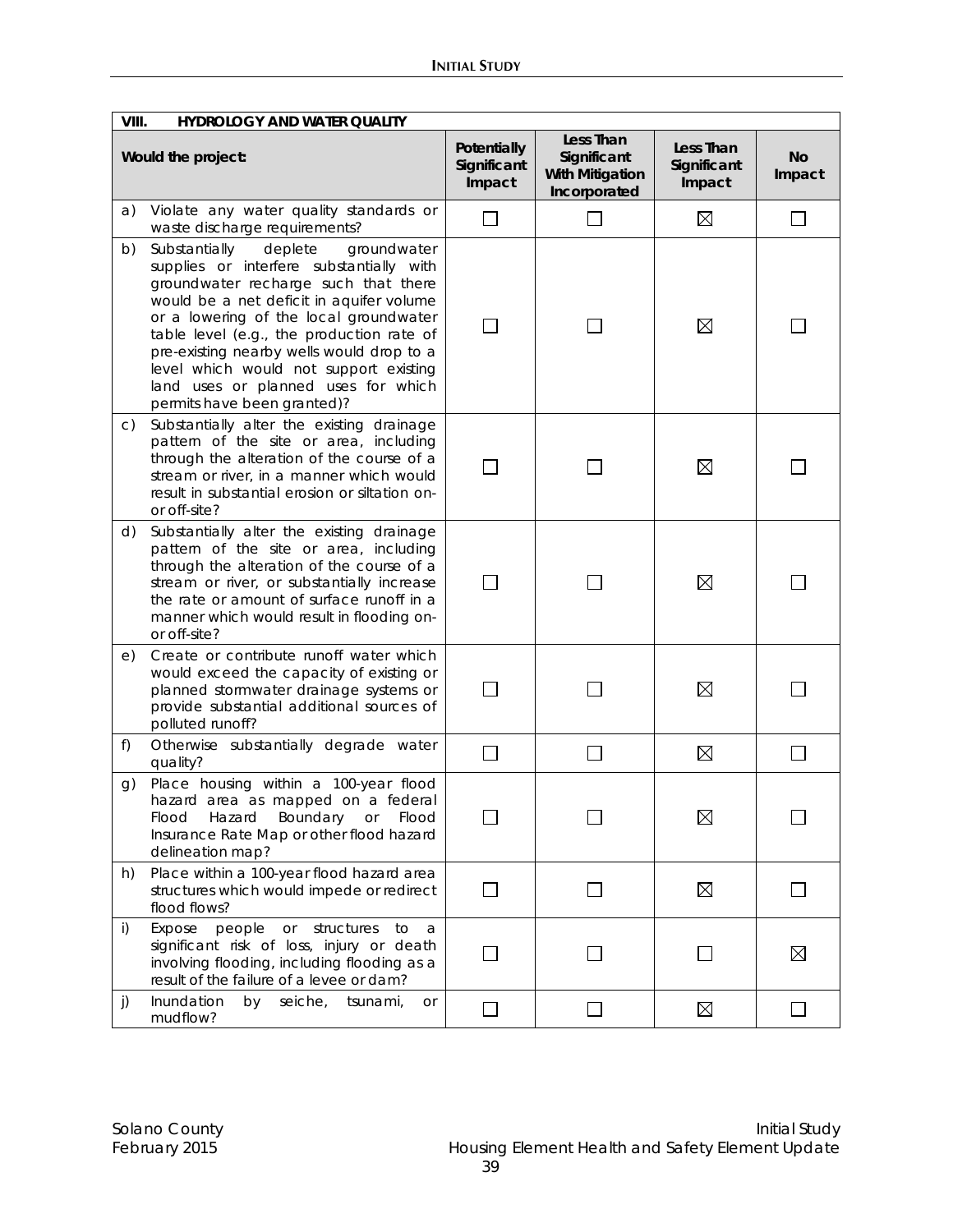Surface water resources in Solano County are diverse and include many creeks, drainages, sloughs, marshes, and bays. Solano County has two major drainage provinces, the Sacramento River/Delta Drainage Province and the San Francisco Bay Drainage Province. As a result, Solano County falls within the jurisdiction of two regional water quality control boards (RWQCBs), the San Francisco Bay RWQCB and the Central Valley RWQCB. Each of the major water resources in Solano County is described in more detail below.

## Sacramento–San Joaquin Delta

A few miles south of Sacramento, two of California's major rivers converge to form one of the most important features of California's water system, the Sacramento–San Joaquin Delta. More than 23 million Californians and millions of acres of farmland rely on the Delta for all or part of their water supply. Covering more than 700 square miles, the Delta is a patchwork of nearly 60 islands and tracts surrounded by natural and human-made channels and sloughs. The Delta is also the single most important link in California's water supply system. Two of the state's biggest water projects, the State Water Project and the federal Central Valley Project, depend on Delta waterways to convey water from Northern California rivers to pumping facilities in the southern Delta. Delta levees play a critical role in preventing salty water from San Francisco Bay from intruding into critical parts of the Delta and contaminating the fresh water that supplies communities and farms. Approximately 150 miles of navigable rivers, sloughs, channels, and bays composing the western portion of the Delta lie within the jurisdiction of Solano County (Solano County 2008a).

## Suisun Bay

Suisun Bay is a shallow tidal estuary that lies at the confluence of the Sacramento and San Joaquin rivers and forms the entrance to the Delta. Estuaries are water bodies located at the mouths of streams that serve as areas of mixing for fresh and ocean waters. Estuaries extend from a bay or the open ocean to a point upstream where there is no significant mixing of fresh water and seawater. On its western end, Suisun Bay is drained by the Carquinez Strait, which connects to San Pablo Bay, a northern extension of San Francisco Bay. In addition to the Carquinez Bridge at the Carquinez Strait, Suisun Bay is spanned in its center by the Benicia-Martinez Bridge and at its eastern end by the SR 160 crossing (also known as the Antioch Bridge) between Antioch and Oakley (Solano County 2008a).

#### Suisun Marsh

Suisun Marsh is the largest contiguous brackish-water marsh remaining on the west coast of North America. It is a critical part of the San Francisco Bay/Sacramento–San Joaquin Delta (Bay-Delta) estuary ecosystem. Encompassing 116,000 acres, Suisun Marsh includes 52,000 acres of managed wetlands, 27,700 acres of upland grasses, 6,300 acres of tidal wetlands, and 30,000 acres of bays and sloughs. Suisun Marsh is located in southern Solano County about 35 miles northeast of San Francisco. The marsh is bordered on the east by the Delta, on the south by Suisun Bay, on the west by Interstate 680, and on the north by SR 12 and the cities of Suisun City and Fairfield (Solano County 2008a).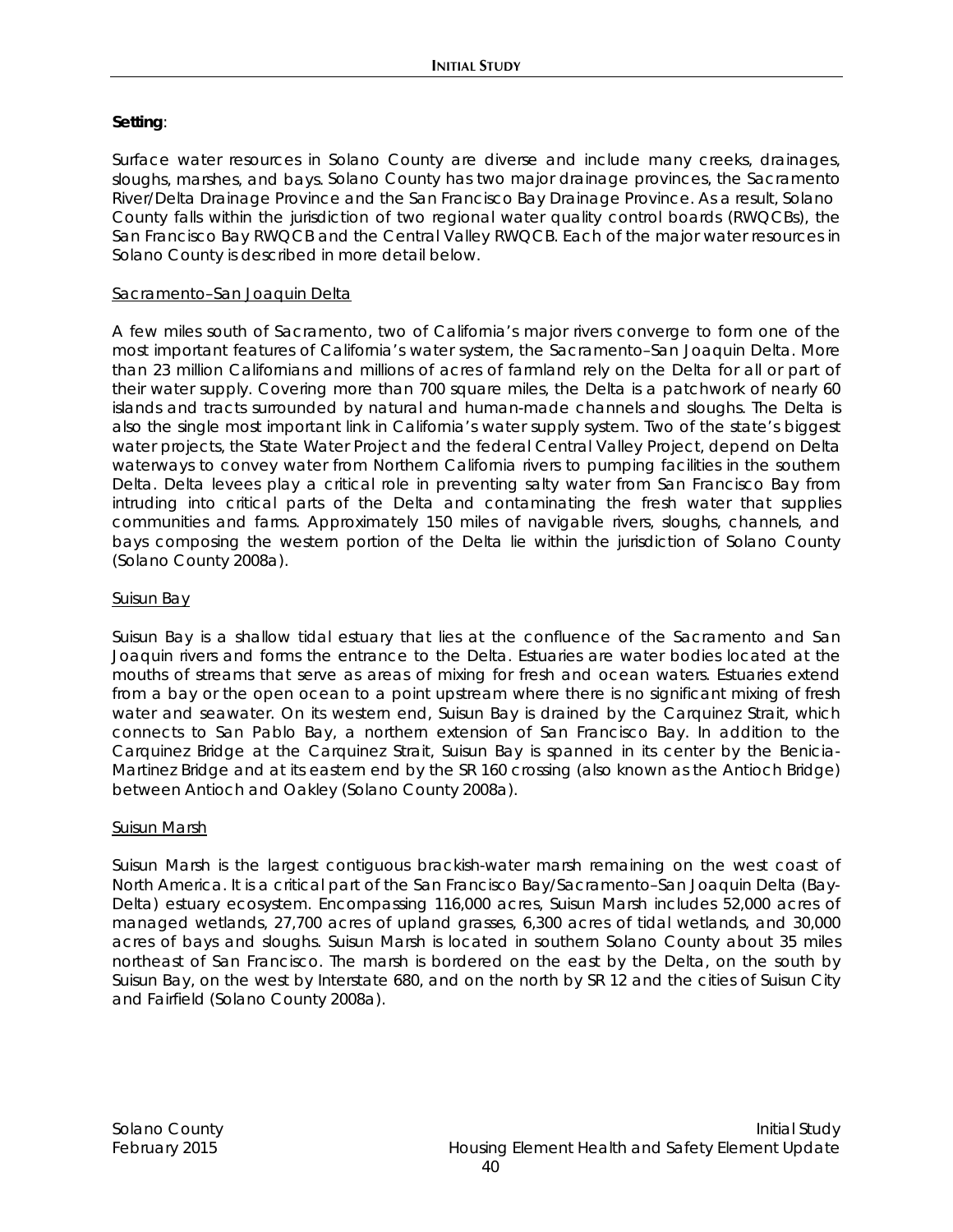## San Pablo Bay

The San Pablo Bay watershed drains into the northern reaches of San Francisco Bay. The San Pablo Bay watershed is a major drainage basin for Marin, Sonoma, Napa, Solano, and Contra Costa counties. The catchment area of San Pablo Bay is approximately 810 square miles (520,000 acres), and the surface area of the bay is approximately 90 square miles (60,000 acres). The western portion of Solano County is characterized by large expanses of diked baylands that border San Pablo Bay and the eastern edge of Mare Island. The City of Vallejo borders the Napa River on the west and San Pablo Bay on the south (Solano County 2008a). **Groundwater** 

There are four groundwater basins in Solano County as defined by the California Department of Water Resources: the Napa-Sonoma Lowlands subbasin within the Napa–Sonoma Valley basin, the Suisun–Fairfield Valley basin, and the Solano and Yolo Valley subbasins within the Sacramento Valley Basin (Solano County 2008a). The cities of Rio Vista and Dixon are served exclusively by groundwater from the Solano subbasin underlying the cities. Vacaville gets approximately one-third of its municipal water supply from this basin, which underlies the eastern portion of the city. Most of the growers in the Solano Irrigation District (SID) use surface water supplied by SID, but SID also has its own wells to supplement its surface water supply from the Solano Project. Maine Prairie Water District and Reclamation District 2068 provide surface water to their growers and do not currently use groundwater underlying their districts. Growers outside of districts that provide surface water rely entirely on groundwater unless they have an individual right to a surface water supply. SID also provides domestic water service to several areas of the unincorporated county as well as the cities of Vallejo, Suisun City, and Vacaville. Most rural residential landowners have individual shallow groundwater wells that serve their domestic needs. Some small rural residential water systems also distribute groundwater to their customers. The Solano subbasin, which underlies the northeastern portion of the county, is the largest groundwater basin in the county. This basin starts in the foothills above Vacaville and extends to the Sacramento River and runs from Putah Creek to the north to the boundaries of Fairfield to the south (Solano County 2008a).

## Flooding

Areas subject to flooding in Solano County are located in areas subject to potential extreme high tides or concurrent high tides and watershed flooding. A large portion (30 to 40 percent) of developed and undeveloped lands in Solano County is subject to flooding because of periodic heavy winter rainfall, tidal fluctuations, and the potential for canal, levee, and dam failure from seismic activity. The potential for flood damage in the county is further aggravated by spreading urbanization. Urbanization is encroaching upon and reducing floodplain area in the low-lying areas while increasing the rates and volumes of runoff from overlying higher lands (e.g., through construction of structures and paving), thereby restricting natural infiltration. Potential for flood damage is high in the vicinity of Cordelia and Rockville along Green Valley, Dan Wilson, and Suisun creeks. These streams have a long history of flooding, particularly along the lower reaches of Green Valley Creek, which are influenced by Suisun Bay tides. The most severe flood conditions occur in these areas when heavy rainfall coincides with high tides and offshore winds (Solano County 2008a).

## Water Supply

*Solano County Water Agency Water Supplies*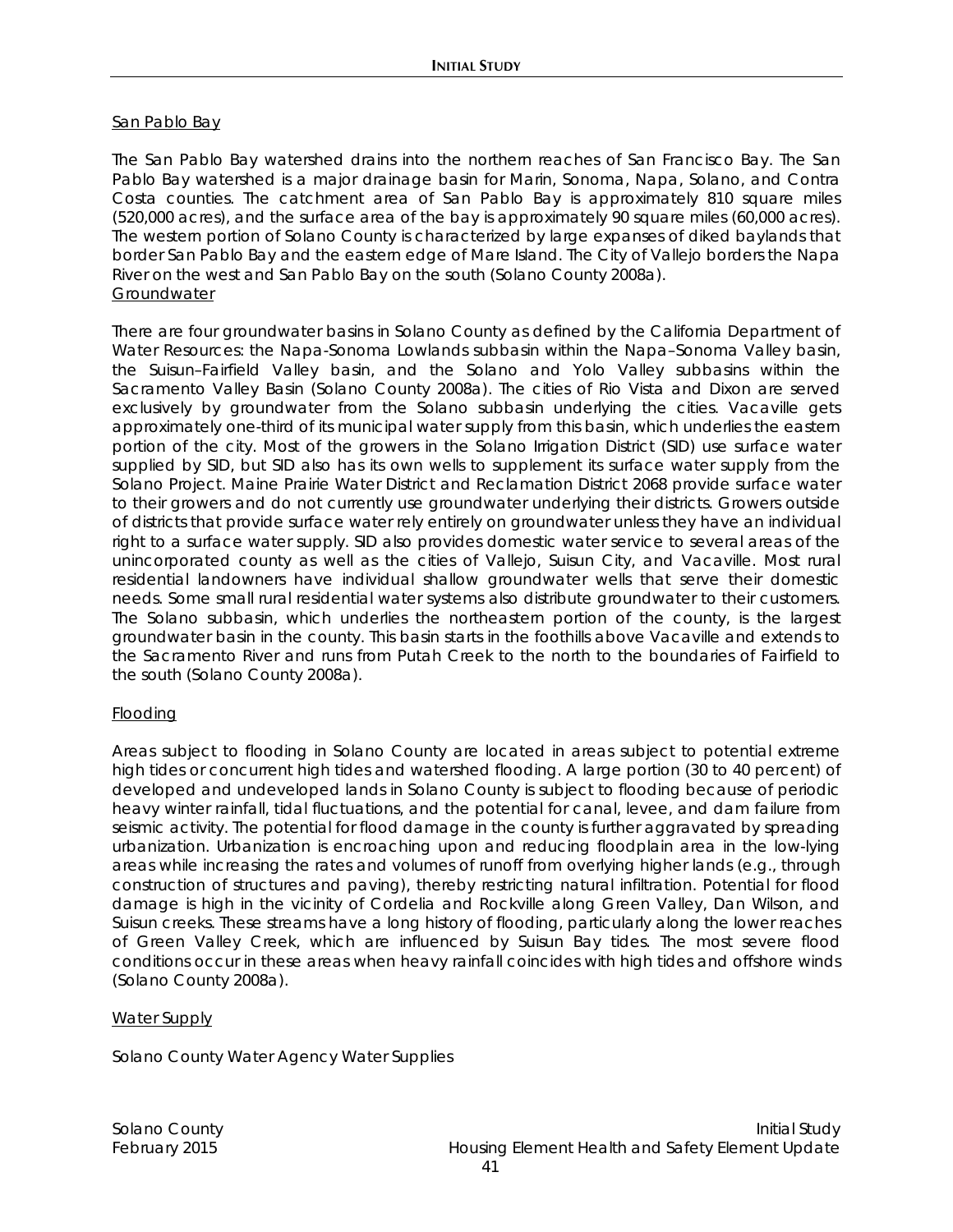### *Solano Project*

The Solano Project was conceived in the 1940s and 1950s to meet the water demands of agriculture, municipalities, and military facilities in Solano County. The population of Solano County in the 1940s and 1950s was also expected to grow; however, planners at that time had no way of knowing that the urban population growth in Solano County would increase as dramatically as it has in recent decades. The Solano Project was sized to meet only the projected water needs of Solano County. The amount of water contracted (207,350 acre-feet per year [afy]) is approximately the firm yield of the Solano Project. The firm yield is an engineering calculation based on a specified water amount every year during the driest hydrologic period on record. The Solano Project currently serves 4,150 people and 71,445 acres of irrigable land (USBR 2014). For the Solano Project, the driest hydrologic record was from 1916 to 1934. This is a conservative method of determining water supply from a reservoir, and results in a very dependable water supply (Solano County 2008a).

### **Tsunamis**

Coastal regions are threatened by tsunamis, which are powerful wave surges that can be caused by earthquakes and have the potential to flood lowland areas. By the time a tsunami wave reaches the Carquinez Strait, much of its energy would have already dissipated. The only areas of the county that would be subject to inundation tsunamis are the southwestern part of Mare Island and Island No. 1 located southwest of SR 37 (Solano County 2008b).

### **Discussion/Conclusion:**

*a) and f) Less than Significant Impact*. Future development and infrastructure projects in the county could result in both construction and operational impacts to water quality and discharge standards. Potential operational impacts include the use of fertilizers, herbicides, and pesticides to maintain lawns, as well as motor vehicle operation and maintenance. Potential construction impacts include grading and vegetation removal activities that would result in the exposure of raw soil materials to the natural elements (wind, rain, etc.). However, the 2015-2023 Housing Element and 2015 Safety Element are policy-level documents that do not include any specific design or development proposals, or grant any entitlements for development. Therefore, identification and analysis of water quality impacts associated with the Housing Element and Safety Element would be speculative at this time. The elements are consistent with the General Plan Land Use Element and Land Use Policy Map and anticipate that provisions of the County's Zoning Ordinance related to high-density, affordable, and special needs housing and development in areas subject to wildfire, flooding, and seismic hazards will continue to be implemented. All future residential development occurring in the county would be required to comply with local regulations, including the General Plan and Zoning Ordinance. Environmental impacts of subsequent development projects would also be considered pursuant to CEQA on a case-by-case basis following submittal of a specific development proposal.

Future residential developments would be subject to Solano County General Plan policies intended to reduce impacts associated with hydrology and water quality (Policies RS.P-64, RS.P-67, RS.P-68, RS.P-70, and RS.P-74 of the General Plan Resource Element). In addition, all new development projects in the county are subject to the requirements of the National Pollution Discharge Elimination System (NPDES) Stormwater Permit enforced by the San Francisco or Central Valley RWQCB, depending on the location. The permit requires that the County impose water quality and watershed protection measures for all development projects and prohibits discharges from causing violations of applicable water quality standards or from resulting in conditions that create a nuisance or water quality impairment in receiving waters. Additionally,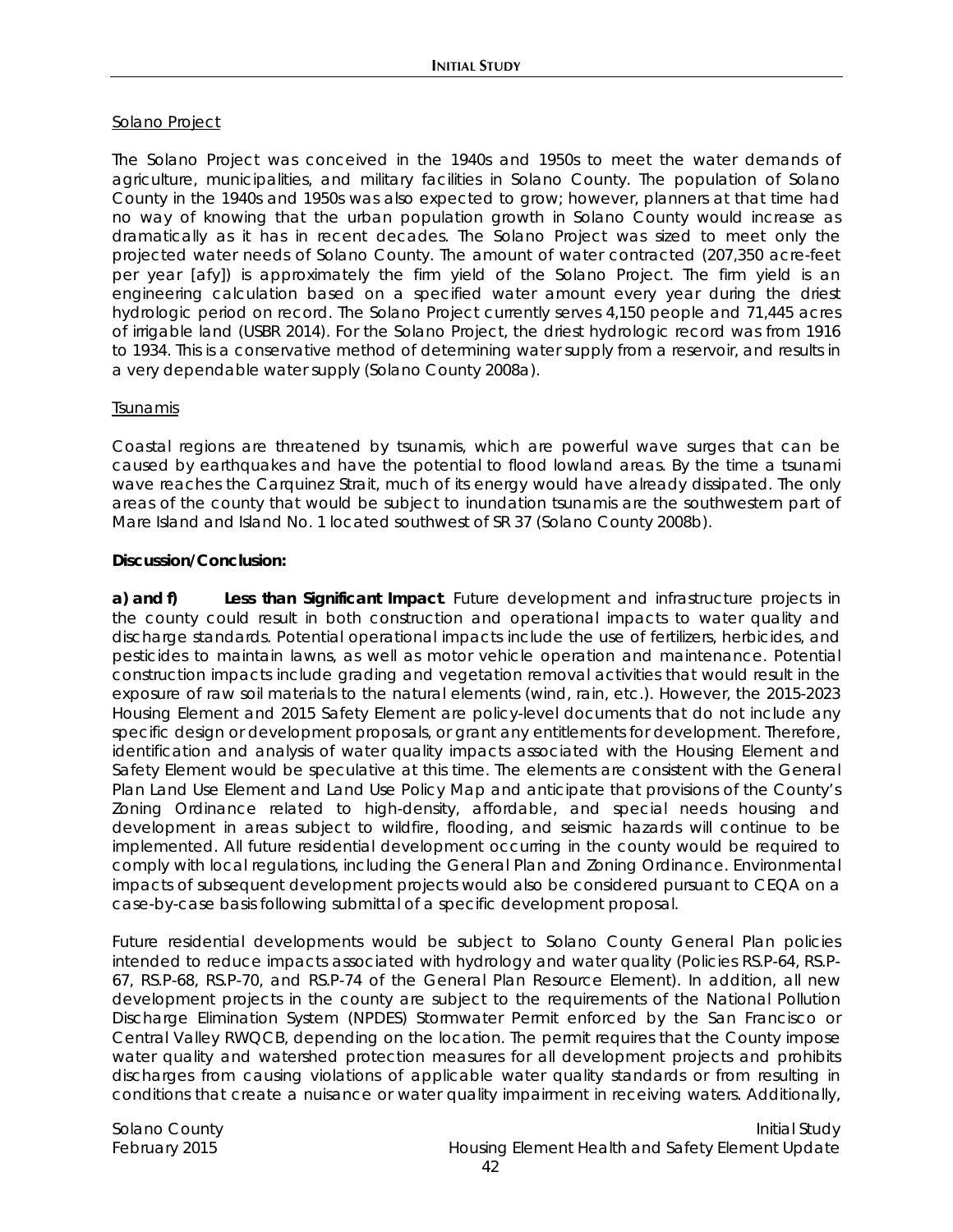Solano County General Plan Development Review Policy RS.I-48 states that building permits require submittal of grading and erosion, sediment, and runoff control plans. Compliance with the provisions of the NPDES permit and the County's General Plan policies and implementation programs would reduce the impacts of future development and infrastructure projects pursuant to the Housing Element and Safety Element. Therefore, water quality and waste discharge impacts would be less than significant.

*b)* **Less than Significant Impact**. New residential development in the county will result in additional water demand and may eventually require an increase in water supply in the county's water system. The increase in water supply may place an additional demand on groundwater resources. However, the 2015-2023 Housing Element anticipates that residential development would occur on sites already planned and zoned for such uses. The impacts to the water system, including groundwater, are addressed in the 2008 Solano County General Plan, including mitigation measures in the General Plan EIR to reduce water supply impacts. The 2015 Safety Element will not result in additional water demand and may eventually require an increase in water supply in the county's water system. In addition, future development and infrastructure projects will be subject to environmental review. The elements do not promote growth (e.g., population and housing units) in excess of population and housing needs accommodated by the County's General Plan and Zoning Ordinance. Therefore, adoption and implementation of the 2015-2023 Housing Element and 2015 Safety Element would have less than significant impacts to groundwater quantity and public water supplies.

*c-e) Less than Significant Impact*. The 2015-2023 Housing Element encourages the development of a range of housing types at varying affordability levels in Solano County. These residential developments could degrade water quality and deplete groundwater supplies. If development of housing units were to occur in previously undeveloped areas, increased impervious surfaces and grading and vegetation removal activities could increase surface runoff and could exceed the capacity of existing stormwater drainage systems and increase the potential for localized flooding and/or erosion. The 2015 Safety Element will not result in development that would demand additional groundwater or degrade water quality.

The Housing Element and Safety Element are policy-level documents that do not include any specific designs or development proposals, or grant any entitlements for development. The elements anticipate land uses that are consistent with the land use designations established by the General Plan Land Use Element and Land Use Policy Map and anticipate that provisions of the County's Zoning Ordinance related to high-density, affordable, and special needs housing and development in areas subject to wildfire, flooding, and seismic hazards will continue to be implemented. All future development and infrastructure projects occurring in the county would be required to comply with local regulations, including the General Plan and Zoning Ordinance. Environmental impacts of subsequent development and infrastructure projects would also be considered pursuant to CEQA on a case-by-case basis following submittal of a specific proposal.

Future development and infrastructure projects will require compliance with General Plan policies related to hydrology and water quality and with Zoning Ordinance requirements associated with creeks and other natural drainage courses/tributary standards. In addition, all new development projects in the county are subject to the requirements of the NPDES Stormwater Permit enforced by the San Francisco or Central Valley RWQCB, depending on the location of the project. The NPDES permit requires water quality and watershed protection measures for all development projects and prohibits discharges from causing violations of applicable water quality standards or from resulting in conditions that create a nuisance or water quality impairment in receiving waters. There are several regulations/procedures in place that implement the water quality measures, including General Plan Development Review Policy

Solano County **Initial Study** Initial Study **Initial Study** Initial Study **Initial Study** February 2015 **Housing Element Health and Safety Element Update**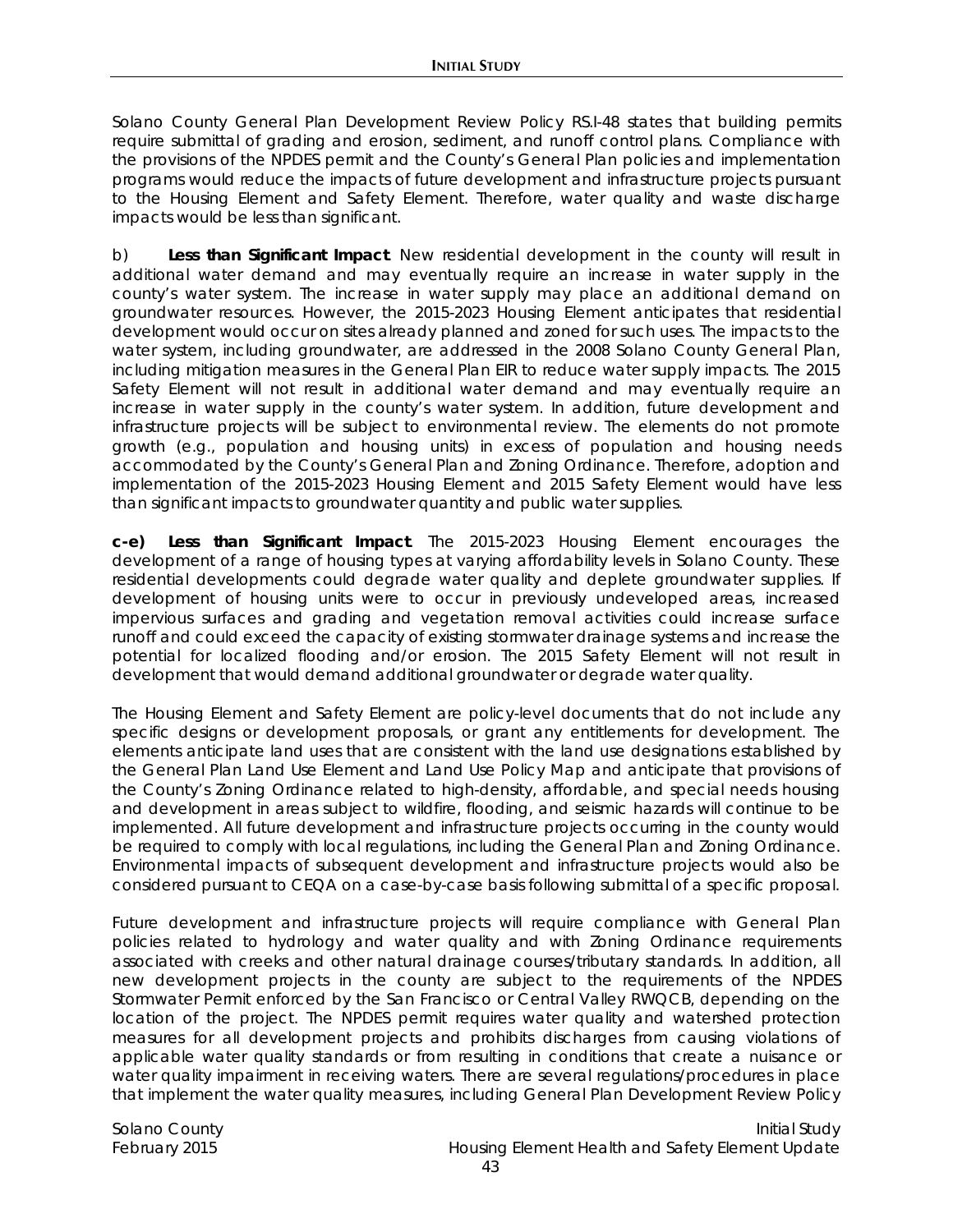RS.I-48, which states that building permits require submittal of grading and erosion, sediment, and runoff control plans. Compliance with the provisions of the NPDES, best management practices, and the County's Development Review guidelines would reduce the impacts of future development. No specific development or infrastructure project is proposed and future development and infrastructure projects pursuant to the 2015-2023 Housing Element and 2015 Safety Element would be subject to the regulations discussed above. Therefore, impacts to drainage or runoff would be less than significant.

*g-h) Less than Significant Impact.* Portions of the county are located within the FEMAdesignated 100-year and 200-year flood zones. However, as discussed under **a) and f)** above, the 2015-2023 Housing Element and 2015 Safety Element are policy-level documents that do not include any specific development proposals, or grant any entitlements for development. Future development and infrastructure projects would be subject to 2015 Safety Element policies and Zoning Ordinance provisions, which include requirements for appropriately elevating and flood proofing developments for human occupancy within the floodplain for the profile of a 100-year or 200-year flood event (Policy HS.P-5). Any residential development or infrastructure project in the floodplain must be consistent with County floodplain zoning regulations, which would prevent redirection or impedance of flood flows. Therefore, with compliance with General Plan policies and actions and Zoning Ordinance requirements, impacts would be less than significant.

*i)* No Impact. Dam inundation occurs when a dam is not structurally sound or is unable to withstand damages resulting from seismic activity. The degree and rapidity of dam failure depends on the dam's structural characteristics. There are 18 dams in Solano County. Of these dams, the state of California Office of Emergency Services (OES) has identified 10 where dam inundation has the potential to cause human injury or loss of life. To reduce the likelihood of dam inundation, the 2015 Safety Element includes policies and programs (HS.P-7 and HS.I-10) which require an assessment of each dam's potential for earthquake-induced failure, evacuation times, inundation profiles (flood depth), and inclusion of project features that may reduce dam failure hazards. Since the 2015-2023 Housing Element and 2015 Safety Element would not otherwise affect the structural integrity of an existing dam's structure or substantially add to the risk of dam failure, no impact is expected to occur.

*j) Less than Significant Impact*. The project area is not located near any seiche hazard areas. The potential for a tsunami and mudflow hazards exists in Solano County. The 2015-2023 Housing Element anticipates that residential development would occur on sites already planned and zoned for such uses. The 2015 Safety Element would not result in new development within the county. However, 2015 Safety Element Program HS.I-20 requires geotechnical evaluation and recommendations before new development in moderate or higher-hazard areas. Such geotechnical evaluation shall analyze the potential hazards from landslides, liquefaction, expansive soils, steep slopes, erosion, subsidence, Alquist-Priolo Earthquake Fault Zones or other identified fault zones, tsunamis, and seiches. Additionally, this program requires new development to incorporate project features that avoid or minimize the identified hazards. Therefore, with compliance with this General Plan program, seiche, tsunami, or mudflow hazard impacts resulting from adoption and implementation of the 2015-2023 Housing Element and 2015 Safety Element would be less than significant.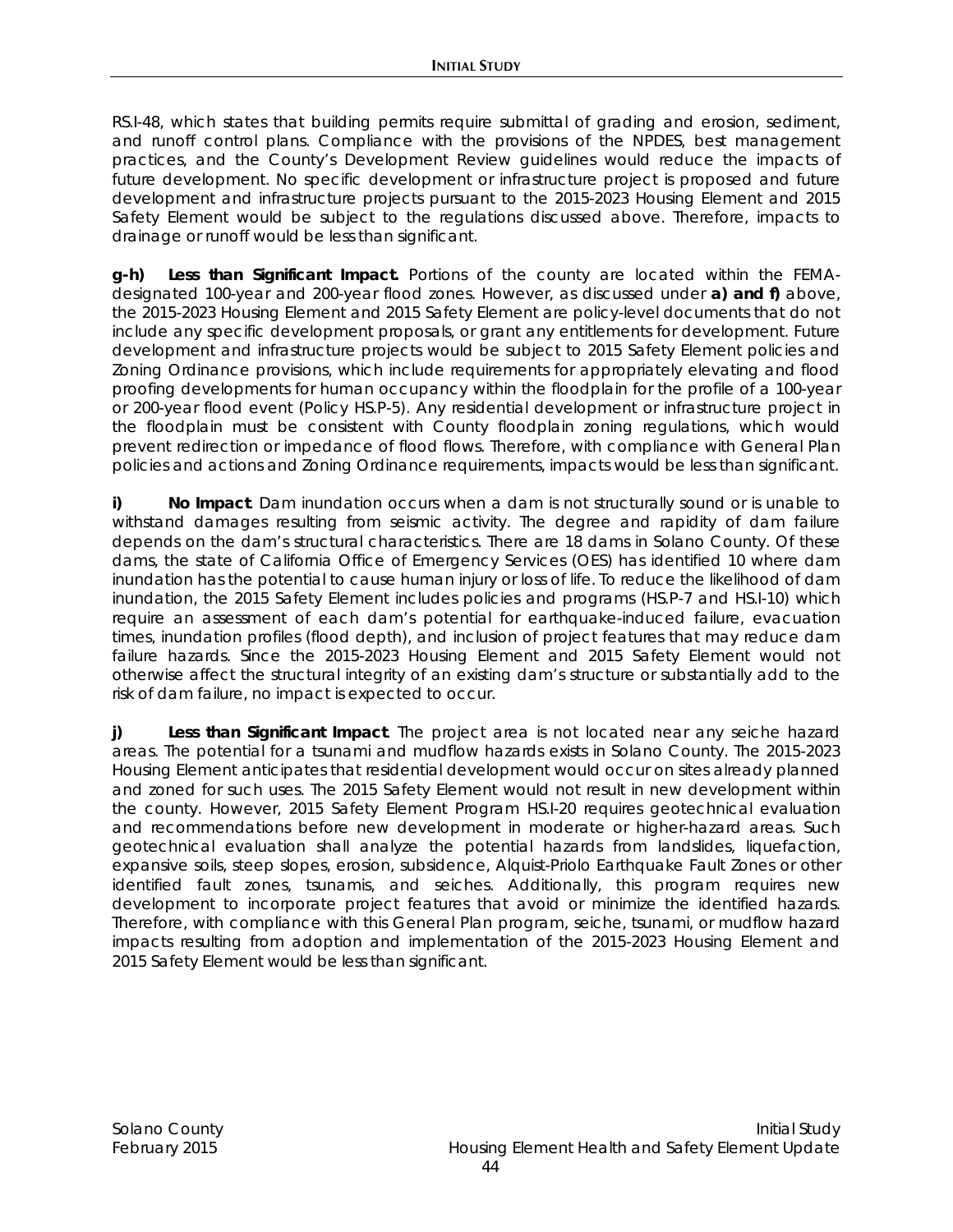| IX.<br><b>LAND USE AND PLANNING</b>                                                                                                                                                                                                                                                                                                    |                                      |                                                                    |                                    |               |  |  |
|----------------------------------------------------------------------------------------------------------------------------------------------------------------------------------------------------------------------------------------------------------------------------------------------------------------------------------------|--------------------------------------|--------------------------------------------------------------------|------------------------------------|---------------|--|--|
| Would the project:                                                                                                                                                                                                                                                                                                                     | Potentially<br>Significant<br>Impact | Less Than<br>Significant<br><b>With Mitigation</b><br>Incorporated | Less Than<br>Significant<br>Impact | No.<br>Impact |  |  |
| divide<br>established<br>Physically<br>a)<br>an<br>community?                                                                                                                                                                                                                                                                          |                                      |                                                                    |                                    | $\boxtimes$   |  |  |
| Conflict with any applicable land use<br>b)<br>plan, policy, or regulation of an agency<br>jurisdiction over the project<br>with<br>(including, but not limited to the general<br>plan, specific plan, local coastal<br>program, or zoning ordinance) adopted<br>for the purpose of avoiding or mitigating<br>an environmental effect? |                                      |                                                                    |                                    | $\boxtimes$   |  |  |
| Conflict with any applicable habitat<br>$\mathsf{C}$<br>conservation plan or natural community<br>conservation plan?                                                                                                                                                                                                                   |                                      |                                                                    |                                    | IX            |  |  |

According to the Solano County General Plan EIR, Solano County encompasses 830 square miles of land and 80 square miles of water. Approximately 85 percent (773 square miles) of the land area is located in unincorporated portions of the county. The county's incorporated cities— Benicia, Dixon, Fairfield, Rio Vista, Suisun City, Vacaville, and Vallejo—together encompass 128 square miles. The county contains a diversity of physical settings. The western quarter extends into the foothills of the Coast Range. This area is characterized by steep slopes that become more gently rolling as one moves east. The remainder of the county is part of the Sacramento Valley, which consists primarily of level topography, with some isolated areas of low hills. Other significant features include the Suisun Marsh in the southern portion of Solano County and the Napa-Sonoma Marsh area in the southwest.

Over 306,000 acres of land are in agricultural use, approximately 63 percent of the unincorporated land area in the county. Agricultural land is concentrated in the eastern portion of the county and in smaller areas scattered throughout the county. Watershed lands are also in agricultural use. About 41 percent of the unincorporated land area is some type of undeveloped natural resource land, including marsh and range and watershed lands in the southern and western portions of the county comprising 183,338 acres. Residential land uses occupy 6 percent, approximately 28,445 acres, developed mostly at rural residential densities of one dwelling unit per 1 or more acres. Industrial land uses account for about 1,383 acres of land area in the unincorporated county. Most of the existing industrial development in Solano County is in cities. Approximately 2,200 acres are in commercial land use, which includes retail, office uses, commercial sales and services, and service stations. Other uses of land in the unincorporated county include public use (such as schools, cemeteries, and federal lands), and park and recreation land, which together account for 57,456 acres, and vacant land, which includes about 6,416 acres.

As stated in Section 2.0, Project Description, no development projects are proposed as part of the 2015-2023 Housing Element or 2015 Safety Element. However, the Housing Element and Safety Element do propose changes to existing county land use regulations and policies. These proposed changes include the following: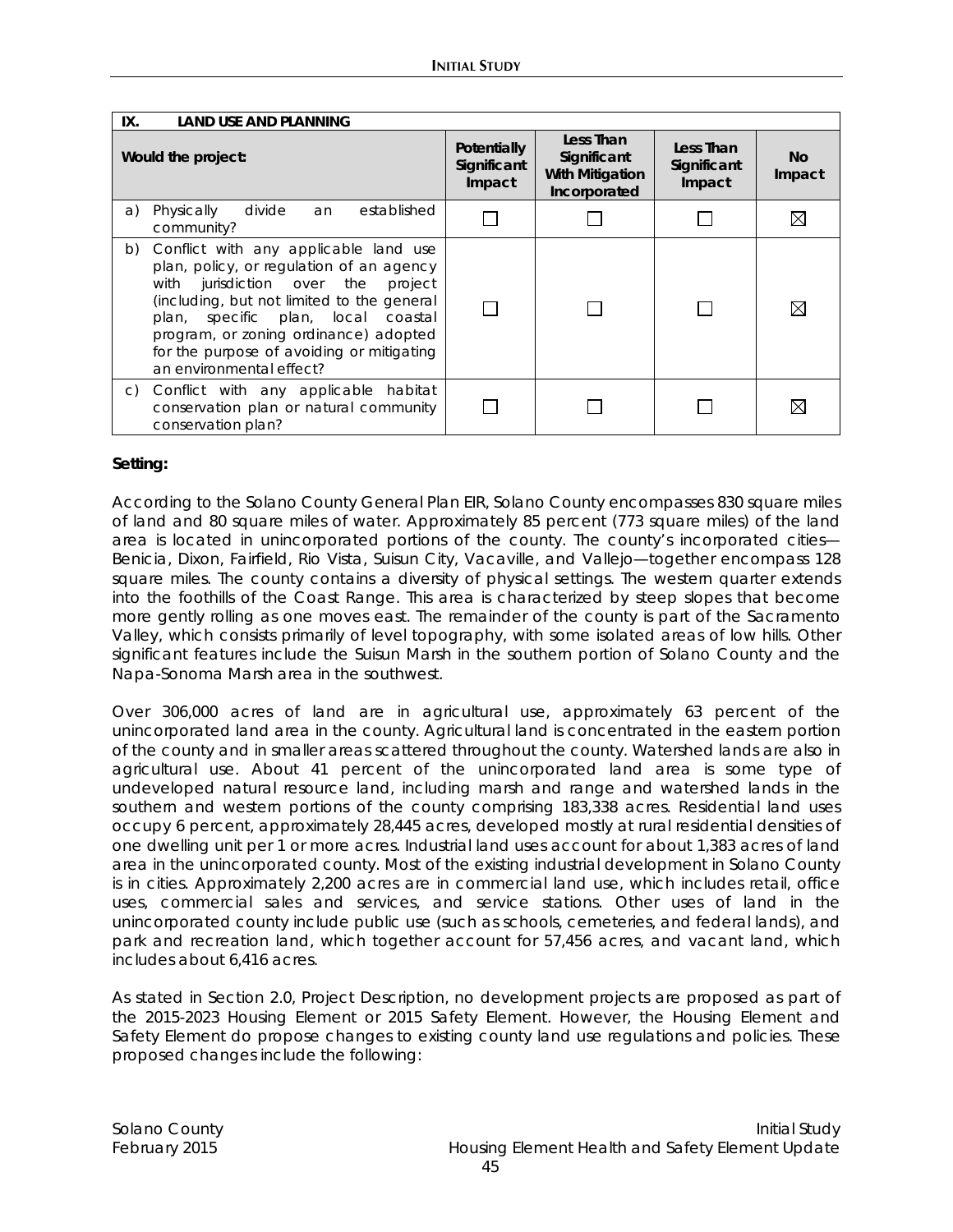- Remove constraints and allow for "reasonable accommodations" for the disabled in housing development standards, in accordance with SB 520.
- Include the needs of individuals with a developmental disability within the community in the Housing Element special housing needs analysis, in accordance with SB 812.
- Add a section to Program D.3 to address Health and Safety Code 17021.6 stating the County will amend its zoning code to treat employee housing consisting of no more than 12 units or 36 beds as an agricultural use and permitted in the same manner as other agricultural uses in the same zone in zones where agricultural uses are permitted.
- Direct revisions to the County Zoning Ordinance to encourage land preservation and construction practices that limit impacts to watersheds.
- Direct revisions to the Zoning Ordinance to include CVFPP-recommended measures.
- Direct revisions to the Zoning Ordinance to limit development in areas prone to earthquake-related hazards.
- Direct revisions to the Noise Ordinance to establish noise performance standards and restrict noise-emitting construction.

# **Regional and Local Plans, Policies, Regulations, and Ordinances**

### Solano County General Plan

The 2008 Solano County General Plan contains goals and policies that guide and direct both the location and extent of land uses, population growth, and housing. It also contains policies that direct the services and infrastructure required to accommodate such growth. The General Plan includes a Land Use Policy Map, a Housing Element that contains housing policies and programs that are aimed at providing housing opportunities for residents of all income levels and abilities, and a Safety Element that contains policies and programs to reduce risk to persons and properties from a variety of natural and human-caused hazards.

#### County Zoning Ordinance

The Solano County Zoning Ordinance provides a precise plan for land use and development standards in Solano County. General Plan land use designations are associated with zoning districts, which include specific requirements, including setbacks, height limits, and development standards. The Zoning Ordinance must be consistent with the General Plan, and so amendments and updates to the General Plan require corresponding Zoning Ordinance changes.

#### Orderly Growth Initiative

The Orderly Growth Initiative was adopted in 1994 and renewed and extended through 2028 with adoption of Measure T in 2008. The purpose of the initiative is to ensure protection of Solano County's agricultural and open space resources through the following provisions:

- Amending the General Plan to restrict redesignation of lands identified as Agriculture or Open Space on the land use and circulation map through December 31, 2010 (extended through December 31, 2028 by Measure T); and
- Amending the General Plan to restrict the density of residential and other development of lands designated Agriculture or Open Space through the year 2028, preventing largescale residential or mixed-use developments outside of municipal areas.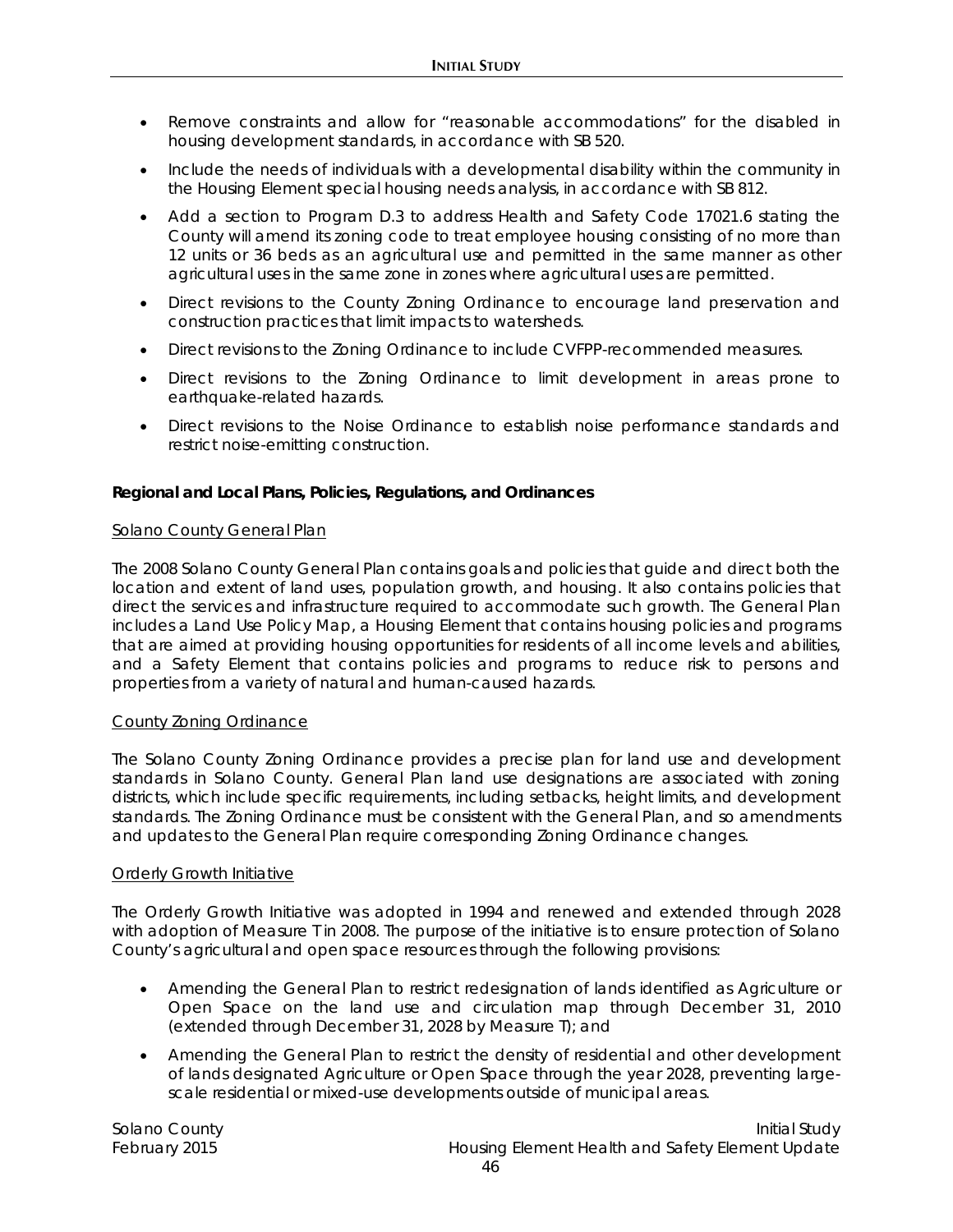Under the provisions of the Orderly Growth Initiative, a popular vote is required to redesignate Agriculture or Open Space lands into some other use, or to increase the density of development on designated Agriculture or Open Space lands.

### Collinsville–Montezuma Hills Area Plan and Program

This plan addresses the area around the historic community of Collinsville in the extreme southern portion of the county bordered generally by Montezuma Slough on the west, Rio Vista on the east, the Sacramento River on the south, and SR 12 on the north. This plan was drafted to analyze the economic, planning, and environmental conditions related to providing for waterdependent industrial development, although this has not occurred to date in this part of the county, despite some development proposals.

#### White Slough Specific Area Plan

This plan was required by the White Slough Protection and Development Act of 1990 to address habitat preservation, transportation improvements, flood protection, public access, land use changes, and sewer line relocation. The planning area is bisected by SR 37 and located adjacent and east of the Napa River/Mare Island area. The plan was jointly adopted by the City of Vallejo and Solano County.

### Tri-City and County Cooperative Plan for Agriculture and Open Space Preservation

The Tri-City and County Cooperative Plan for Agriculture and Open Space Preservation was adopted by the County and the cities of Vallejo, Benicia, and Fairfield in 1994. The plan is intended to guide future land use and park planning for the protection of open space and agricultural resources in an area located south of SR 12 and west of Interstate 680.

#### Solano County Local Agency Formation Commission

The Solano County Local Agency Formation Commission (LAFCO) is responsible for coordinating changes in local governmental boundaries, including city, agency, and special district boundaries and spheres of influence. This includes establishing boundaries and spheres of influence for each city and special district in Solano County. LAFCO's efforts are directed toward seeing that services are provided efficiently and economically while agricultural and open space lands are protected.

#### City General Plans

Each of Solano County's seven cities has its own general plan regulating land use and development within the city's boundaries. These general plans, and the associated land use diagrams, are particularly relevant to areas of the unincorporated county that are adjacent to or near city boundaries In most cases, the County has deferred to city designations within established city spheres of influence.

#### Association of Bay Area Governments

ABAG is the regional land use planning agency for the Bay Area, including Napa, Sonoma, Marin, San Francisco, San Mateo, Santa Clara, Alameda, Contra Costa, and Solano counties. ABAG is responsible for preparing the RHNA, allocating regional housing needs through the ninecounty area. In addition, as the regional land use planning agency for the Bay Area, ABAG is responsible for describing existing conditions, forecasting changes to the population and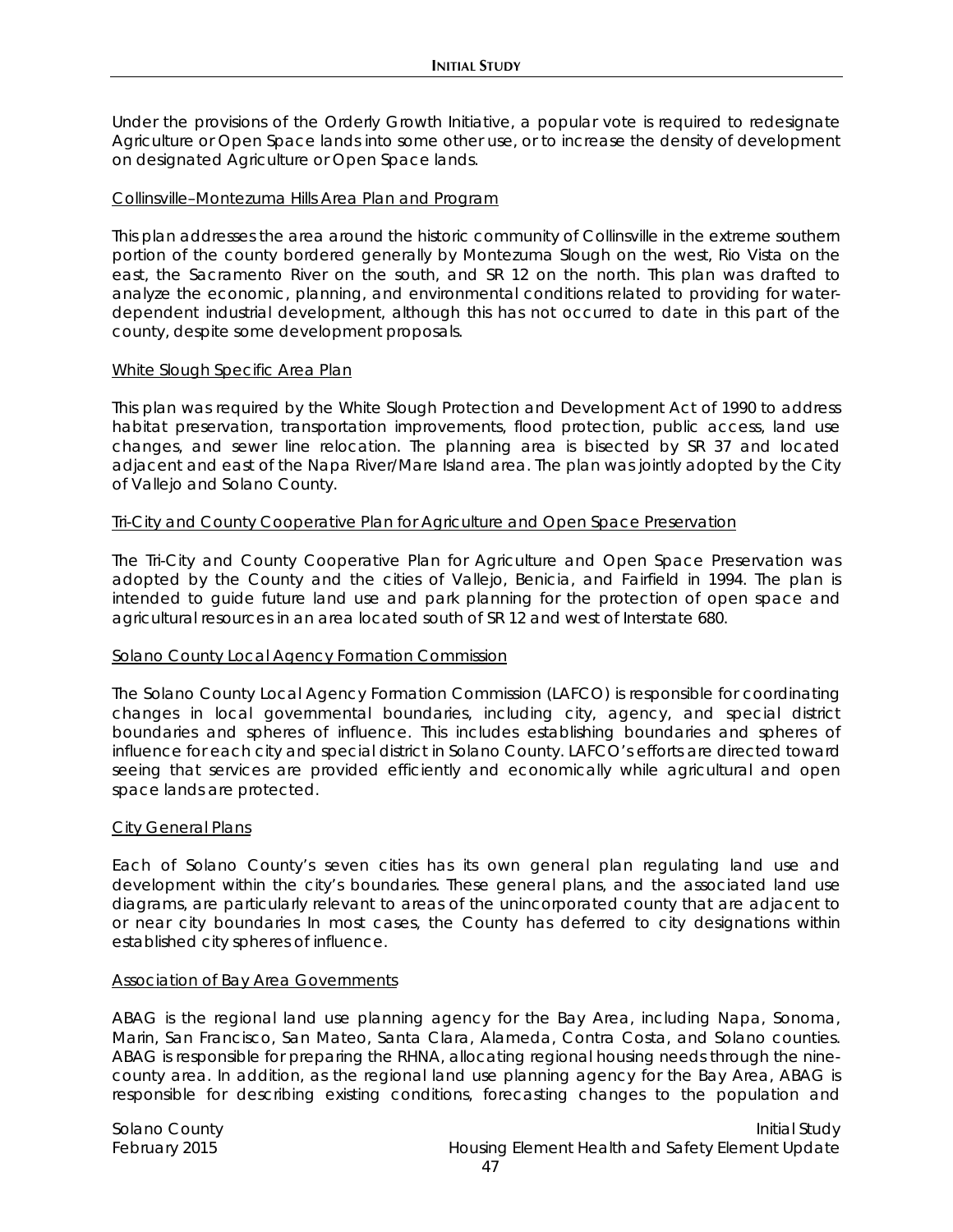economy, and assisting local governments in identifying policies that address a changing environment, including preparation and implementation of the region's SCS, known as Plan Bay Area. ABAG prepares demographic and economic projections for the Bay Area on a biennial basis and supports regional cooperation on issues of development, sustainability, and the environment.

# **Discussion/Conclusion:**

*a) No Impact*. The 2015-2023 Housing Element and 2015 Safety Element are consistent with the land uses envisioned in the 2008 General Plan. The elements' policies and programs do not provide specific details regarding future land use decisions, and no course of action associated with these policies has been determined. However, as neither element proposes a specific development or infrastructure project, there is no potential to divide an established community, and no impact would occur.

*a) No Impact.* The 2015-2023 Housing Element and 2015 Safety Element are consistent with the land uses envisioned in the 2008 General Plan, adopted city general plans, area plans established by the County, the ABAG SCS, and regulatory procedures established by the Orderly Growth Initiative. The updated elements do not remove policies or programs that currently protect environmental resources. The elements anticipate that provisions of the County's Zoning Ordinance related to high-density, affordable, and special needs housing and development in areas subject to wildfire, flooding, and seismic hazards will continue to be implemented. Future residential development projects will require compliance with General Plan land use policies and with Zoning Ordinance requirements associated with zoning districts, allowable uses, and development standards. All future development occurring in the county would be required to comply with local regulations as listed previously. Environmental impacts of subsequent development and infrastructure projects would also be considered pursuant to CEQA on a case-by-case basis following submittal of a specific development proposal. Therefore, no conflicts would result, and no impact would occur.

*c) No Impact*. As discussed in Section IV Biological Resources **f)**, in March 1999, the US Fish and Wildlife Service, in accordance with Section 7 of the ESA of 1973 (as amended), issued a Biological Opinion regarding the Solano Project Water Service Contract Renewal between the US Bureau of Reclamation and the SCWA. In response to the US Fish and Wildlife Service Biological Opinion, the Solano MSHCP was drafted. The purpose of the MSHCP is to promote the conservation of biological diversity and the preservation of endangered species and their habitats consistent with the recognition of private property rights; provide for a healthy economic environment for citizens, agriculture, and industries; and allow for the ongoing maintenance and operation of public and private facilities in Solano County.

Solano County has decided not to participate in the MSHCP, and the County is not required to do so. Therefore, there is no adopted habitat conservation plan, natural community conservation plan, or other approved local, regional, or state habitat conservation plan in place within the unincorporated county. As a result, no conflict would result from implementation of the 2015-2023 Housing Element and 2015 Safety Element, and therefore no impact would occur.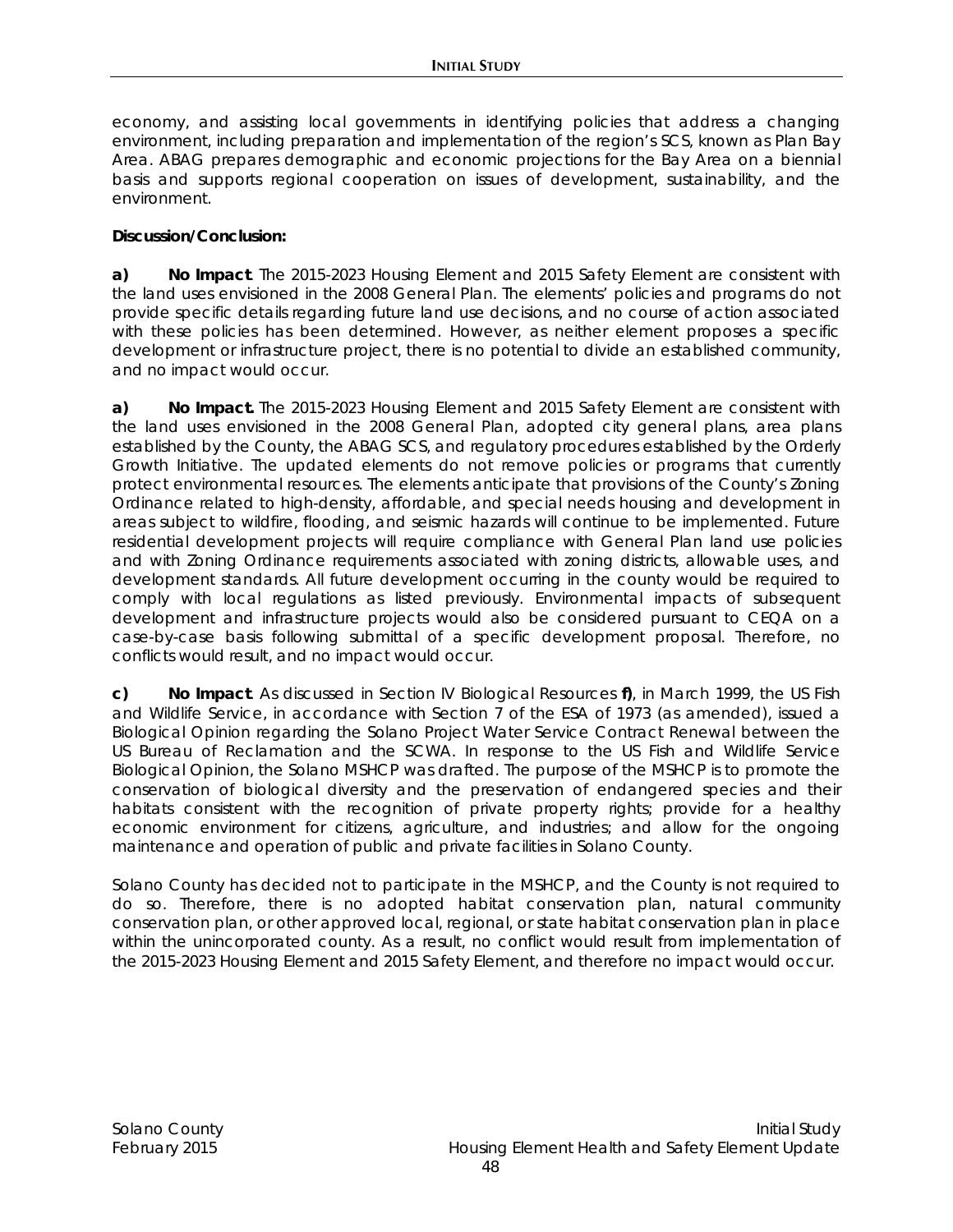| Χ.<br><b>MINERAL RESOURCES</b>                                                                                                                                                 |                                      |                                                                    |                                    |                     |
|--------------------------------------------------------------------------------------------------------------------------------------------------------------------------------|--------------------------------------|--------------------------------------------------------------------|------------------------------------|---------------------|
| Would the project:                                                                                                                                                             | Potentially<br>Significant<br>Impact | Less Than<br><b>Significant With</b><br>Mitigation<br>Incorporated | Less Than<br>Significant<br>Impact | <b>No</b><br>Impact |
| a) Result in the loss of availability of a known<br>mineral resource that would be of value to<br>the region and the residents of the state?                                   |                                      |                                                                    |                                    | X                   |
| b) Result in the loss of availability of a locally<br>important mineral resource recovery site<br>delineated on a local general plan, specific<br>plan or other land use plan? |                                      |                                                                    |                                    | M                   |

Mineral resources mined or produced in Solano County include mercury, sand and gravel, clay, stone products, calcium, and sulfur. Solano County falls within Mineral Resources Zones described in California Surface Mining and Reclamation Act (SMARA) Mineral Land Classification Reports SR 146 Parts I and III, and SR 156. These classification projects assisted the California Mining and Geology Board in adopting and designating lands needed for their mineral content.

Known mineral resource zones in Solano County consist of an area located northeast of Vallejo, south and southeast of Green Valley, and areas south and east of Travis AFB. Land use designations for most of these mineral resource zones, including the area northeast of Vallejo, south and east of Travis AFB, are unchanged. The 2008 General Plan designates an area of Green Valley, which overlaps with the remaining mineral resource zone, as a Specific Project Area. Development of this area is governed by the Middle Green Valley Specific Plan.

The Tri-City and County Cooperative Plan identifies an area south of Interstate 80 near Lynch Canyon as an Aggregate Mineral Resource Area. The area is designated as Agriculture and is also in a Resource Conservation Overlay. This designation would allow mineral resource extraction in the area.

## **Discussion/Conclusion:**

*a-b) No Impact*. The 2015-2023 Housing Element and 2015 Safety Element are consistent with the land uses envisioned in the General Plan and would not require changes to the Zoning Ordinance or remove policies that currently protect mineral resources. The elements are policylevel documents that encourage the provision of a range of housing types and affordability levels and protection of persons and property from a range of natural and human-caused hazards. The elements do not include any site-specific designs or development proposals, or grant any entitlements for development. They anticipate land uses that are consistent with the land use designations established by the General Plan Land Use Element and Land Use Policy Map. Future residential development projects or infrastructure projects would require compliance with General Plan policies related to mineral resource protection and the County would conduct the appropriate level of CEQA review prior to taking any action to consider the approval of such projects. Therefore, with compliance with General Plan policies and programs and Zoning Ordinance requirements, no impact to mineral resources would occur.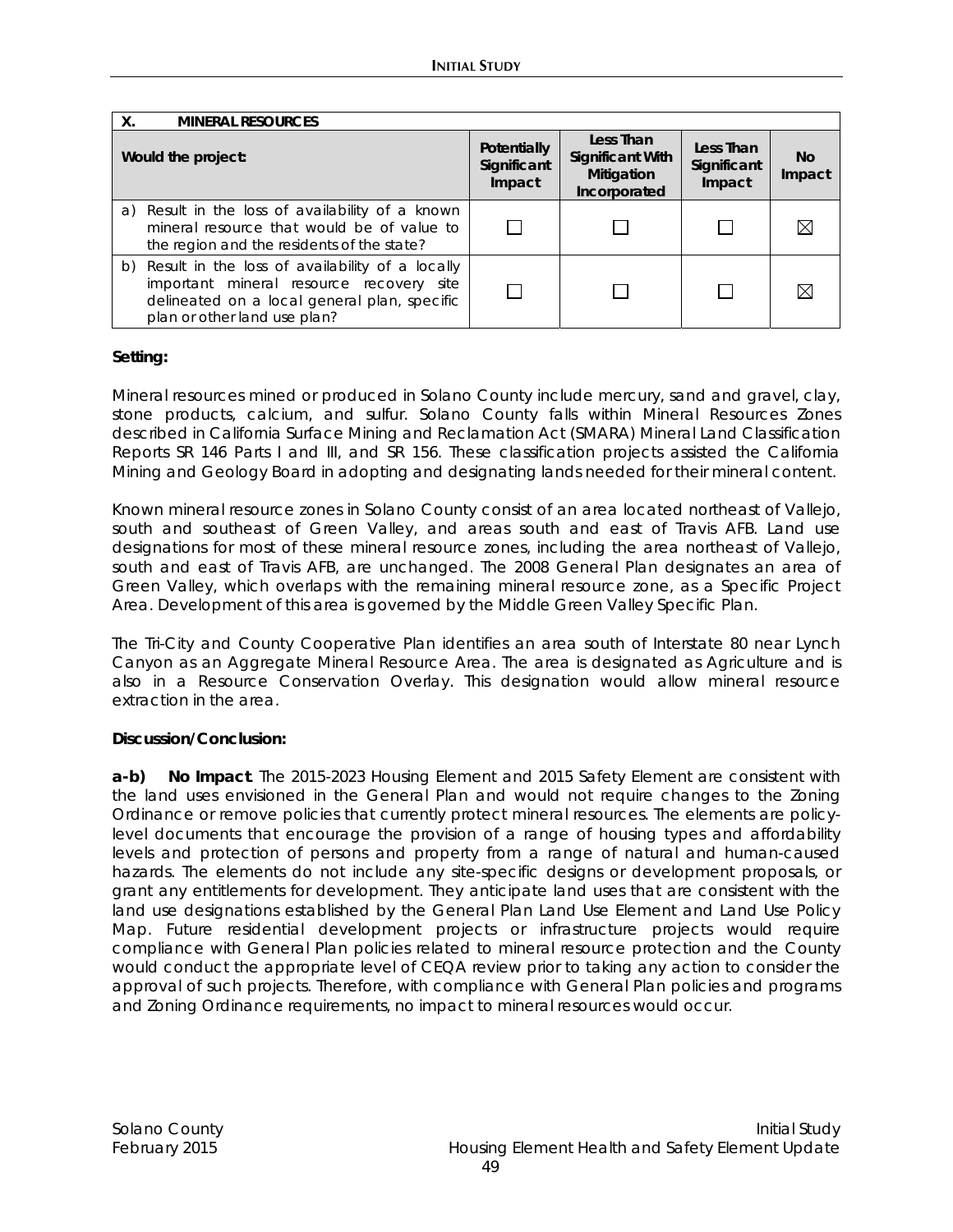| XI.          | <b>NOISE</b>                                                                                                                                                                                                                                                                    |                                      |                                                                    |                                    |                     |
|--------------|---------------------------------------------------------------------------------------------------------------------------------------------------------------------------------------------------------------------------------------------------------------------------------|--------------------------------------|--------------------------------------------------------------------|------------------------------------|---------------------|
|              | Would the project result in:                                                                                                                                                                                                                                                    | Potentially<br>Significant<br>Impact | Less Than<br><b>Significant With</b><br>Mitigation<br>Incorporated | Less Than<br>Significant<br>Impact | <b>No</b><br>Impact |
| a)           | Exposure of persons to or generation of noise<br>levels in excess of standards established in<br>the local general plan or noise ordinance, or<br>applicable standards of other agencies?                                                                                       |                                      |                                                                    | $\boxtimes$                        |                     |
| b)           | Exposure of persons to or generation<br>of<br>groundborne<br>vibration<br>excessive<br>$\alpha$<br>groundborne noise levels?                                                                                                                                                    |                                      |                                                                    | $\boxtimes$                        |                     |
| $\mathsf{C}$ | A substantial permanent increase in ambient<br>noise levels in the project vicinity above<br>levels existing without the project?                                                                                                                                               |                                      |                                                                    | $\boxtimes$                        |                     |
| d)           | A substantial temporary or periodic increase<br>in ambient noise levels in the project vicinity<br>above levels existing without the project?                                                                                                                                   |                                      |                                                                    | ⊠                                  |                     |
| e)           | For a project located within an airport land<br>use plan or, where such a plan has not been<br>adopted, within two miles of a public airport<br>or public use airport, would the project<br>expose people residing or working in the<br>project area to excessive noise levels? |                                      |                                                                    |                                    | ⋉                   |
| f)           | For a project within the vicinity of a private<br>airstrip, would the project expose people<br>residing or working in the project area to<br>excessive noise levels?                                                                                                            |                                      |                                                                    |                                    | ⋉                   |

The major noise sources in Solano County consist of highway traffic and local traffic on city streets, commercial and industrial uses, active recreation areas of parks, outdoor play areas of schools, railroad operations, and aircraft overflights (Solano County 2008a). Each noise source is discussed individually below.

#### Roadways

Interstate 80 and Interstate 680 are the two most heavily traveled roadways in Solano County. The Federal Highway Administration model was used with existing traffic data to develop Ldn contours for the highways and major roadways in Solano County.

#### Railroads

Railroad activity in Solano County consists of freight and passenger operations on the Union Pacific Railroad tracks, which extend from the southwest portion to the northern portion of Solano County. Passenger train activity on this line consists of three Capitol Corridor (Amtrak) routes between the Bay Area and Sacramento, with one route stopping at the Fairfield/Suisun City station. At least 20 Capitol Corridor (Amtrak) trains pass through Solano County Monday through Friday. In addition to the passenger services, freight services use the Union Pacific Railroad tracks to transport goods into and through Solano County. Use of the railroad warning horns at roadway crossings results in brief periods of elevated noise levels near the tracks (Solano County 2008a).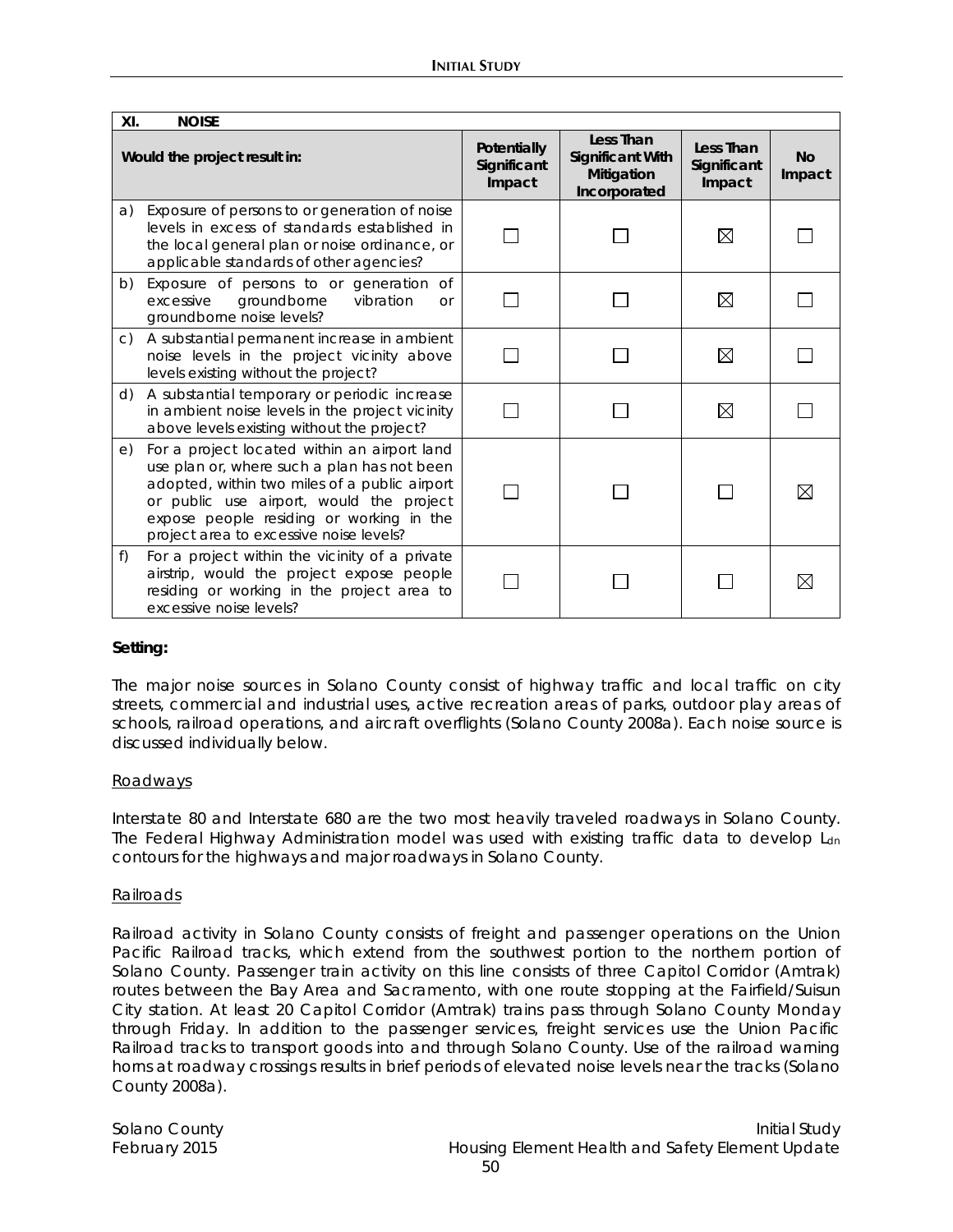### Nontransportation Noise Sources

Noise exposure in industrial facilities is controlled by federal and state employee health and safety regulations, but exterior noise levels may exceed locally acceptable standards. Activities at commercial, recreational, and public services facilities can also produce noise that affects adjacent noise-sensitive land uses.

### General Service Commercial and Light Industrial Uses

Noise sources associated with service commercial uses such as automotive and truck repair facilities, wrecking yards, tire installation centers, car washes, loading docks, transfer stations, corporation yards, recycling centers, and concrete ready-mix facilities are found at various locations in Solano County. Many of these sources are located in the cities of Benicia, Dixon, Fairfield, Vacaville, and Vallejo.

#### Parks and School Playing Fields

Numerous parks and schools are spread throughout Solano County. Noise generated by these uses depends on the age and number of people using the respective facility at a given time and the types of activities in which they are engaged. Activities at school playing fields tend to generate more noise than those at neighborhood parks because the intensity of school playground usage tends to be much higher. At 100 feet from an elementary school playground being used by 100 students, average and maximum noise levels of 60 dB and 75 dB, respectively, can be expected. At organized events such as high-school football games with large crowds and public-address systems, the noise generation is often significantly higher. As with service commercial uses, the noise generation of parks and school playing fields is variable.

## Noise Associated with Construction Activities

During construction and demolition associated with projects in Solano County, noise from construction activities would add to the noise environment in the immediate project vicinity. Activities involved in construction would generate maximum noise levels typically ranging from 85 dB to 90 dB at a distance of 50 feet. Certain intensive construction activities, such as pile driving, would generate even higher noise levels. Although construction activities can vary in duration, they are nonetheless temporary in nature and typically occur during normal daytime working hours (Solano County 2008a).

#### **Airports**

## *Travis Air Force Base*

Travis AFB is located in central Solano County just east of the City of Fairfield. The base is home to three US Air Force command units and occupies approximately 7,100 acres of land with two 11,000-foot runways oriented along the northeast-southwest diagonal away from existing housing developments. The County Department of Resource Management has estimated that 40,000 residents are exposed to noise levels from Travis AFB of 60 dBA CNEL periodically on a daily basis. Approximately 10,000 Solano County residents currently are exposed to noise levels of 80 dBA CNEL from Travis AFB.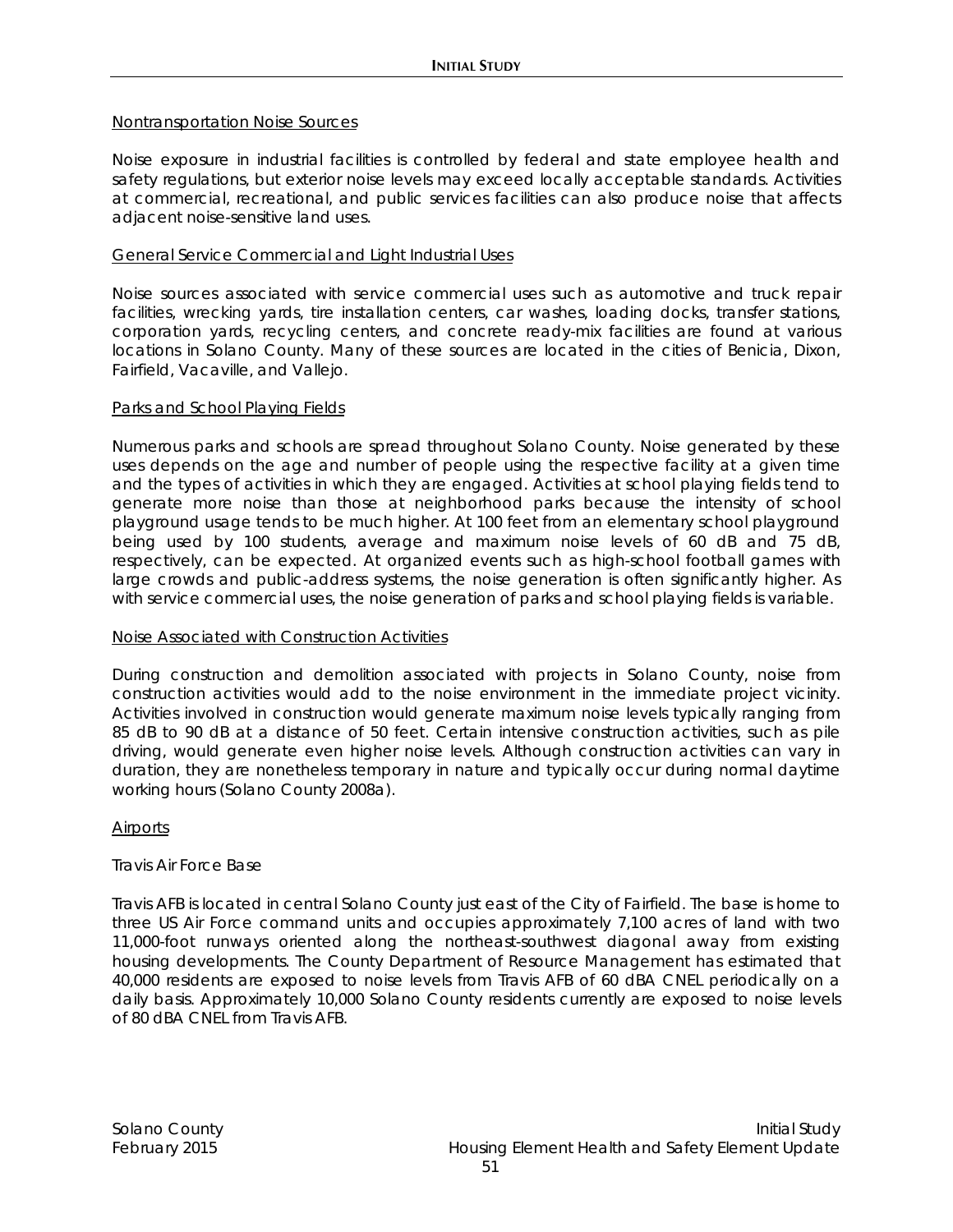### *Rio Vista Municipal Airport*

Rio Vista Municipal Airport (Baumann Field) is located in the southwest corner of Solano County, three miles northwest of the City of Rio Vista. This airport is home to approximately 42 aircraft: 36 single-engine, 2 multi-engine, 2 jet airplanes, and 2 helicopters. The airport's daily aviation operations are approximately 96 aircraft per day. Air traffic is divided equally between local and transient general-aviation flights. The noise levels from Rio Vista Municipal Airport range from 65 dBA CNEL to 55 dBA CNEL within the airport's noise contours.

### *Nut Tree Airport*

Nut Tree Airport is located in central Solano County within the city limits of Vacaville. This airport is home to approximately 183 aircraft: 168 single-engine and 15 multi-engine aircraft. The airport's daily aviation operations are approximately 278 aircraft per day. Air traffic consists of generalaviation local flights, with a higher number of transient flights than local flights or flights originating at the airport. The noise levels from Nut Tree Airport range from 70 dBA CNEL to 60 dBA CNEL within the airport's noise contours.

In recognition of the adverse impacts of noise, the County Code establishes numerical standards restricting noise generated by wind turbine generators and wireless communication sites to 50 dB L<sub>dn</sub> at the property line of a noise-sensitive land use.

### **Discussion/Conclusion:**

*a-d) Less than Significant Impact*. The 2015-2023 Housing Element encourages the provision of a range of housing types and affordability levels. Housing is not considered a major source of noise in the county, but placing housing adjacent to major sources of noise could expose people to temporary or permanent noise levels in excess of standards established in the 2015 Safety Element. However, the Housing Element is a policy-level document that does not include any specific development proposals, or grant any entitlements for development. The Housing Element anticipates land uses that are consistent with the land use designations established by the General Plan Land Use Element and Land Use Policy Map and anticipates that provisions of the County Code related to high-density, affordable, and special needs housing will continue to be implemented. Future residential development projects will require compliance with 2015 Safety Element policies related to noise and vibration standards (including Policies HS.P-48 through HS.P-52). Residential projects will also be required to comply with 2015 Safety Element daytime noise standards, which are typically set at noise levels that would not annoy or impede human interaction or function in outdoor activity areas, as well as with nighttime noise standards, which are typically set to result in acceptable noise levels that would not interfere with sleep for most people inside a building with windows closed. In general, noise standards are designed to prevent annoyance or sleep disruption in sensitive members of the public. The Housing Element does not involve the construction or expansion of any residential land uses. All future residential development occurring in the county would be required to comply with local regulations, including the General Plan and County Code. Environmental impacts of subsequent development projects would also be considered pursuant to CEQA on a case-by-case basis following submittal of a specific development proposal.

The 2015 Safety Element includes policies and programs to protect persons and property from a range of natural and human-caused hazards. It does not facilitate development that places housing or other sensitive receptors close to major sources of noise in the county. Rather, Safety Element policies and programs establish acceptable operational noise standards for various land use types to reduce impacts to sensitive receptors. It also establishes standards for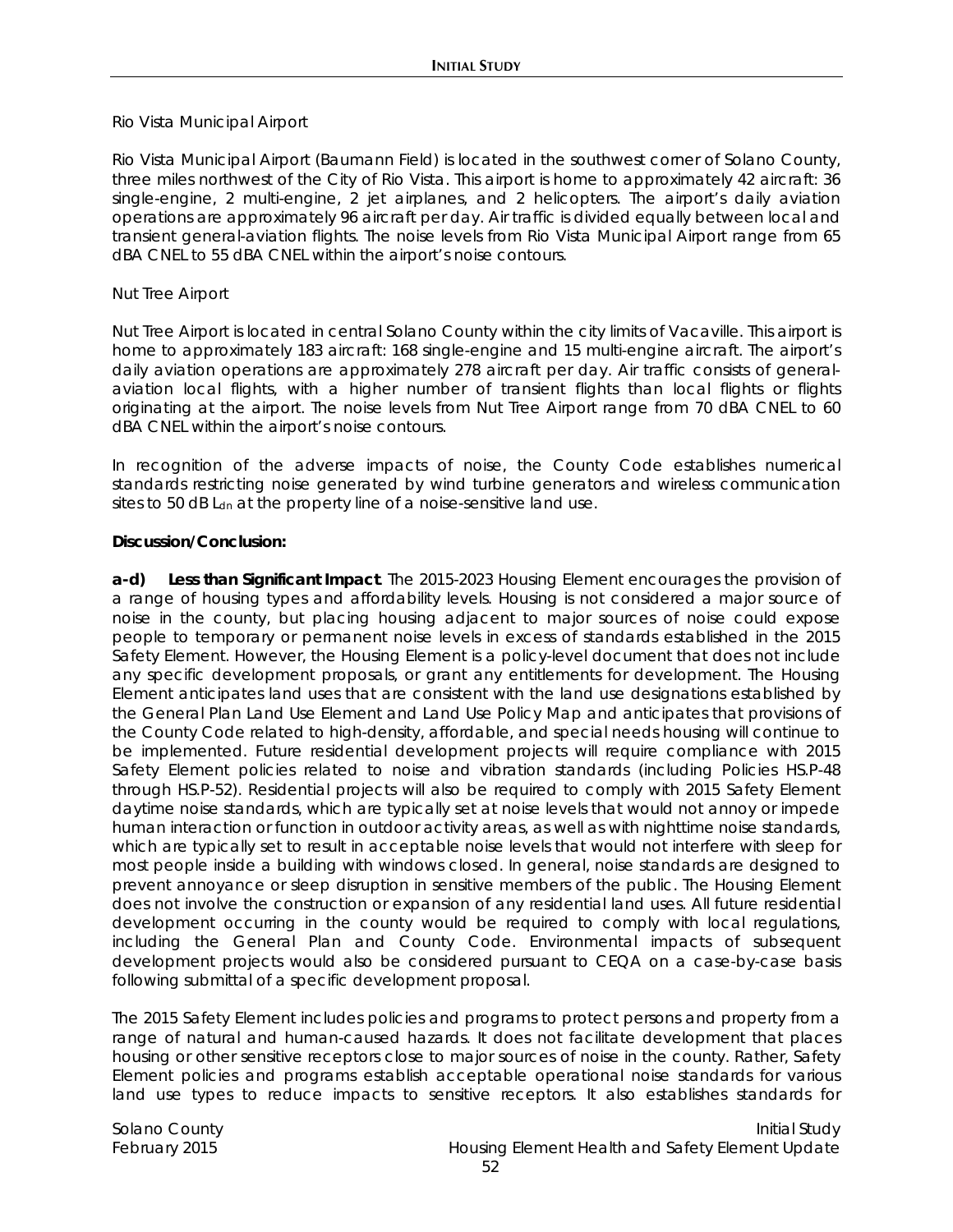construction noise levels that would reduce temporary or periodic increases to ambient noise levels from construction activities associated with future housing development and infrastructure projects pursuant to the Housing Element and Safety Element.

Therefore, with compliance with General Plan policies and programs and Zoning Ordinance requirements, adverse construction and operational noise and vibration impacts related to adoption and implementation of the 2015-2023 Housing Element and 2015 Safety Element would be less than significant.

*e-f) No Impact.* As discussed under **a-d)** above, the 2015-2023 Housing Element and 2015 Safety Element are policy-level documents that do not include any site-specific designs or development proposals, or grant any entitlements for development within an airport land use plan, within two miles of a public airport or public use airport, or within the vicinity of a private airstrip. Future development or infrastructure projects would be subject to General Plan policies regarding noise from transportation sources, including aircraft in flight. In addition, such projects would be required to comply with applicable ALUCP, County Zoning Ordinance, and County Code standards regarding noise. Therefore, with compliance with these policies and regulations, no impact would occur.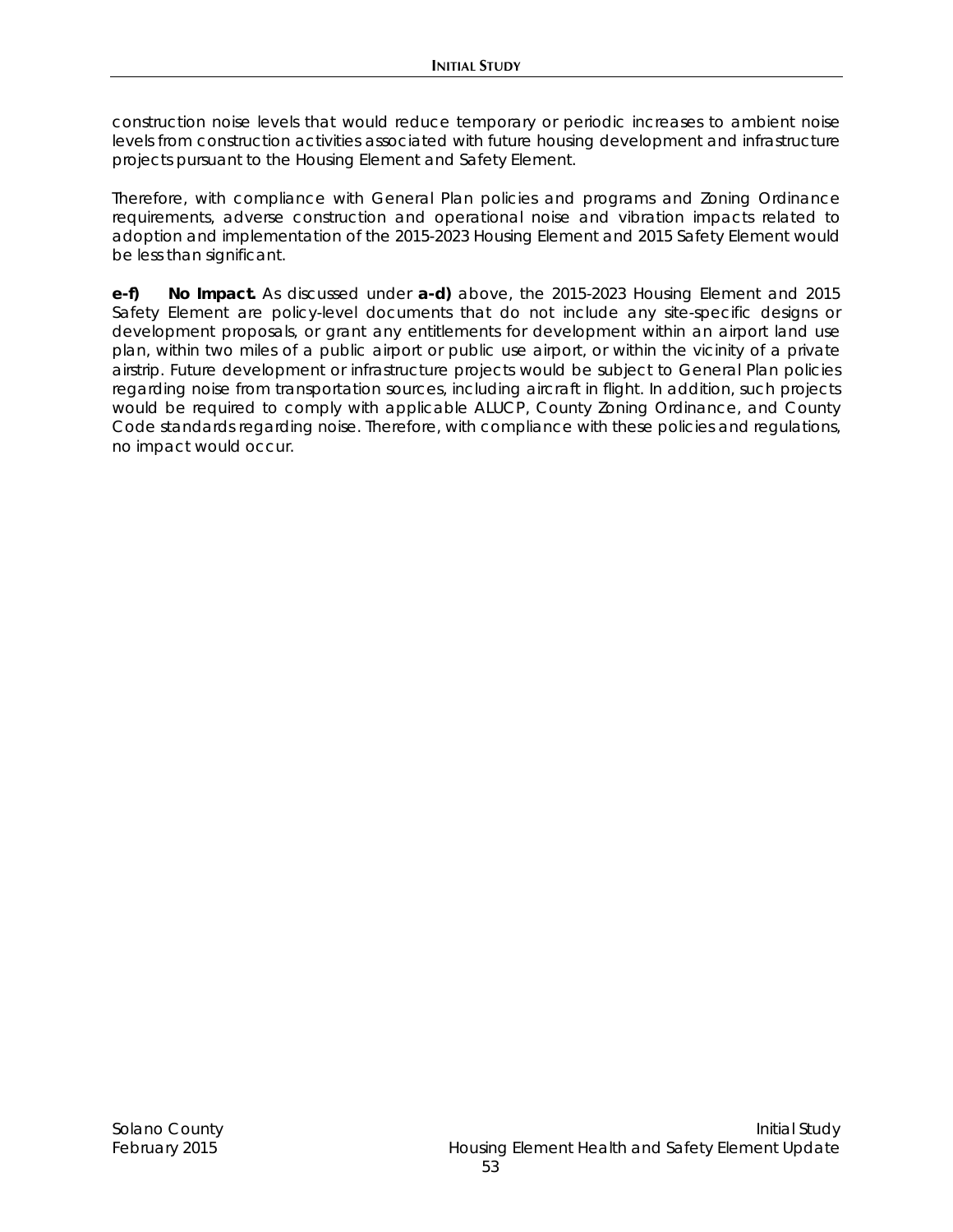| XII.<br><b>POPULATION AND HOUSING</b><br>Would the project:                                                                                                                                                           | Potentially<br>Significant<br>Impact | Less Than<br><b>Significant With</b><br>Mitigation<br>Incorporated | Less Than<br>Significant<br>Impact | No.<br>Impact |
|-----------------------------------------------------------------------------------------------------------------------------------------------------------------------------------------------------------------------|--------------------------------------|--------------------------------------------------------------------|------------------------------------|---------------|
| a) Induce substantial population growth in an<br>area, either directly (for example, by<br>proposing new homes and businesses) or<br>indirectly (for example, through extension of<br>roads or other infrastructure)? |                                      |                                                                    |                                    |               |
| b) Displace substantial numbers of existing<br>housing, necessitating the construction of<br>replacement housing elsewhere?                                                                                           |                                      |                                                                    | $\times$                           |               |
| c) Displace substantial numbers of people,<br>necessitating the construction<br>of<br>replacement housing elsewhere?                                                                                                  |                                      |                                                                    | X                                  |               |

In 2014, according to the California Department of Finance, the unincorporated county had a population of 19,036 compared to the total county population of 420,339. The unincorporated area had a 1.5 percent population decrease from 2000 to 2014, decreasing from 19,322 to 19,032 persons. The county overall grew 4.0 percent from 2000 to 2014.

Several unincorporated areas of the county contain smaller residential communities that have unique housing and population characteristics. These eleven communities in the unincorporated areas of Solano County include Homeacres, Starr Subdivision, Sandy Beach, Cordelia, Rockville, Green Valley, Tolenas, North Vacaville, East Vacaville, Olive School, and Elmira. While there are other housing units outside of the eleven communities, these communities represent the majority and the largest concentrations of housing units in the unincorporated area.

Based on the 2008 Solano County General Plan EIR, the existing General Plan provides capacity in 2030 for a total of 39,455 persons and 14,923 dwelling units in the unincorporated county (Solano County 2008a).

## **Discussion/Conclusion:**

*a) No Impact*. The 2015-2023 Housing Element is a policy-level document that encourages the provision of a range of housing types and affordability levels. It does not include any specific development proposals, or grant any entitlements for development that would induce population growth. The Housing Element does not direct the construction or expansion of any residential land uses. Housing Element policies and programs do not provide specific details regarding future land use decisions, and no course of action associated with these policies has been determined.

The 2015 Safety Element includes policies and programs to protect persons and property from a range of natural and human-caused hazards. It would not result in the construction of additional housing or infrastructure that would induce population growth. Although additional levees and flood control infrastructure may be required to implement Safety Element policies, such projects would be designed to increase the level of flood protection afforded to existing and currently planned residential development, rather than to expand protected areas to accommodate additional housing.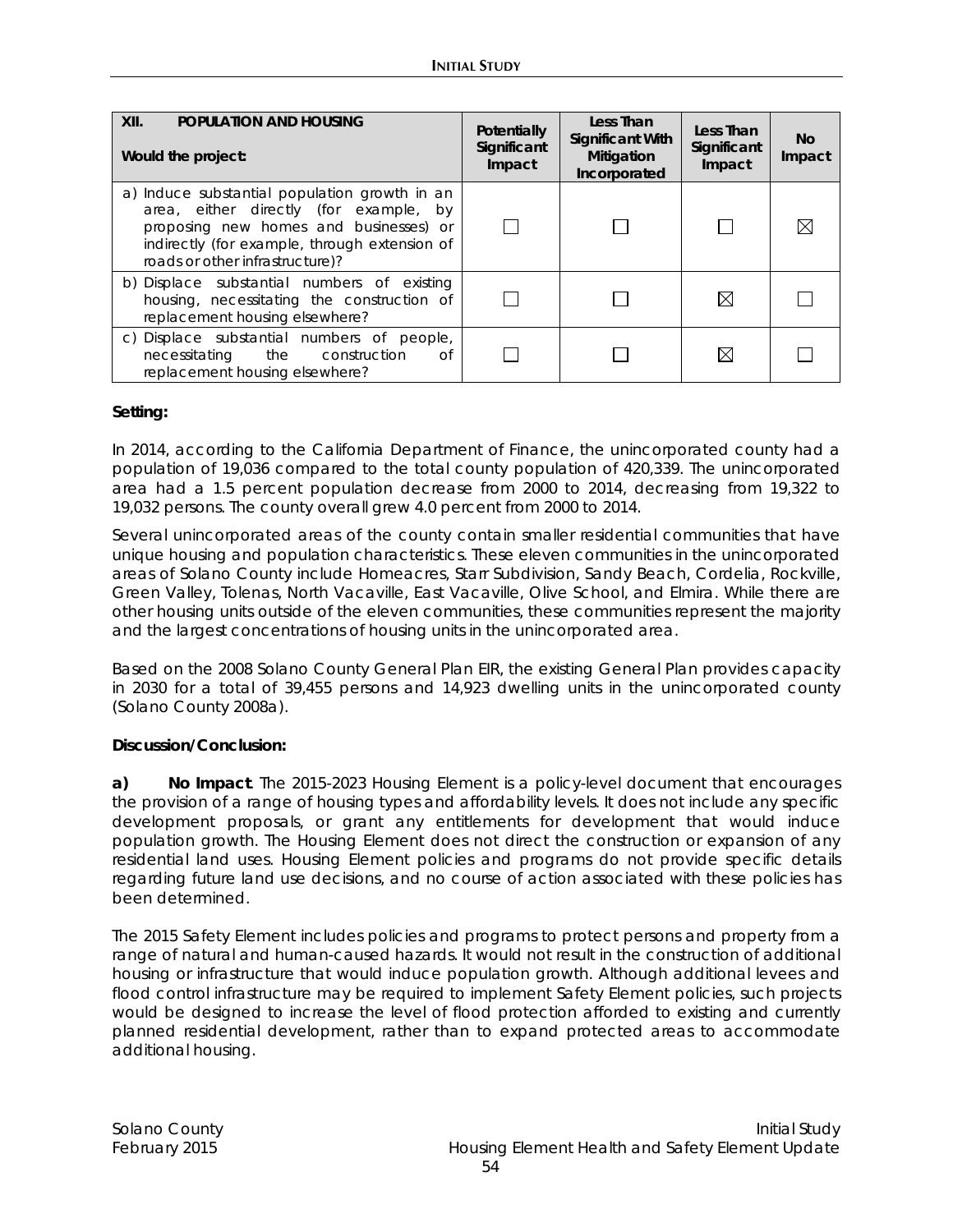The Housing Element and Safety Element anticipate land uses that are consistent with the land use designations established by the General Plan Land Use Element and Land Use Policy Map, and anticipate that provisions of the County Code related to high-density, affordable, and special needs housing and development in areas subject to wildfire, flooding, and seismic hazards will continue to be implemented. Future residential development projects will require compliance with General Plan policies related to population growth in the county. Environmental impacts of subsequent development projects would be considered pursuant to CEQA on a case-by-case basis following submittal of a specific proposal.

The Housing Element and Safety Element are consistent with the land use and population assumptions evaluated in the General Plan EIR. The General Plan EIR (page 4.1-21) concluded that growth would be induced with implementation of the General Plan. However, the project's contribution to this is not an impact peculiar to the project within the meaning of State CEQA Guidelines Section 15183. The General Plan EIR and the related findings adopted by the Solano County Board of Supervisors identified population growth impacts as significant and unavoidable. To the extent the Housing Element and Safety Element contribute incrementally to those impacts, Section 15183 permits the County to conclude that such impacts have been adequately discussed and disclosed in the General Plan EIR. No impact peculiar to the project would occur.

*b-c) Less than Significant Impact*. The 2015-2023 Housing Element encourages the provision and preservation of a range of housing types and affordability levels to meet the County's housing needs. Implementation of the Housing Element may increase, but would not displace or decrease housing units in the county.

The 2015 Safety Element includes mapping and directs changes to County ordinances that may result in discouraging development in some areas and encouraging development in others. Development in areas subject to high flood or fire risk may be discouraged through policies such as requiring disclosure of risk, requiring levee failure inspections by developers, and heightened flood insurance rates. However, the Safety Element does not include any specific proposals or grant any entitlements for development. Environmental impacts of subsequent development decisions would be considered pursuant to CEQA on a case-by-case basis following submittal of a specific development proposal.

Therefore, displacement impacts would be less than significant.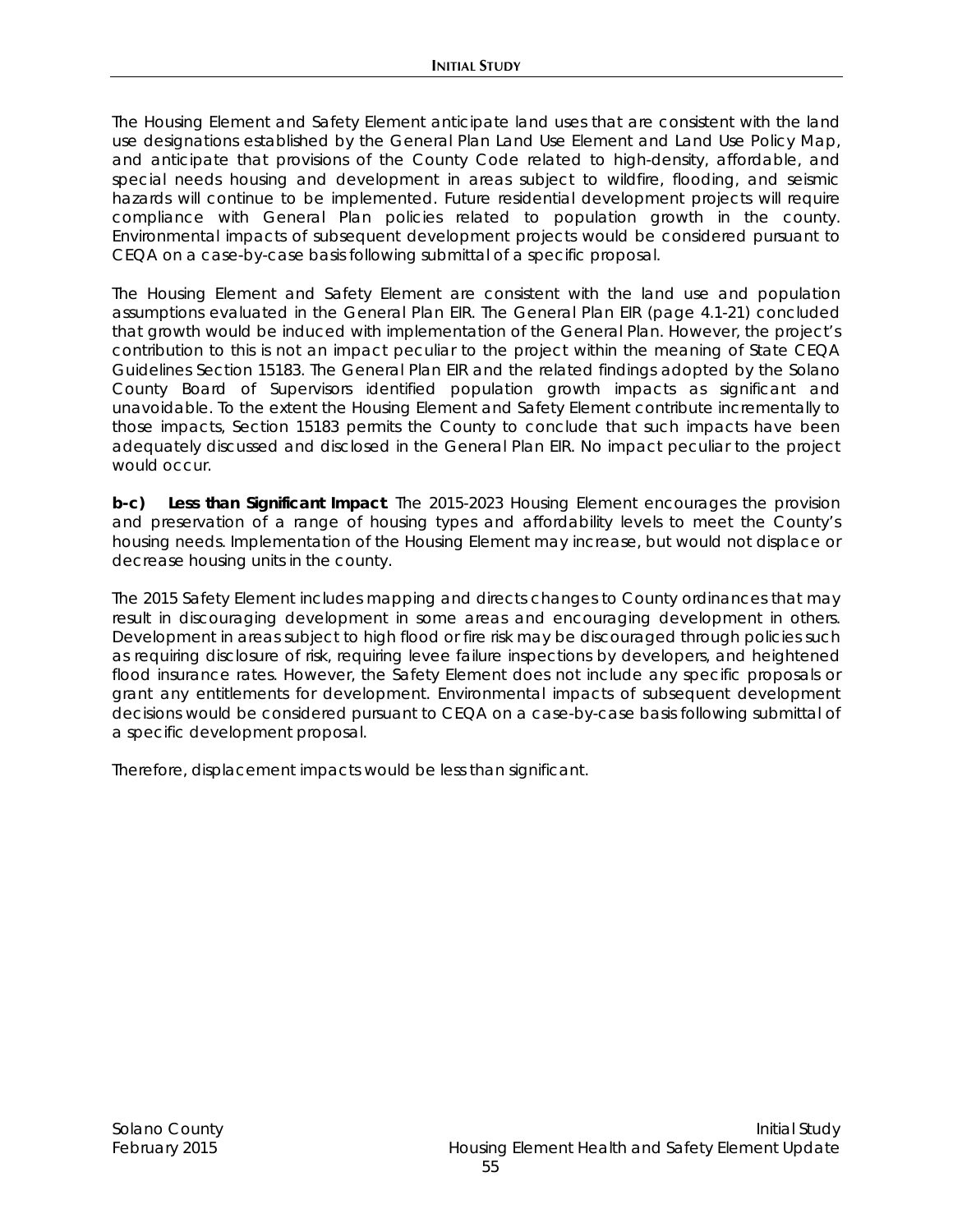| XIII.<br><b>PUBLIC SERVICES</b>                                                                                                                                                                                                                                                                                                                                                                                               |                                      |                                                                    |                                    |                     |  |
|-------------------------------------------------------------------------------------------------------------------------------------------------------------------------------------------------------------------------------------------------------------------------------------------------------------------------------------------------------------------------------------------------------------------------------|--------------------------------------|--------------------------------------------------------------------|------------------------------------|---------------------|--|
| Would the project result in:                                                                                                                                                                                                                                                                                                                                                                                                  | Potentially<br>Significant<br>Impact | Less Than<br>Significant<br><b>With Mitigation</b><br>Incorporated | Less Than<br>Significant<br>Impact | <b>No</b><br>Impact |  |
| Substantial adverse physical impacts associated<br>with the provision of new or physically altered<br>governmental facilities, need for new<br>$\Omega$<br>physically altered governmental facilities, the<br>construction of which could cause significant<br>environmental impacts, in order to maintain<br>acceptable service ratios, response times or other<br>performance objectives for any of the public<br>services: |                                      |                                                                    |                                    |                     |  |
| a) Fire protection?                                                                                                                                                                                                                                                                                                                                                                                                           |                                      |                                                                    | ⊠                                  |                     |  |
| Police protection?<br>b)                                                                                                                                                                                                                                                                                                                                                                                                      |                                      |                                                                    | $\boxtimes$                        |                     |  |
| Schools?<br>$\mathcal{C}$ )                                                                                                                                                                                                                                                                                                                                                                                                   |                                      |                                                                    | $\boxtimes$                        |                     |  |
| Parks?<br>d)                                                                                                                                                                                                                                                                                                                                                                                                                  |                                      |                                                                    | $\boxtimes$                        |                     |  |
| Other public facilities?<br>e)                                                                                                                                                                                                                                                                                                                                                                                                |                                      |                                                                    | $\boxtimes$                        |                     |  |

### Fire Protection and Emergency Services

Solano County does not have its own fire department. The following individual fire districts serve the unincorporated county:

- California Department of Forestry and Fire Protection (CAL FIRE) Gordon Valley Fire Station
- Cordelia Fire Protection District (FPD)
- Dixon FPD (under contract with City of Dixon Fire Department)
- East Vallejo FPD (under contract with the City of Vallejo Fire Department)
- Montezuma FPD
- Suisun FPD
- Vacaville FPD

Where source is not noted, information about fire service is from the 2014 Solano LAFCO Fire District Municipal Service Review. CAL FIRE provides fire protection to several unincorporated communities in Solano County. Battalion 1415's Gordon Valley station serves West Hills, Green Valley, Vaca/Lagoon Valley, and Pleasants Valley. Dixon FPD is currently under contract with the City of Dixon Fire Department and utilizes the city's station. Also, East Vallejo FPD is under contract with the City of Vallejo Fire Department to provide services to unincorporated southeast Vallejo (Solano County 2014).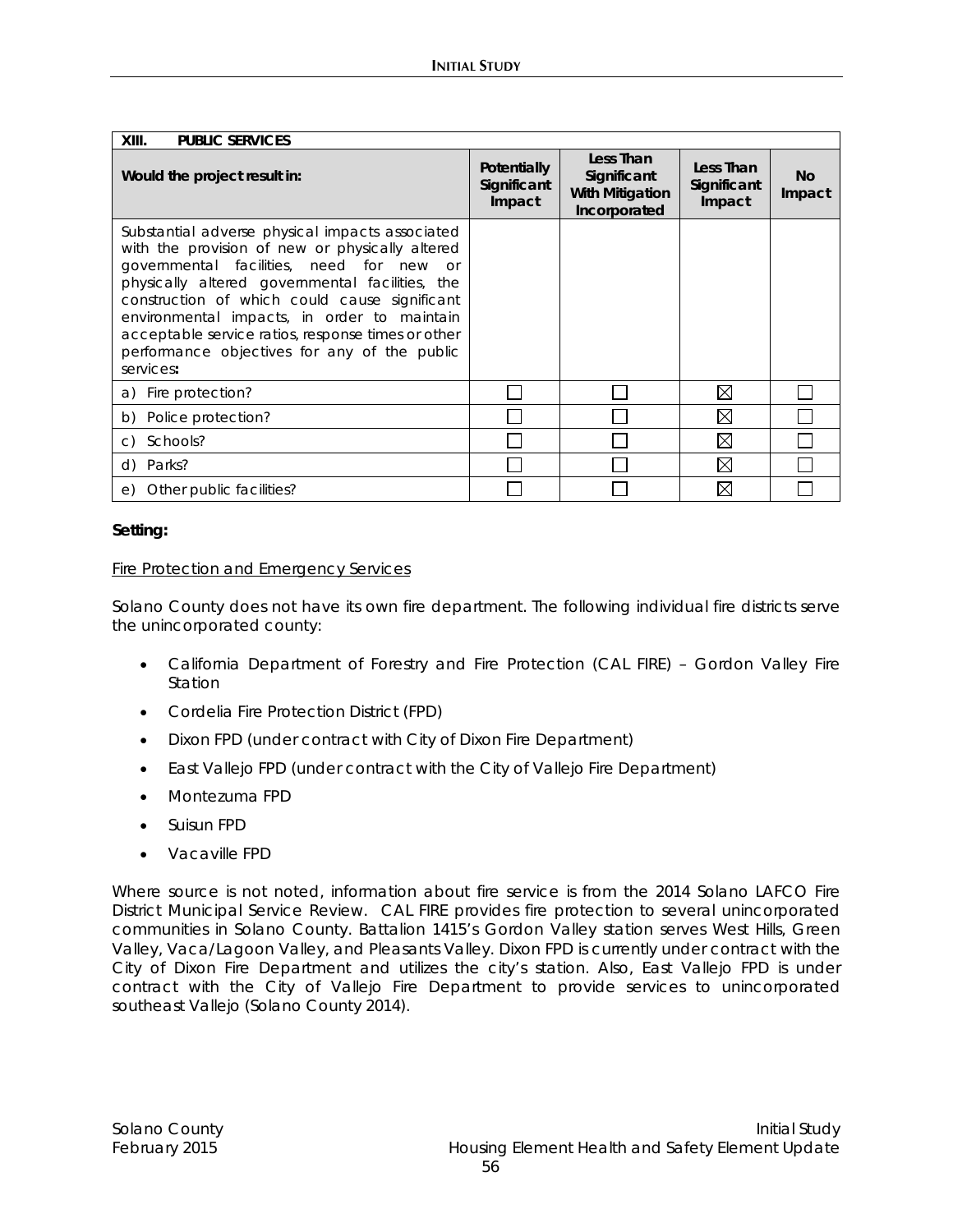The Solano Emergency Medical Services Cooperative, in its role as the local emergency medical service (EMS) agency, provides pre-hospital emergency care to any persons in the jurisdiction of the agency needing such service through a comprehensive and coordinated arrangement of appropriate health and safety resources (Solano County 2014).

CAL FIRE's Gordon Valley Station has a rescue squad and provides basic pre-hospital emergency care. However, the station is seasonal and made up of volunteers, and the number of people who assist with EMS fluctuates.

Dixon FPD has a current force of 38 firefighters, 20 of whom are career firefighters, 79 percent of whom are emergency medical technician (EMT) 1 certified, and 24 percent of whom are paramedics.

Cordelia FPD has two paid employees who assist with the EMS function of the district. Each employee is required to be an EMT. In addition, the district has 45 volunteers. Cordelia FPD uses a private ambulance service.

East Vallejo FPD does not have staff of its own. All staff is provided by the Vallejo Fire Department, which has 87 firefighting personnel. Of the personnel that serve East Vallejo FPD, 23 percent are EMT 1 certified and 65 percent are paramedics.

Montezuma FPD has two paid employees who assist with the EMS function of the district. One of these is an EMT. In addition, 20 volunteers, two of whom are EMTs, assist with this function.

Vacaville FPD has eight paid chiefs and firefighters, 66 percent of whom are EMT 1 certified. In addition, 68 volunteers assist with this function. A private ambulance service is used.

Suisun FPD has 39 firefighting personnel, 38 percent of whom are EMT-1 certified, and 8 percent of whom are paramedics (Solano Local Agency Formation Commission 2014).

## Police Protection

The Office of the Sheriff is a state constitutional office headed by an elected sheriff in each county. The Solano County Sheriff's Office is responsible for providing public safety services in the unincorporated county including patrol, investigations, custody of adult offenders, and coroner services. The County Sheriff's Office also provides a variety of support services including maintenance of criminal records, operation of the County jail, security at County court facilities, and dispatch of public safety personnel. Through comprehensive community, intergovernmental, and employee partnerships, the County Sheriff's Office provides effective law enforcement, safe, humane, secure jails, and security for the Superior Courts.

The Solano County Sheriff's Office (530 Union Avenue in Fairfield) employs more than 500 people, including 116 sworn law enforcement professionals. This amounts to approximately 0.006 officers per resident of the unincorporated county. No information regarding service and response standards and current performance is available (Solano County 2008a).

#### Schools

Ten school districts lie partially or completely within the county boundary. Two of the school districts, Winters Joint Unified School District and Davis Joint Unified School District, are based in Yolo County, although their service areas extend into northern Solano County. The other eight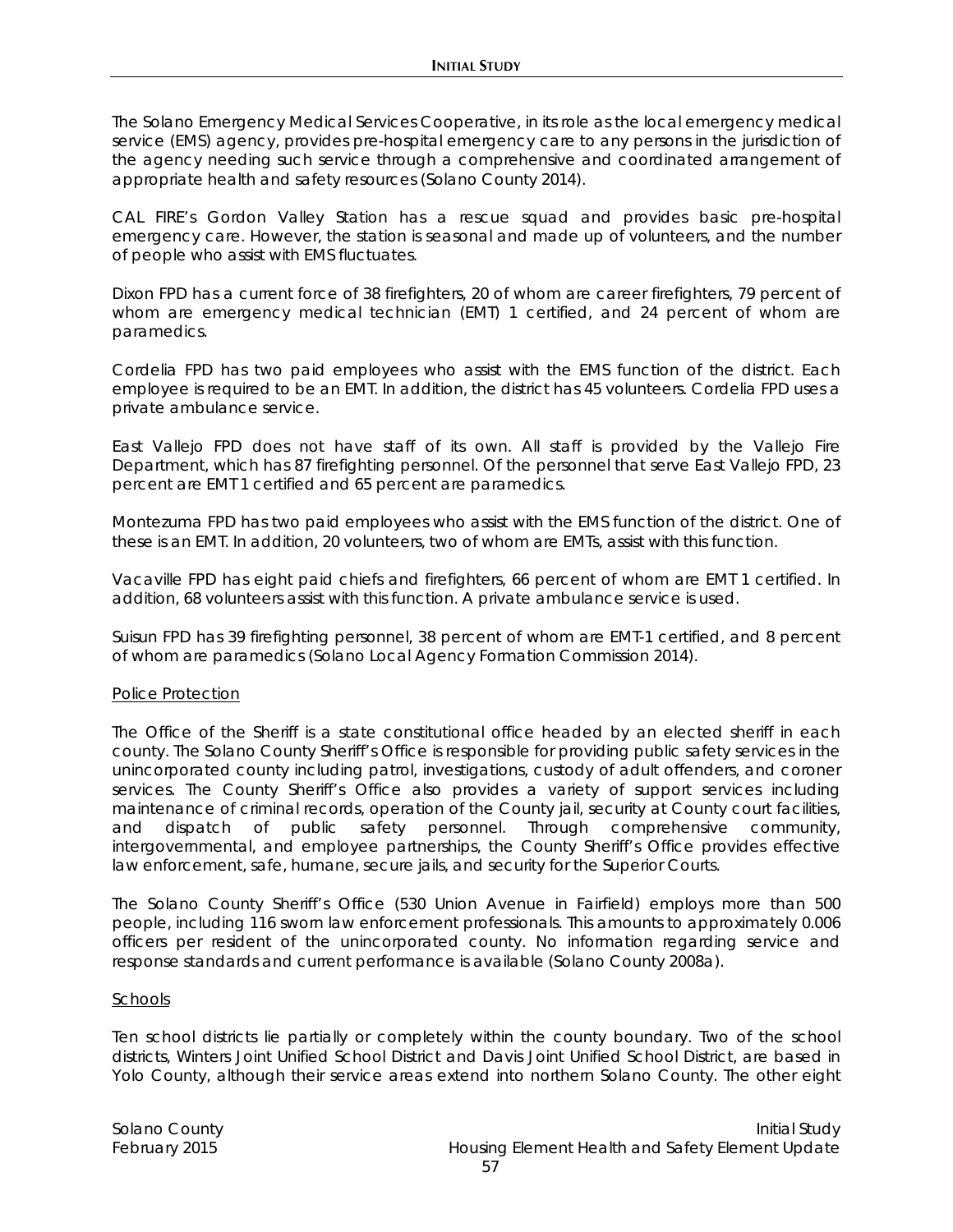school districts serve the majority of students in the county. These districts are listed below and include the number of schools shown in parentheses.

- Benicia Unified School District (7): Four elementary, one middle, and two high schools
- Dixon Unified School District (7): Three elementary, one middle, and two high schools
- Fairfield-Suisun Unified School District (30): 13 elementary, four K-8, three middle, five high, three continuation, and two community day schools
- River Delta Joint Unified School District (11): Five elementary, two middle, one high, one high and continuing, one continuation, and one community day school
- Travis Unified School District (9): Five elementary, one middle, one high, one continuation, and one community day school
- Vacaville Unified School District (19): 10 elementary, two middle, four high, one alternative, and two continuation schools
- Vallejo City Unified School District (25): 15 elementary, three middle, three alternative or charter, three high, and one continuation school
- Winters Joint Unified School District (6): One pre-school, two elementary, one middle, one high, and one continuation school
- Davis Joint Unified School District (21): Nine elementary, four junior high, two high, and six alternative schools

Schools located in unincorporated areas include Suisun Valley K-8 School, Tolenas School, and Solano Community College. River Delta Joint Unified School District (which is headquartered in Rio Vista and covers parts of Solano County) is considered a Solano County district even though Ed-Data Education Data Partnership (from which most of the data was acquired) lists it as a Sacramento County district.

## **Discussion/Conclusion:**

*a, b, d, e) Less than Significant Impact*. The 2015-2023 Housing Element includes policies and programs designed to facilitate the construction and conservation of housing to meet the County's affordable housing needs. Subsequent residential development projects could result in an increase in demand for public services that would require new or expanded facilities or change existing fire, police, park, or other public facility service levels. However, the Housing Element is a policy-level document that does not include any specific development proposals, or grant any entitlements for development.

The 2015 Safety Element includes policies and programs to protect persons and property from a range of natural and human-caused hazards. It would not result in the construction of additional housing or infrastructure that would create need for new or expanded facilities or change existing fire, police, park, or other public facility service levels.

The Housing Element and Safety Element anticipate land uses that are consistent with the land use designations established by the General Plan Land Use Element and Land Use Policy Map and anticipate that provisions of the County Code related to high-density, affordable, and special needs housing and development in areas subject to wildfire, flooding, and seismic hazards will continue to be implemented. Housing Element and Safety Element policies and programs do not provide specific details regarding future land use decisions, and no course of action associated with these policies has been determined. Therefore, determining that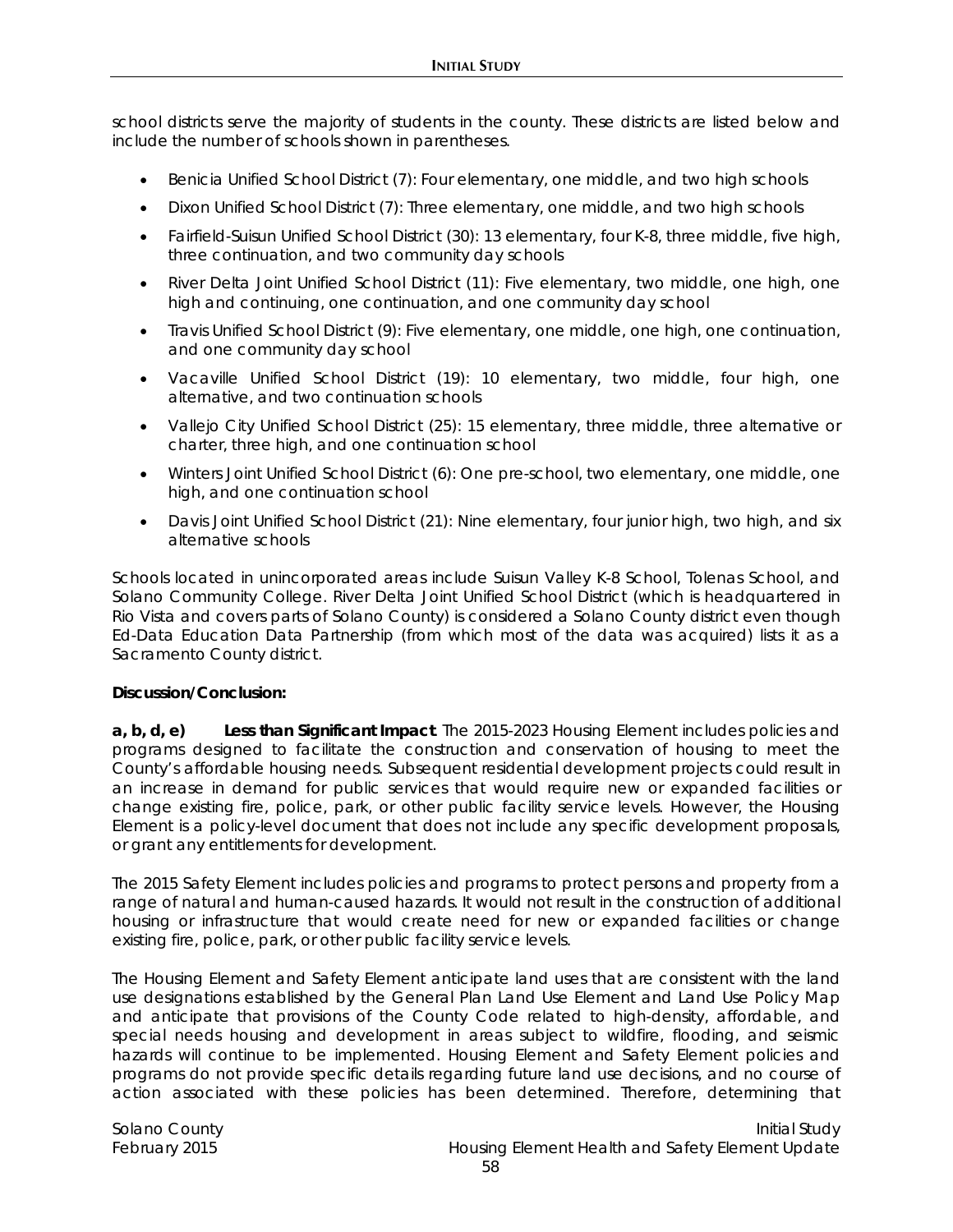implementation of the 2015-2023 Housing Element and 2015 Safety Element would require new or expanded facilities or change existing fire, police, park, or other public facility service levels would be speculative at this time. All future development and infrastructure projects occurring in the county would be required to comply with local regulations, including the General Plan and Zoning Ordinance. Environmental impacts of subsequent development projects would be considered pursuant to CEQA on a case-by-case basis following submittal of specific proposals. Additionally, future residential development projects will require compliance with General Plan policies related to the provision of public services.

Therefore, impacts associated with an increased demand for fire, police, park, or other public facility services that would require new or expanded facilities or change in service levels would be less than significant.

*c) Less than Significant Impact.* The 2015 Safety Element would not result in the construction of additional housing or infrastructure that would create need for new or expanded school facilities. New housing units built pursuant to the 2015-2023 Housing Element could generate the need for additional schools to serve students residing in new housing, but would not likely increase the demand for school-related services to the extent that new school facilities would be required. If such facilities were required, payment of impact fees for construction of new school facilities would constitute sufficient mitigation for school facility impacts, consistent with state law (SB 50). Therefore, impacts would be less than significant.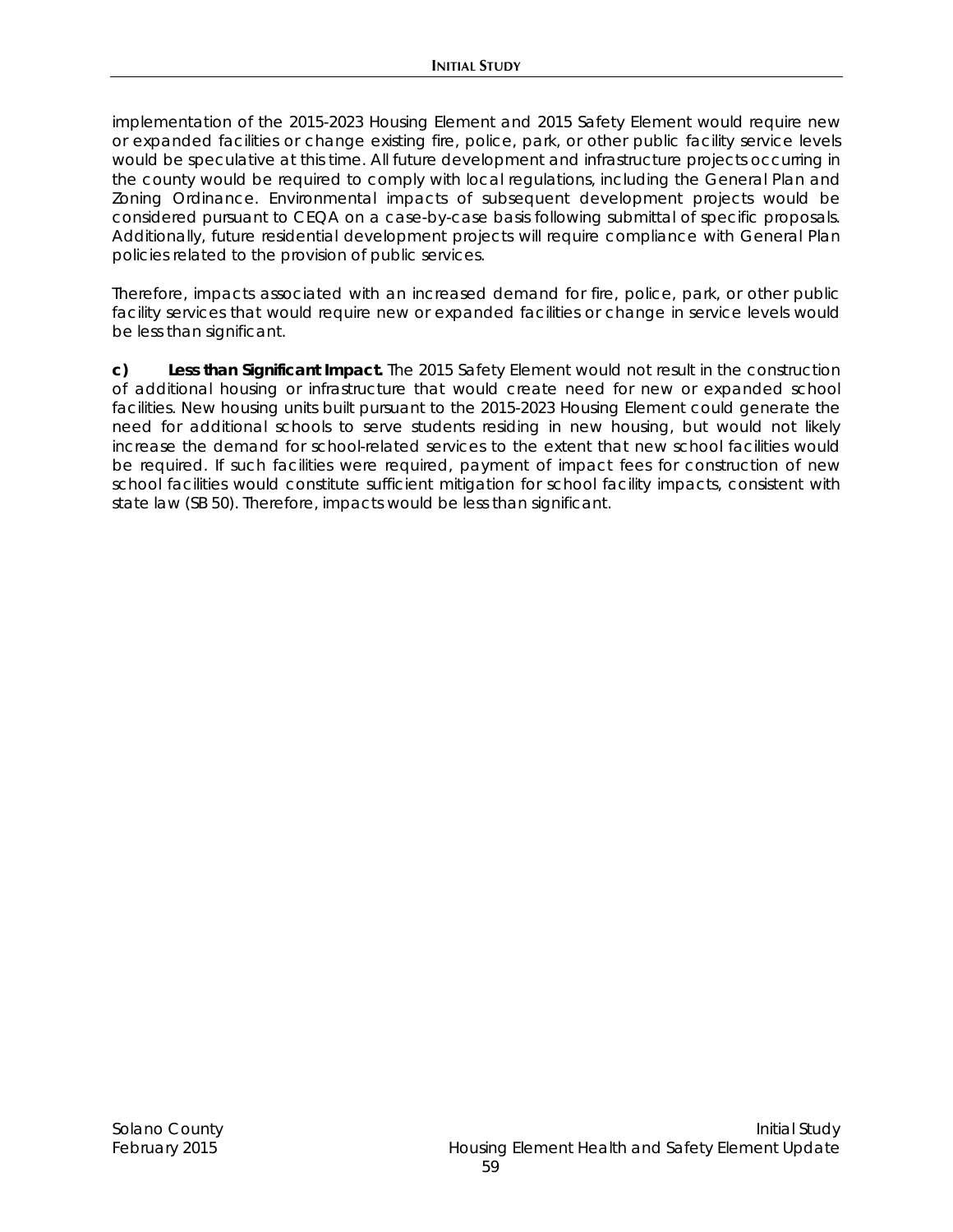| XIV.<br><b>RECREATION</b>                                                                                                                                                                             |                                      |                                                                       |                                    |                     |
|-------------------------------------------------------------------------------------------------------------------------------------------------------------------------------------------------------|--------------------------------------|-----------------------------------------------------------------------|------------------------------------|---------------------|
| Would the project:                                                                                                                                                                                    | Potentially<br>Significant<br>Impact | Less Than<br>Significant<br>With<br><b>Mitigation</b><br>Incorporated | Less Than<br>Significant<br>Impact | <b>No</b><br>Impact |
| a) Increase the use of existing neighborhood and<br>regional parks or other recreational facilities<br>such that substantial physical deterioration of<br>the facility would occur or be accelerated? |                                      |                                                                       | X                                  |                     |
| b) Does the project include recreational facilities<br>or require the construction or expansion of<br>recreational facilities which might have an<br>adverse physical effect on the environment?      |                                      |                                                                       | ⋉                                  |                     |

Four regional parks are located in the unincorporated area of Solano County: Lake Solano Park, Sandy Beach Park, Belden's Landing Water Access Facility, and Lynch Canyon Open Space Park. These parks are described below.

- Lake Solano Park is located at the base of the Coast Range foothills west of Winters and at the north end of the county along Putah Creek. The park contains a campground, picnic sites, group picnic facilities, a free boat launch for nonpowered vessels, parking, and public restrooms.
- Sandy Beach Park is located near Rio Vista on the Sacramento River. The park has a boat-launch ramp, campsites, picnic grounds, a hiking trail, roads for bicycling and driving, a beach, and volleyball and horseshoe pitch courts.
- Belden's Landing Water Access Facility is located southeast of Suisun City in the Montezuma Slough/Grizzly Island area. The day-use facility includes a boat-launch ramp, a fishing pier, restrooms, and parking.
- Lynch Canyon Open Space Park is a hilly, natural landscape located north of SR 12 between Vallejo and Fairfield. The park has a restroom and parking lot, including room for equestrian rigs.

No neighborhood or community parks are located in the unincorporated area.

Benicia, Fairfield, and Vallejo also currently collaborate with the County in the operation of a 10,000-acre open space—the Tri-City and County Cooperative Planning Area for Agriculture and Open Space.

In Solano County, open space lands fall into three general categories: resource-oriented open space, conservation open space, and recreational open space. Activities in these areas include hiking, mountain biking, horseback riding, picnicking, bird watching, fishing, hunting, and boating. Support facilities such as parking lots, staging areas, restrooms, and individual and group picnic areas may also occur in such areas. In addition to the three county and two state parks mentioned above, Solano County has 10 open space areas (132,500 acres) open to public recreation. These areas provide county and city residents and visitors with substantial recreational opportunities.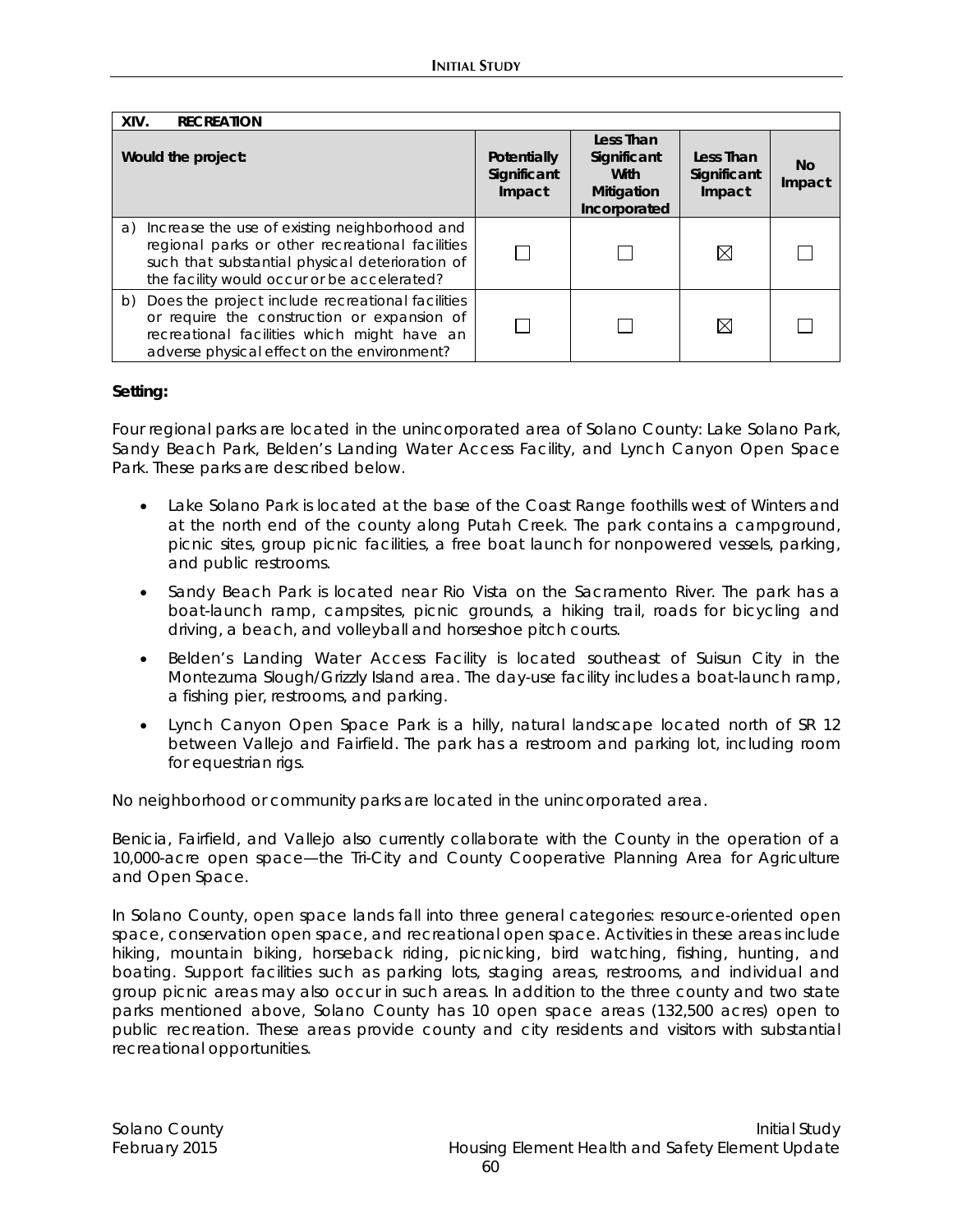A network of trails exists in the unincorporated county and the cities. New trails are being added to make the system more accessible and connected. Because of limited County data, the quantity of trail miles and the quantity of publicly accessible open space could not be determined at the time of writing (Solano County 2008a).

## **Discussion/Conclusion:**

*a-b) Less than Significant Impact*. Future residential development consistent with the 2015- 2023 Housing Element could increase the use of existing neighborhood and regional parks or other recreational facilities and require the construction or expansion of recreational facilities which might have an adverse physical effect on the environment. The Housing Element does not involve the construction or expansion of any residential land uses.

The 2015 Safety Element includes policies and programs to protect persons and property from a range of natural and human-caused hazards. It would not result in the construction of additional housing or infrastructure that would create need for new or expanded recreation facilities.

The Housing Element and Safety Element are policy-level documents that do not include any specific development proposals, or grant any entitlements for development that would result in an increase demand for park and recreational facilities. The elements anticipate land uses that are consistent with the land use designations established by the General Plan Land Use Element and Land Use Policy Map and anticipate that provisions of the County Code related to highdensity, affordable, and special needs housing and development in areas subject to wildfire, flooding, and seismic hazards will continue to be implemented.

All future development and infrastructure projects occurring in the county would be required to comply with local regulations, including the General Plan and County Code. Environmental impacts of subsequent development and infrastructure projects would be considered pursuant to CEQA on a case-by-case basis following submittal of a specific development proposal.

Therefore, impacts to park and recreation facilities and services would be less than significant.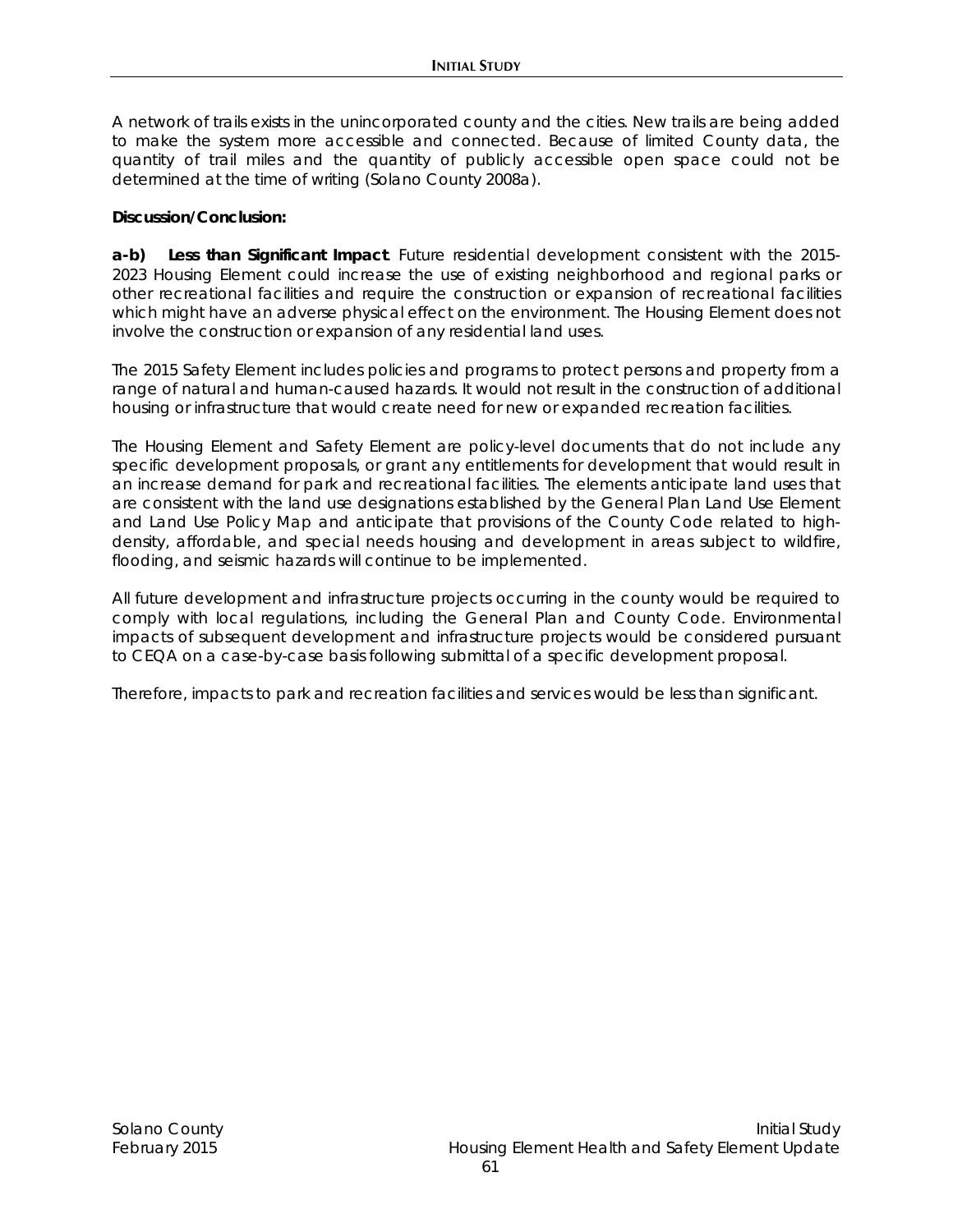| XV.                                                                   | <b>TRANSPORTATION/TRAFFIC</b>                                                                                                                                                                                                                                                                                                                                                                                                   |                                      |                                                                    |                                    |                     |
|-----------------------------------------------------------------------|---------------------------------------------------------------------------------------------------------------------------------------------------------------------------------------------------------------------------------------------------------------------------------------------------------------------------------------------------------------------------------------------------------------------------------|--------------------------------------|--------------------------------------------------------------------|------------------------------------|---------------------|
| Would the project:                                                    |                                                                                                                                                                                                                                                                                                                                                                                                                                 | Potentially<br>Significant<br>Impact | Less Than<br>Significant<br><b>With Mitigation</b><br>Incorporated | Less Than<br>Significant<br>Impact | <b>No</b><br>Impact |
| policy<br>$\alpha$<br>transit<br>and<br>system, including<br>transit? | a) Conflict with an applicable plan, ordinance<br>establishing<br>measures<br>$\Omega$<br>effectiveness for the performance of the<br>circulation system, taking into account all<br>modes of transportation including mass<br>non-motorized<br>travel<br>and<br>relevant components of the circulation<br>but not<br>limited<br>to<br>intersections, streets, highways and freeways,<br>pedestrian and bicycle paths, and mass |                                      |                                                                    | ⊠                                  |                     |
| b)<br>established<br>or highways?                                     | Conflict with an applicable congestion<br>management program, including, but not<br>limited to level of service standards and<br>travel demand measures, or other standards<br>by the county congestion<br>management agency for designated roads                                                                                                                                                                               |                                      |                                                                    | $\boxtimes$                        |                     |
| $\mathsf{C}$<br>а                                                     | Result in a change in air traffic patterns,<br>including either an increase in traffic levels or<br>change in location that results in<br>substantial safety risks?                                                                                                                                                                                                                                                             |                                      |                                                                    | ⊠                                  |                     |
| d)                                                                    | Substantially increase hazards due to a<br>design feature (e.g., sharp curves or<br>dangerous intersections) or incompatible<br>uses (e.g., farm equipment)?                                                                                                                                                                                                                                                                    |                                      |                                                                    | $\boxtimes$                        |                     |
| e)                                                                    | Result in inadequate emergency access?                                                                                                                                                                                                                                                                                                                                                                                          |                                      |                                                                    | $\boxtimes$                        |                     |
| f)<br>programs<br>racks)?                                             | Conflict with adopted policies, plans, or<br>supporting<br>alternative<br>transportation (e.g., bus turnouts, bicycle                                                                                                                                                                                                                                                                                                           |                                      |                                                                    | $\boxtimes$                        |                     |

Solano County's roadway system consists of several types of roadways: freeways, arterial roads, collector roads, and local roads. Typically, these roadways are defined according to use, and the appropriate geometric features of the roadways vary based on a variety of conditions. Generally, roadways in unincorporated Solano County are not designed with sidewalks, because these roadways generally are located in areas with low population or employment density.

The county's pedestrian connectivity consists primarily of short sidewalks and multiuse trails. Class I bicycle trails are usually designed as multiuse trails that can be shared with pedestrians. Pedestrian facilities also include crosswalks and pedestrian-actuated signals at major intersections near developed areas.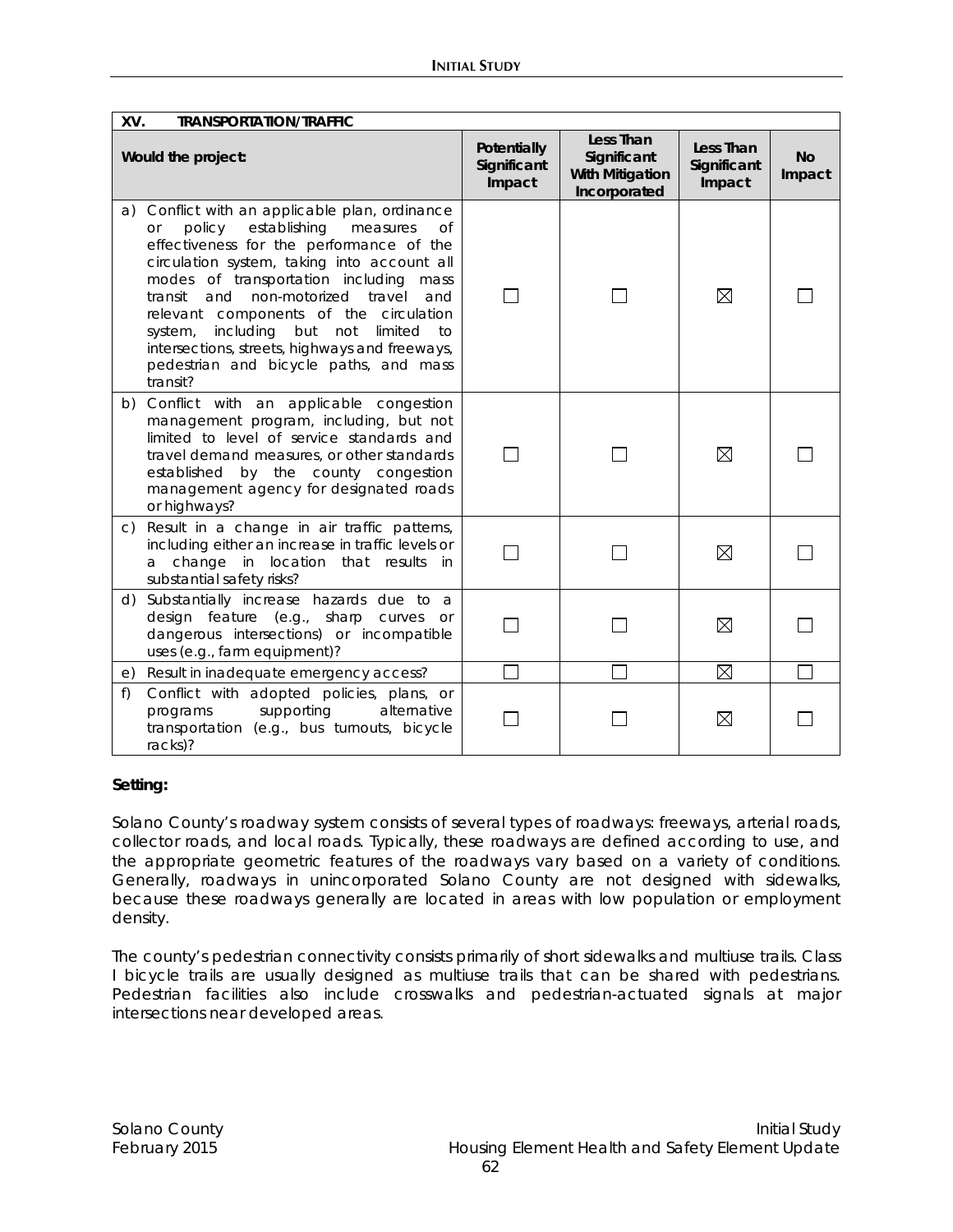Extensive efforts have been made in Solano County to identify bicycle and pedestrian projects and conditions. The *Solano Countywide Bicycle Plan*, maintained and updated by the Solano Transportation Authority, summarizes a countywide bicycle system and establishes anticipated costs, funding requirements, and priorities for implementing and maintaining a system (Solano County 2008b).

Solano County is located along the main line of the Union Pacific Railroad, which carries substantial amounts of freight traffic through Solano County to connect West Coast ports and inland markets. This requires the operation of frequent and long freight trains. In addition, the Capitol Corridor (Amtrak) service runs through Solano County. Currently, this service stops only at the Fairfield/Suisun City station. New stations at Fairfield/Vacaville and Dixon are in various stages of planning and design. Industrial and warehousing functions occasionally use several spur railroad tracks, as well as a track that runs between Suisun City and the Napa County line east of Cordelia.

Three airports operate in Solano County. The Nut Tree Airport and the Rio Vista Municipal Airport are public use facilities and Travis AFB is a military airfield. These facilities are described previously under "Noise" and "Land Use and Planning."

Along the southern and eastern borders of Solano County, the San Joaquin–Sacramento Ship Channel, carries ship-based traffic through the Carquinez Strait from major inland ports to the Pacific Ocean. This ship channel is used for recreational purposes and serves local and regional industries. Solano County has three marinas, all privately owned: Arrowhead Harbor (Prospect Island), Snug Harbor Resort (Ryer Island), and the Delta Marina (Rio Vista). These marinas serve as the key access points for most water-based recreation users in the county.

A number of transit services are provided for Solano County residents, with 15 routes operating across the county. Most of these are oriented to serving residents in particular jurisdictions, although unincorporated Solano County residents also have access to these services. Regional transit services include express bus, rail, and ferry. Each type of service features park-and-ride lots to accommodate riders from a nearby catchment area, and unincorporated Solano County residents may use them.

In 2011, the Solano Transportation Authority finalized a Countywide Congestion Management Program (CMP). The document was updated in 2013 to incorporate SB 375 requirements and be consistent with the RTP/SCS, Plan Bay Area. The CMP has stated goals to ensure that Solano County's transportation system operates effectively, maintains mobility, and conforms to Plan Bay Area, Metropolitan Transportation Commission, and the Bay Area's multimodal network of highways, major arterials, transit services, and other circulation systems.

## **Discussion/Conclusion:**

*a-b) Less than Significant Impact*. The 2015-2023 Housing Element includes policies and programs designed to accommodate the County's affordable housing needs. Subsequent residential development projects could result in an impact on the county circulation system. The 2015 Safety Element includes policies and programs to protect persons and property from a range of natural and human-caused hazards. It would not result in development that would reduce the effectiveness of the county circulation system in a manner inconsistent with the CMP.

The Housing Element and Safety Element are policy-level documents that do not include any specific development proposals, or grant any entitlements for development. The elements anticipate land uses that are consistent with the CMP and RTP/SCS as well as land use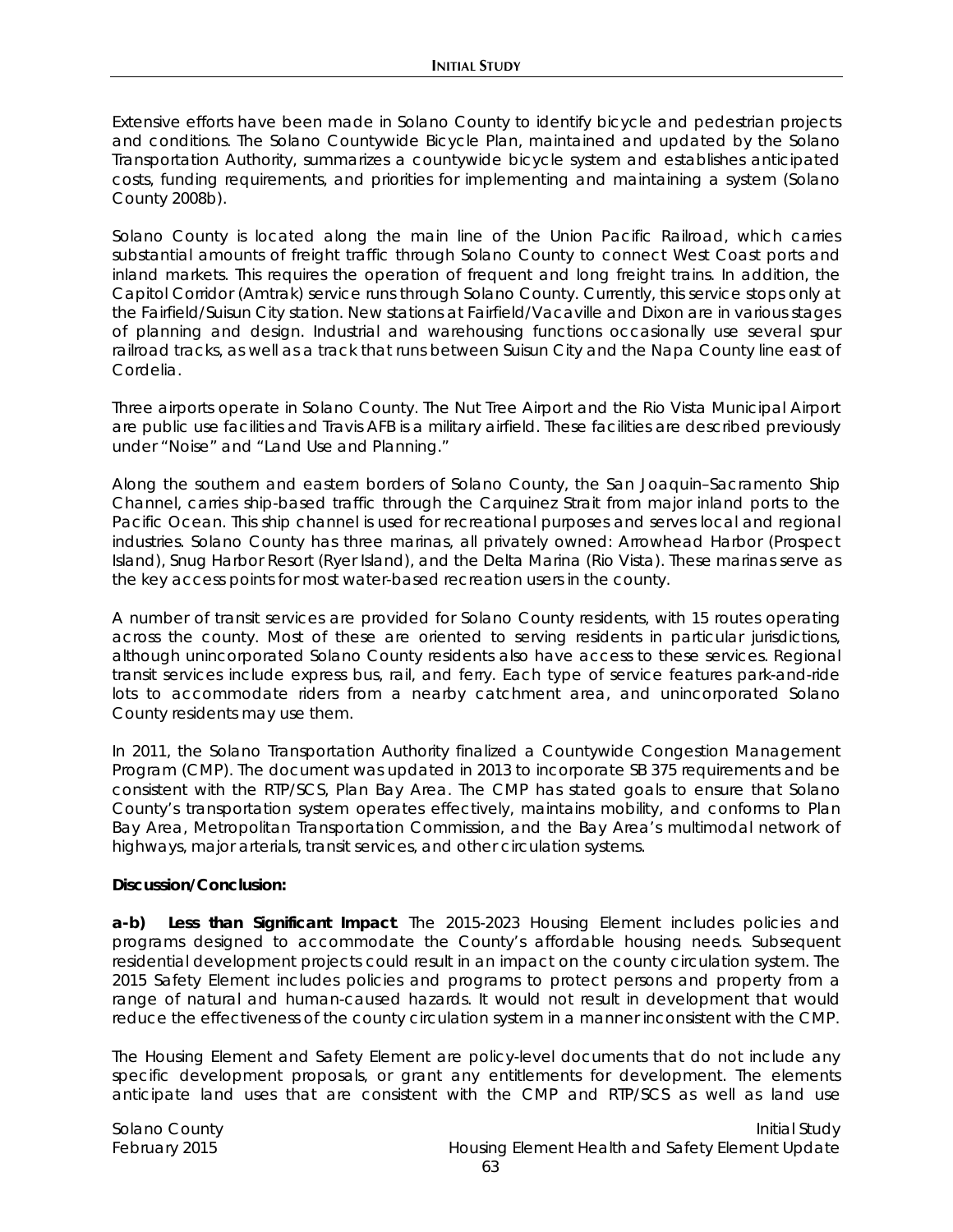designations established by the General Plan Land Use Element and Land Use Policy Map, and anticipate that provisions of the County Code related to high-density, affordable, and special needs housing and development in areas subject to wildfire, flooding, and seismic hazards will continue to be implemented. Roadway standards and service levels established by the CMP, RTP/SCS, and General Plan are based on these land use designations. Any future development would be required to comply with local regulations, including the General Plan and Zoning Ordinance. Environmental impacts of subsequent development or infrastructure projects would be considered pursuant to CEQA on a case-by-case basis following submittal of a specific proposal.

Therefore, no conflict would result, and impacts to the circulation system associated with adoption and implementation of the 2015-2023 Housing Element and 2015 Safety Element would be less than significant.

*c) Less than Significant Impact*. The Solano County ALUC is empowered by state law to prepare the ALUCP for airports and heliports in the county. The Solano County ALUC oversees orderly development of airports and adoption of land use measures that minimize public exposure to excessive noise and safety hazards in areas around public airports by adopting and implementing ALUCPs for each airport. The 2015-2023 Housing Element and 2015 Safety Element are policy-level documents that do not include any specific development proposals, or grant any entitlements for development. The elements anticipate land uses that are consistent with land use designations established by the General Plan Land Use Element and Land Use Policy Map, and anticipate that provisions of the County Code related to high-density, affordable, and special needs housing and development in areas subject to wildfire, flooding, and seismic hazards will continue to be implemented. Upon last adoption and through amendments to date, the General Plan and Zoning Ordinance have been found by the County to be consistent with the ALUCPs. Therefore, as the Housing Element and Safety Element do not change land use designations or zoning districts within ALUCPs, this impact is considered to be less than significant.

*d-e) Less than Significant Impact*. As discussed under **a-b)** above, the 2015-2023 Housing Element and 2015 Safety Element are policy-level documents that do not include any specific development proposals, or grant any entitlements for development that would affect the site design or emergency access of any development site. Future development and infrastructure projects will require compliance with General Plan policies related to traffic and circulation and County road design standards adopted to reduce hazards and ensure adequate emergency access. Therefore, impacts would be less than significant.

*f) Less than Significant Impact*. As discussed under **a-b)** above, the 2015-2023 Housing Element and 2015 Safety Element are policy-level documents that do not include any specific development proposals, or grant any entitlements for development. Future development and infrastructure projects will require compliance with General Plan policies and master plans (e.g., Countywide Bicycle Plan) related to alternative transportation. Therefore, no conflict with any local policies or ordinances supporting alternative transportation would result, and this impact would be less than significant.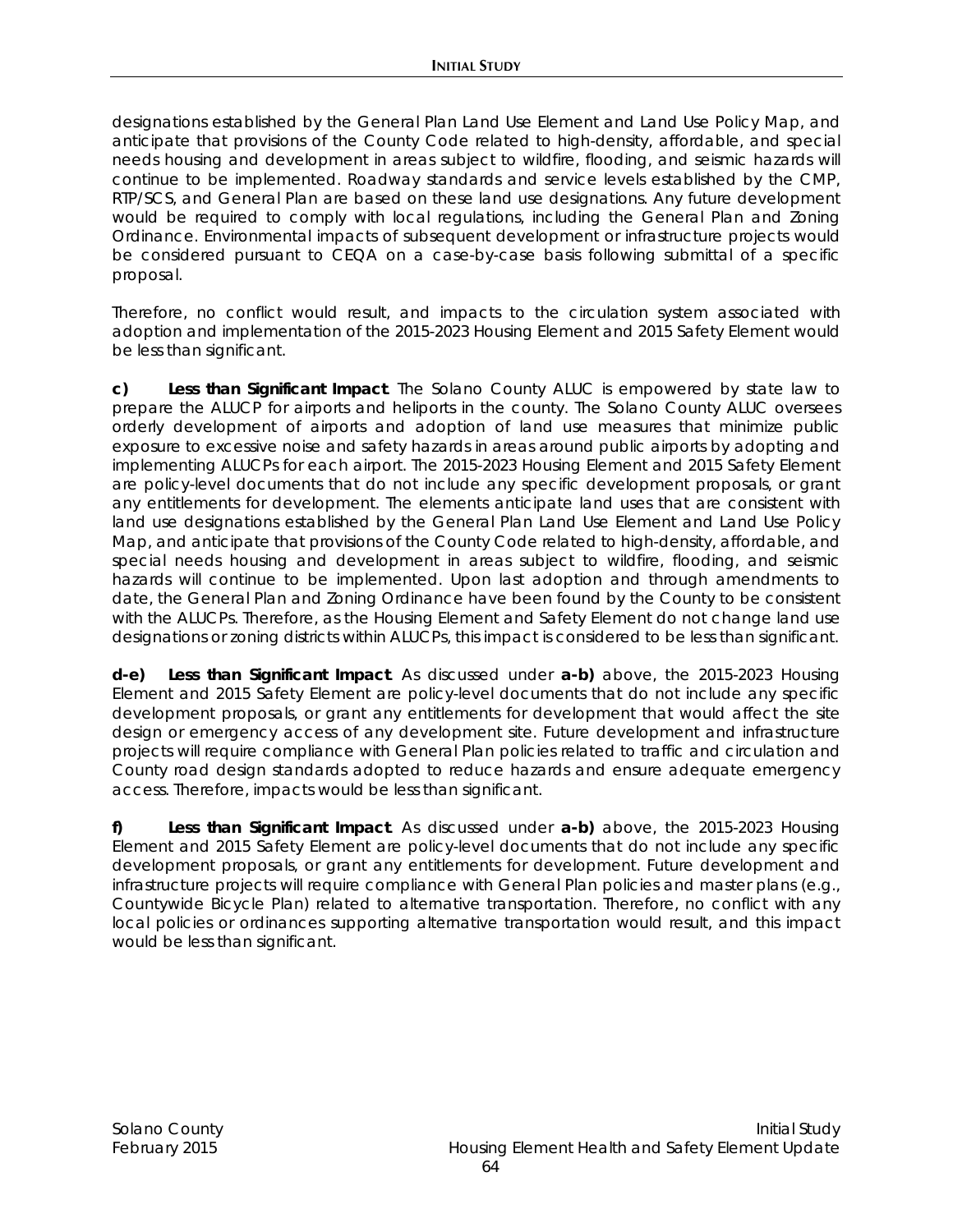| XVI.                                         | UTILITIES AND SERVICE SYSTEMS                                                                                                                                                                                                 |                                      |                                                                    |                                    |                     |
|----------------------------------------------|-------------------------------------------------------------------------------------------------------------------------------------------------------------------------------------------------------------------------------|--------------------------------------|--------------------------------------------------------------------|------------------------------------|---------------------|
| Would the project:                           |                                                                                                                                                                                                                               | Potentially<br>Significant<br>Impact | Less Than<br>Significant<br><b>With Mitigation</b><br>Incorporated | Less Than<br>Significant<br>Impact | <b>No</b><br>Impact |
| a)<br>Control Board?                         | Exceed wastewater treatment requirements<br>of the applicable Regional Water Quality                                                                                                                                          |                                      |                                                                    |                                    | $\boxtimes$         |
| b)<br><b>of</b><br>expansion<br>construction | Require or result in the construction of new<br>water or wastewater treatment facilities or<br>existing<br>facilities,<br>the<br>which<br>of<br>could<br>cause<br>significant environmental effects?                          |                                      |                                                                    |                                    | $\bowtie$           |
| $\mathsf{C}$<br>could<br>cause<br>effects?   | Require or result in the construction of new<br>storm water drainage facilities or expansion<br>of existing facilities, the construction of which<br>significant<br>environmental                                             |                                      |                                                                    |                                    | ⋈                   |
| d)<br>entitlements needed?                   | Have sufficient water supplies available to<br>serve the project from existing entitlements<br>and resources, or are new or expanded                                                                                          |                                      |                                                                    |                                    |                     |
| e)<br>commitments?                           | Result in a determination by the wastewater<br>treatment provider which serves or may<br>serve the project that it has adequate<br>capacity to serve the project's projected<br>demand in addition to the provider's existing |                                      |                                                                    |                                    | $\bowtie$           |
| f)                                           | Be served by a landfill with sufficient<br>permitted capacity to accommodate the<br>project's solid waste disposal needs?                                                                                                     |                                      |                                                                    | ⊠                                  |                     |
| g)<br>waste?                                 | Comply with federal, state, and<br>local<br>statutes and regulations related to solid                                                                                                                                         |                                      |                                                                    | ⊠                                  |                     |

#### Water Supply

Solano County Water Agency (SCWA) provides water to unincorporated areas for agriculture and some domestic water use. SCWA relies on two primary water sources, the US Bureau of Reclamation's Solano Project, which provides surface water through Monticello Dam, and the California Department of Water Resources' State Water Project, which supplies surface water to Solano County through the North Bay Aqueduct. Unincorporated areas of Solano County rely on water from myriad sources. Portions of unincorporated areas are located within municipal service areas (MSA) and are served by existing water districts. Unincorporated areas outside of MSAs demand water for agricultural and domestic purposes, with agriculture being the largest water user. The discussion below describes the water sources and supply in Solano County, including surface water supplied through SCWA, groundwater sources, local supplies of surface water provisions through existing water districts, and public and private water wells (Solano County 2008a).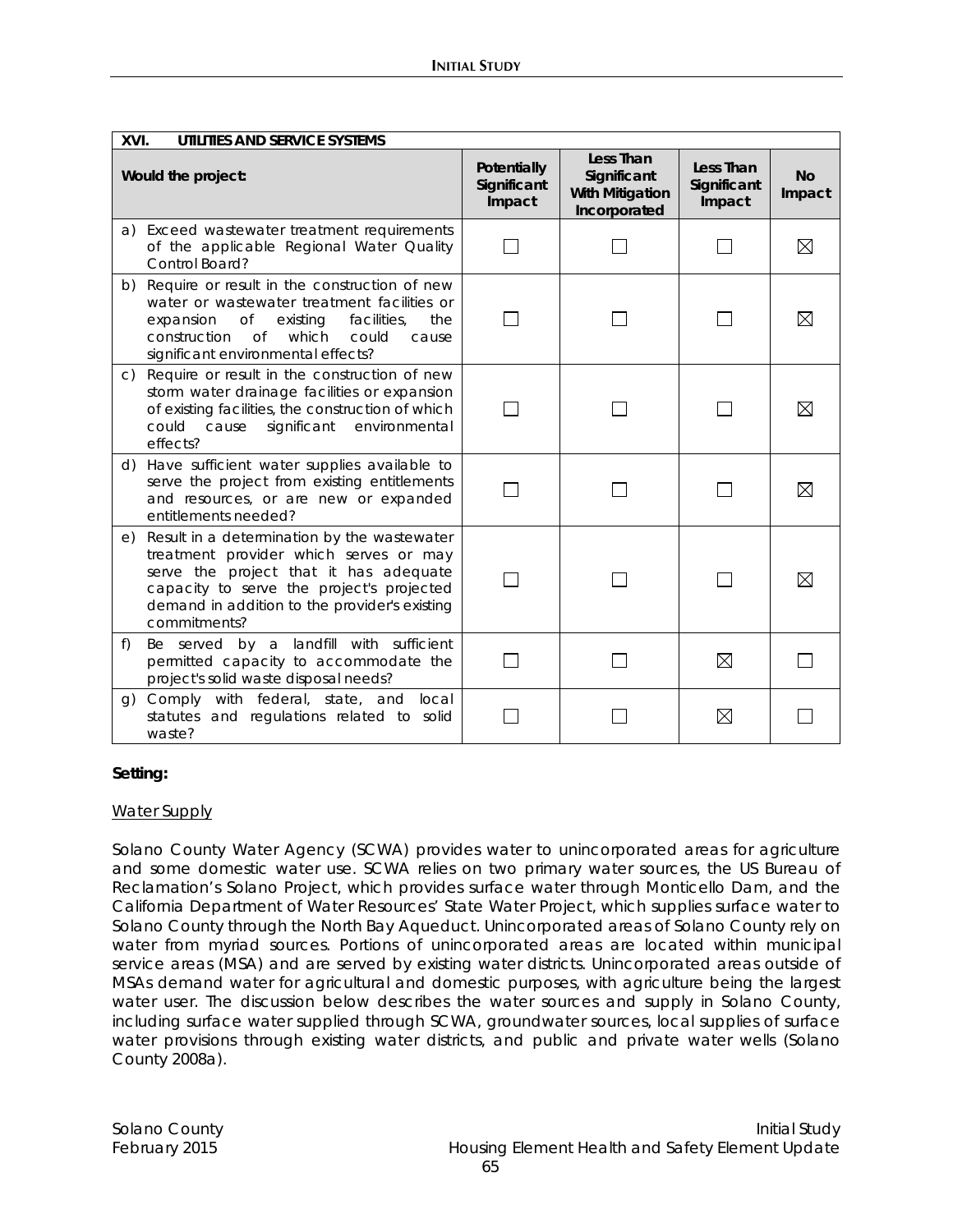## **Wastewater**

In Solano County, existing wastewater treatment is provided by wastewater facilities within MSAs; where treatment systems are not available, including most rural areas of the county, wastewater is treated using centralized systems and on-site septic systems. Within MSAs, wastewater treatment is provided by cities and districts primarily through the annexation process. The Division of Environmental Health of the County's Department of Resource Management regulates wastewater provisions throughout the unincorporated areas outside of MSAs, with larger systems subject to the approval by the San Francisco Bay RWQCB and the Central Valley RWQCB.

Each of the cities in Solano County is currently served by municipal sewer and wastewater systems. Some parcels in the unincorporated county near cities are served by sewer and wastewater services from adjacent cities and sewer districts. The City of Vacaville serves the unincorporated community of Elmira, which is adjacent to the service area for the Vacaville sewer system and is limited to infill development. The Suisun-Fairfield Sewer District provides sewer service to the unincorporated community of Cordelia and parts of Suisun Valley from Rockville Road south to the Fairfield city limits. The Vallejo Sanitation and Flood Control District provides sewer service to the Vallejo unincorporated islands. The City of Dixon provides service to a few parcels directly outside of Dixon.

The majority of developments in the unincorporated county operate individual on-site wastewater treatment systems. More than 90 percent of the properties in the unincorporated county that are not served by city municipalities are served by such systems. Water treatment using a septic system depends on gravity to move sewage effluent through the soil, where the effluent is treated by the biological activity in the soil. Some properties also employ either an aerobic treatment unit or a sand filter, or both, to assist in treatment. A permit is required from the County to install, repair, or modify a septic system. Under this permitting system, records are kept for all septic tanks in the county.

A few developments in the unincorporated county have their own small package treatment systems. Some have RWQCB permits for sewage ponds. Developments with existing small package treatment systems include the Twin Creeks Condominium Project in Green Valley and the recreational vehicle parks in the Midway Road area. However, for new small package treatment systems, the equivalent amount of wastewater generated by 200 units is generally the minimum to make centralized small treatment systems economically viable (Solano County 2008a).

#### Solid Waste

The County contracts for collection, processing, and disposal services for solid waste, recyclables, and organic waste. Various service providers serve the unincorporated communities outside of Solano County's cities. Allied Waste (Allied Waste Industries) serves the unincorporated area outside of Benicia; Vacaville Sanitary Service (Norcal Waste Systems) serves the unincorporated areas outside of Dixon, Vacaville, and Vallejo; Solano Garbage Company (Republic Services) serves the unincorporated areas outside of Fairfield and Suisun City; and Rio Vista Sanitation Service (Garaventa Enterprises) serves the unincorporated area outside of Rio Vista.

Two privately owned landfills are located in the unincorporated area of Solano County. Potrero Hills Landfill is owned by Republic Services and located outside of Suisun City near SR 12. Recology Hay Road Landfill, owned by Norcal Waste Systems, is located east of Vacaville and Dixon near SR 113. Based on current disposal rates, Phase I of the Potrero Hills Landfill is estimated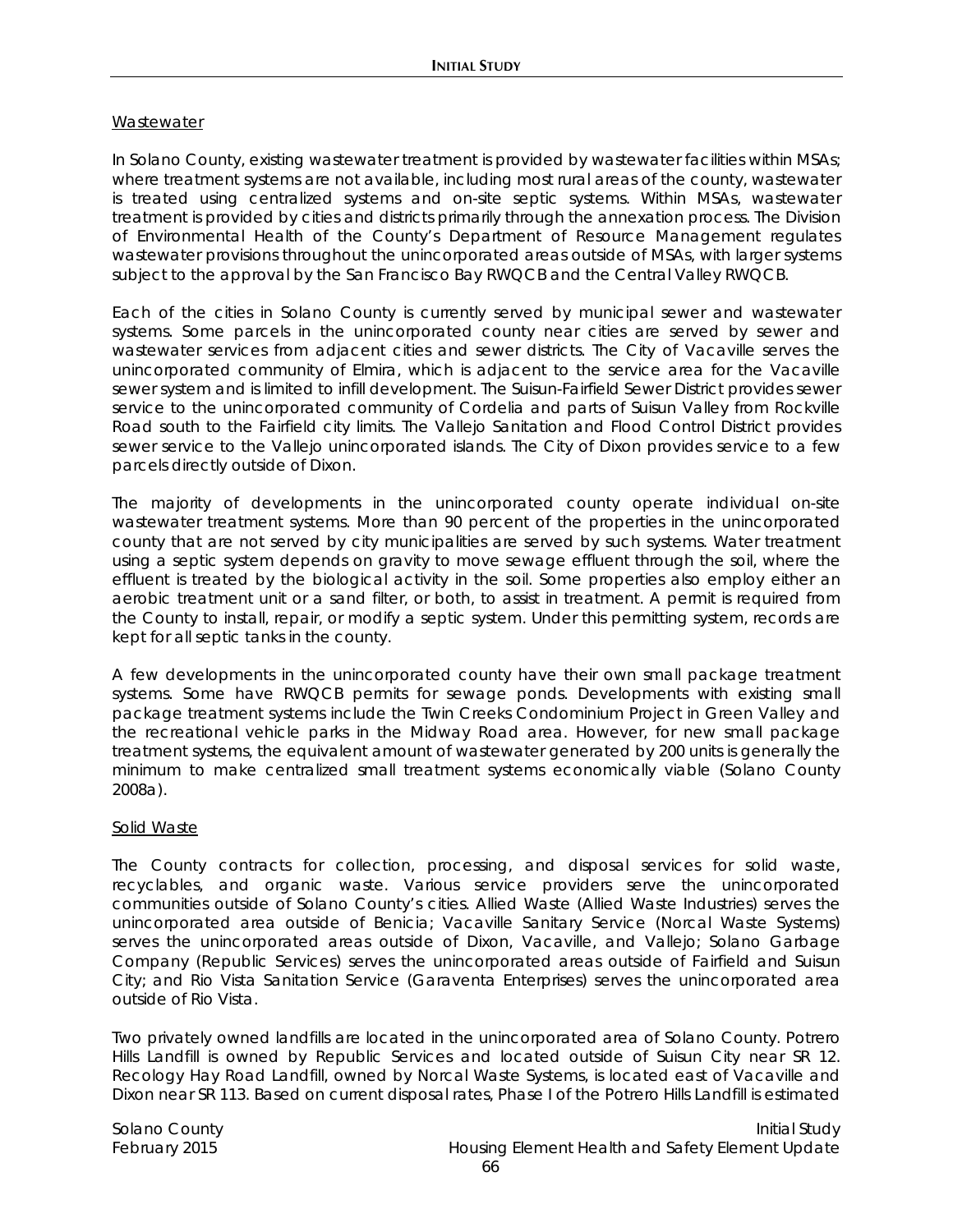to accept waste until approximately 2045 with a remaining capacity of 13,872,000 cubic yards. The Hay Road Landfill is expected to provide capacity until approximately 2077 with a remaining capacity of 30,433,000 cubic yards. No new landfills are planned in the county. No incinerators or other non-landfill facilities in Solano County accept solid waste for disposal.

### **Stormwater**

A discharge from any point source is unlawful unless the discharge is in compliance with a NPDES permit. In California, EPA delegates much of the implementation of the Clean Water Act to the SWRCB. NPDES permits cover industrial and municipal discharges, discharges from storm sewer systems in larger cities, stormwater associated with numerous kinds of industrial activity, runoff from construction sites disturbing more than 1 acre of soil, mining operations, and animal feedlots and agricultural facilities above certain thresholds.

Stormwater discharges from both large and small construction sites are now subject to NPDES requirements. Large construction sites are those that involve 5 or more acres of soil disturbance. The SWRCB has issued an NPDES general permit for discharges of stormwater associated with construction activity (General Construction Permit) under the Clean Water Act. The permit requires the preparation of a stormwater pollution prevention plan (SWPPP) for proposed construction activities greater than 5 acres in size. A SWPPP is an operational plan that identifies and describes the best management practices to be implemented at the construction site to control pollution of stormwater runoff. Since March 10, 2003, small construction sites (those involving disturbance of less than 5 acres of soil) have also required an NPDES permit as part of Phase II of EPA's NPDES Stormwater Program. Phase II is intended to further reduce adverse impacts on water quality and aquatic habitat by instituting the use of best management practices on previously unregulated sources of stormwater discharges that have the greatest likelihood of causing continued environmental degradation. The Phase II requirements also impose new obligations on municipal separate storm sewer systems (MS4s). Small MS4s (i.e., those located in an incorporated city or a county of less than 100,000 people) that are located in urbanized areas as defined by the US Census must now be covered by a NPDES permit (Solano County 2008a).

## **Discussion/Conclusion:**

*a-b); d-e)* No *Impact*. Future residential development in the county would require adequate wastewater service and adequate domestic water service, including adequate water supplies and wastewater treatment capacity. Increased demand for wastewater and water service can also result in exceedance of wastewater treatment requirements and the need for new water or wastewater treatment facilities or expansion of existing facilities. Soil limitations with respect to septic systems are described as either low, moderate, or severe. These ratings are based on slope, soil depth, permeability, depth to the water table, and whether or not the soil is subject to ponding. Chapter 6.4 and 13.10 of the County Code includes regulations governing on-site sewage disposal systems and permitting. Implementation of regulations for wastewater disposal in the County Code and policies in the General Plan would ensure that sewage treatment systems not have a negative impact on groundwater quality.

The 2015-2023 Housing Element includes policies designed to facilitate the construction and conservation of housing to meet the County's affordable housing needs. The 2015 Safety Element includes policies and programs to protect persons and property from a range of natural and human-caused hazards. It would not result in development that would require wastewater service and domestic water service, so would not affect existing water supplies and wastewater treatment capacity. The elements are policy-level documents that do not include any specific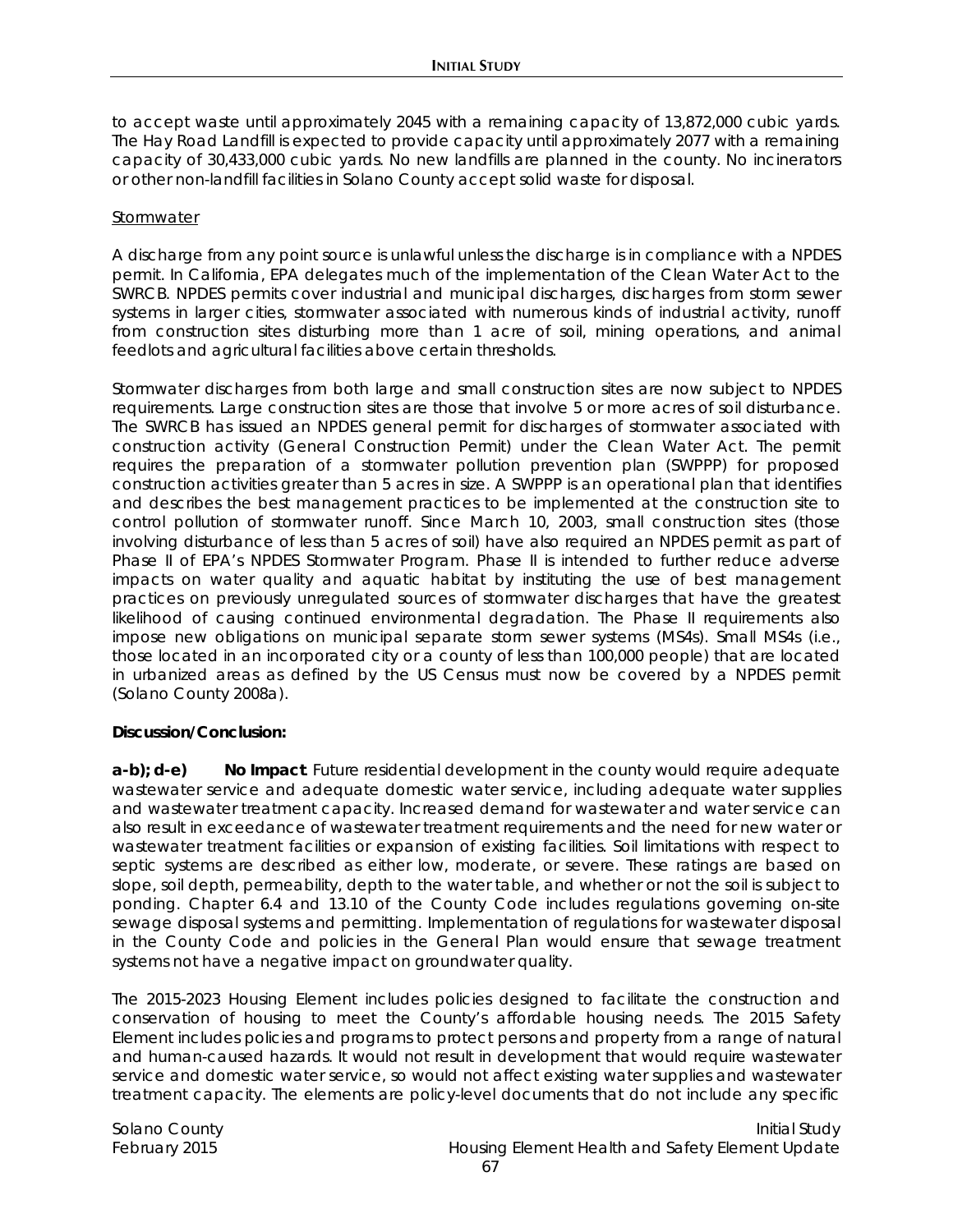development proposals, or grant any entitlements for development. The elements anticipate land uses that are consistent with the land use designations established by the General Plan Land Use Element and Land Use Policy Map and anticipate that provisions of the County Code related to high-density, affordable, and special needs housing and development in areas subject to wildfire, flooding, and seismic hazards will continue to be implemented. Any future development occurring in the county would be required to comply with local regulations, including the General Plan and Zoning Ordinance. Environmental impacts of subsequent development projects would be considered pursuant to CEQA on a case-by-case basis following submittal of a specific development proposal.

Additionally, future development and infrastructure projects would require compliance with General Plan policies related to public services and facilities. Future proposals would be reviewed by the appropriate service agencies as part of the development application review process in order to ensure that sufficient capacity for all public services and facilities would be available on time to maintain desired service levels.

The Housing Element and Safety Element are consistent with the land use and population assumptions evaluated in the General Plan EIR. The General Plan EIR concluded that buildout of the General Plan could result in significant impacts related to the construction of new or expanded water or wastewater treatment facilities (page 4.9-43), availability of sufficient water supplies (page 4.9-41), and wastewater treatment capacity (page 4.9-45). However, the project's contribution to these is not an impact peculiar to the project within the meaning of State CEQA Guidelines Section 15183. The General Plan EIR and the related findings adopted by the Solano County Board of Supervisors identified population growth impacts as significant and unavoidable. To the extent the Housing Element and Safety Element contribute incrementally to those impacts, Section 15183 permits the County to conclude that such impacts have been adequately discussed and disclosed in the General Plan EIR. No impact peculiar to the project would occur.

*b) No Impact*. Future housing development pursuant to the 2015-2023 Housing Element could increase runoff and alter normal drainage patterns on various project sites throughout the county. The 2015 Safety Element includes policies and programs to protect persons and property from a range of natural and human-caused hazards. It would not result in development that would increase runoff and alter normal drainage patterns. As discussed under **a-b); d-e)** above, the elements are policy-level documents that do not include any specific development proposals, or grant any entitlements for development. Additionally, Solano County General Plan Development Review Policy RS.I-48 states that building permits require submittal of grading and erosion, sediment, and runoff control plans. Compliance with the provisions of the NPDES and the County's General Plan policies and implementation programs would reduce the impacts of future development and infrastructure projects pursuant to the elements. Any future development or infrastructure projects in the county would be subject to further CEQA review.

The Housing Element and Safety Element are consistent with the land use and population assumptions evaluated in the General Plan EIR. The General Plan EIR concluded that buildout of the General Plan could result in significant impacts related to the construction of new or expanded stormwater drainage facilities (page 4.5-52). However, the project's contribution to this is not an impact peculiar to the project within the meaning of State CEQA Guidelines Section 15183. The General Plan EIR and the related findings adopted by the Solano County Board of Supervisors identified population growth impacts as significant and unavoidable. To the extent the Housing Element and Safety Element contribute incrementally to those impacts, Section 15183 permits the County to conclude that such impacts have been adequately discussed and disclosed in the General Plan EIR. No impact peculiar to the project would occur.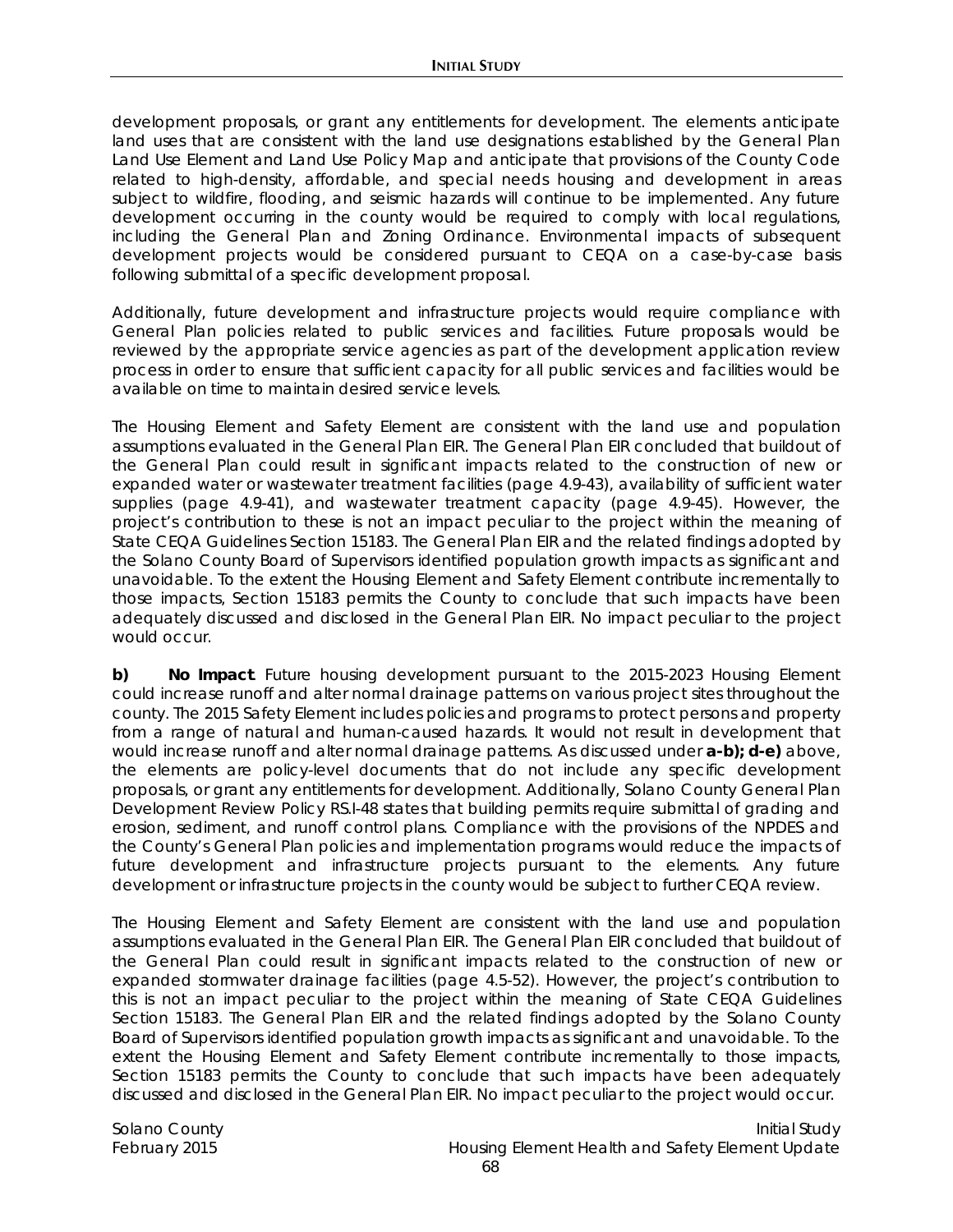*f-g) Less than Significant Impact*. Future residential development would increase the demand for solid waste services in the area and would increase the amount of solid waste generated and sent to local landfills. Solid waste collection and disposal for single-family and multi-family residential units would be contracted for recycling, collection, and processing, in order to help meet and exceed the state diversion goal.

As discussed under **a-b); d-e)** above, the 2015-2023 Housing Element includes policies and programs designed to facilitate the construction and conservation of housing to meet the County's affordable housing needs. The 2015 Safety Element includes policies and programs to protect persons and property from a range of natural and human-caused hazards. These elements do not include any specific development proposals, or grant any entitlements for development. The elements anticipate land uses that are consistent with the land use designations established by the General Plan Land Use Element and Land Use Policy Map and anticipate that provisions of the County Code related to high-density, affordable, and special needs housing and development in areas subject to wildfire, flooding, and seismic hazards will continue to be implemented. As demonstrated in the 2008 General Plan and EIR, the landfills serving the county have sufficient permitted capacity to serve future development consistent with the General Plan. The County's integrated waste-management plan (IWMP) was developed in response to AB 75 (Chapter 764, Statutes of 1999), which required each state agency and large state facility to develop such a plan. This legislation requires the County to report annually on the implementation of its IWMP. AB 939 and the County IWMP, which require recycling programs that result in a 50 percent diversion away from landfills, would apply to new development.

Therefore, with implementation of IWMP, General Plan policies and programs, and Zoning Ordinance requirements, solid waste impacts would be less than significant.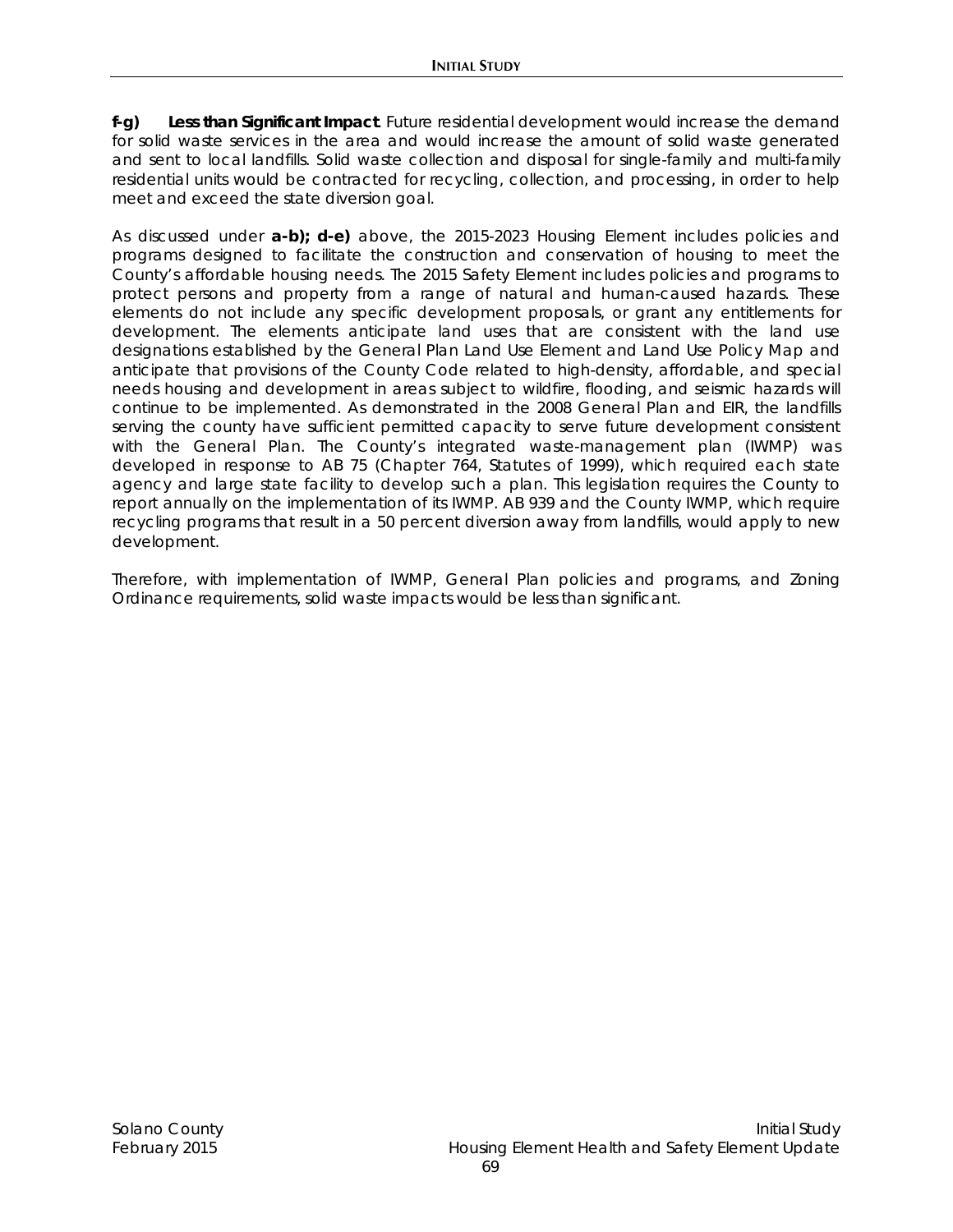## **XVII. MANDATORY FINDINGS OF SIGNIFICANCE**

NOTE: If there are significant environmental impacts which cannot be mitigated and no feasible project alternatives are available, then complete the mandatory findings of significance and attach to this initial study as an appendix. This is the first step for starting the environmental impact report (EIR) process.

|    | Does the project:                                                                                                                                                                                                                                                                                                                                                                                                                                                  | Potentially<br>Significant<br>Impact | Less Than<br>Significant<br><b>With Mitigation</b><br>Incorporated | Less Than<br>Significant<br>Impact | N <sub>O</sub><br>Impact |
|----|--------------------------------------------------------------------------------------------------------------------------------------------------------------------------------------------------------------------------------------------------------------------------------------------------------------------------------------------------------------------------------------------------------------------------------------------------------------------|--------------------------------------|--------------------------------------------------------------------|------------------------------------|--------------------------|
|    | a) Have the potential to degrade the quality of<br>the environment, substantially reduce the<br>habitat of a fish or wildlife species, cause a<br>fish or wildlife population to drop below<br>self-sustaining levels, threaten to eliminate a<br>plant or animal community, reduce the<br>number or restrict the range of a rare or<br>endangered plant or animal or eliminate<br>important examples of the major periods of<br>California history or prehistory? |                                      |                                                                    | $\boxtimes$                        |                          |
|    | b) Have impacts that are individually limited,<br>cumulatively considerable?<br>but<br>("Cumulatively considerable" means that<br>the incremental effects of a project are<br>considerable when viewed in connection<br>with the effects of past projects, the effects<br>of other current projects, and the effects of<br>probable future projects)?                                                                                                              |                                      |                                                                    | ⊠                                  |                          |
| C) | Have environmental effects which will cause<br>substantial adverse effects on<br>human<br>beings, either directly or indirectly?                                                                                                                                                                                                                                                                                                                                   |                                      |                                                                    | $\boxtimes$                        |                          |

## **Discussion/Conclusion:**

*a) and c) Less than Significant Impact.* The 2015-2023 Housing Element and 2015 Safety Element are policy-level documents. While the Housing Element encourages the provision of a range of housing types and affordability levels, it does not include specific development proposals, or grant any entitlements for development that would have the potential to degrade the quality of the environment or to adversely affect human beings. The Housing Element anticipates land uses that are consistent with the land use designations established by the General Plan Land Use Element and Land Use Policy Map and anticipates that provisions of the County Code related to high-density, affordable, and special needs housing will continue to be implemented. Housing Element policies and programs do not provide specific details regarding future land use decisions, and no course of action associated with these policies has been determined. All future residential development occurring in the county would be required to comply with local regulations, including the General Plan and Zoning Ordinance. Environmental impacts of subsequent development projects would also be considered pursuant to CEQA on a case-by-case basis following submittal of a specific development proposal. Future residential development projects would require compliance with General Plan policies and other County codes and ordinances intended to protect the environment.

Solano County **Initial Study** Initial Study **Initial Study** Initial Study **Initial Study** February 2015 **Housing Element Health and Safety Element Update** Likewise, the 2015 Safety Element includes mapping and ordinances that discourage development in some areas and encourage development in others. The Safety Element could also trigger construction activities for infrastructure projects to reduce flooding or other hazards. However, the Safety Element does not include any specific proposals or grant any entitlements for development. All future construction activities for infrastructure improvements would be

70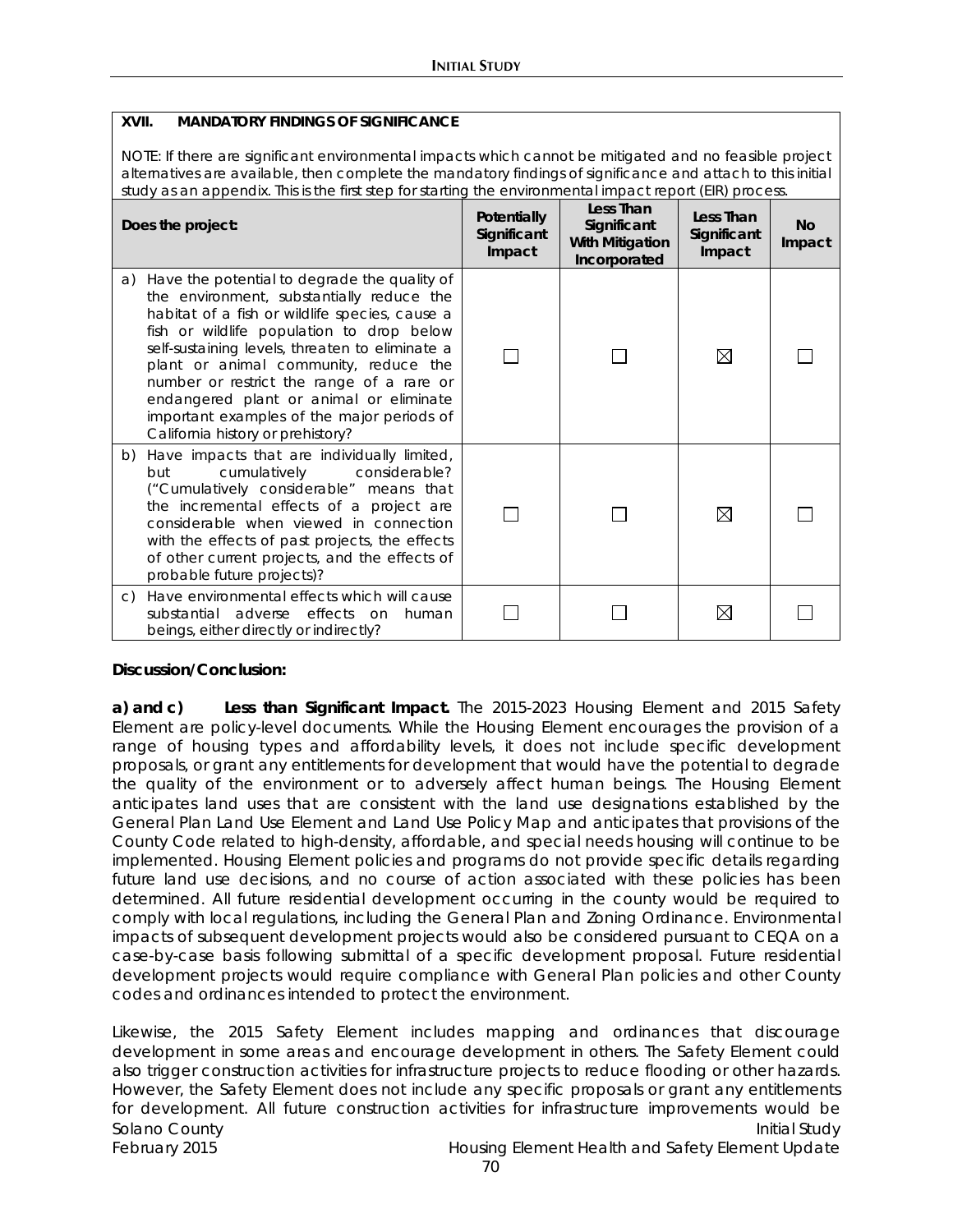considered pursuant to CEQA on a case-by-case basis following submittal of a specific development proposal. All construction projects would also have to comply with local regulations, including the General Plan and the County Code.

Therefore, adoption and implementation of the 2015-2023 Housing Element and 2015 Safety Element would result in less than significant adverse impacts to the environment or to human beings as a result of environmental degradation.

*b) Less than Significant Impact.* As discussed in **a) and c)** above, the 2015-2023 Housing Element and 2015 Safety Element are policy-level documents that do not propose any specific development. Therefore, identifying or analyzing cumulative impacts would be speculative at this time. Future development and infrastructure projects and/or policies would be subject to project-specific environmental review, including a review of cumulative impacts. Therefore, impacts would be less than significant.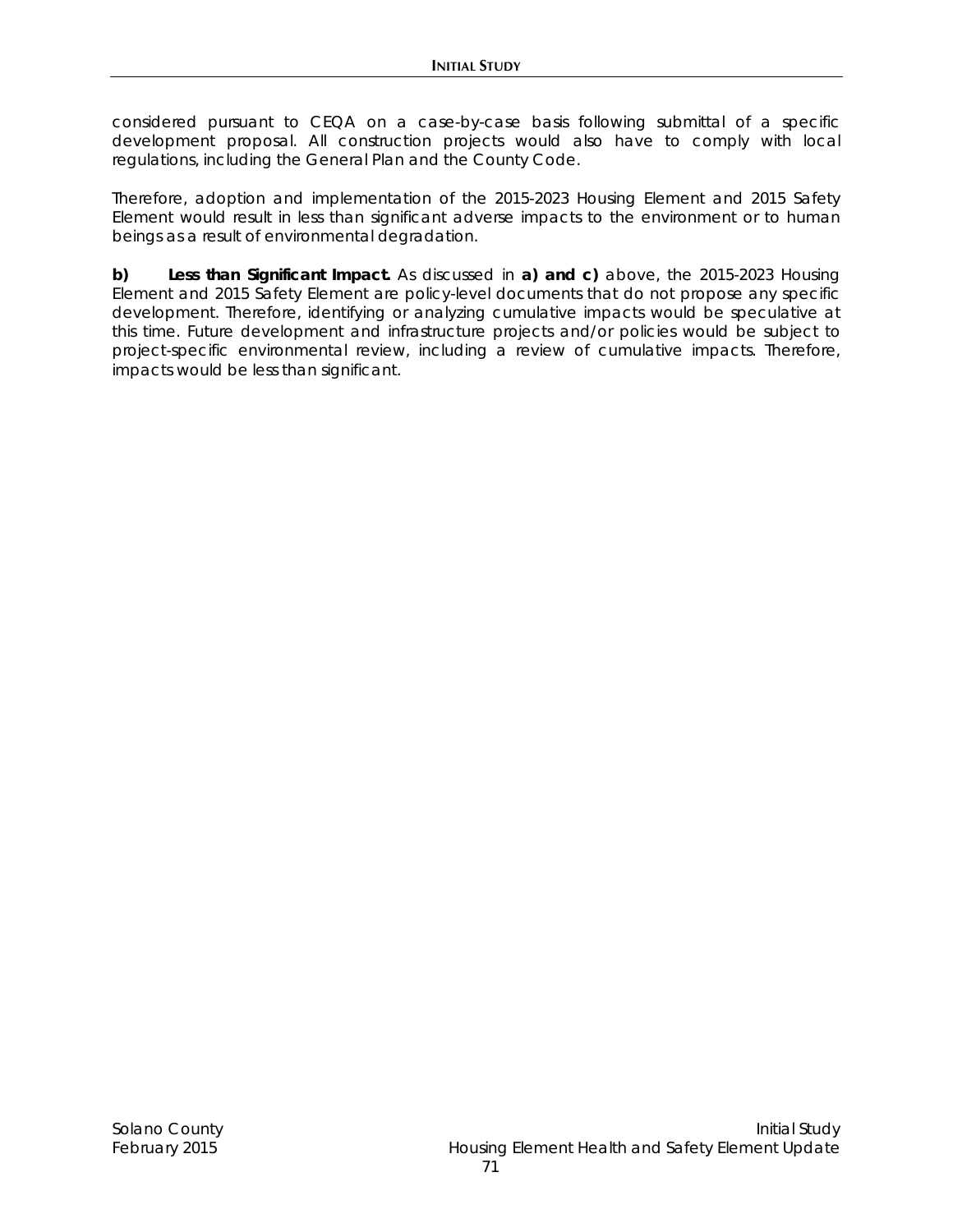# **6.0 REFERENCES**

- Association of Bay Area Governments. 2002. Smart Growth Strategy Regional Livability Footprint Project. Accessed November 2014. http://www.abag.ca.gov/planning/smartgrowth/Final/SmartGrowthRpt\_final.pdf*.*
- Bay Area Air Quality Management District. 2010. 2010 *Clean Air Plan Planning for the Future.* http://www.baaqmd.gov/Divisions/Planning-and-Research/Plans/Clean-Air-Plans.aspx.
- California Department of Conservation. 2001. *Solano County Williamson Act Lands Map, 2001.* ftp://ftp.consrv.ca.gov/pub/dlrp/WA/Map%20and%20PDF/Solano/solano%20wa%2001\_0 2.pdf.
- ———. 2011. *Solano County Important Farmland Map, 2010.* Accessed November 2014. ftp://ftp.consrv.ca.gov/pub/dlrp/FMMP/pdf/2010/sol10.pdf*.*
- CARB (California Air Resources Board). California Greenhouse Gas Emission Inventory: 2000-2012. May 2014.
- City of Rio Vista. 2014. Rio Vista Airport Operations. Accessed November 5. http://riovistacity.com/airport-operations.
- ———. 2011. Climate Action Plan. http://www.co.solano.ca.us/civicax/filebank/blobdload.aspx?blobid=10080*.*
- DTSC (State of California, Department of Toxic Substances Control). 2014. Envirostor website. Accessed November 5. http://www.envirostor.dtsc.ca.gov/public.
- Solano County. 2008a. *Solano County Draft General Plan Draft Environmental Impact Report.*  http://www.solanocountygeneralplan.net/documents.htm#2008DEIR
- -. 2008b. Solano County General Plan. http://www.solanocountygeneralplan.net/documents.htm
- ———. 2009. Solano *County Housing Element 2009–2014.* http://www.co.solano.ca.us/BOSAgenda/MG37234/AS37297/AS37328/AS37329/AI38556/ DO38867/DO\_38867.pdf
- Solano County. 2014. Fire and Police Departments. Accessed November 2014*. http://www.solanocounty.com/emergencies/firepolicedept.asp*
- Solano County Water Agency. 2012. *Solano Multispecies Habitat Conservation Plan.* Accessed November 2014*.* http://www.scwa2.com/Conservation\_Habitat\_Docs.aspx

Solano Local Agency Formation Commission. 2014. Fire District Municipal Service Review.

- ———. 2014. Solano Fire Districts Municipal Service Review. Accessed November 6. http://www.solanolafco.com/Agendas/2014/102014/6A%20Fire%20MSR%20Final.pdf.
- Solano Transportation Authority. 2011. Solano County Multi-Hazard Mitigation Plan. Accessed November 5, 2014.

http://www.solanocounty.com/news/displaynews.asp?NewsID=479&TargetID=8.